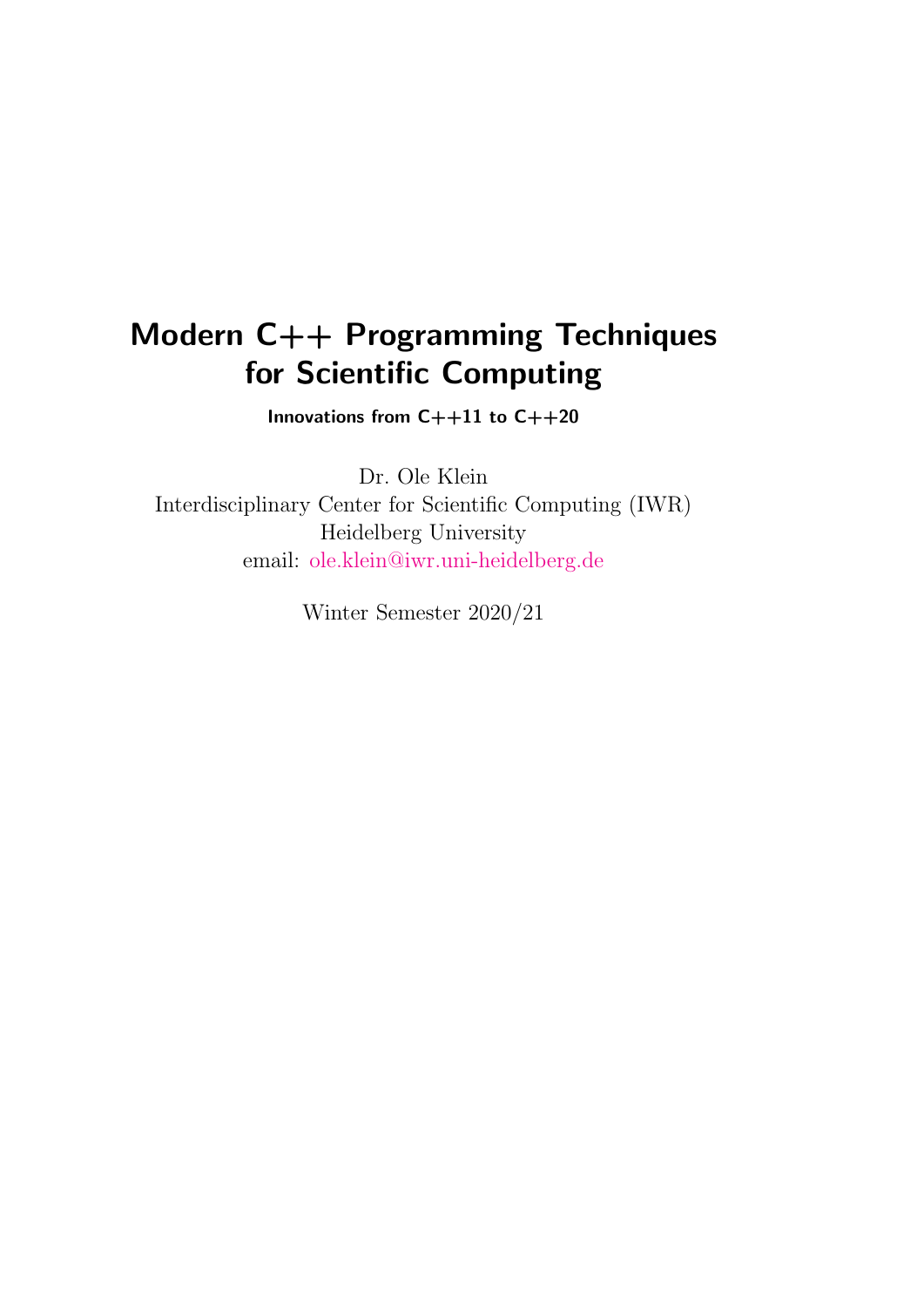## License and Copyright



This work is licensed under a Creative Commons Attribution-ShareAlike 4.0 International License [\(CC BY-SA\)](https://creativecommons.org/licenses/by-sa/4.0/).

Unless where otherwise noted, these lecture notes are:

Text, code snippets and illustrations © 2021 Ole Klein

Several code snippets from the Dune project and others are used under U.S. fair use rules and/or European limitations and exceptions to copyright, reliant on the fact that these lecture notes are a document for nonprofit educational purposes. These snippets, clearly attributed in each case, are expressly excluded from the CC license specified above. Technically, it is in your responsability to ensure that you are allowed to copy these sections under your jurisdiction.

If you would like to reference these lecture notes in your own scientific works, please cite as "Klein, O., 2021: Modern C++ Programming Techniques for Scientific Computing, Lecture Notes, Heidelberg University" including the link under which this document can be found online:

<https://conan.iwr.uni-heidelberg.de/people/oklein/>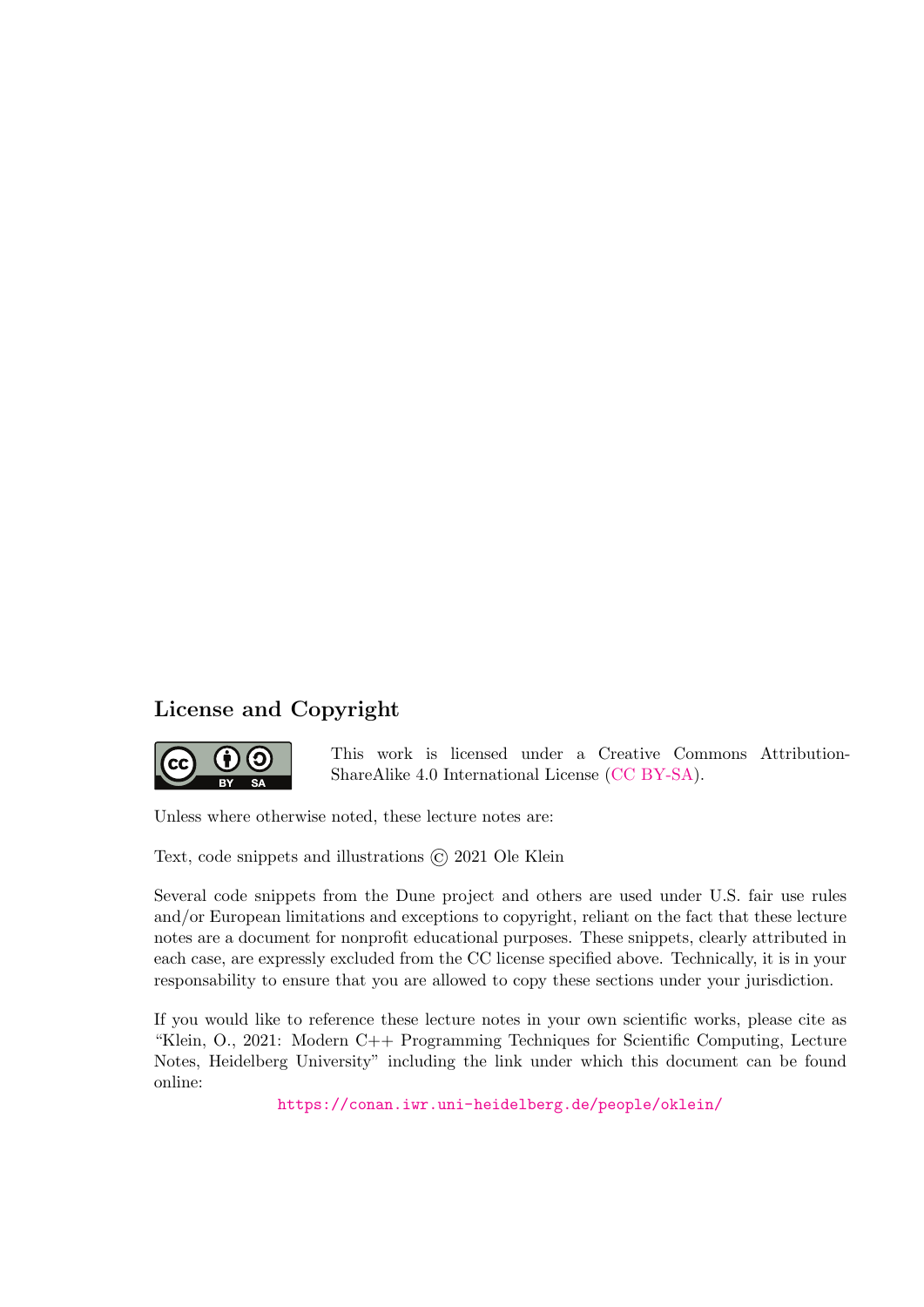## **Contents**

|                                 | 3<br>1. Introduction                         |  |  |
|---------------------------------|----------------------------------------------|--|--|
|                                 | 3<br>1.1. Preface                            |  |  |
| 1.2.                            | $\overline{4}$                               |  |  |
|                                 | $\overline{4}$                               |  |  |
|                                 | 10<br>2. Fundamental Concepts of $C++$       |  |  |
|                                 | 10                                           |  |  |
| 2.2.                            | 13                                           |  |  |
| 2.3.                            | 15                                           |  |  |
| 2.4.                            | 17                                           |  |  |
| 2.5.                            | 22                                           |  |  |
| 2.6.                            | 26                                           |  |  |
| 2.7.                            | 34                                           |  |  |
|                                 | 39                                           |  |  |
|                                 | 42<br><b>The Standard Library</b>            |  |  |
|                                 | 42                                           |  |  |
| 3.2.                            | 44                                           |  |  |
| 3.3.                            | 48                                           |  |  |
| 3.4.                            | 49                                           |  |  |
|                                 | 50                                           |  |  |
|                                 | 50                                           |  |  |
| 52<br><b>4. Advanced Topics</b> |                                              |  |  |
| 4.1.                            | 52                                           |  |  |
| 4.2.                            | 56                                           |  |  |
| 4.3.                            | 59                                           |  |  |
| 4.4.                            | 62                                           |  |  |
| 4.5.                            | 64                                           |  |  |
| 4.6.                            | 71                                           |  |  |
| 47                              | 73                                           |  |  |
|                                 | 79<br>5. $C++11$ Features                    |  |  |
| 5.1.                            | 79                                           |  |  |
|                                 | 81                                           |  |  |
|                                 | 82                                           |  |  |
| 5.4.                            | 83<br><b>Smart Pointers</b>                  |  |  |
| 5.5.                            | 90                                           |  |  |
|                                 | 92                                           |  |  |
| 5.7.                            | 94                                           |  |  |
| 5.8.                            | 103                                          |  |  |
|                                 | 2.1.<br>2.8.<br>3.5.<br>5.2.<br>5.3.<br>5.6. |  |  |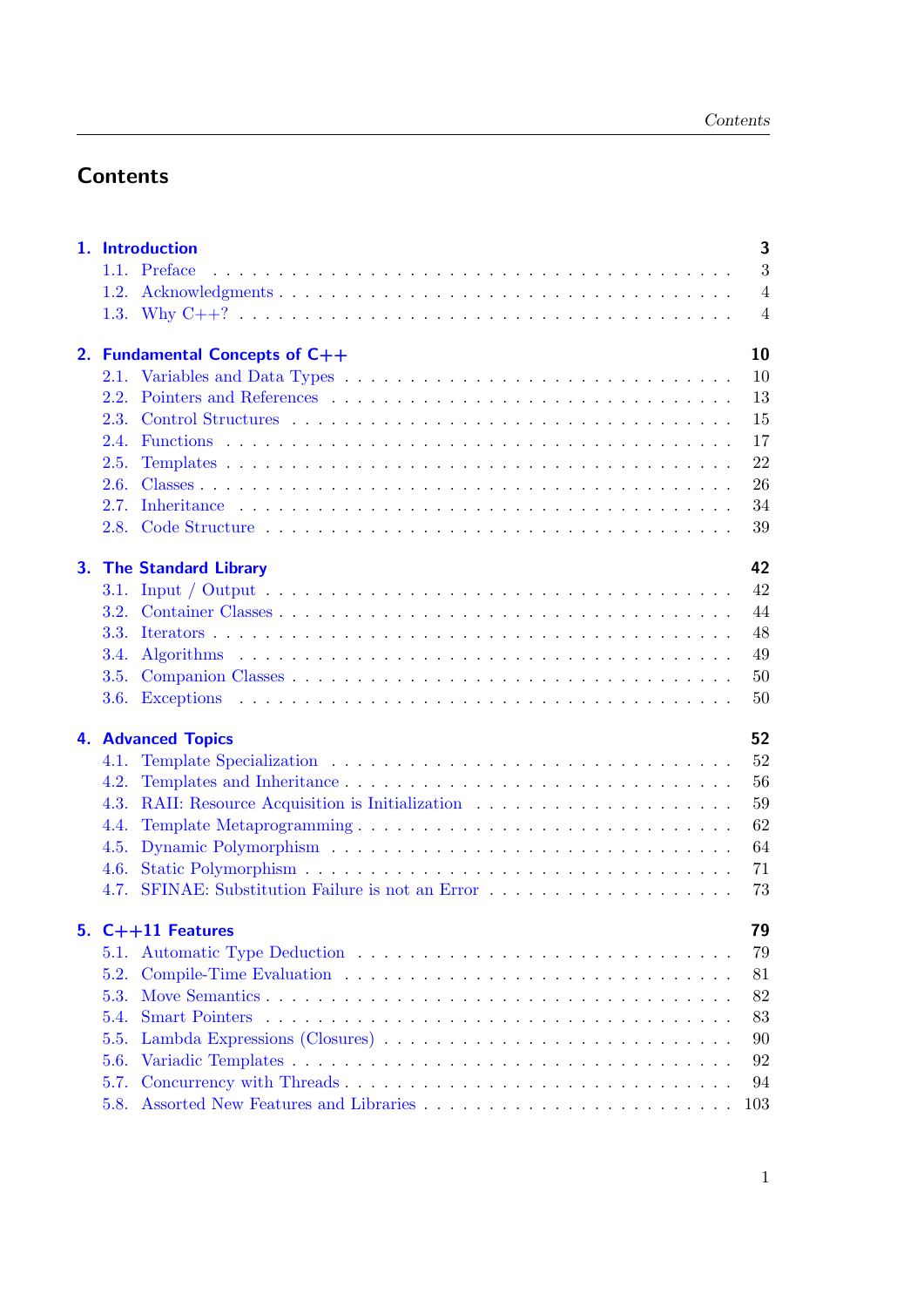|  | 6. $C++14$ Features        | 112 |  |
|--|----------------------------|-----|--|
|  |                            | 112 |  |
|  |                            |     |  |
|  |                            | 113 |  |
|  | 6.4.                       | 114 |  |
|  |                            | 115 |  |
|  | 7. $C++17$ Features        | 117 |  |
|  |                            | 117 |  |
|  |                            | 119 |  |
|  | 7.3.                       | 120 |  |
|  | 7.4.                       | 121 |  |
|  | 7.5.                       | 122 |  |
|  | 7.6.                       | 122 |  |
|  | 7.7.                       | 123 |  |
|  |                            | 124 |  |
|  | 8. $C++20$ Features        | 125 |  |
|  |                            | 125 |  |
|  | 8.2.                       |     |  |
|  | 8.3.                       | 128 |  |
|  | 8.4.                       | 128 |  |
|  | 8.5.                       | 130 |  |
|  |                            | 130 |  |
|  | <b>A.</b> Exercises<br>132 |     |  |
|  |                            | 132 |  |
|  |                            | 140 |  |
|  |                            |     |  |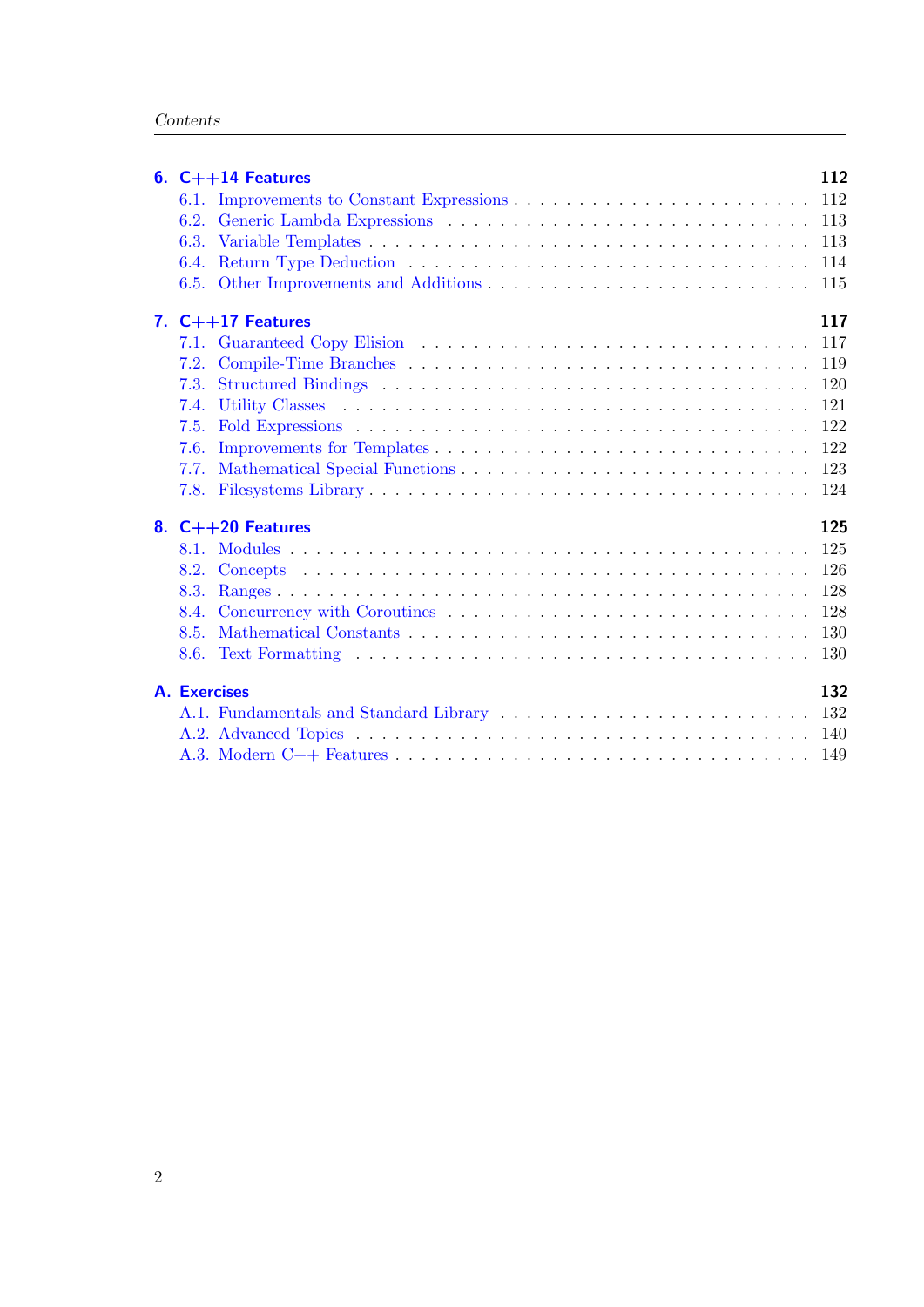## <span id="page-4-0"></span>1. Introduction

## <span id="page-4-1"></span>1.1. Preface

The following pages present the content of a lecture called "Object-Oriented Programming for Scientific Computing" that I have given regularly at Heidelberg University for over half a decade. While earlier iterations of this lecture where indeed geared towards object-oriented programming, in the last few years the focus has more and more shifted towards a comprehensive introduction to scientific programming techniques in  $C_{++}$ , which may be of interest to a larger audience. I have therefore decided to make these teaching materials available online in the form of an electronic document, hoping that they will prove useful.

In the last few years, the C++ language has undergone several shifts in how the language is typically written: while C++98/03 code can quite often look strikingly like C code, with C-style arrays, enums, and explicit allocations and deallocations, code based on the upcoming  $C++20$ standard can be quite similar to some other popular modern languages like, say, Python. Most importantly, the old way of writing  $C++$  remains perfectly valid, meaning that  $C++$  is a rather flexible language that can be adapted to a variety of coding styles and layout preferences.

The strong focus of  $C_{++}$  on runtime performance, portability and flexibility makes it quite suitable for scientific computing and high-performance computing. Unfortunately, the language has a reputation for excessive verbosity and complexity, mainly because template-based code is not only quite complex and longwinded itself, but additionally tends to produce compilation error messages which are exceedingly long and difficult to understand. Modern C++ techniques, however, can often alleviate this problem, and lead to much clearer and more concise code. It therefore certainly makes sense to discuss these new additions in detail. Nevertheless, we first discuss older techniques, mainly for two reasons: first, to provide adequate context for the more modern constructs, and second, because these superseded approaches remain ubiquituous in legacy code bases, and knowing about them is therefore important for anyone working on such projects.

The following sections are based on my LAT<sub>EX</sub> beamer lecture slides, and are set using the beamerarticle companion document class. This has the huge advantage that the content will, hopefully, stay in sync with updates to the lecture slides, but has the drawback that the layout may sometimes be less than optimal. I have strived for exactness in all the presented topics, but have sometimes chosen to slightly simplify matters to avoid overly verbose and pedantic formulations. Corrections, additions, and suggestions are more than welcome please do not hesitate to let me know about potential ways to improve these materials.

— Ole Klein, Heidelberg, Winter Semester 2020/21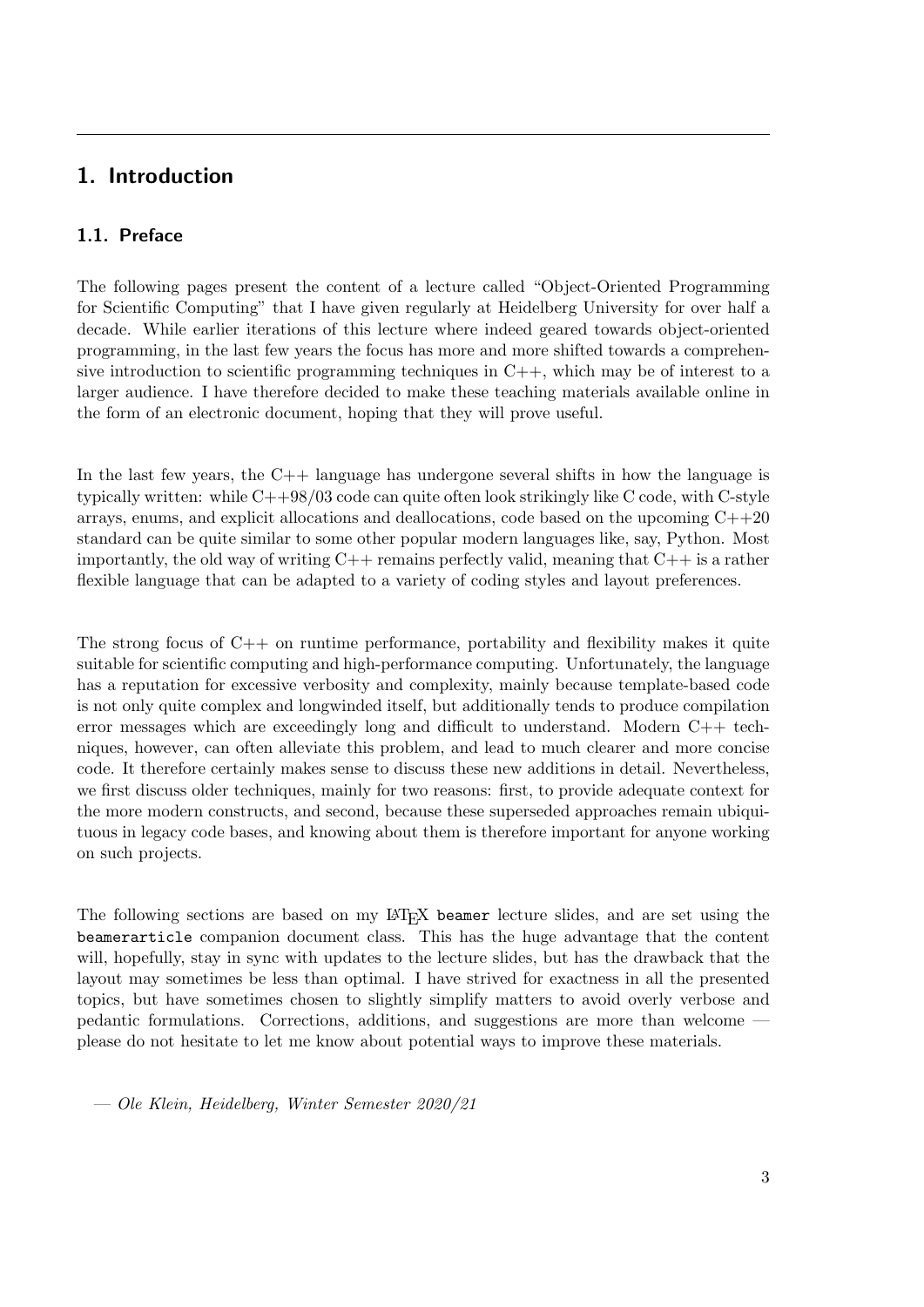## <span id="page-5-0"></span>1.2. Acknowledgments

This document doesn't exist in a vacuum, instead it references and makes use of several online resources, among them:

- The C++ Super-FAQ at [isocpp.org/faq](https://isocpp.org/faq)
- The C++ Reference at [en.cppreference.com](https://en.cppreference.com)
- Herb Sutter's websites: [gotw.ca](http://gotw.ca) / [herbsutter.com](https://herbsutter.com)
- Matt Godbolt's Compiler Explorer: [godbolt.org](https://godbolt.org)
- Jean Guegant's blog at [jguegant.github.io/blogs/tech/](https://jguegant.github.io/blogs/tech/)
- Anders Schau Knatten's C++ Quiz at conquiz.org

I'd like to use this opportunity to thank the authors and contributors of the websites referenced within this document for their efforts in creating and maintaining these online resources.

Several real-world code examples from the *Dune project*, [dune-project.org,](https://dune-project.org) and *PDELab sub*project, [dune-project.org/modules/dune-pdelab,](https://dune-project.org/modules/dune-pdelab) are discussed within this document. Dune, the Distributed and Unified Numerics Environment, is a set of open-source  $C_{++}$  libraries for Scientific Computing, licensed under the GPL. I'd like to acknowledge the efforts of the contributors of the Dune project, and thank them for the opportunity to use their code base to demonstrate real-world applications of some of the concepts that are discussed in these notes.

## <span id="page-5-1"></span>1.3. Why  $C++?$

- A (non-exhaustive) list of programming languages for scientific computing:
- Fortran (1957) old (think punchcards) but still very relevant today (e.g., numerical linear algebra, legacy physics/astronomy codes)
- C (1972) widespread language for high-performance low-level programming (operating systems, compilers, . . . )
- C++ (1985) started as "C with classes", newer iterations favor a style that is closer to, e.g., Python
- Python (1990) popular language with large ecosystem of numerical software libraries
- **Julia (2012)** relatively new language specifically designed for high-performance scientific computing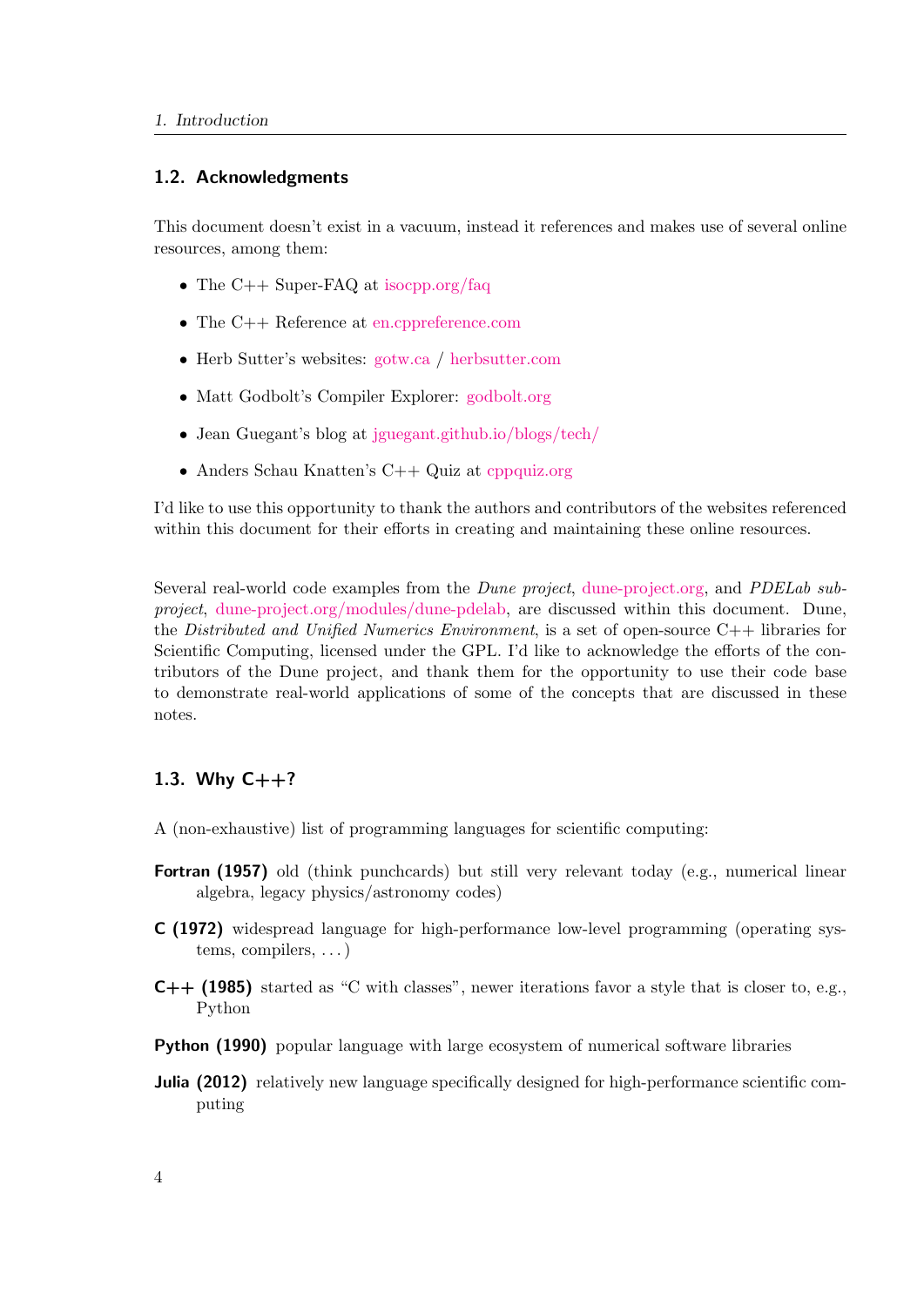There are also several domain specific languages (DSL) that are strong in their respective domains, e.g.:

MATLAB (1984), R (1993)

Each language has its advantages and disadvantages, so which should be used for a course like this one?

Ideally, such a programming language for scientific computing . . .

- is general-purpose, so no DSL
- produces highly efficient and portable programs
- provides a large ecosystem of numerical / scientific libraries
- has proven its suitability over the years
- has a large following, which provides support and makes it unlikely that the language will vanish
- can serve as a starting point to learn other, related languages

Fortran has a small community nowadays, is used for very specific applications, and its writing style has little overlap with the other aforementioned languages.

 $C$  is basically a subset of  $C_{++}$ , apart from some technicalities.

Python would be a really good choice, but it is easier to move from  $C++$  to Python than vice versa, and Python tends to hide some aspects of scientific programming that should be taught.

Julia is a relatively new language that is not yet in wide-spread use.

... which leaves us with  $C++$  as a solid choice.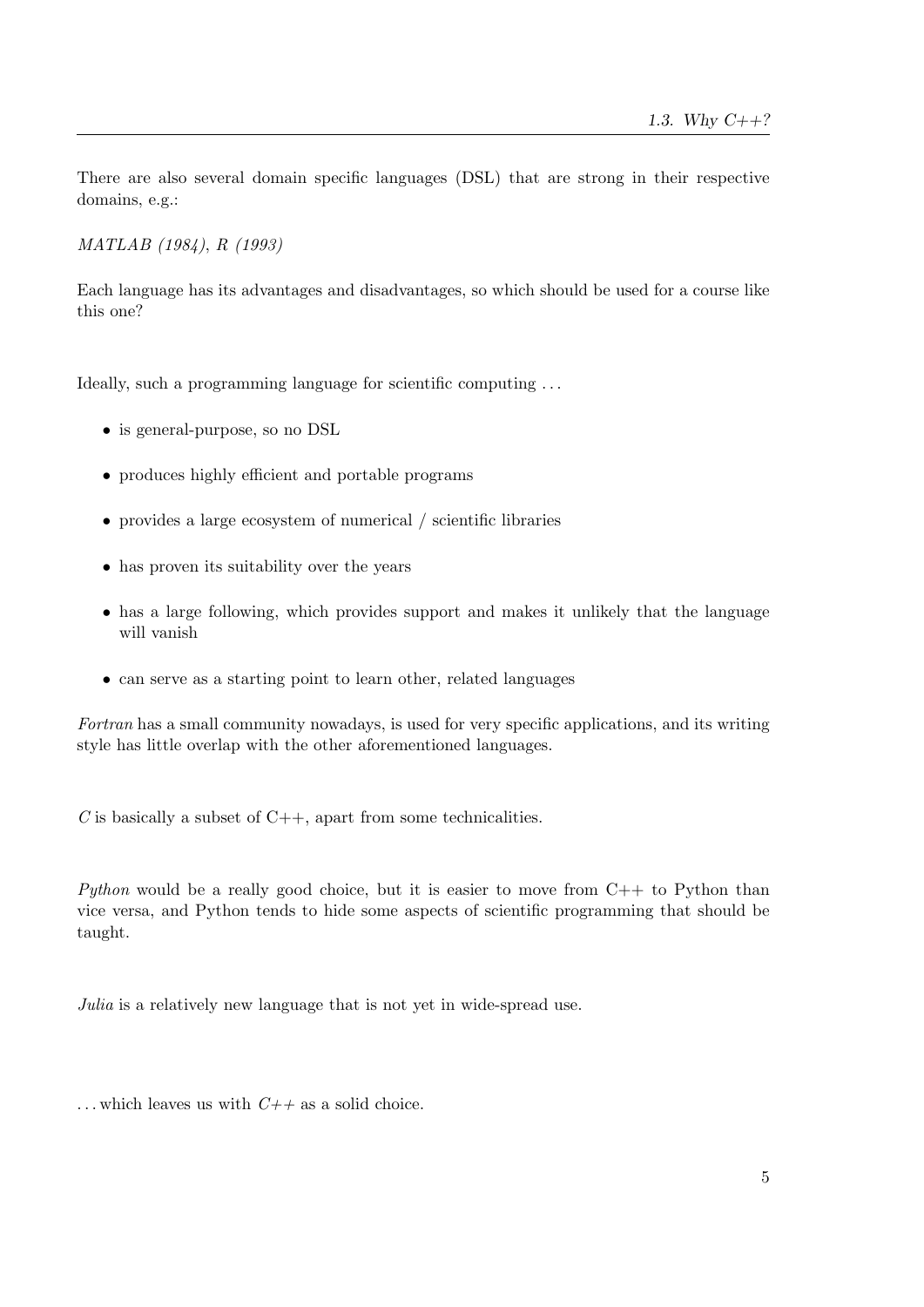## Versions of C++

The C++ language has evolved significantly over the last few years:

- "Classic" C++ code is officially known as  $C+ +98/03$ .
- Current versions of C++, i.e.,  $C++11$  with its relatively minor updates C++14 and  $C++17$ , have quite a different feel.
- In general, modern  $C++$  constructs should be preferred wherever possible.
- But: these are often not covered in introductory courses.

We therefore start the lecture with a quick review of  $C++98/03$ , which is then used as starting point to discuss modern C++, how it evolved, and how it can be used to produce more readable and more maintainable code.

## Evolution of  $C++$

Classic C Style

```
// C-style fixed-length array
int fix[10] = \{0, 1, 2, 3, 4, 5, 6, 7, 8, 9\};// "fix" doesn't know its own size
for (int i = 0; i < 10; i++)
 if (fix[i] % 2 == 0)std::count \leq fix[i] \leq  ";
std::cout << std::endl;
// C-style "variable-length" array
\text{int}^* \text{var} = \text{new int}[n];for (int i = 0; i < n; i++)var[i] = i;// "var" isn't a real variable-length array:
// adding elems requires copying (or tricks)
// "var" doesn't know its own size
for (int i = 0; i < n; i++)
 if \text{var}[i] % 2 == 0)
   std::cout \leq var[i] \leq " ";
std::cout << std::endl;
```
// oops, forgot to delete array: memory leak!

- C-style arrays are just references to contiguous blocks of memory (basically pointers to first entry)
- They *don't follow value semantics*: copies refer to same memory blocks
- Their *length is not stored* and has to be specified explicitly, inviting subtle errors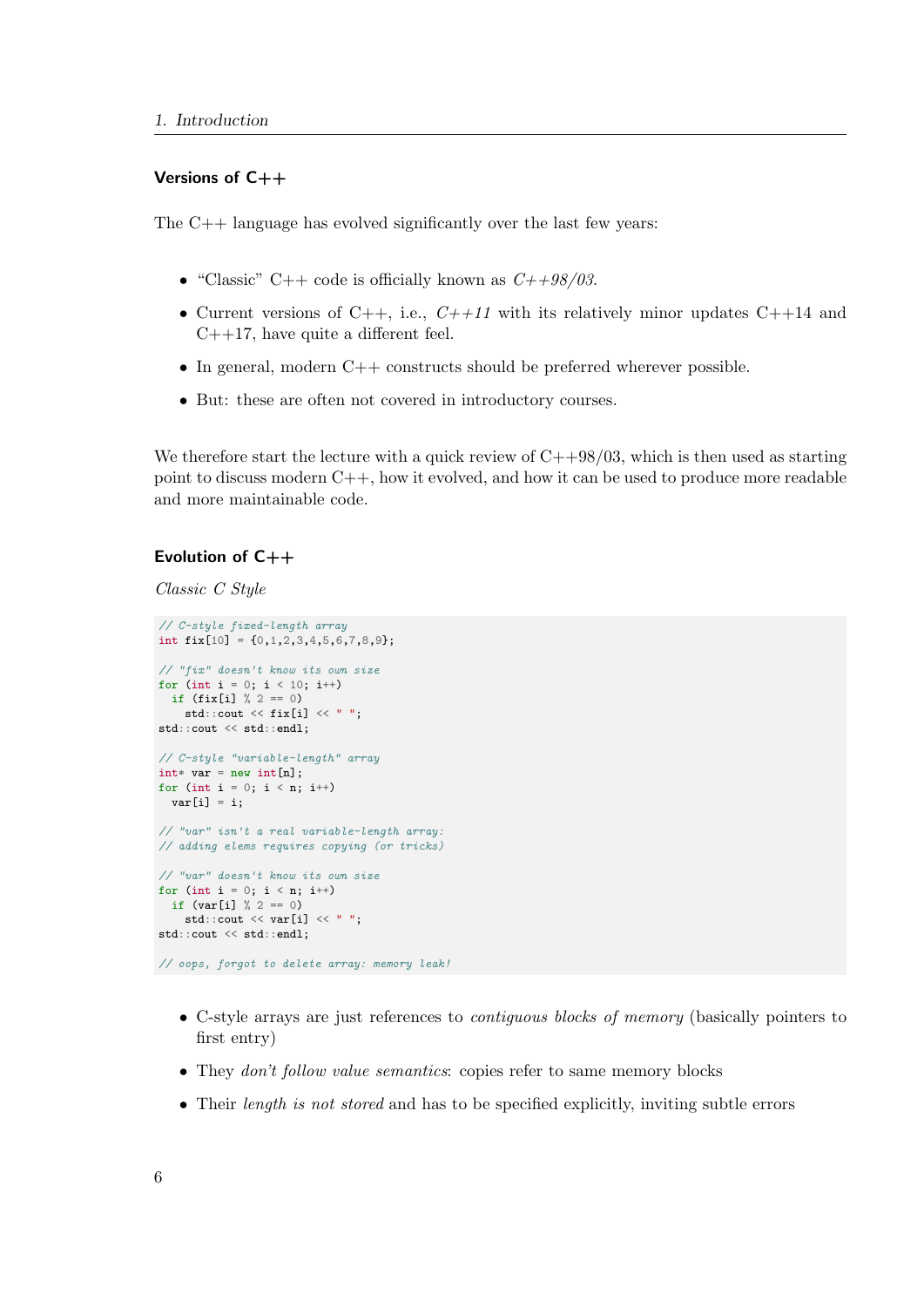- Runtime fixed-length arrays aren't true variable-length arrays
- May lead to nasty memory leaks if they aren't explicitly deallocated

## Evolution of C++

 $C++98/03$ 

```
// C++ variable-length array
// from header <vector>
std::vector<int> var(n);
for (int i = 0; i < n; i++)
 var[i] = i;// std::vector is a real variable-length array
var.push_back(n+1);
// no need to remember size of "var"
for (int i = 0; i < var.size(); i++)if (var[i] % 2 == 0)std::cout \leq var[i] \leq " ";
std::cout << std::endl;
// very general (also works for maps, sets,
// lists, ...), but reeeally ugly
for (std::vector<int>::const_iterator it
   = var.begin(); it != var.end(); ++it)if (*it \text{ % } 2 == 0)std::\text{cut} \ll * \text{it} \ll \text{``"};
std::cout << std::endl;
```
- C++ introduced std::vector , a true variable-length array, i.e., elements can be added and removed
- Vectors have value semantics: copies are deep copies
- A vector always knows its current size, no need to keep track
- Same performance as C-style arrays (drop-in replacement)
- Can be used in generic code via iterators (but leads to very verbose code)

## Evolution of  $C++$

```
C++11 / C++20
```

```
// C++ variable-length array
std::vector<int> var(n);
// C++11: fill using algo from <numeric> header
std::iota(var.begin(),var.end(),0);
// C++11: range-based for loop
// hides ugly iterators
for (const auto& e : var)
 if (e \frac{9}{6} 2 == 0)
 std::cout << e << " ";
```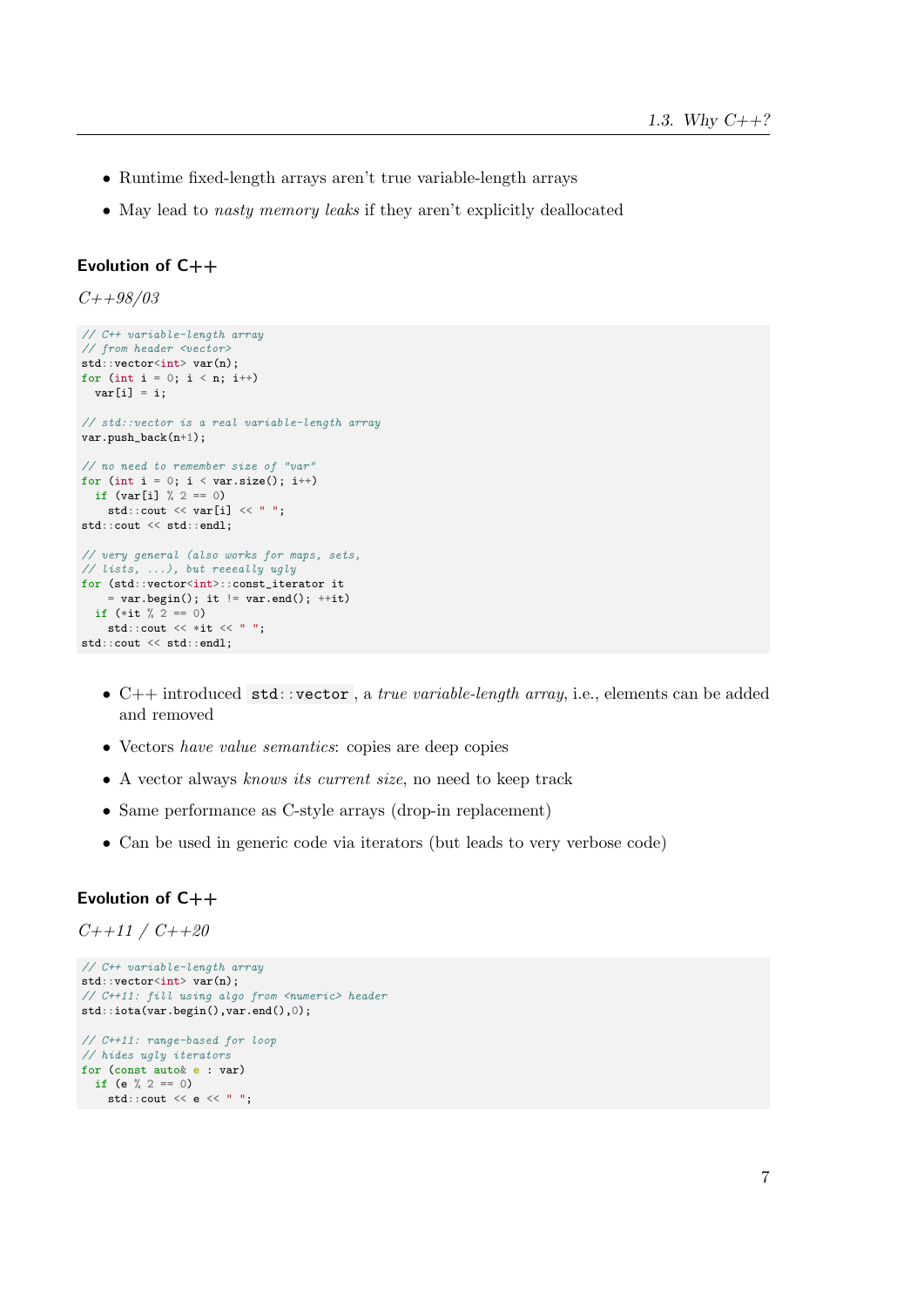```
std::cout << std::endl;
// C++11: lambda expression (ad-hoc function)
auto even = [] (int i){return i} % 2 == 0;};// C++20: filters and transforms
for (const auto& e : var
    | std::views::filter(even))
    std::\text{cut} \ll e \ll \frac{m}{n};
```
- $C++11$  introduced *range-based* for *loops*, making iterator-based code much more readable
- $C++20$  will introduce *filters and transforms* that can operate on such loops, here in the example based on a C++11 lambda expression (ad-hoc function definition)

## Evolution of C++

std::cout << std::endl;

```
C++11
```

```
// C-style fixed-length array
int fix[10] = \{0, 1, 2, 3, 4, 5, 6, 7, 8, 9\};// C++11: range-based for works with
// C-style arrays, but only for those
// with compile-time fixed length!
for (const auto& e : fix)
 if (e \frac{9}{6} 2 == 0)
    std::\text{cut} \ll e \ll \frac{m}{n};
std::cout << std::endl;
// C++11: modern array type from header <array>
std::array<sub>10</sub> fix2 = {0,1,2,3,4,5,6,7,8,9};
// no need to remember size of "fix2"
for (int i = 0; i < fix2.size(); i++)if (fix2[i] % 2 == 0)std::count \leq fix2[i] \leq  ";
std::cout << std::endl;
```
- $C++11$  range-based for loops can be used with legacy arrays, since the compiler knows their size implicitly
- However, this doesn't work when the length is runtime-dependent!
- $C++11$  also introduced  $std$ : array as a drop-in replacement for fixed-length C-style arrays, with known size and value semantics like std::vector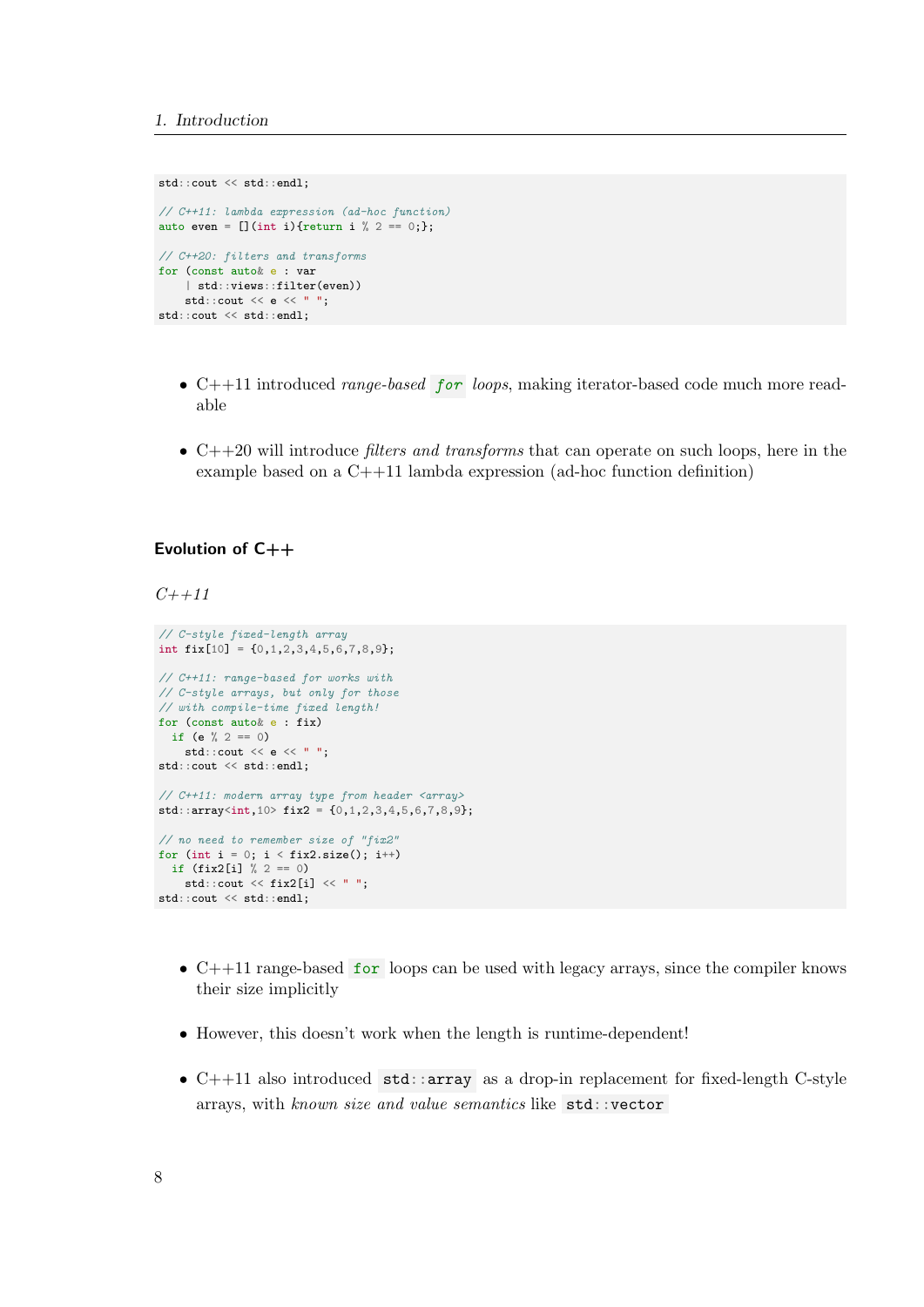## Versions of C++

Which version of  $C++$  should I learn / use?

- C++98/03 remains relevant due to (a) vast collections of legacy codebases resp. (b) programmers that still use old constructs and are set in their ways.
- C++11 is the current baseline and should be supported on virtually all platforms and compute clusters by now.
- C++14 is a minor update of C++11 and is also a safe choice. Most software projects should accept C++14 code by now.
- $C++17$  is a second minor update of  $C++11$ . This is perfectly fine for your own code, but keep in mind that large projects may be restricted to older standards to support some architectures.
- C++20 is the upcoming new version and will bring major changes. This will become relevant in the near future.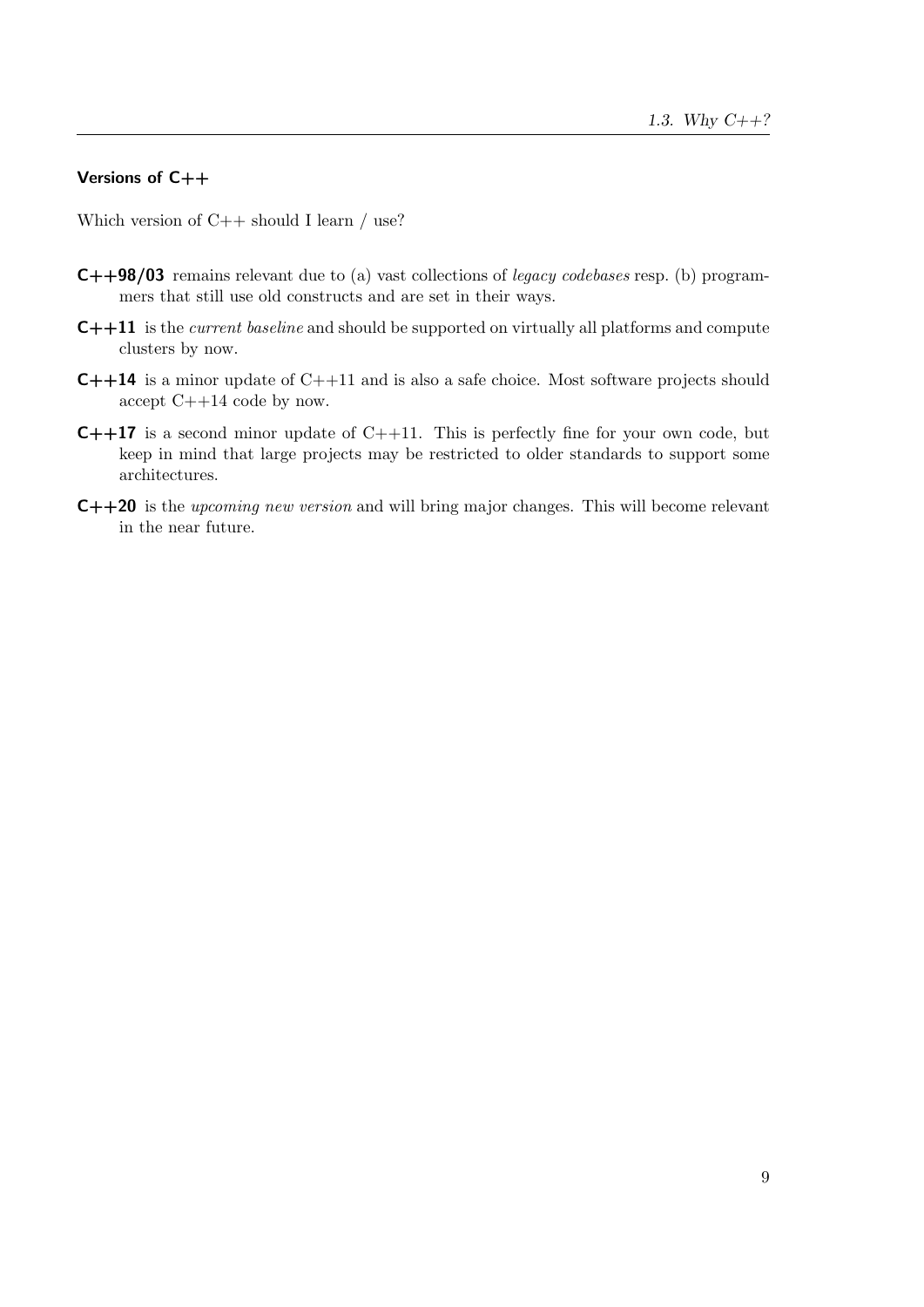## <span id="page-11-0"></span>2. Fundamental Concepts of C++

The modern components of  $C_{++}$  are often built upon older constructs of the language, may serve as superior replacements for some of them, or both.

These fundamental concepts are:

- variables and types
- pointers and references
- control structures
- functions and templates
- classes and inheritance
- namespaces and structure

They are taught in practically any introductory course that is based on  $C_{++}$ . We will quickly review them to make sure that everyone has the prerequisites for the following lectures.

## <span id="page-11-1"></span>2.1. Variables and Data Types

#### Variables, Temporaries, Literals

 $C_{++}$ , like any other programming language, concerns itself with the *computation and manip*ulation of data.

This data represents many different things, from simple numbers and strings, to images and multimedia files, to abstract numerical simulations and their solutions.

Put simply, C++ knows three different categories of data:

- **Variables** are names for locations where data is stored, e.g., int  $i = 5$ ; referring to an integer value in memory.
- Temporaries represent values that aren't necessarily stored in memory, e.g., *intermediate val*ues in compound expressions and function return values.
- Literals are values that are explicitly mentioned in the source code, e.g., the number 5 above, or the string "foo" .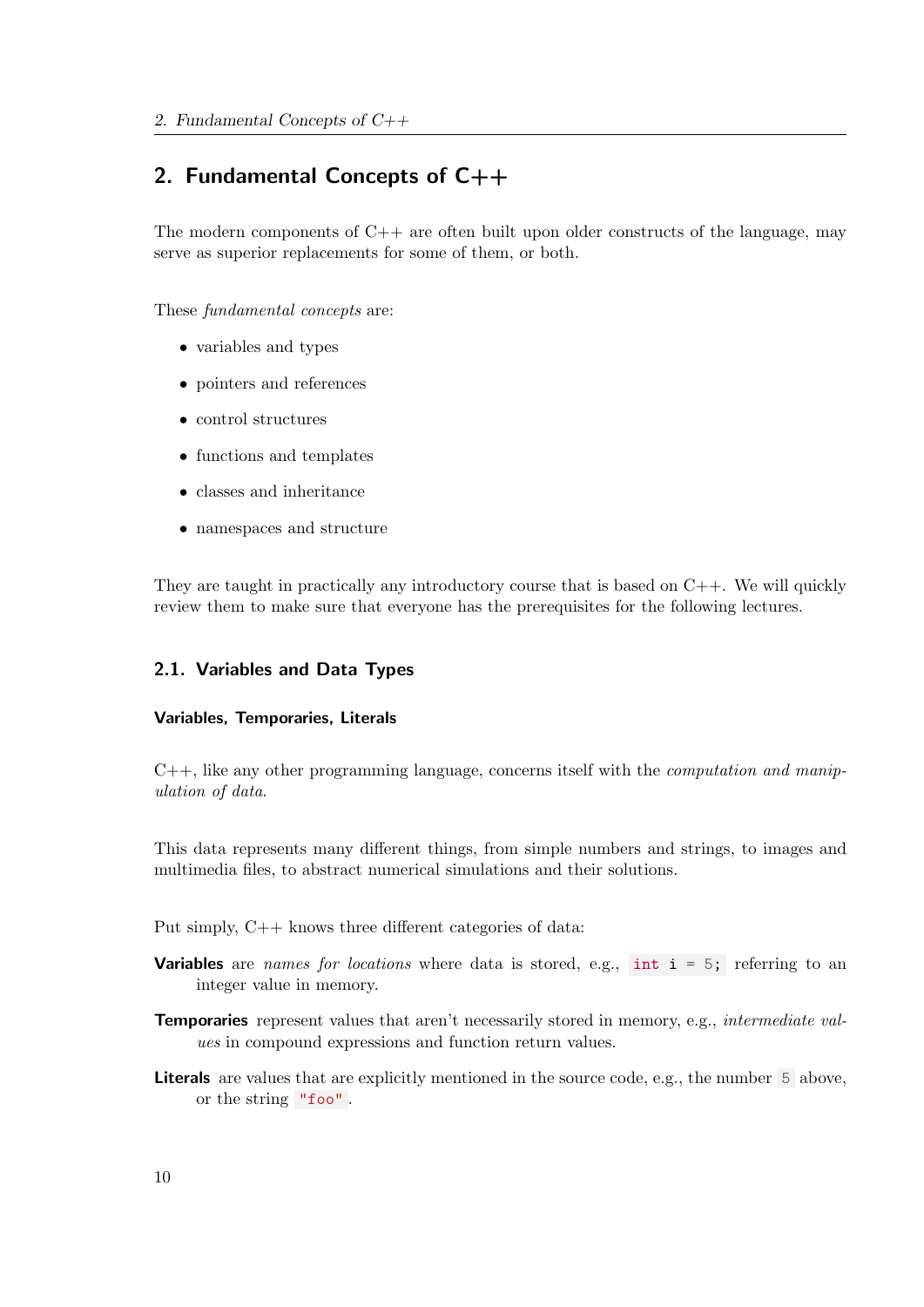## Data Types

 $C++$  is a *strongly-typed language*, which means that each such representation of data, i.e., variable, temporary or literal, must have an associated data type.

This data type specifies how the underlying binary sequence encodes the data (semantics), and more importantly ensures that it isn't possible to accidentally misinterpret data or use it in the wrong context (*type safety*).

 $C++$  has a number of *built-in data types* and allows the introduction of user-defined types based on certain rules. Each type is associated with a range of valid values of that type.

## Fundamental Types

 $C++$  provides a set of *fundamental, or built-in, types,* mostly inherited from C.

#### void :

A type that has no valid values. Represents "nothing" (e.g., as return type), sometimes "anything" (when using pointers).

#### nullptr\_t :

A type with one value, nullptr , indicating an invalid pointer. Introduced to make pointer handling safer.

## bool :

Two values, true and false, for standard Boolean algebra (truth values).

## char et al.:

ASCII characters, also similar types for unicode support ( $\text{wchar}_t$ , char16<sub>t</sub>, char32<sub>t</sub>).

#### int et al.:

Integer numbers, with different ranges (short, int, long, long long) and signedness ( signed and unsigned ). signed is default and may be omitted. Also a standard type for container sizes ( $\text{std}$ :: $\text{size}_t$ ), one for pointer differences ( $\text{std}$ :: $\text{ptrdiff}_t$ ), and a very long list of fixed width types, like std::int8\_t , etc.

float et al.: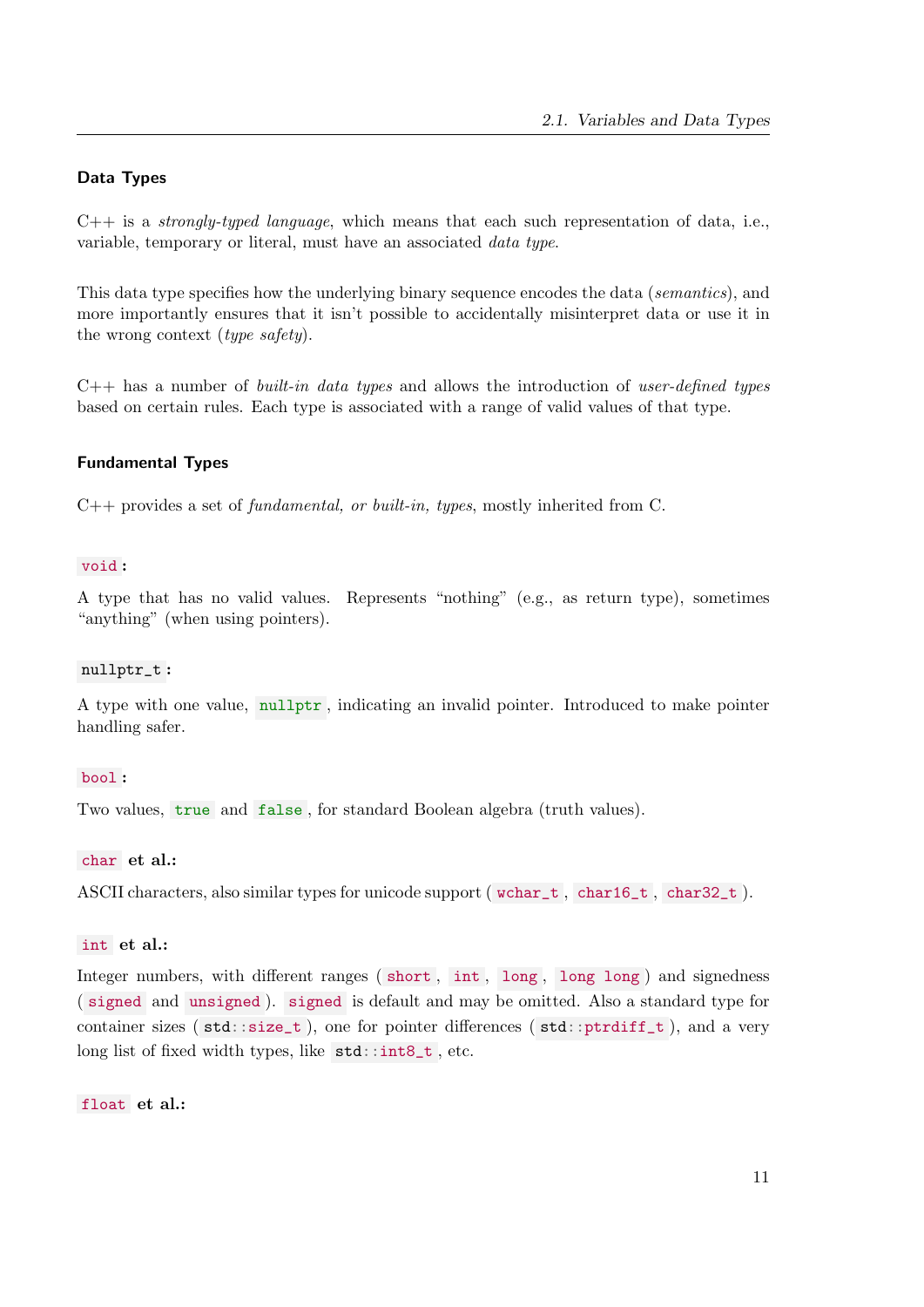Floating point numbers, with single precision ( float : 32 bit), double precision ( double : 64 bit), or extended precision ( long double : usually 80 bit). Nowadays, double is used as default floating point type if there is not a good reason to use something else.

Each of the integer and floating point types gives certain guarantees about the representable range. These and other properties can be queried using  $std:$ : numeric\_limits.

### Introducing New Types

These built-in types can be combined with four different mechanisms to produce new type definitions. We already saw the first one, C-style arrays, the others are:

#### enum :

A user-defined set of constants:

enum Color = {red, blue, green};

These are actually integers behind the scenes, and may accidentally be used as such: prefer  $\rightarrow$  [scoped enums](#page-107-0).

#### struct :

The *cartesian product* of some types, i.e., the set of all possible tuples of values:

struct PairOfInts {int a; int b;};

#### union :

The *union set* of some types, i.e., a type that can hold values from all specified types:

union IntOrChar {int c; char d;};

Unions don't store the type they currently contain, which is dangerous: consider  $\rightarrow$  [variants](#page-122-1) instead.

The resulting data types may then be used in further type definitions, e.g., structs as members of other structs, or data types that are augmented with additional components using  $\rightarrow$  [inheritance](#page-36-0).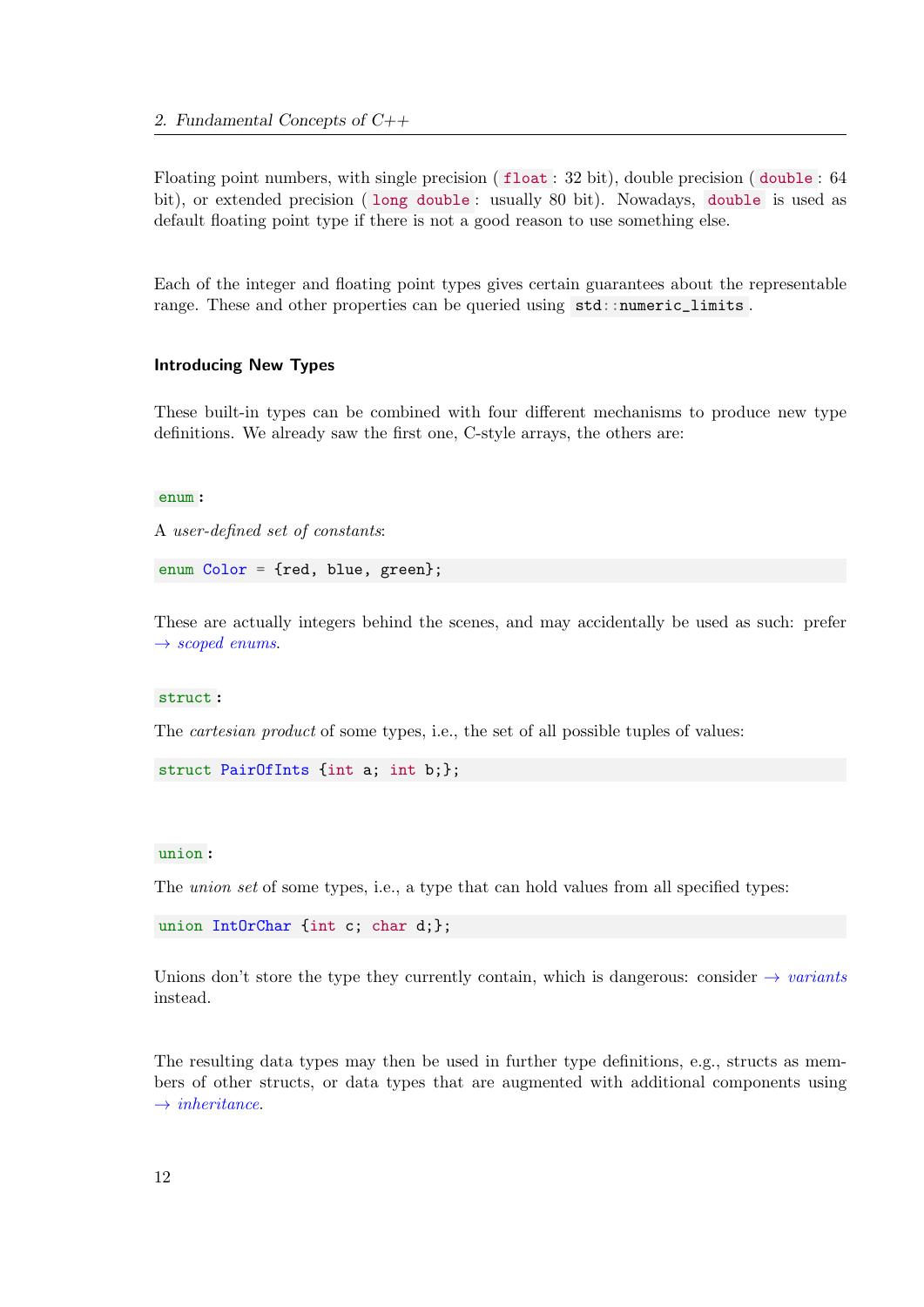## Examples from DUNE

Whenever possible, we will have a quick look at real-world code from the  $DUNE$  project<sup>[1](#page-14-1)</sup>, preferably from the *PDELab subproject*<sup>[2](#page-14-2)</sup>.

```
// classic enum defining boundary types for a domain
enum Type { Dirichlet=1, Neumann=-1, Outflow=-2, None=-3 };
// modern C++11 enum for DG finite element basis definition
enum class QkDGBasisPolynomial
    {lagrange, legendre, lobatto, l2orthonormal};
// In C++, structs are actually just classes with
// public attributes, we therefore refer to class
// examples in that regard.
// DUNE currently contains no unions (which is a good thing!)
```
## <span id="page-14-0"></span>2.2. Pointers and References

#### **Pointers**

Each type  $T$ , whether built-in or user-defined, has an associated type  $T^*$  (pointer to  $T$ ) defined, with the meaning "address of a value of type T in memory".

```
int i = 5;
\text{int} * p = \&\text{i};int* p2 = new int;*p2 = 4;delete p2;
```
- An ampersand & in front of a variable produces its address
- An asterisk  $*$  in front of a pointer *dereferences* the pointer, providing access to the variable itself
- The keyword new can be used to acquire a slot in memory that is unnamed, i.e., not associated with a variable

<span id="page-14-1"></span><sup>1</sup> <https://www.dune-project.org>

<span id="page-14-2"></span> $^{2}$ <https://www.dune-project.org/modules/dune-pdelab>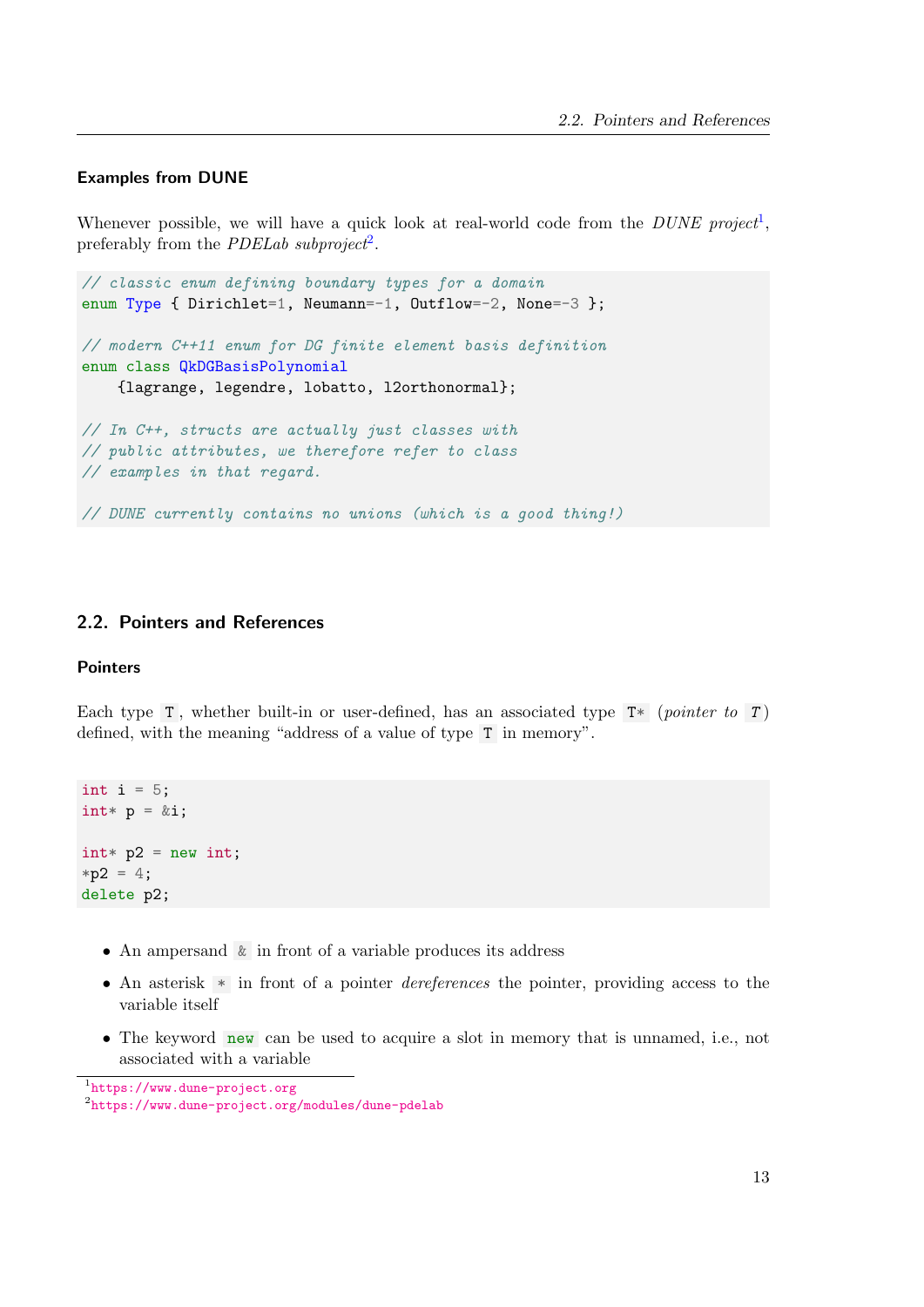It is imperative to release such memory with delete after it is no longer needed. Doing so too early leads to nasty bugs, forgetting to do so causes memory leaks. A possible solution are  $\rightarrow$  [smart pointers](#page-84-1).

## References

In constrast to C, C++ introduces a second indirection that serves a similar purpose: *references* T& . While pointers simply refer to some memory, and may be modified to point to other locations, references are always an alias for an existing entity.

```
int a = 5;
int& b = a; // b is an alias for a
b = 4; // this changes a as well
```
Note that the symbol  $\&$  is used in two different contexts, first to take addresses of variables and second to specify reference types. This is a bit unfortunate, but can no longer be changed (both constructs have seen widespread use over the last few decades).

## Rvalue References

The third kind of indirection in C++ is the *rvalue reference* T& , introduced in C++11. Ordinary references T& are now also known as *lvalue references* to distinguish the two concepts.

- The (oversimplified) definitions of lvalue and rvalue are:
- lvalue could be on the lefthand side of an assignment, is an actual entity, occupies memory and has an address
- rvalue could be on the righthand side of an assignment, temporary and ephemereal, e.g., intermediate values or literals

Such rvalue references are mostly restricted to two use cases: as forwarding references in  $\rightarrow range-based$  $\rightarrow range-based$  for loops, and as a vital component of the implementation of  $\rightarrow move\,seman$ [tics](#page-83-1).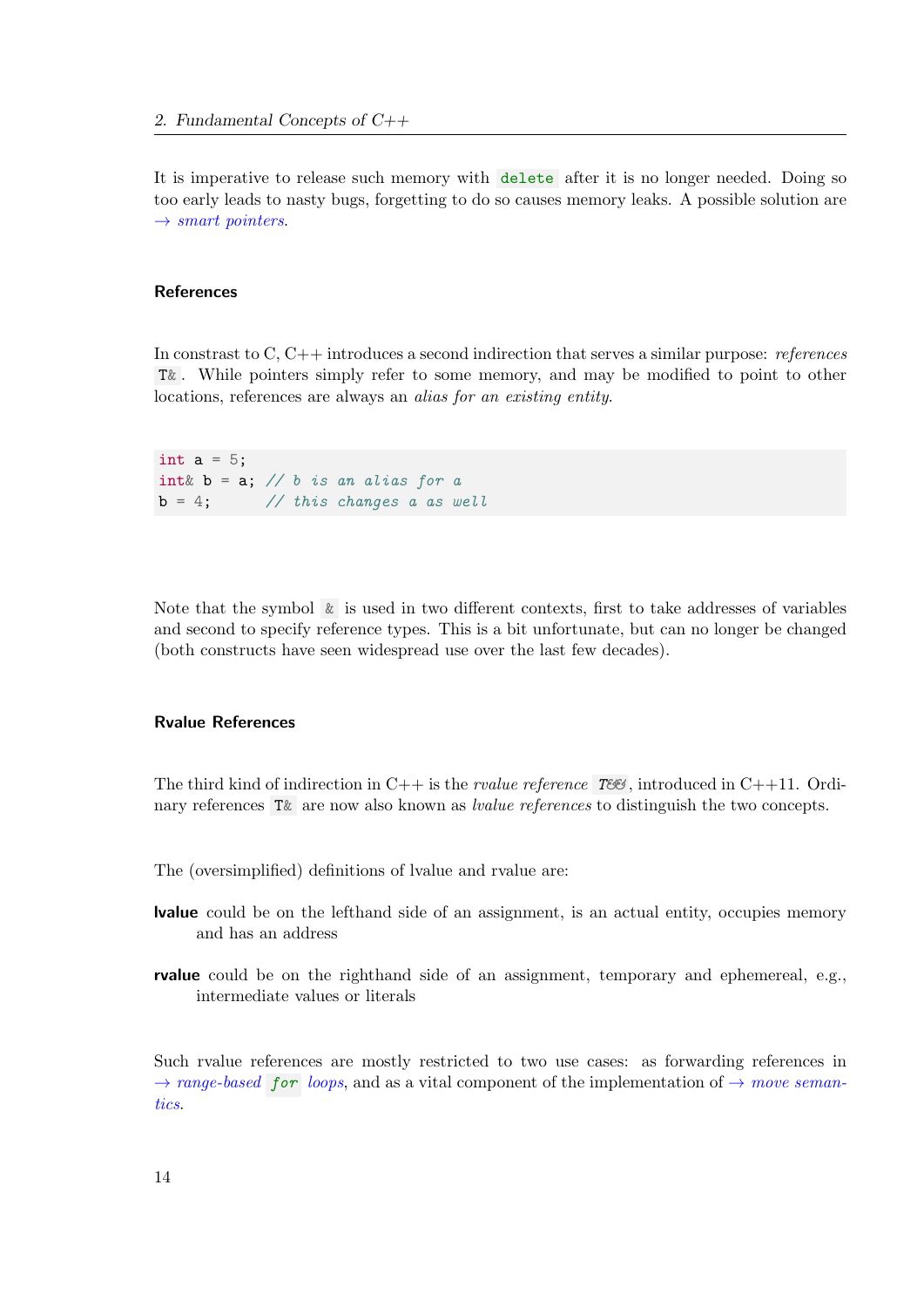#### Const-Correctness

The type of variables, pointers and references may be marked as const , i.e., something that can't be modified. This guards against accidental modification (bugs), and makes programmers' intent clearer. Therefore, const should be used wherever possible.

```
int i = 5; \frac{1}{\sqrt{may}} change later on
const int j = 4; // guaranteed to stay 4
const int& k = i; // k can't be modified
i += 2; \frac{1}{2} ... but this still changes k indirectly!
const int* p1 = k i; // pointer to const int
int const* p2 = k i; // same thing
int* const p2 = x-,<br>int* const p3 = xi; // constant pointer to modifiable int
int const* const p4 = k i; // const pointer to const int
```
Read right-to-left: const modifies what's left of it (think int const i ), but the leftmost const may be put on the lefthand side for readability ( const int i ).

## <span id="page-16-0"></span>2.3. Control Structures

#### Selection (Conditionals)

Branches are a fundamental form of program flow control. An if statement consists of a condition, some code that is executed if that condition is fulfilled, and optionally other code that is executed if it isn't fulfilled:

```
if (i \n% 2 == 0)std::cout << "i is even!" << std::endl;
else
  std::cout << "i is odd!" << std::endl;
```
There is also a switch statement, but if is used significantly more often.

```
switch(color) // the Color enum we introduced earlier
{
 case red: std::cout << "red" << std::endl; break;
 case blue: std::cout << "blue" << std::endl; break;
  case green: std::cout << "green" << std::endl;
}
```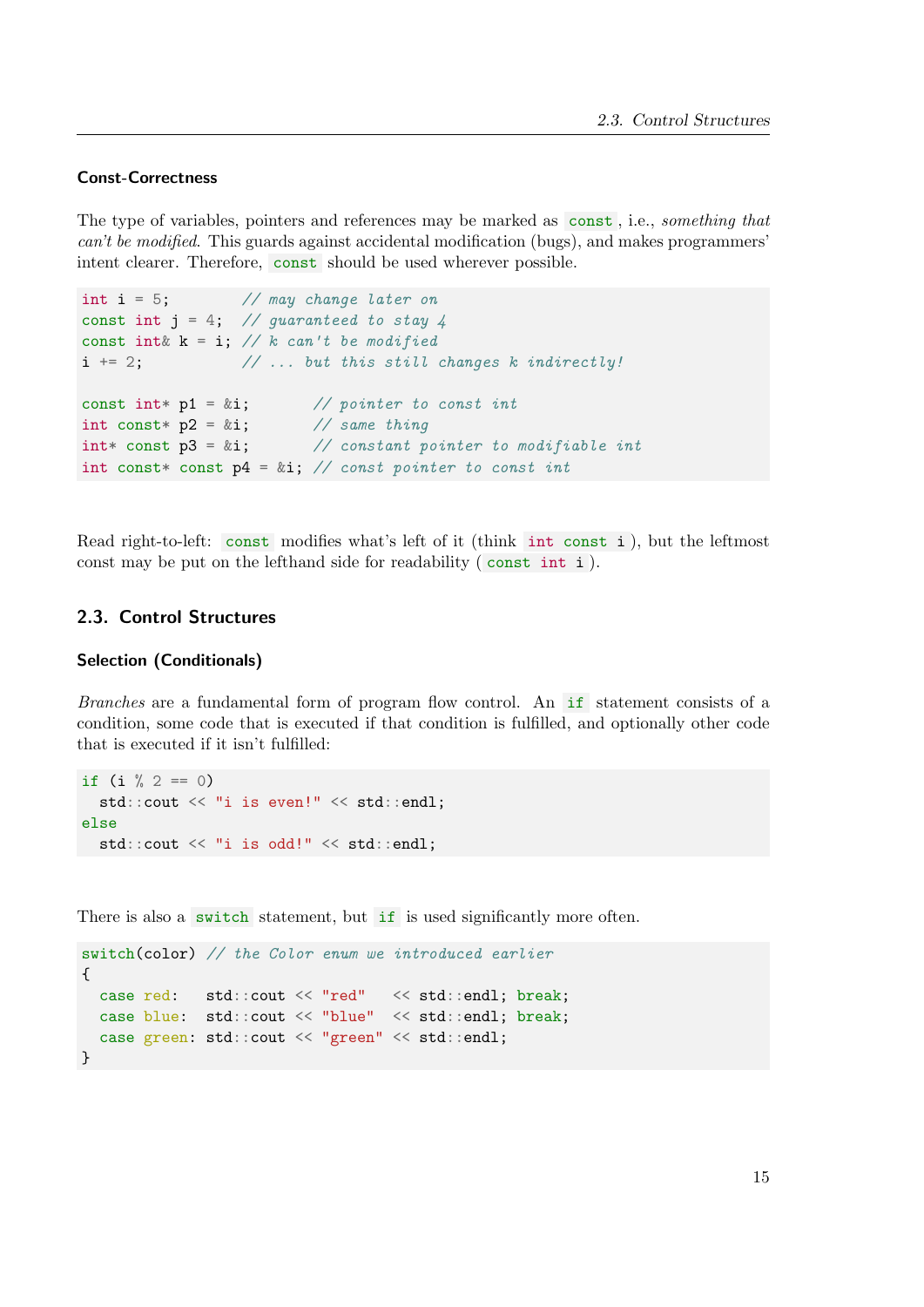## Repetition (Loops)

 $C++$  provides two different kinds of *loops*, for and while loops. The former is executed a fixed number of times<sup>[3](#page-17-0)</sup>, while the latter is repeated until some condition is met.

```
for (int i = 0; i < 10; i++)
  std::cout << i << std::endl;
int j = 9;
while (j > 1){
  std::cout << j << std::endl;
  j /= 2; // half, rounded down
}
```
If j were one, the loop would be skipped completely. There is also a variant  $dof...$  while(...) that runs at least once.

## Jump Statements

Sometimes code becomes more readable if certain parts of a loop can be skipped. The continue statement can be used to skip the rest of the current loop iteration, while break exits the loop prematurely:

```
for (int i = 0; i < 100; i++)
{
  if (i \ \frac{\%}{\%} 2 == 0)continue;
  if (i > 10)
    break;
  // prints 1, 3, 5, 7, 9
  std::cout << i << std::endl;
}
```
These two statements jump to the end of the current iteration resp. the loop, i.e., they are constrained.  $C++$  also has an *unconstrained* goto jump statement, but its use is strongly discouraged. There is one accepted use case: exiting several nested loops simultaneously (break would leave the innermost loop only).

<span id="page-17-0"></span> $3$ in practice — on a technical level, for and while are perfectly equivalent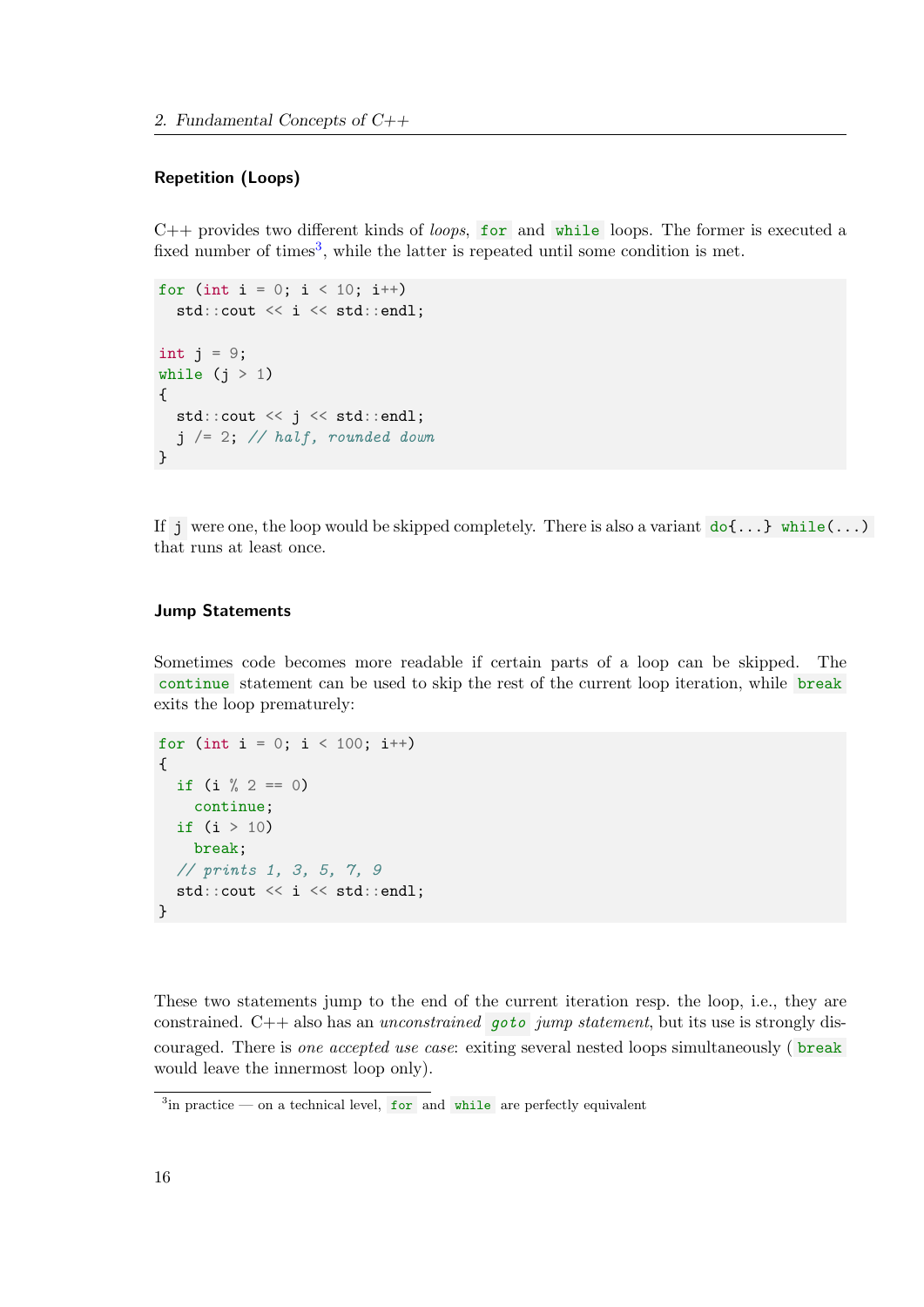## Diagram: Loops and Branches

The two fundamental control structures:



The code while (A) B; is equivalent to for (;A;) B; .

The code do A while (B); is equivalent to A; while (B) A; .

## <span id="page-18-0"></span>2.4. Functions

## Subprograms (Functions)

A function is a subprogram that may be reused in different parts of the program, which reduces verbosity and helps in structuring the code. Functions have a name, zero or more arguments with fixed type, and a return type:

```
// expects one double argument, returns double
double square(double x)
{
  return x * x;
}
// expects an int and a double as args, returns nothing
void printSquares(int a, double b)
{
```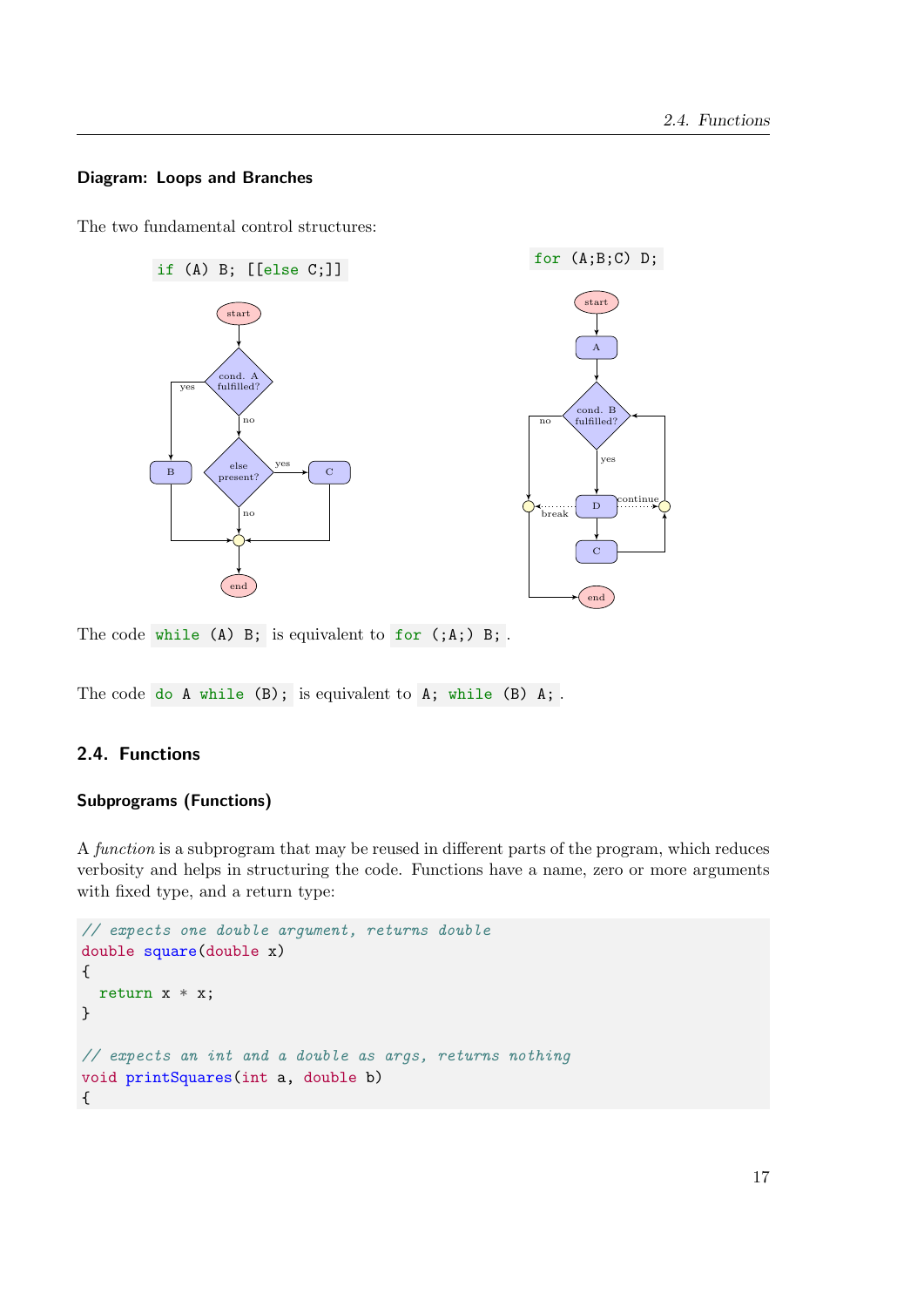```
std::count \leq square(a) \leq " and " \leq square(b) \leq std::end];}
```
The special type void indicates a function that doesn't return anything. Such functions typically have *side effects*  $(I/O, or modifications to their arguments).$ 

## Call-by-Reference

 $C++$  is one of the languages that always create copies of arguments when a function is called (call-by-value). This means that local changes to these variables don't modify the originals. In some other languages, the local names refer to the actual memory locations that were passed to the function (call-by-reference).

To emulate this behavior in C++, one passes a pointer or reference instead<sup>[4](#page-19-0)</sup>:

```
// modifies its argument
void square(int* i)
{
  * i = * i * * i;}
// prefer references: code is more readable
void square(int& i)
{
  i = i * i;}
```
Call-by-reference is also often used when a function should return more than one value: one emulates this by modifying one or more reference arguments. C++17 and later standards provide  $\rightarrow$  *quaranteed copy elision* and  $\rightarrow$  *[structured bindings](#page-121-1)* as a better alternative.

For large entities (e.g., vectors, matrices) it often makes sense to pass them by reference even if they should not be modified, since this avoids costly copy operations (both in terms of runtime and memory use):

<span id="page-19-0"></span><sup>&</sup>lt;sup>4</sup>There's still a copy (of the pointer/reference), but it refers to the original location.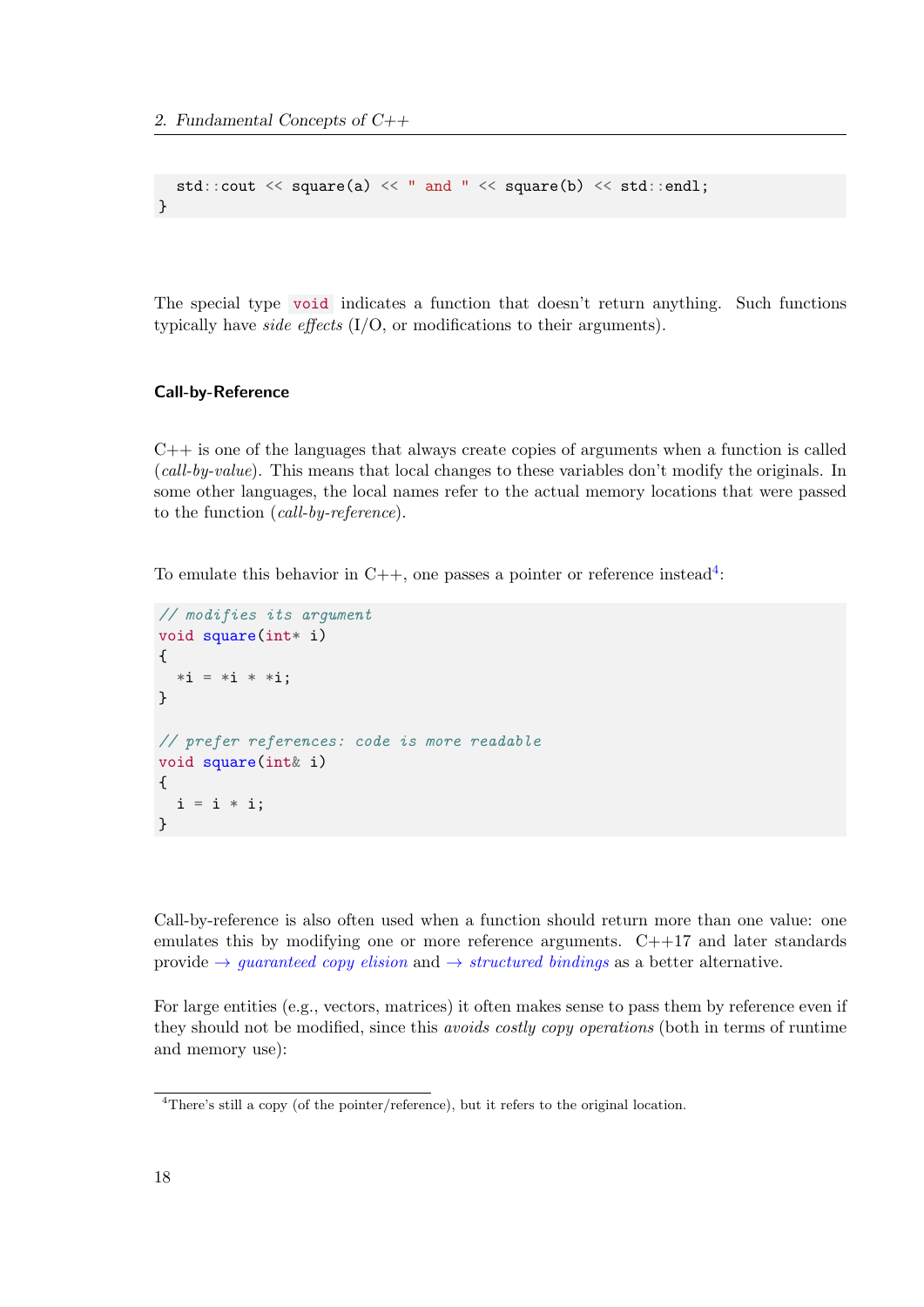```
// directly access original vector,
// but guarantee that it isn't modified
int sum(const std::vector<int>& vec)
{
  int out = 0:
  for (int i = 0; i < vec.size(); i++)out += vec[i];
  return out;
}
```
## Default Arguments

C++ supports default arguments for functions. Arguments with defaults may then be omitted when calling the function<sup>[5](#page-20-0)</sup>. This simplifies the function interface when these arguments have certain values most of the time:

```
void print(const std::vector<int>& vec, std::string sep = ", ",
           std::string pre = "(", std::string post = ")")
{
  std::cout << pre;
  for (int i = 0; i < vec.size() - 1; i++)
    std::cout << vec[i] << sep;
  if (!vec.empty())
    std::cout << vec.back();
  std::cout << post;
}
```
A call print(v) will then use a default layout, but other variants can be used if desired.

## Function Overloading

C++ offers function overloading, i.e., using the same name for several different functions, as long as each function call is uniquely determined by the arguments (including handling of default arguments).

<span id="page-20-0"></span><sup>5</sup>That's why they always come last: to keep the call unambigious.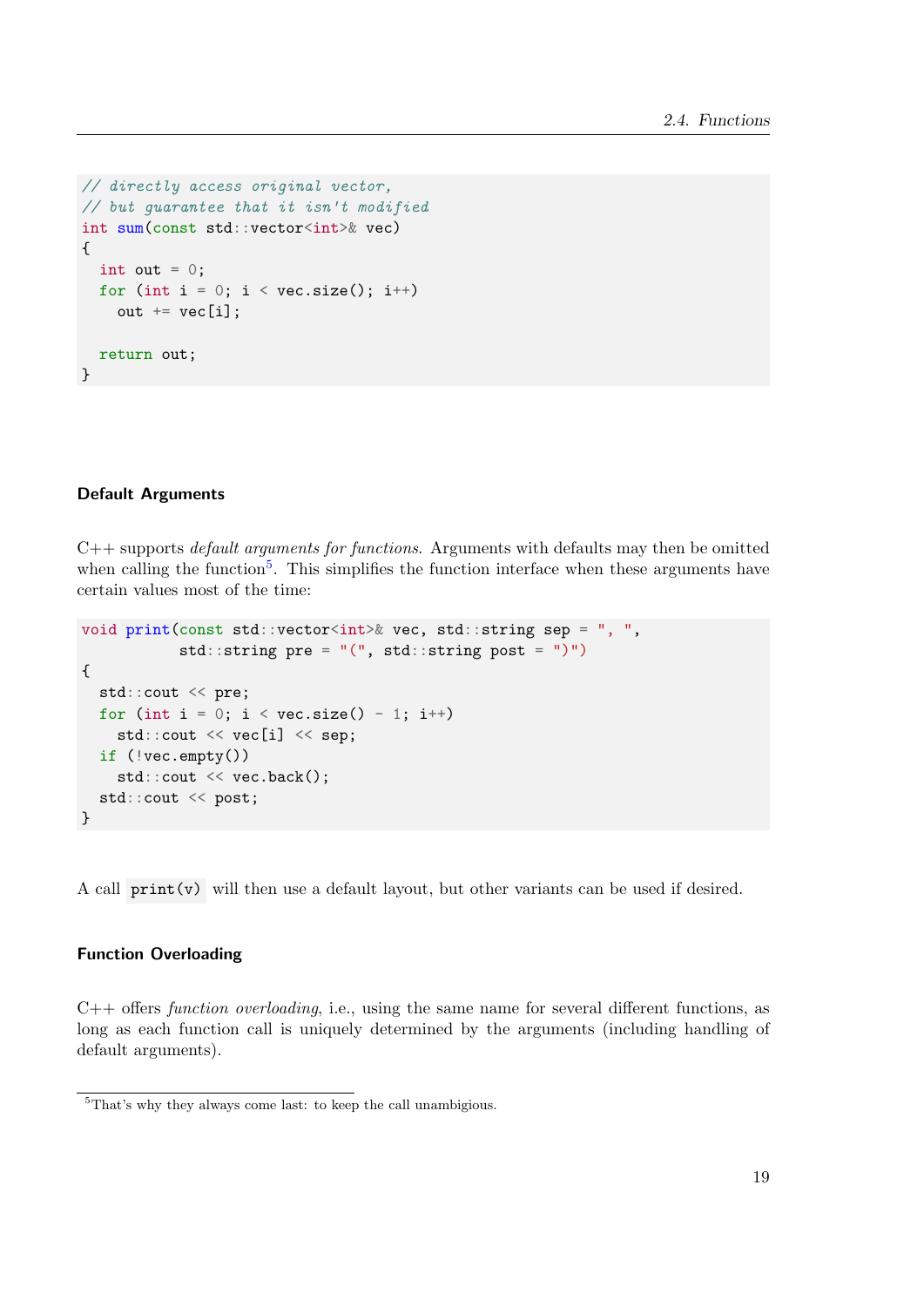```
int maximum(int a, int b)
{
  if (a > b)return a;
  return b;
}
// a default argument for c would have to be
// smaller than any possible integer
int maximum(int a, int b, int c)
{
  return maximum(maximum(a,b),c);
}
```
## Operator Overloading

 $C++$  provides a large assortment of *operators*, i.e., tokens that are placed in line to specify some operation, like assignment ( $a = b$ ), arithmetics ( $a + b$ ), or comparison ( $a < b$ ).

Most of these operators can also be defined for custom data types like PairOfInts . The definition works like that of an ordinary function overload:

```
PairOfInts operator+(const PairOfInts& p1, const PairOfInts& p2)
{
 return PairOfInts{p1.a + p2.a, p1.b + p2.b};
}
```
Given this definition, the following two expressions produce the same result:

// function call syntax Pair  $p3 = operator+(p1,p2)$ ; // operator syntax Pair  $p4 = p1 + p2$ ;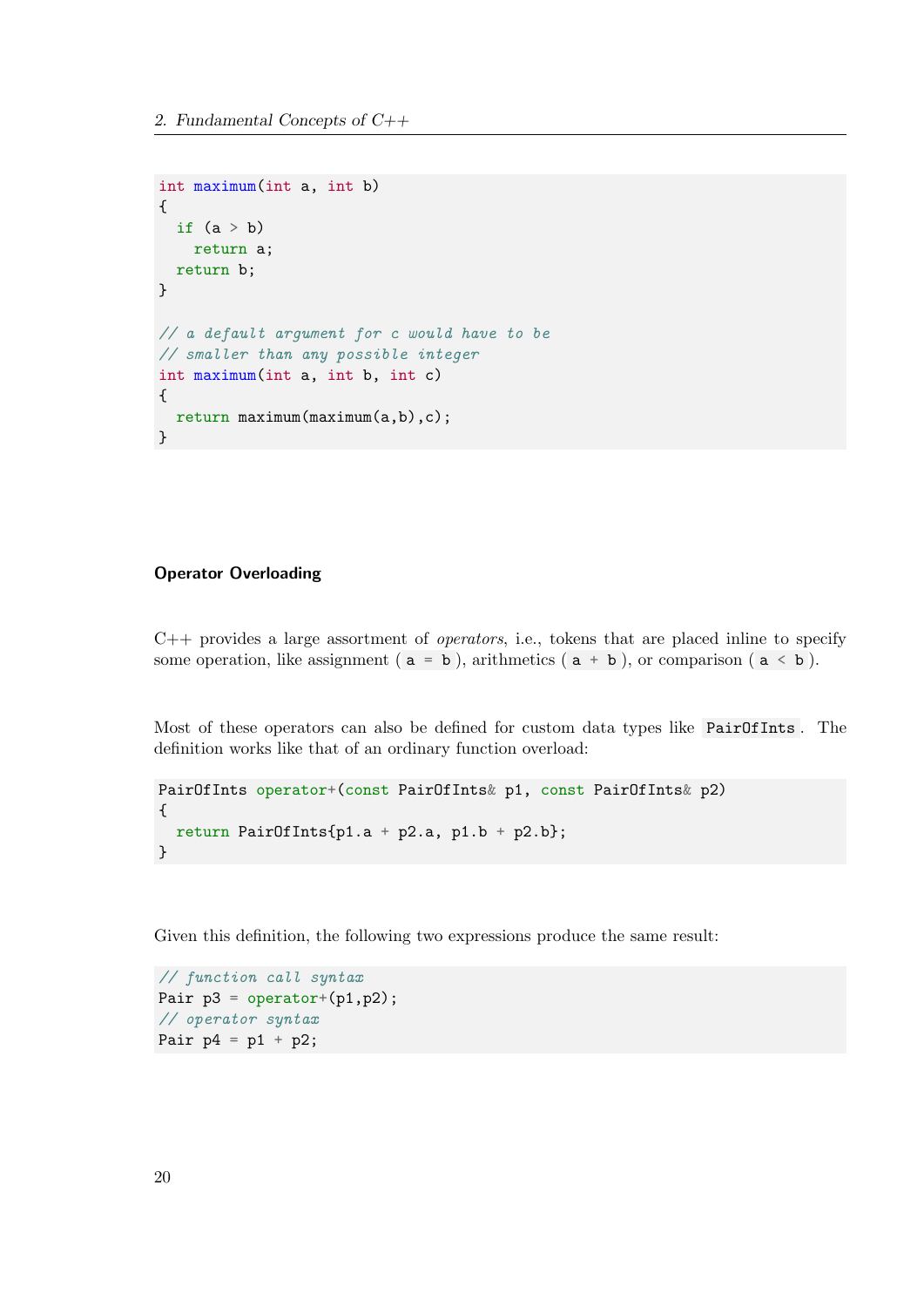#### Function Pointers

In addition to the usual pointers,  $C++$  also knows *pointers to functions*, e.g., int  $(*f)(int)$ , a pointer called f for functions expecting and returning int . To simplify notation, the asterisk \* and ampersand & may be omitted when referring to function pointers and addresses of functions.

Using function pointers, functions may be used as arguments of other functions:

```
int square(int i) {return i * i;}
int applyTwice(int f(int), int i) // optional "*" omitted
{
  return f(f(i)); // no "*" allowed in call syntax
}
// computes pow(7, 4), optional "\mathcal{E}'' omitted when taking address
std::cout << applyTwice(square,7) << std::endl;
```
#### Example from DUNE

I have found only one instance of function pointers in DUNE (but it's hard to search for...).

This code creates *custom MPI parallel operation handles* for given data types and binary functions (specified as Type and BinaryFunction template parameters). The address of operation is used to pass the function the handle should represent.

A C-style cast is used to remove argument data types.

```
static MPI_Op get ()
{
 if (!op)
 {
   op = std::shared_ptr<MPI_Op>(new MPI_Op);
   MPI_Op_create((void (*)(void*, void*, int*,
       MPI_Datatype*))&operation,true,op.get());
 }
 return *op;
}
static void operation (Type *in, Type *inout,
   int *len, MPI_Datatype*)
{
 BinaryFunction func;
 for (int i=0; i< *len; +i, +in, +inout) {
```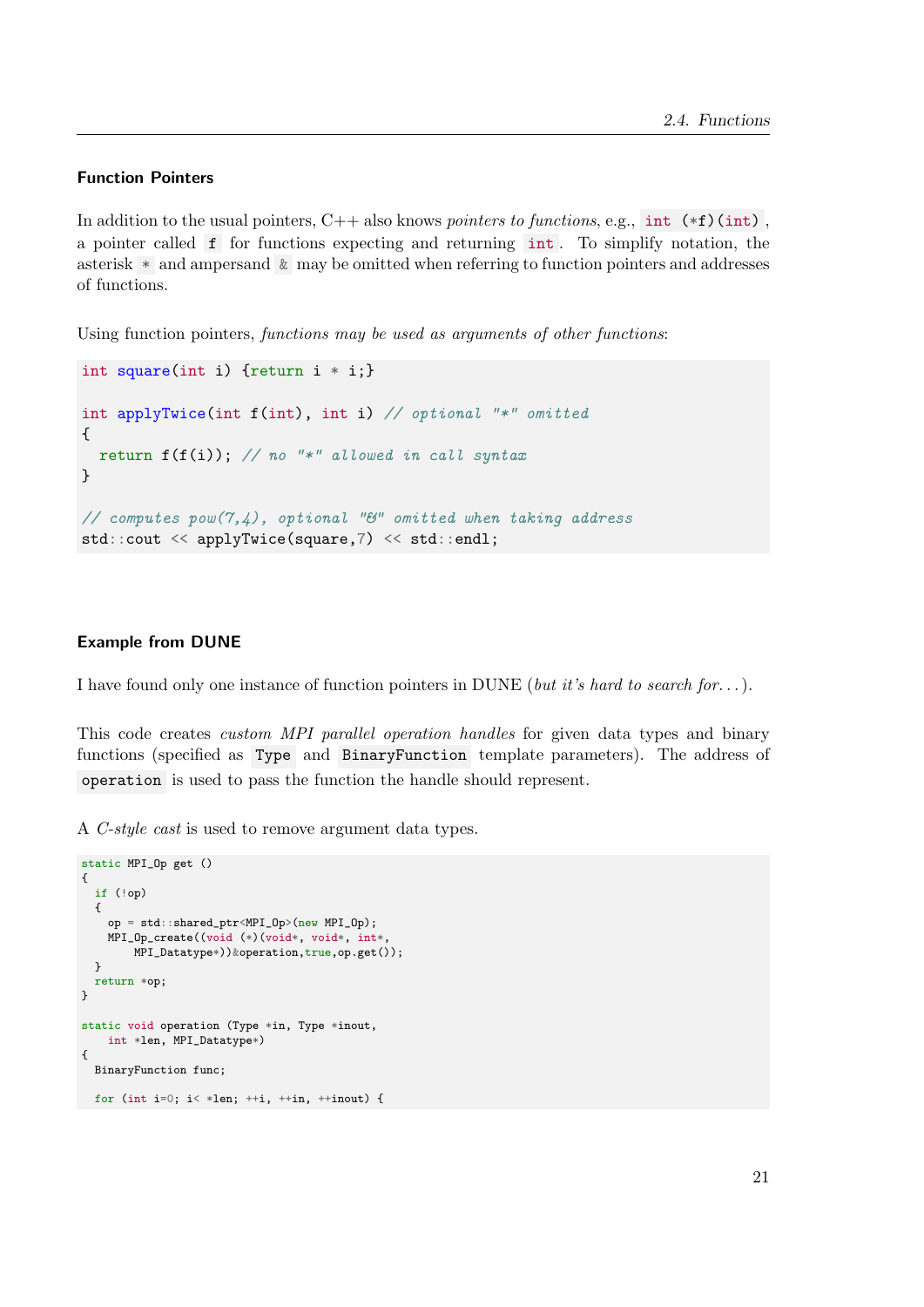```
Type temp;
    temp = func(*in, *inout);*inout = temp;
  }
}
```
## The Main Function

The execution of a  $C++$  program starts in the first line of a special function called main, and ends when its last line is reached. Every  $C++$  program has to define exactly one such function.

The signature of the main function has to be one of

- int main() (this means command line arguments are ignored)
- int main(int argc, char\*\* argv)
- int main(int argc, char\* argv[])

The second and third variant have the same meaning: argc is the number of arguments, and argv an array of C-style strings.

The return value of main is an error code — not returning anything is equivalent to writing return 0; (implying success).

## <span id="page-23-0"></span>2.5. Templates

Often, one has to define the same functionality for several different data types. This can become tedious, both during initial implementation and when fixing bugs.

C++ provides a language feature for this, where all the different versions are auto-generated from a special construct, called a function template:

```
template<typename T>
  T square(T x)
  {
    return x * x;
  }
```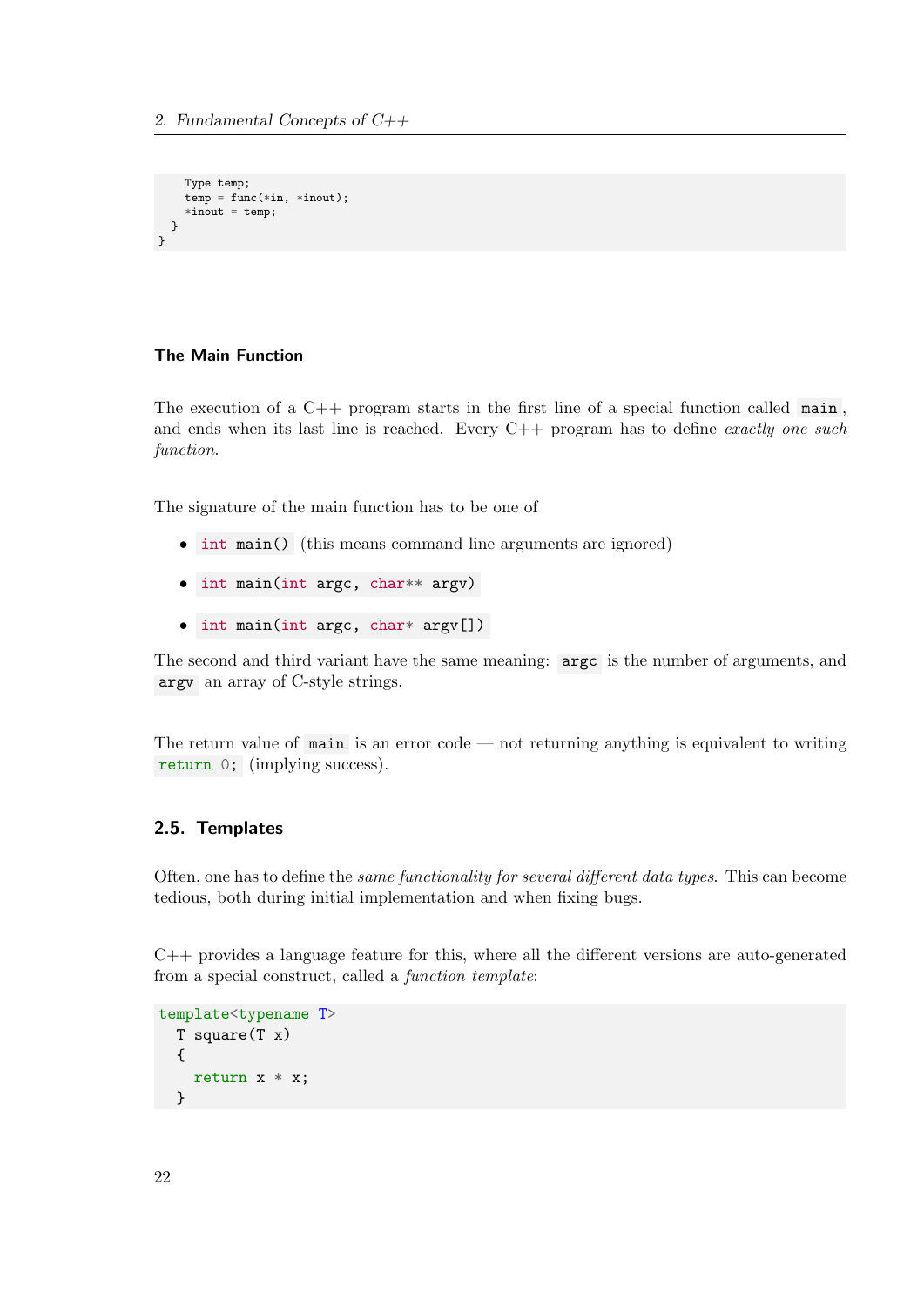A function square<T> is then available for any type T that has a multiplication operator  $\ast$  :

```
int i = square\langle int \rangle(5); // int version
float f = square \text{float}(27.f) // float version
double d = square \langle double \rangle (3.14) // double version
```
Function definitions aren't the only use case for templates, one can also automate the generation of data types. These are known as class templates, since structs are a special case of classes in  $C_{++}$ .

```
template<typename T>
  struct Pair {T a; T b;};
Pair<int> ip; // a pair of ints
Pair<float> fp; // a pair of floats
// Pair<int> is a data type, and can be used as such
Pair<Pair<int>> ipp; // pair of pair of ints
```
Function templates and class templates were the only types of templates until  $C++14$ , when  $\rightarrow$  [variable templates](#page-114-2) were introduced.

#### Non-Type Template Parameters

Typically, one uses template parameters to introduce abstract types T , but there are also non-type template parameters. These can be used as compile-time constants:

```
// simple fixed-length vector
template<typename T, int n>
  struct Vector
  {
    enum \{dim = n\}; // knows its size
    T vals[n];
  }
```
An advanced use case for such non-type template parameters is  $\rightarrow$  [template meta programming](#page-63-1), where function values and number sequences can be precomputed at compile time.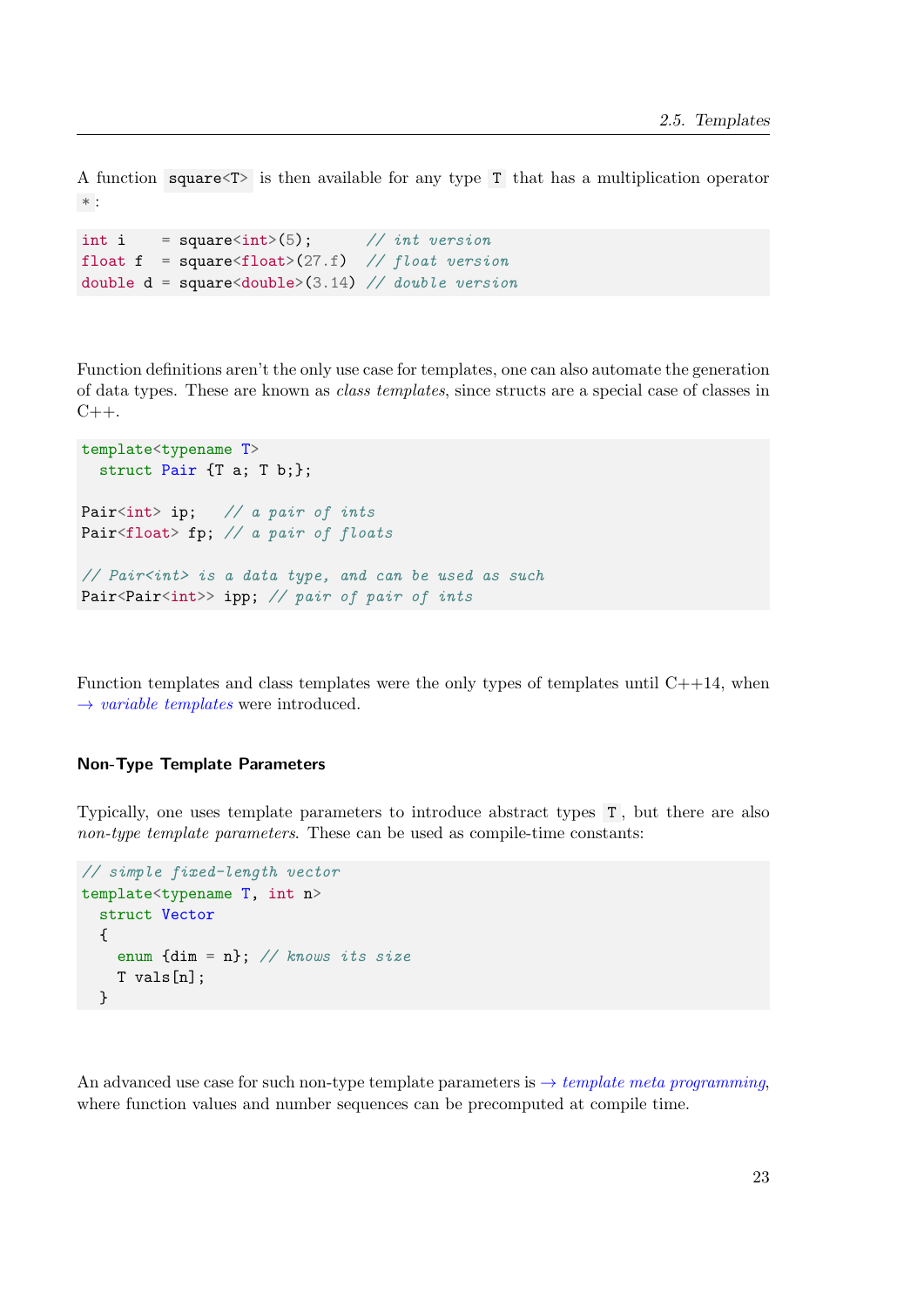2. Fundamental Concepts of C++

## Template Template Parameters

In addition to types and values, one may also use templates themselves as arguments for other templates, so-called template template parameters. These can, e.g., be used to allow choosing between different implementations:

```
// accepts any template that expects a type and an int
template<template<typename,int> class V>
  double norm(const V<double,3>& vec);
```
One such level of templates-in-templates can be a very powerful tool, but you shouldn't overdo it:

```
template<template<typename> class U, typename T>
  struct Wrap {U<T> u;};
// just don't...
template<template<template<typename> class,typename> class W>
  struct Meta {W<Pair, double> w;};
```
#### Default Template Parameters

All three types of template parameters, i.e., types, non-type template parameters, and template template parameters, can have defaults, just like function arguments:

```
// use our vector struct by default
template<template<typename,int> class V = Vector>
  double norm(const V<double,3>& vec);
// generalization of our Pair struct
template<typename U, typename V = U>
  struct Pair {U a; V b;};
// provides special case for square matrices
template<int n, int m = n>
  struct Matrix
  {
    // "misuse" enum for defs at compile time
     enum \{ \text{dim} 1 = n \};enum \{ \text{dim} 2 = m \};// ...
  };
```
Parameters with defaults may be omitted, i.e., one can write  $Pair (just as before!), or$ Matrix<5> for square matrices.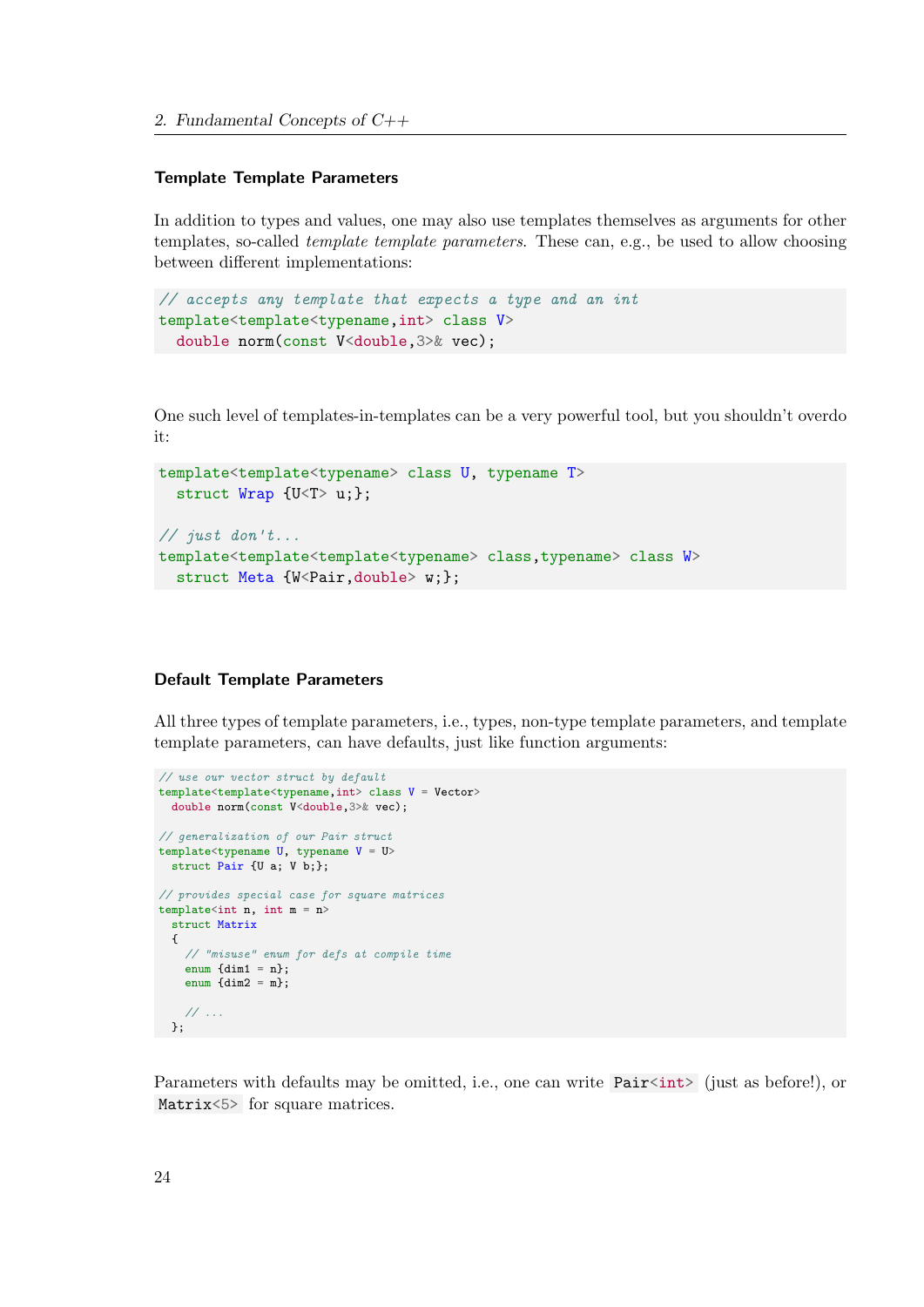## Renaming Types

C and C++ provide the keyword typedef , which may be used to introduce new names for types. It is actually a slight misnomer, since there is no real new definition<sup>[6](#page-26-0)</sup>: they are akin to C++ references, but on the conceptual level of data types.

```
typedef unsigned long long int ull;
ull a = 12345678901234567890u; // huge unsigned int
```
While such new names can be introduced for any type, it is especially helpful for the types from template instantiations:

```
typedef Pair<Vector<double,3>,Vector<double,2>> VecPair3D2D;
```
In C++11 and above, consider using  $\rightarrow$  [type aliases](#page-106-0) instead, as they are more general and more readable.

## Example from DUNE

A template with template template parameter and default parameters introducing

- an inner template MatrixHelper
- two typedefs: size\_type and type
- an  $\rightarrow$  [alias template](#page-106-0) named Pattern

```
template<template<typename> class Container = Simple::default_vector,
         typename IndexType = std::size_t>
  struct SparseMatrixBackend
  {
   typedef IndexType size_type;
    //! The type of the pattern object passed to the GridOperator for pattern construction.
    template<typename Matrix, typename GFSV, typename GFSU>
   using Pattern = Simple:: SparseMatrixPattern;
    template<typename VV, typename VU, typename E>
    struct MatrixHelper
    {
      typedef Simple::SparseMatrixContainer<typename VV::GridFunctionSpace,
              typename VU::GridFunctionSpace,Container, E, size_type> type;
   };
  };
```
<span id="page-26-0"></span> $6$ Note that typedef struct{int a; int b;} PairOfInts; is a valid definition, albeit a rather convoluted one.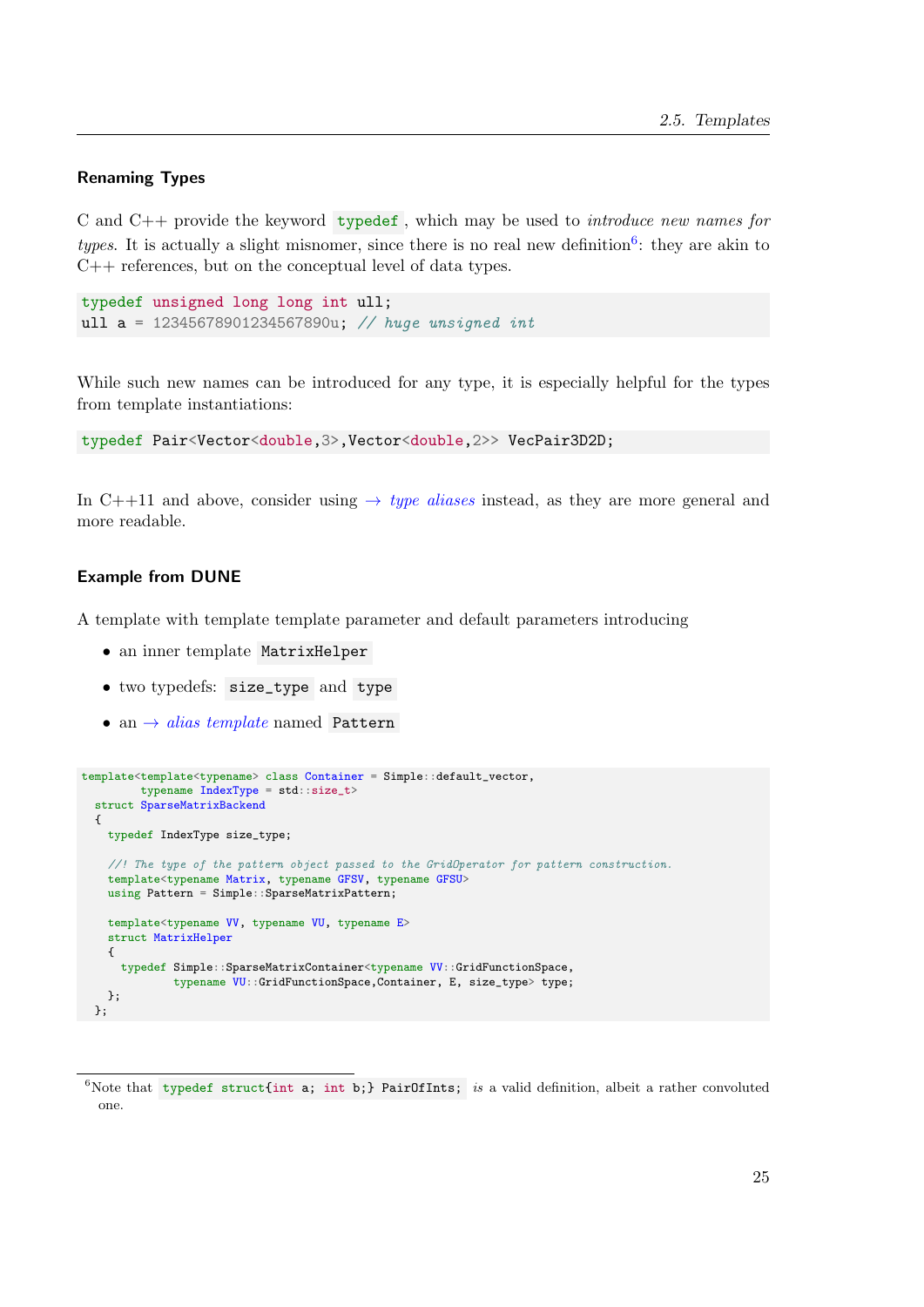#### Function Template Parameter Deduction

The specification of template parameters is often redundant when using function templates, because type template parameters are readily deduced from the function arguments. If this is the case, they can be omitted, and the call looks like a normal (non-template) function call:

```
template<typename T>
 T square(T x) {return x * x;}
int i = square(5); // short for square<int>
double d = square(27.); // short for square<double>
```
Note that sometimes this isn't possible:

```
// can't deduce return type from call
template<typename T>
  T generate();
```
#### <span id="page-27-0"></span>2.6. Classes

#### Classes / Methods

The original name of  $C++$  was "C with classes", so *classes, objects and object-oriented programming* are clearly an important part of  $C++$ .

While a classic C struct is simply an aggregation of data,  $C++$  structs and classes typically contain methods, functions that are closely linked to the data and part of the type definition:

```
struct Vector2D
{
 std::array<double,2> comp;
  // const: method may be called for const vectors
 double norm() const
 {
    return std::sqrt(comp[0]*comp[0] + comp[1]*comp[1]);
 }
}
Vector2D v{{3,4}};
std::cout << v.norm() << std::endl; // prints 5
```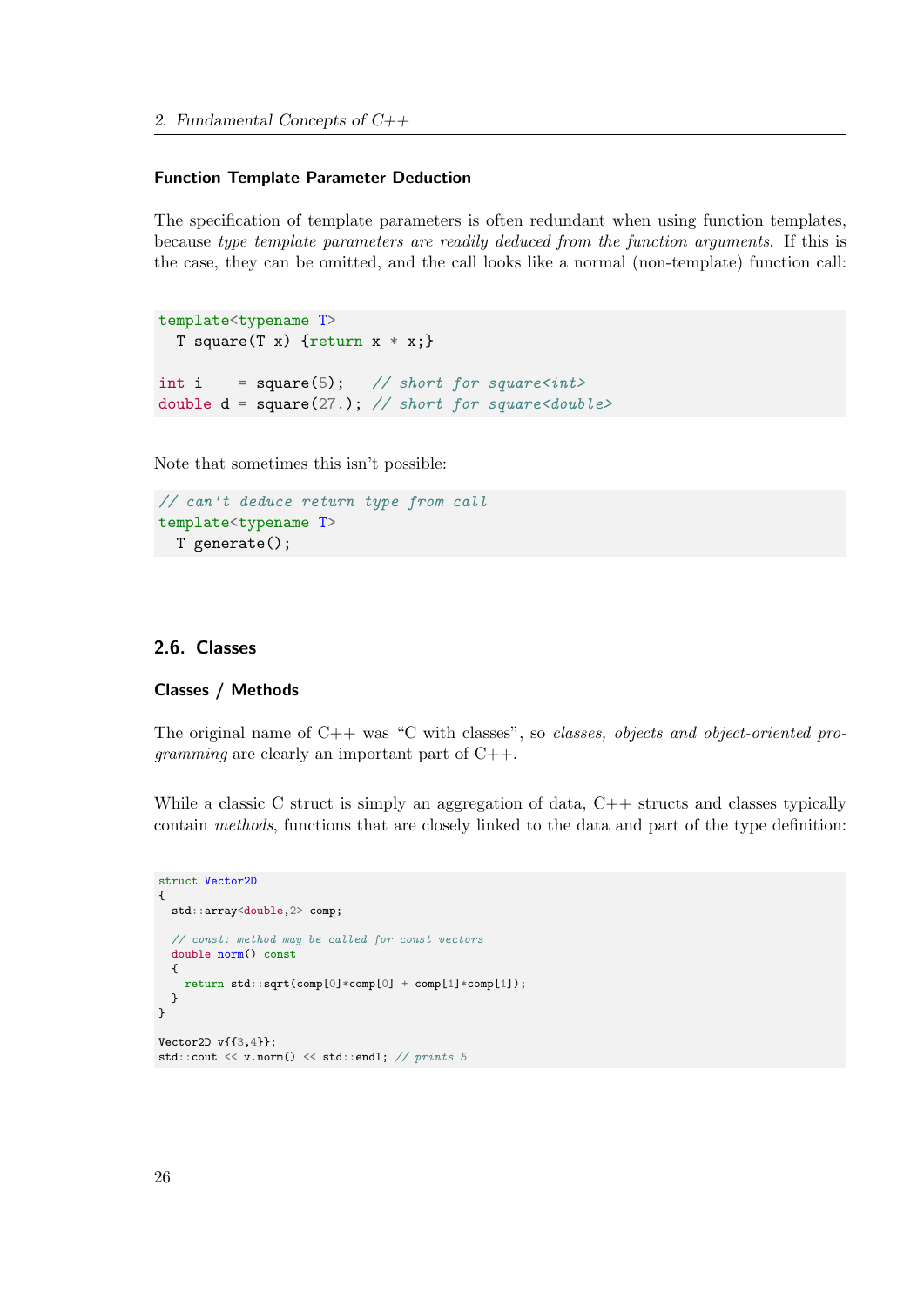## Access Specifiers

 $C++$  provides three *access specifiers*:

private : accessible by the object itself and other objects of the same class

protected : like private, but additionally accessible in  $\rightarrow$  [derived classes](#page-36-1).

public : always accessible

Sometimes it is helpful to exempt certain classes or functions from these restrictions using a friend declaration. This should be used sparingly, since it breaks encapsulation and exposes implementation details.

```
struct BankAccount
{
  // full access -- maybe not the best of ideas?
  friend class Customer;
  private:
    double balance; // hide this!
};
```
#### Encapsulation

The only difference between  $C++$  structs and classes is default visibility: in a struct, everything is public by default (but may be declared private ), and vice versa for classes.

The hiding of implementation details using private is known as *encapsulation* and is generally a good idea, mainly for the following reasons:

- ensures consistent state: in a plain struct, data is either const or open to arbitrary, potentially nonsensical, changes
- *facilitates modularity:* private components are unknown outside of the class itself, and may therefore be exchanged and modified at will
- *improves communication of intent:* anything marked **public** is part of the intended interface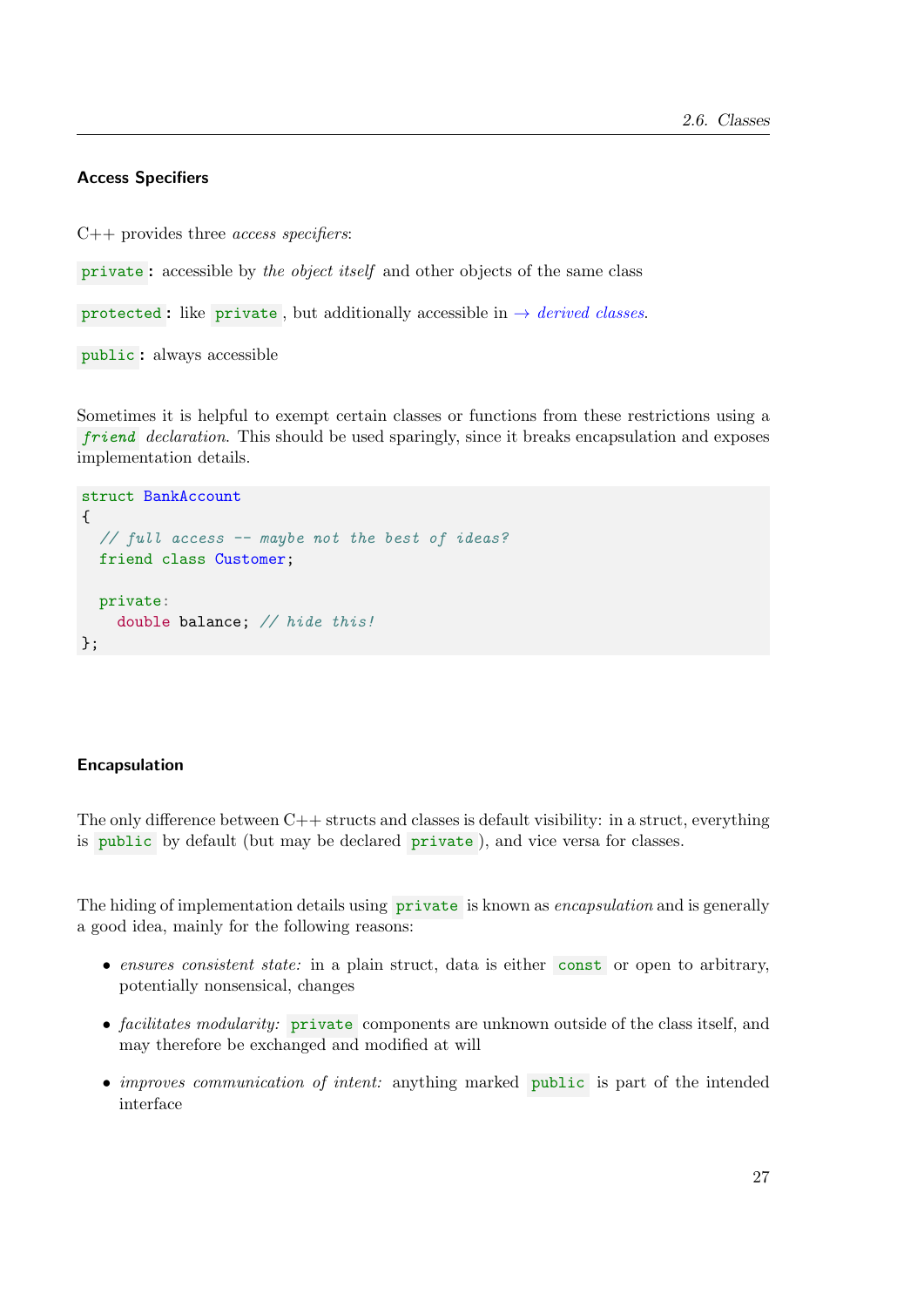## **Constructors**

Data that was declared **private** is inaccessible outside of the class, so we need special **public** methods to initialize such data. These methods are called *constructors*. In  $C++$ , they have the same name as the class they belong to and are the only functions without return type.

```
class Vector2D
{
 std::array<double,2> comp;
 public:
 Vector2D() : comp{0,0} {};
 Vector2D(double a, double b)
   : comp{a,b}
 {};
 // ...
};
```
This (incomplete) class provides two constructors, one for arbitrary points, and one for the origin.

Why not use default arguments instead? Because then one could omit b while supplying a (design decision).

There are three types of constructors with special names:

- The *default constructor*  $T()$  without arguments: called, e.g., when mass producing vector entries during initialization
- The copy constructor  $T(\text{const } T\&)$ : has the task of creating a copy of the object specified in the function call
- The move constructor  $T(T \&&):$  like the copy constructor, but may cannibalize the original object (which should be left in some valid default state)

#### Converting Constructors

Any constructor that is not marked as explicit is a so-called *converting constructor*, and is called for *implicit type conversions*<sup>[7](#page-29-0)</sup>. Assume we have defined

```
Matrix(double); // diagonal matrix, or constant matrix?
operator*(double, const Matrix&); // scaling
operator*(const Matrix&, const Matrix&); // matrix multiplication
```
<span id="page-29-0"></span><sup>&</sup>lt;sup>7</sup> type promotions, like from int to double when needed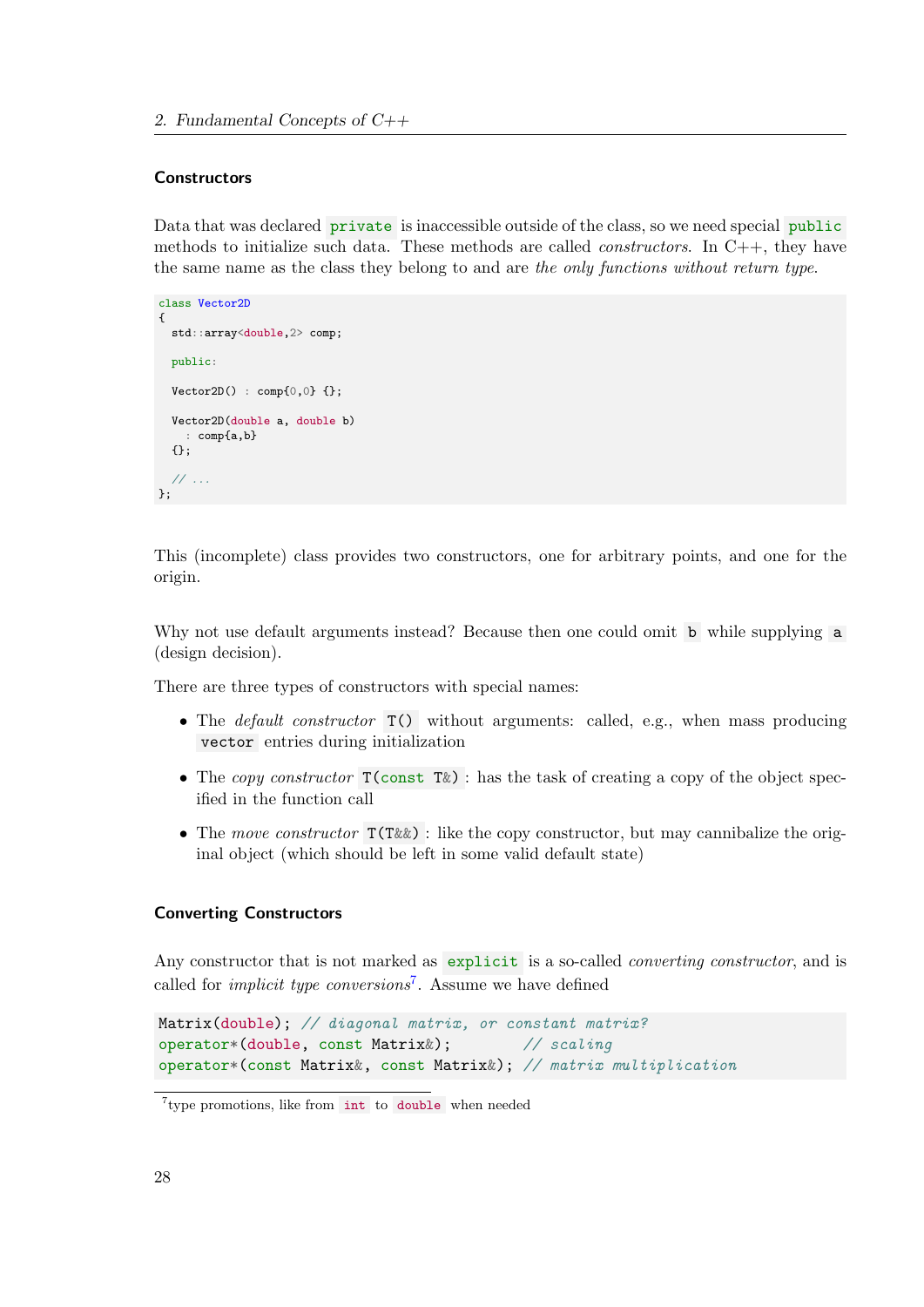but not operator\*(const Matrix&, double). Then a call  $a * 2$ ., with a a Matrix, will call Matrix(2.) followed by matrix multiplication. This may lead to unexpected results.

If such conversions aren't intended, the constructor has to be marked:

explicit Matrix(double); // no implicit type conversions

#### Conversion Operators

Closely linked to constructors are conversion operators. While converting constructors are used to convert to the class type, these operators are used to convert from the class type to some other specified type, mainly when

- the target type is a fundamental type
- the target type is some class provided by an external library

In both cases it is impossible to simply provide the right constructor for the target type.

Here, conversion operators can be employed instead:

```
struct Vector
{
  operator Matrix(); // implicit promotion to column matrix
  explicit operator double(); // only explicit conversion
  ...
}
```
#### Delegating Constructors

Function overloading can be used to forward function calls to other versions of the same function, e.g., to swap function arguments, or as in the maximum function we introduced, or as a form of mutual recursion.

Similarly, one may define *delegating constructors* which call other constructors:

```
// constructor for square matrices uses general constructor
Matrix(int n)
  : Matrix(n,n) // no further entries allowed
{}
```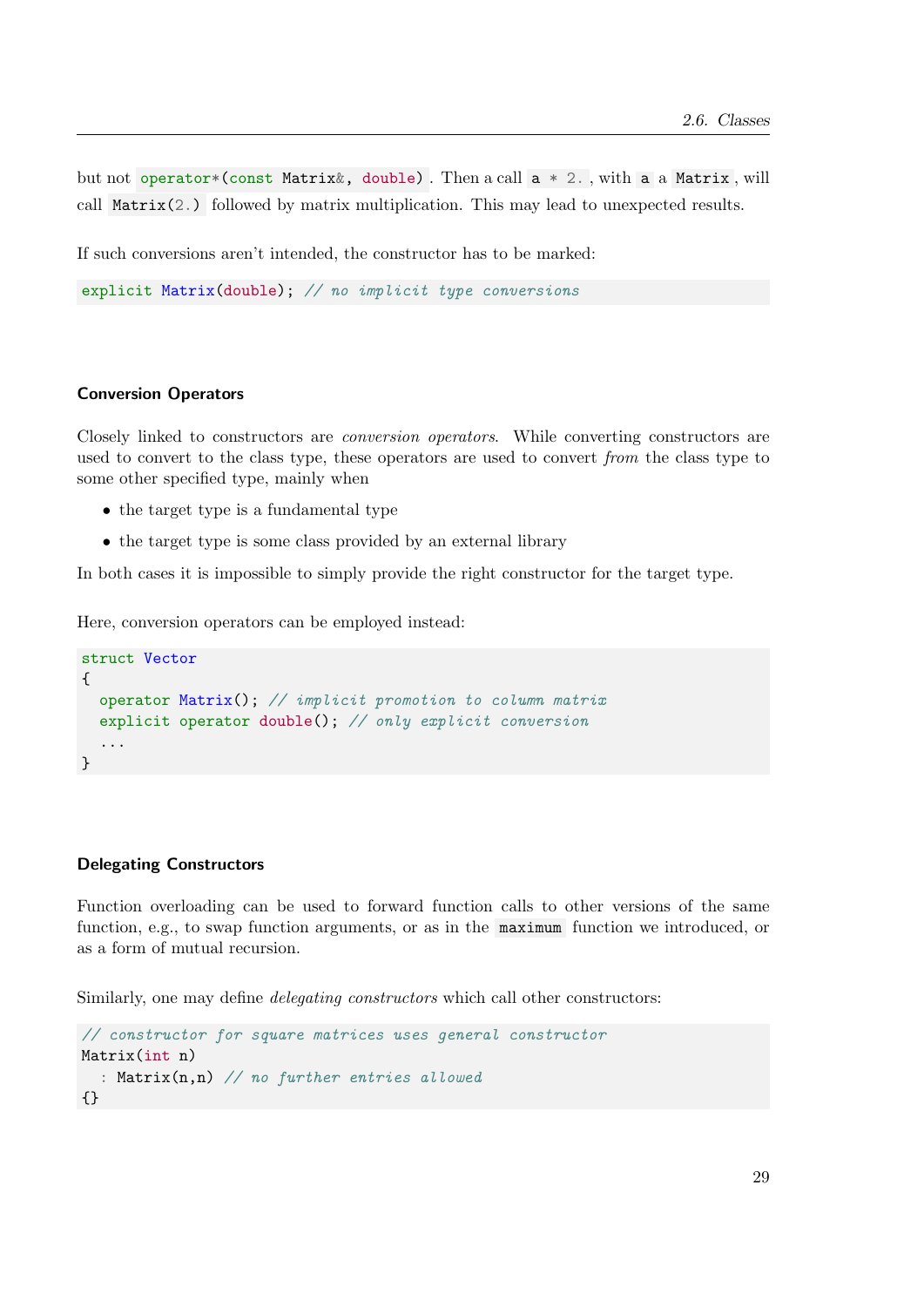Rules:

- The delegating constructor may not initialize anything itself (only call this second constructor)
- The calls cannot be recursive (at some point, initialization has to take place)
- The function body is executed after the other constructor has finished (thereby allowing local modifications)

### **Destructors**

Destructors are the counterpart to constructors: they clean up data when an object goes out of scope and its lifetime ends. Most of the time explicitly declaring a destructor isn't necessary, but it is vitally important if, e.g., memory was allocated by the object.

The name of the constructor is the class name with a tilde  $\sim$  as prefix.

The correct use of destructors leads directly to the technique of  $\rightarrow$  [Resource Acquisition is](#page-61-0) [Initialization \(RAII\)](#page-61-0).

class IntStorage { int n; int\* data; public: IntStorage(int n\_) :  $n(n_$ ), data(new int[n]) {}; // copies are neither forbidden // nor handled correctly // --> segmentation fault waiting to happen ~IntStorage() { delete data; } };

## Default Methods

For any type T , the compiler automatically generates several methods for us if applicable:

- $\bullet$  default constructor  $T()$
- default destructor  $\tilde{\tau}$ ()
- copy constructor  $T$ (const  $T$ )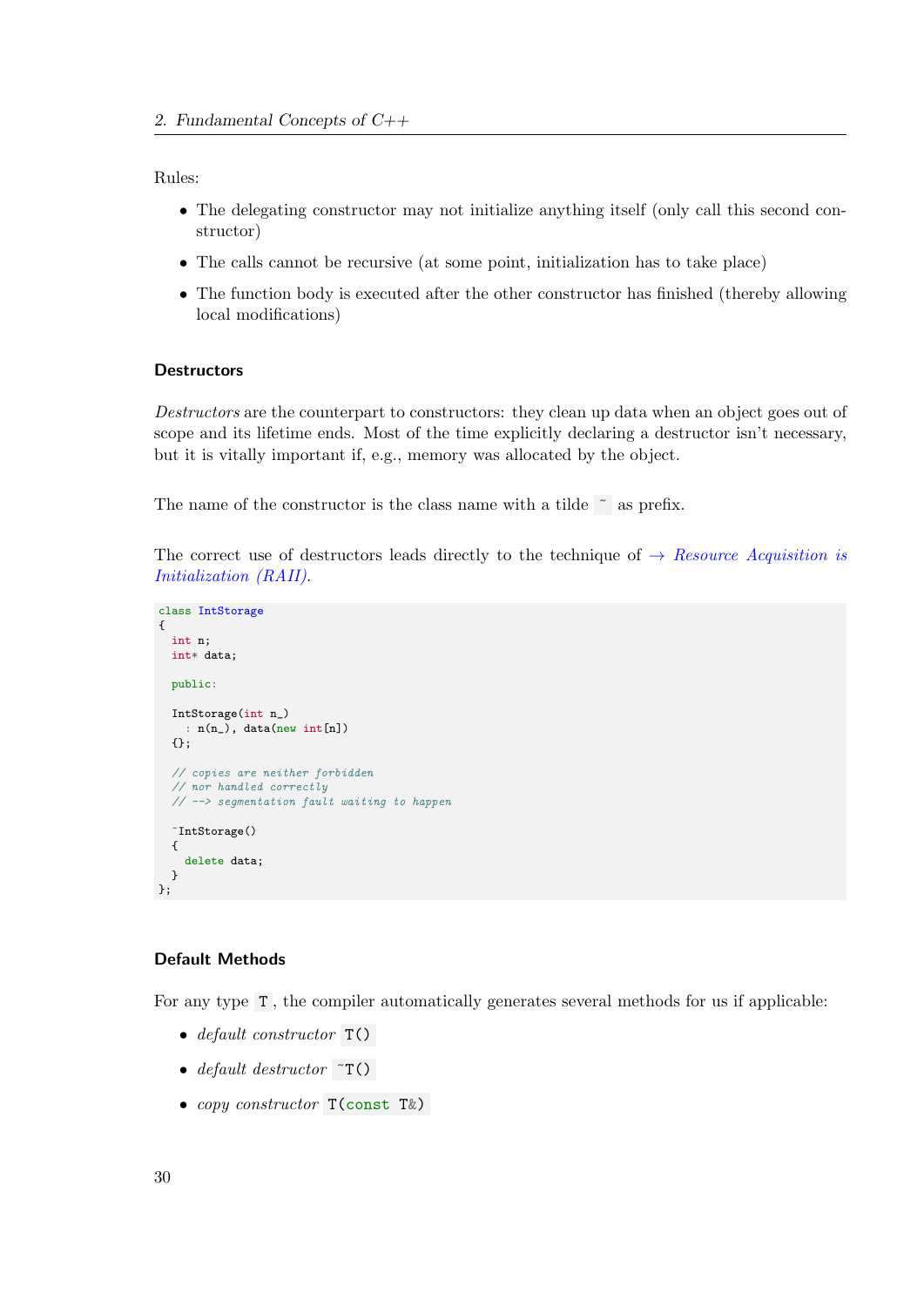- copy assignment T& operator=(const T&)
- move constructor  $T(T \&& )$
- move assignment T& operator=(T&&)

In each case, the method is not created automatically if that is impossible, e.g., if the class is storing some reference, or if there are user-defined versions.

In the case of the default constructor  $T()$ , the presence of any user-defined constructors prevents its creation.

The move constructor and move assignment operator aren't created if any of the other mentioned methods except the default constructor has been user-defined.

The assignment  $=$  default as in

 $T() = default$ 

can be used to explicitly state that not providing some method is actually intended and not a mistake, or force the generation of the default constructor in the presence of other constructors.

## Rules of Zero and Five

The *rule of zero* states that it is often a good idea to implement at most some custom constructors and none of the aforementioned methods. This is concise and perfectly appropriate when the class is just a collection of data with some methods.

However, sometimes it is necessary to provide replacements for these methods, e.g., because the default copy methods perform flat copies of pointer structures.

The *rule of five*<sup>[8](#page-32-0)</sup> states that if a user-defined copy constructor, copy assignment operator, move constructor, move assignment operator, or destructor is present, then it is very likely that all five should be explicitly defined: if one of these methods has to be specialized, then the underlying reason is typically relevant for all of them.

<span id="page-32-0"></span><sup>8</sup> formerly known as "rule of three", before move semantics were introduced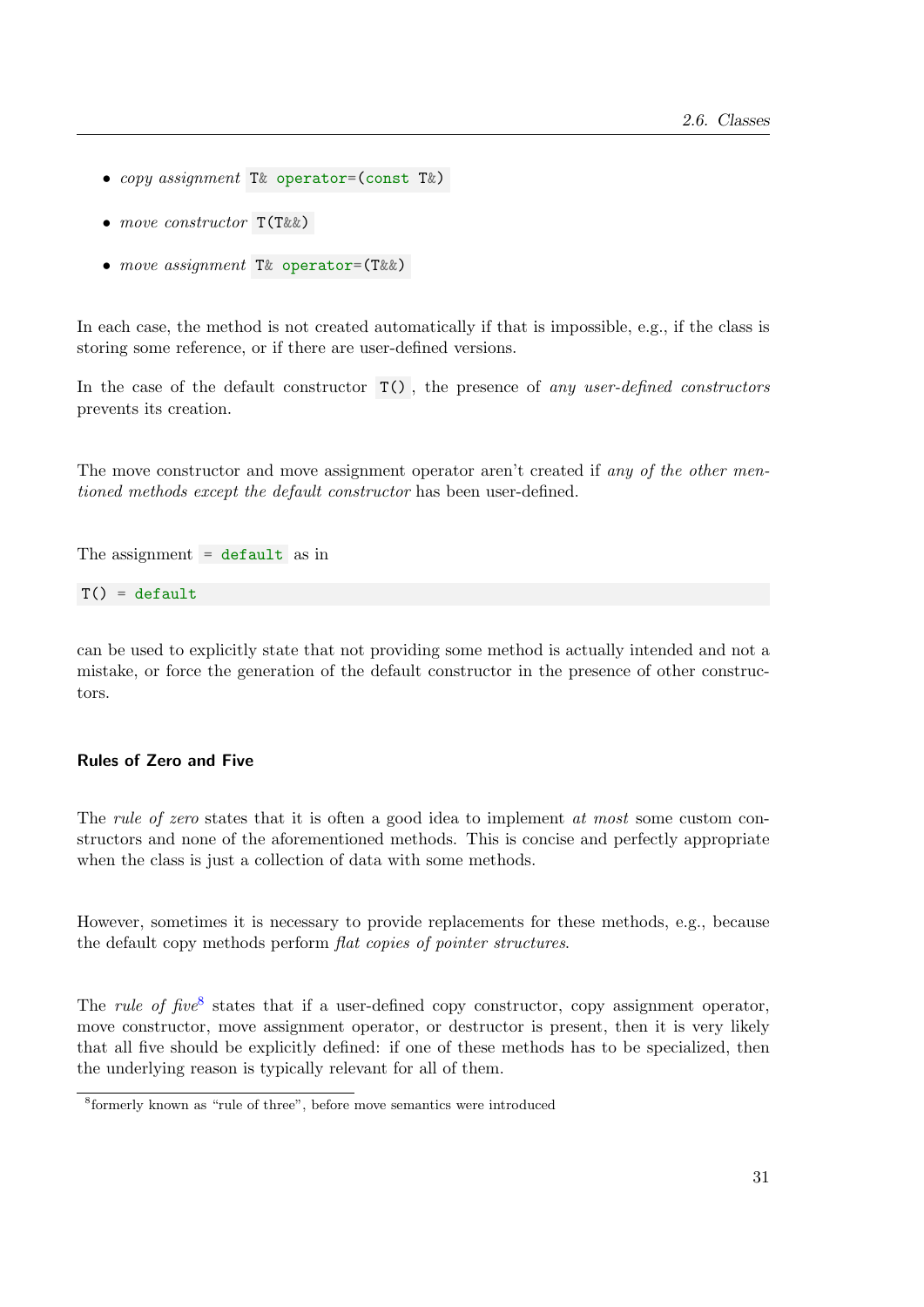#### Deleted Methods

Returning to the IntStorage object, we have two different options:

- provide user-defined copy/move constructors and assignment operators to *enable deep* copy semantics
- simply *prohibit the creation of copies* of such objects

Let's go with the second option for the sake of argument. Before  $C++11$ , one would have implemented the methods to prevent their automatic generation, and then declared them private . Any attempt to copy such an object would then trigger a compilation error, but the construct is a rather poor choice in terms of communicating intent.

Since  $C++11$ , one can *declare methods as deleted*, preventing their automatic creation:

 $T$ (const  $T$ &) = delete; T& operator=(const T&) = delete;

#### Mutable Members

In  $C++$ , declaring an object const doesn't mean that its representation (byte sequence) has to be immutable, just that any such changes are invisible from the outside. The keyword mutable marks members as modifiable in const methods:

```
class Matrix
{
    mutable bool detValid = false;
   mutable double det;
 public:
    double determinant() const
    {
      if (!detValid)
      {
        det = calcDet(); // expensive (private) helper function
       detValid = true;
      }
      return det;
    }
}
```
Note that any method that modifies the matrix has to set detValid = false !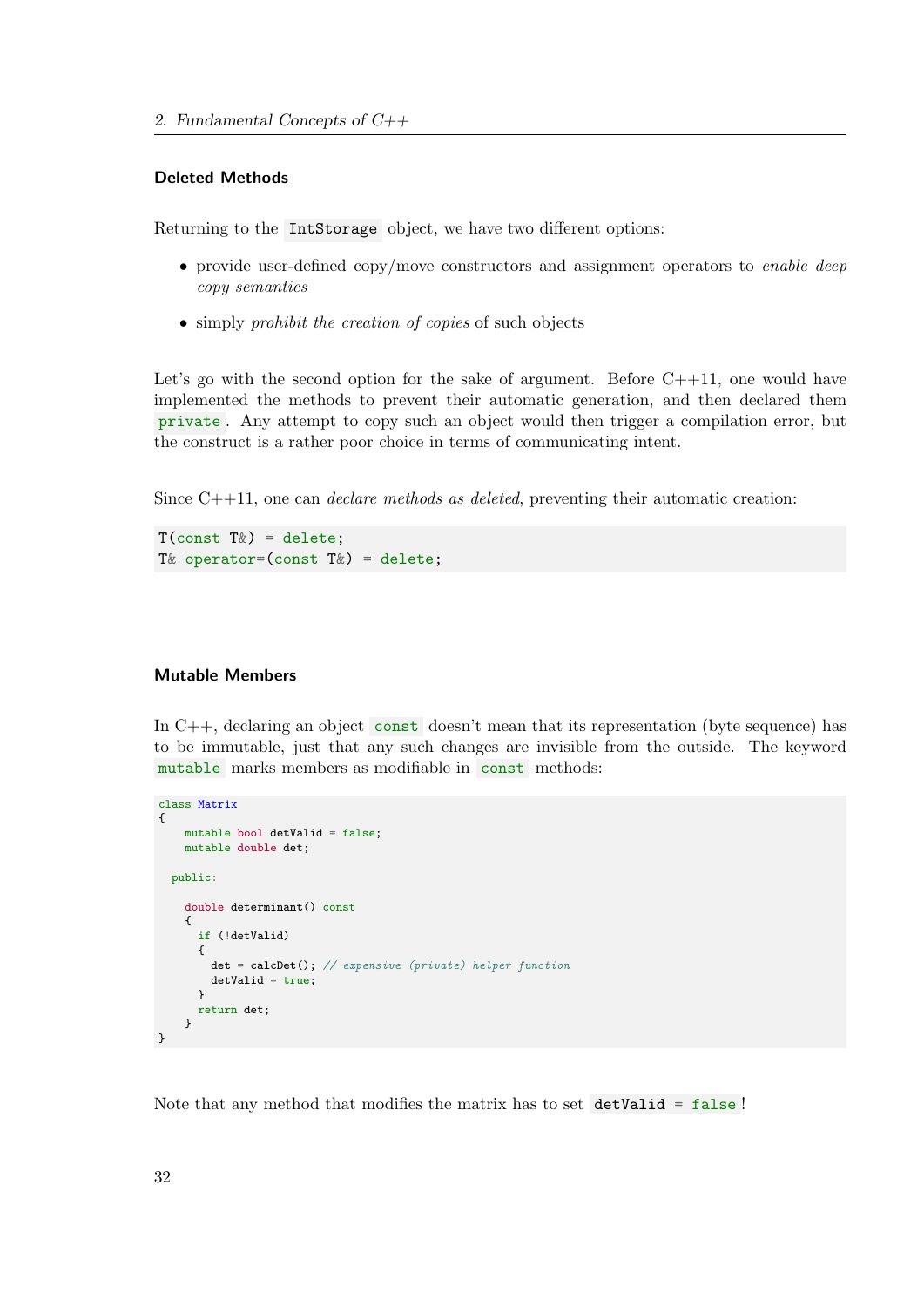#### Static Members

The keyword static indicates that something belongs to the abstract definition, not the concrete instance:

- In functions definitions, static variables belong to the function itself, not the current function call (and therefore persist across function calls)
- In class definitions, static variables and methods belong to the class itself, not the created objects (i.e., they are shared between all objects of this class)

In functions, static variables can serve as function "memory", e.g., in function generators. In classes, static members can be used to, e.g., count the number of instantiated objects, manage a common pool of resources (memory, threads, . . . ), or provide small private helper functions.

## The Singleton Pattern

A design pattern using static is the singleton pattern, which creates a class that provides exactly one instance of itself and prevents the creation of further such objects.

This pattern tends to be overused. It should be restricted to situations where

- the notion of two such objects doesn't make sense under any circumstance
- the single instance needs to be accessible from everywhere in the program

Standard applications concern the centralized management of system resources:

- a centralized logging facility, printing queues, or network stacks
- thread and memory pools, or the graphical user interface (GUI)

Realization of the singleton pattern in C++:

```
class Singleton
{
  public:
    static Singleton& getInstance()
    {
      // kept alive across function calls
      static Singleton instance;
      return instance;
    \overline{1}// prevent creation of copies
    Singleton(const Singleton&) = delete;
    void operator=(const Singleton&) = delete;
  private:
    // only callable within getInstance()
```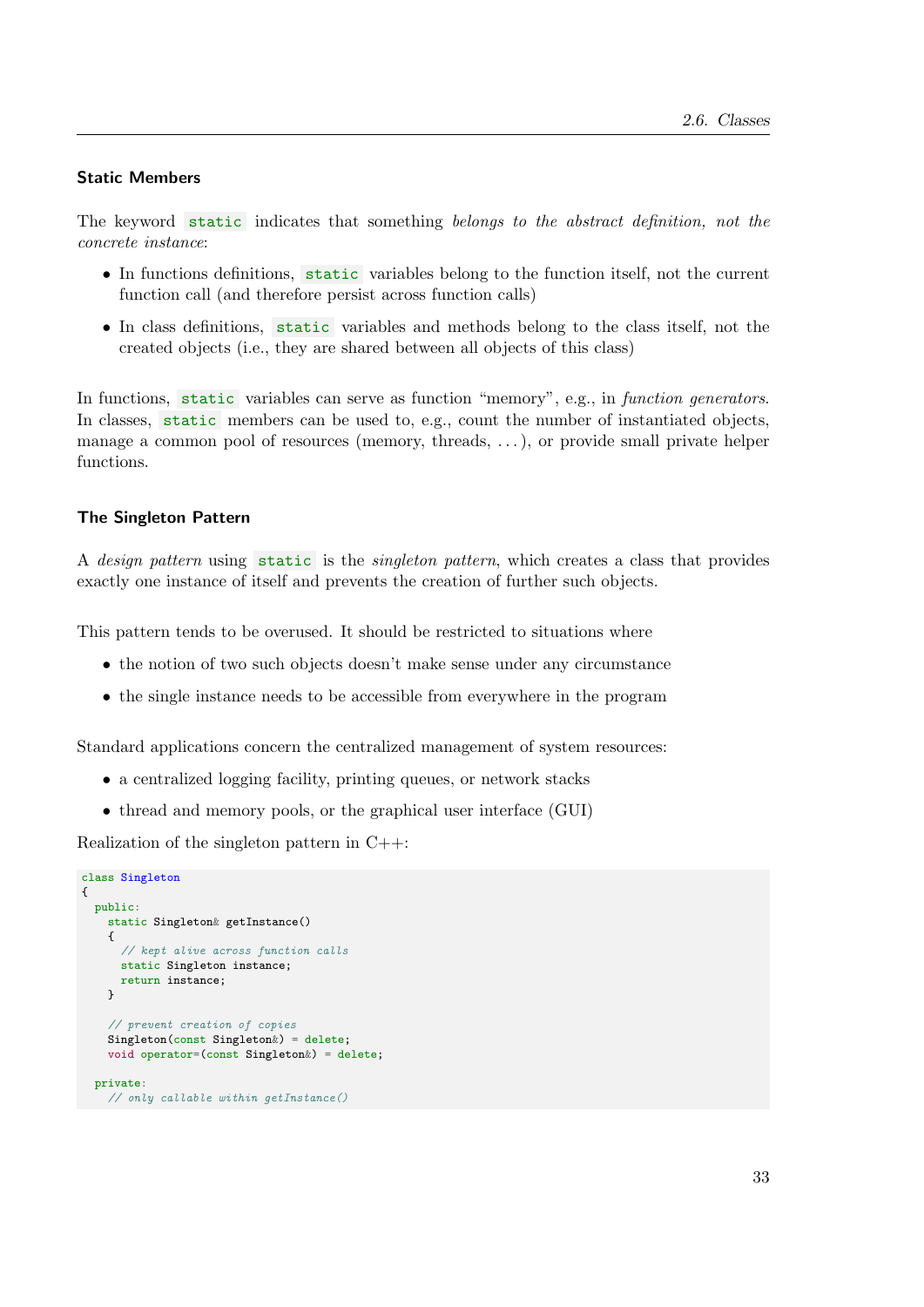```
Singleton(){...}: // hide constructor
};
// in user code:
Singleton& singleton = Singleton::getInstance();
```
## Example from DUNE

An application of the singleton pattern in DUNE:

```
class MPIHelper
{
 public:
  ...
   DUNE_EXPORT static MPIHelper&
       instance(int& argc, char**& argv)
    {
      // create singleton instance
     static MPIHelper singleton (argc, argv);
     return singleton;
    }
  ...
  private:
  ...
    MPIHelper(int& argc, char**& argv)
    : initializedHere_(false)
    {...}
    MPIHelper(const MPIHelper&);
   MPIHelper& operator=(const MPIHelper);
};
```
- Conceptually, there can be only one instance of the *Message Passing Interface (MPI)*.
- Its initialization and finalization functions must be called *exactly once*, the singleton pattern guarantees this.
- Copy constructor and assignment operator have been hidden instead of deleted (pre- $C++11$  style).

## <span id="page-35-0"></span>2.7. Inheritance

Quite often, there is a natural relationship between several classes based on their purpose:

- Several matrix classes (dense vs. sparse, small vs. millions of entries, local vs. parallely distributed, hierarchically blocked or not,...)
- Different algorithms for matrix inversion / decomposition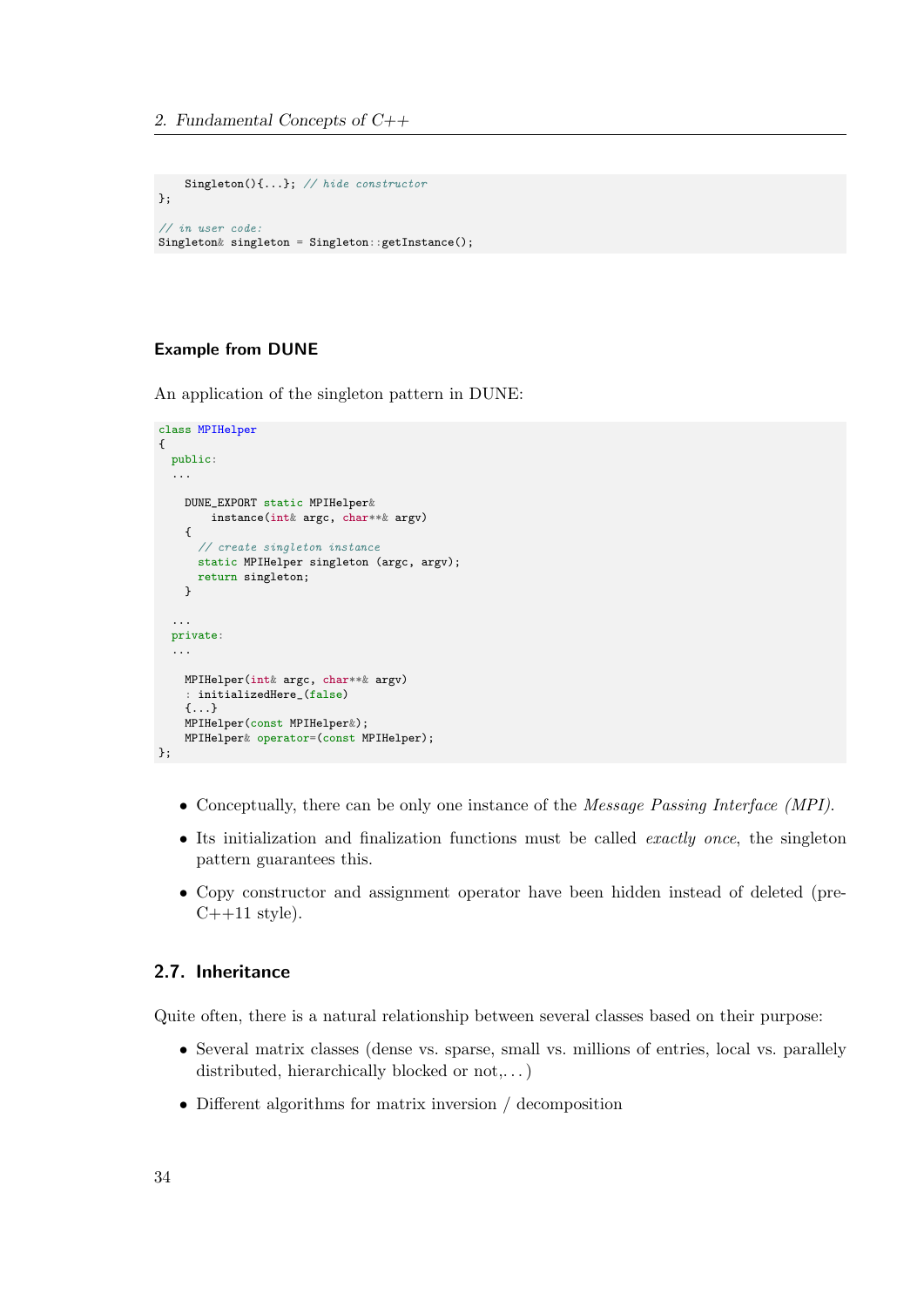• A range of solvers for nonlinear problems, spatial discretizations, time stepping schemes,. . .

This relationship can be expressed using inheritance:

- Extend and augment existing classes
- Collect and maintain common code in base classes
- Express and enforce interfaces through  $\rightarrow$  [abstract base classes \(ABCs\)](#page-69-0)

Inheritance establishes a relationship between classes, one *derived class* and an arbitrary number of base classes (typically just one).

```
struct A1 {int a};
struct A2 {int a};
struct B : A1, A2 // B inherits from A1 and A2
{
  int b;
  B(int c1, int c2, int c3) : b(c1), A1::a(c2), A2::a(c3)};
```
The class B is an extension of both A1 and A2, and contains three ints (two as, and one b ), since it inherits all data members and methods from A and B .

Inside of B the two different as have to be accessed via  $A1$ ::a and  $A2$ ::a, because the simple name a would be ambiguous.

#### Class Hierarchies

Derived classes may themselves have derived classes, leading to a hierarchy of data types:

```
struct A {int i};
struct B : A \{\text{int } j\}; \text{ // } B \text{ IS-A } Astruct C : B {int k}; // C IS-A B (and therefore an A)
```
Again, i can be accessed in  $C$ , possibly under the name  $B: A: i$  if i alone would be ambiguous.

Conceptually, this hierarchy always forms a tree:

struct  $D : B$ ,  $C$  {int 1}; // contains two independent A and B each

B::j and C::B::j are two independent variables! We will see more about this when discussing the  $\rightarrow$  [Deadly Diamond of Death](#page-71-0) and  $\rightarrow$  [virtual inheritance](#page-71-1).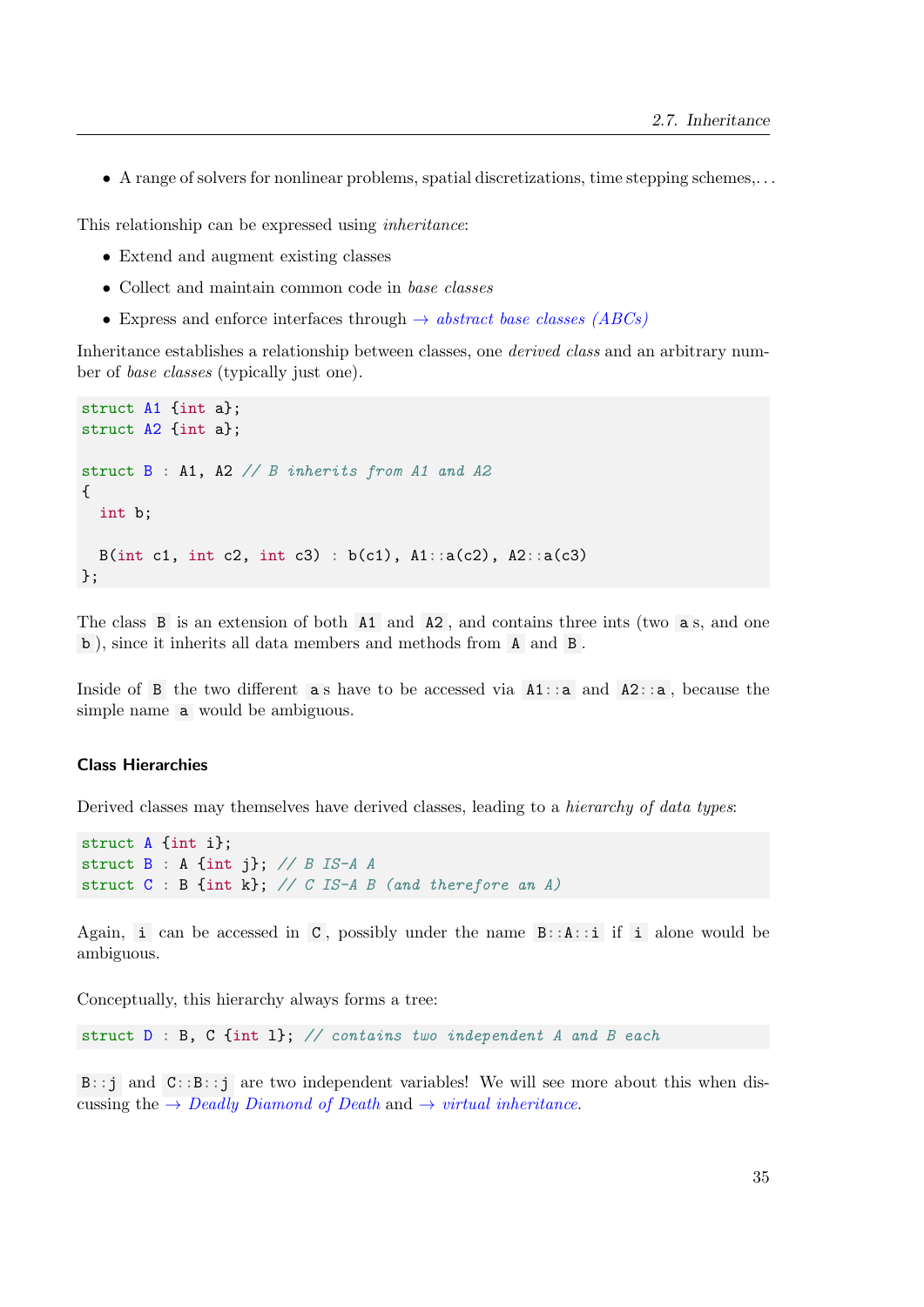## Access Specifiers in Inheritance

Access specifiers can also be used when specifying inheritance relationships, as in

class A : public B {...};

If this access specifier is omitted, it defaults to public for structs and private for classes<sup>[9](#page-37-0)</sup>.

Access rights combinations for inherited methods and data members:

| $\dots$ is inherited | public ly | protected ly | private ly |
|----------------------|-----------|--------------|------------|
| public               | public    | protected    | private    |
| protected            | protected | protected    | private    |
| private              |           |              |            |

## Public Inheritance

Public inheritance models the *subtype relationship* from entity-relationship models: a derived class object IS-A base class object, in the sense that it fulfills the same interface.

Possible examples of this are:

- A Circle IS-A Shape
- A DiagonalMatrix IS-A Matrix
- A NewtonSolver IS-A NonlinearSolver

An object of the derived class is expected to be a *perfect replacement* for objects of the base class. This puts additional responsabilities on the person implementing the derived class, e.g., code operating on pointers and references of the base class should continue to work for those pointing to objects of the derived class.

<span id="page-37-0"></span> $9$ This is the reason why ": public " is typically used instead.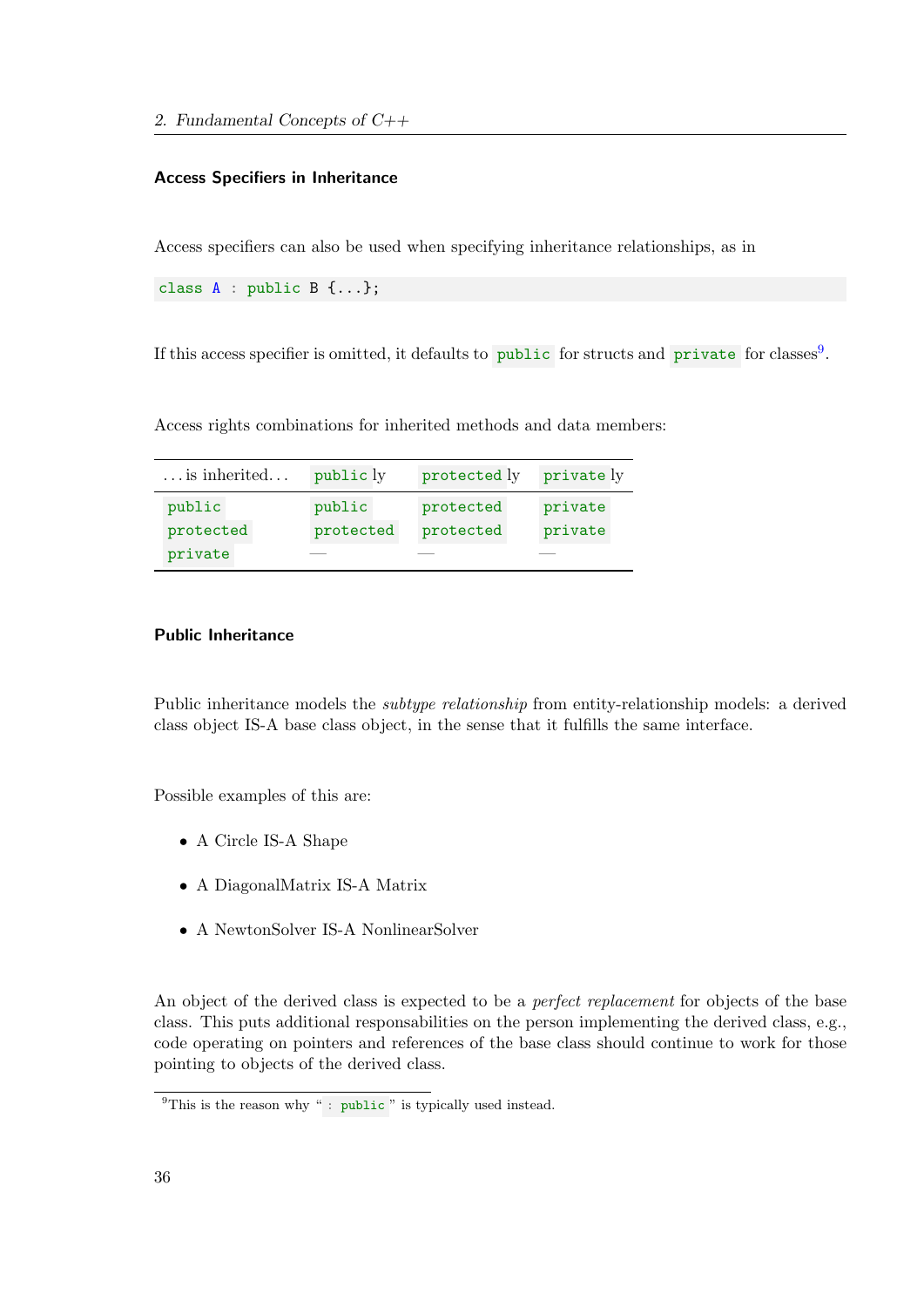## The Liskov Substitution Principle

In principle, the subtype (derived class) should exhibit the same behavior as the supertype (base class). However, this is hard to verify in general. The Liskov Substitution Principle (LSP) defines some constraints that are meant to aid in this task.

Methods that share a name with one of the methods of the base class (and thereby override them) should not lead to surprising behavior:

- **Contravariance of arguments** The method may also accept supertypes of the original argu- $ments<sup>10</sup>$  $ments<sup>10</sup>$  $ments<sup>10</sup>$ .
- **Covariance of return types** The method may return a subtype of the original return type<sup>[11](#page-38-1)</sup>.
- **Exception safety** The method may only throw the original  $\rightarrow$  *[exceptions](#page-51-0)* or subtypes thereof.
- Additionally, the following things should hold:
- Preconditions The subtype may not strengthen preconditions (put additional constraints on the environment where its methods are called).
- **Postconditions** The subtype may not weaken postconditions (leave conditions unfulfilled that are always fulfilled by the supertype).
- Invariants The subtype must honor invariants of the supertype (things that are generally true for its objects)
- **History constraint** The subtype may not allow state changes that are impossible from the viewpoint of the supertype.

In short, the base class part of the derived class should perform according to expectations. private members becoming inaccessible in the derived class helps in this regard.

## Is a Square a Rectangle?

According to the LSP, it depends on the concrete implementation whether a Square is indeed a Rectangle:

- If squares and rectangles are immutable (unchangable after their creation), or only provide a methods for scale adjustments and rotation/translation, then a Square can be a Rectangle.
- If changing the length of a Square would also change its width, then assumptions about the supertype Rectangle would be violated.
- Keeping the width constant instead means it fails at being a Square.

<span id="page-38-0"></span> $\overline{10_{\text{not available in }C++}}$ 

<span id="page-38-1"></span><sup>&</sup>lt;sup>11</sup>in C++ only in the context of  $\rightarrow$  *[dynamic polymorphism](#page-65-0)*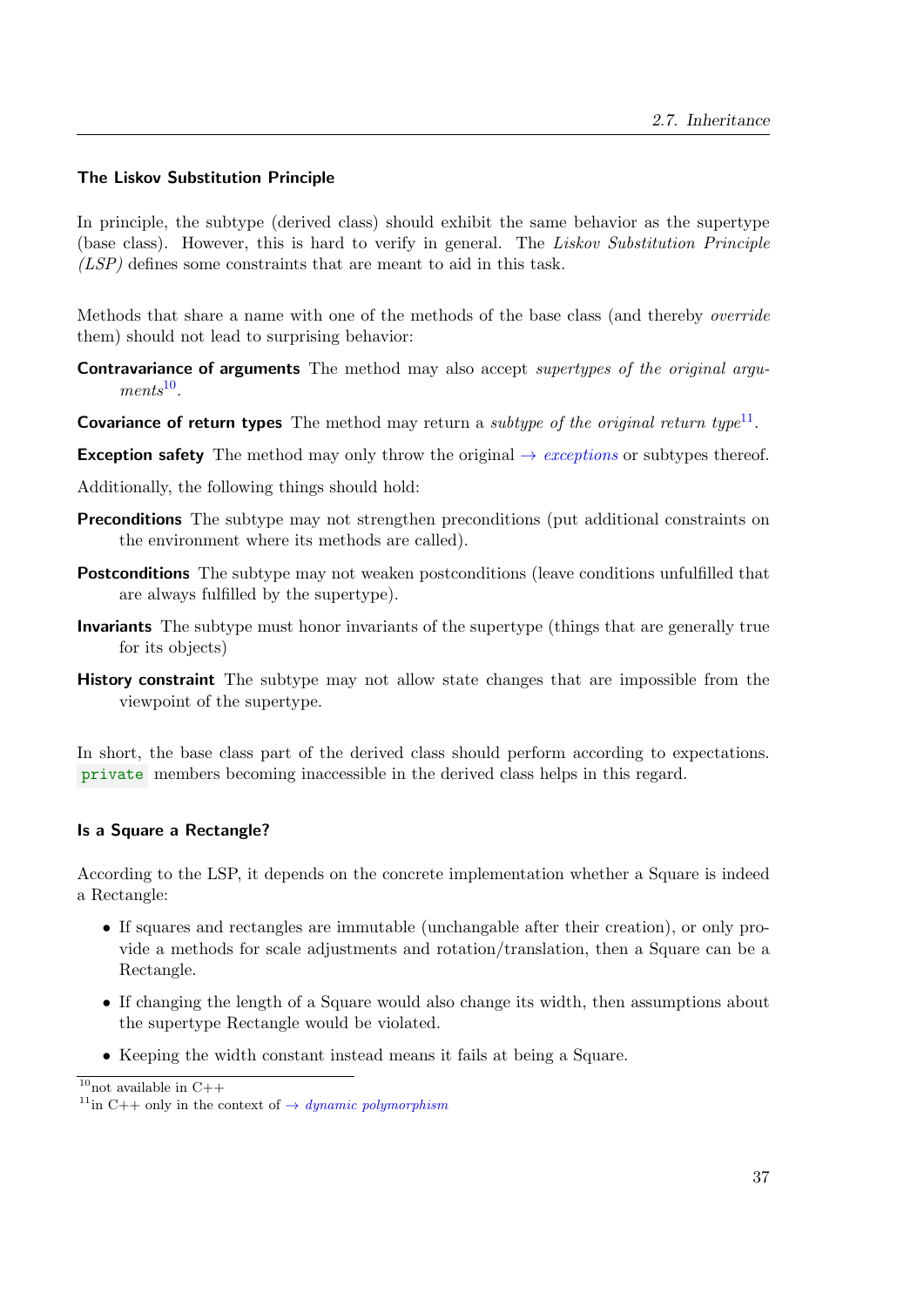• Therefore, Squares cannot be Rectangles if the length and width of rectangles can be controlled independently.

Again: Is a DiagonalMatrix a Matrix?

#### Protected/Private Inheritance

Private inheritance implements one class in terms of another:

- the members of the base class become private members of the derived class
- this is invisible from outside of the class
- the derived class may access the public interface of the base class

Mostly equivalent to just storing the base class as a private member instead, except for so-called empty base class optimization.

Protected inheritance works the same, but the inheritance is visible to children of the derived class as well. Seldom used and few applications.

#### Examples from DUNE

DUNE currently contains

- of course a large number of instances of public inheritance,
- exactly one instance of protected inheritance,
- and a small handful of cases with private inheritance.

```
class MacroGrid
  : protected DuneGridFormatParser
{...}
template <int block_size, class Allocator=std::allocator<br/> \langle bool> >class BitSetVector : private std::vector<br/>bool, Allocator>
{...}
template<int k>
struct numeric_limits<Dune::bigunsignedint<k>>>>>>>>
  : private Dune::Impl::numeric_limits_helper
      <Dune::bigunsignedint<k> > // for access to internal state of bigunsignedint
{...}
```
- MacroGrid and descendants may access internal DuneGridFormatParser
- BitsetVector is implemented using std::vector , but one may not be used as replacement for the other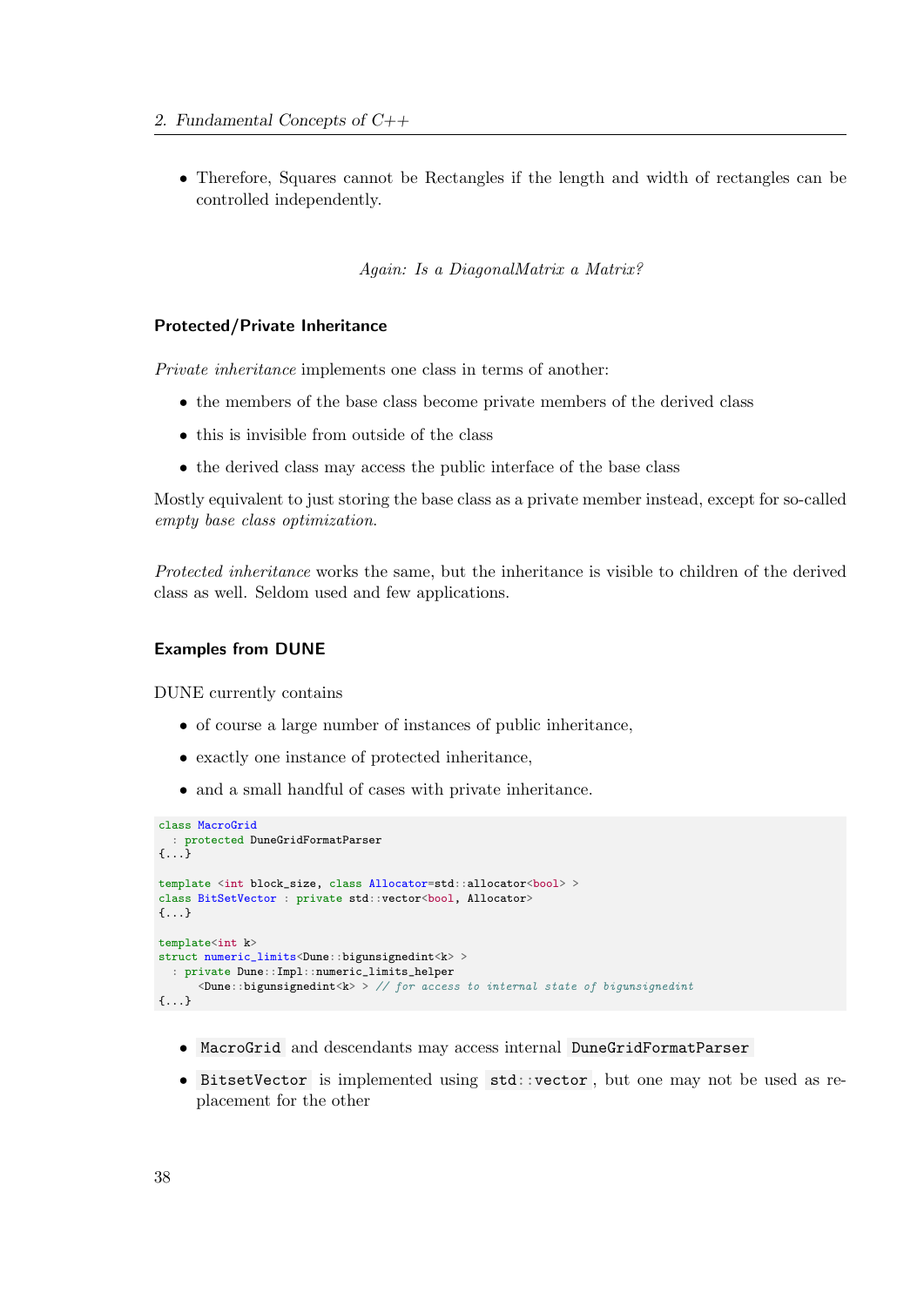# 2.8. Code Structure

We have now reviewed the fundamental building blocks of  $C_{++}$ , and finish this section with a short look at *code structure*.  $C++$  supports a range of tools that can be used to structure code bases and make large collections of code more maintainable:

- header files and the accompanying header quards to structure the concrete file layout and maintain code dependencies
- source files to provide implementations separate from declarations, thereby guaranteeing stable interfaces while allowing modification of implementation details
- namespaces to structure code on the conceptual level and prevent name clashes between different libraries

 $C++20$  will introduce  $\rightarrow$  [modules](#page-126-0) as known from other programming languages, which will significantly improve importing other  $C++$  libraries and exporting one's own constructs as a library.

## Header Files

By convention,  $C++$  code is separated into two different types of files:

- header files (.hh), containing declarations and interfaces
- source files (.cc), containing definitions and implementations

Both types of files are needed to build a given code project, but only the header files are necessary when writting code that should link against some external library.

Templates typically go against this convention, with their complete definition put into header files: the definition is needed during template instantiation, and without it dependent code could only use a given, fixed set of predefined and preinstantiated variants.

## Header Guards

The  $\#include$  preprocessor statement simply includes raw text from header files, recursively if necessary:

- Typically, header files are included several times within a program (e.g.,  $\leq$ iostream>, <vector> , etc.).
- This would lead to redefinitions, and therefore *compilation errors*.
- Even without such errors, reparsing of these files would lead to *long parse times*, especially when considering header files including other header files.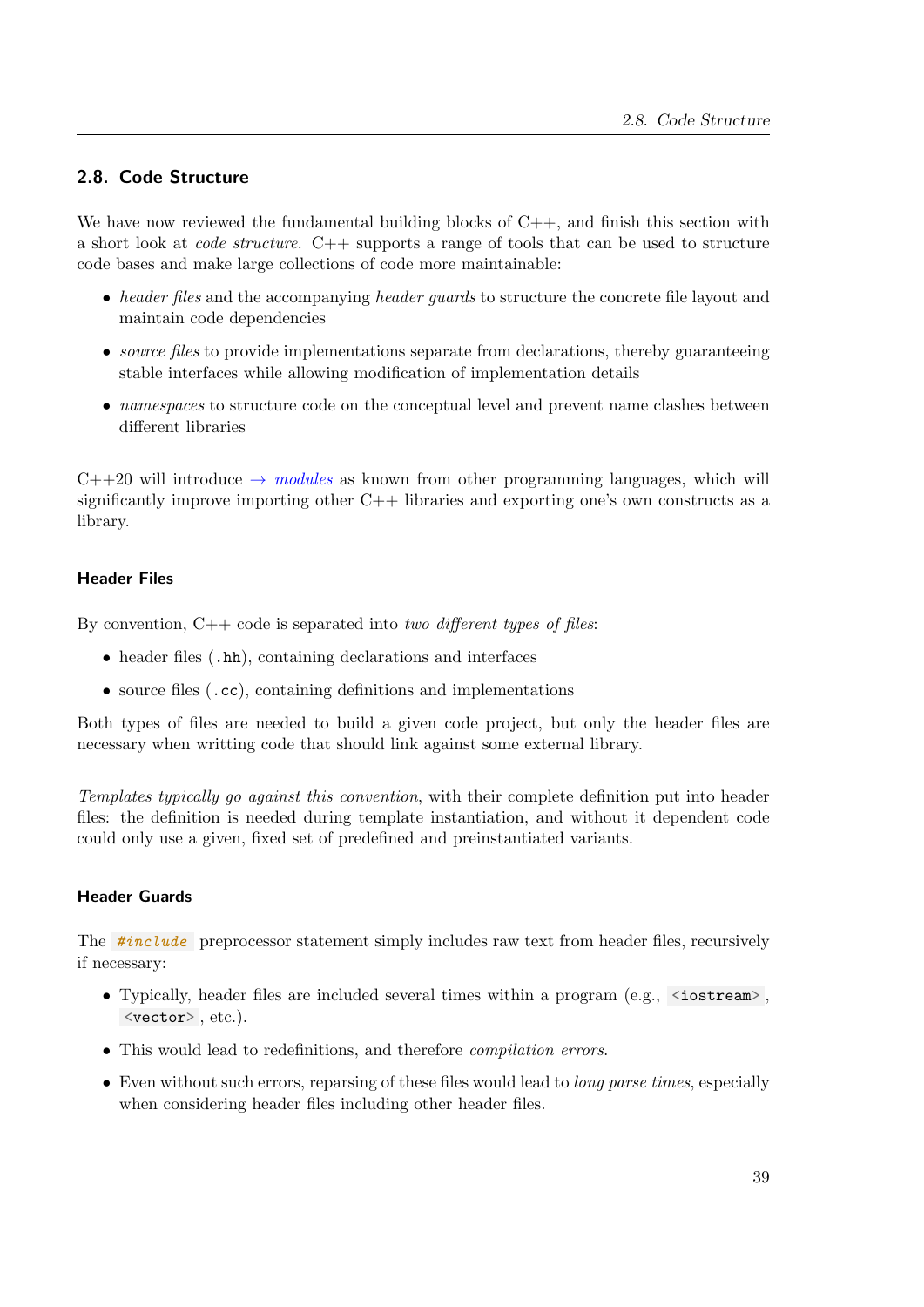Therefore, use header guards:

#ifndef HEADER\_HH // only read file if not yet defined... #define HEADER\_HH // ...and define to prevent second read ... // actual header content (only parsed once) #endif // HEADER\_HH // reminder what is closed here

## Namespaces

The one definition rule (ODR) of  $C++$  demands that names are unambiguous:

- local definitions take precedence over those from enclosing scopes
- providing two differing definitions for the same name with the same visibility is forbidden

This leads to problems when

- a certain name should be reused in different parts of a very large program
- by coincidence, two (or more) external libraries define the same name

Solution: encapsulate libraries, sublibraries, and independent project parts using *names*paces.

A simple namespace example:

```
namespace Outer
{
  namespace Inner
  {
    struct Data{};
  }
}
```
In this example, the struct Data is known as

- Data , Inner::Data , or Outer::Inner::Data in the innermost scope
- Inner::Data or Outer::Inner::Data in the outer scope
- only Outer::Inner::Data in the rest of the program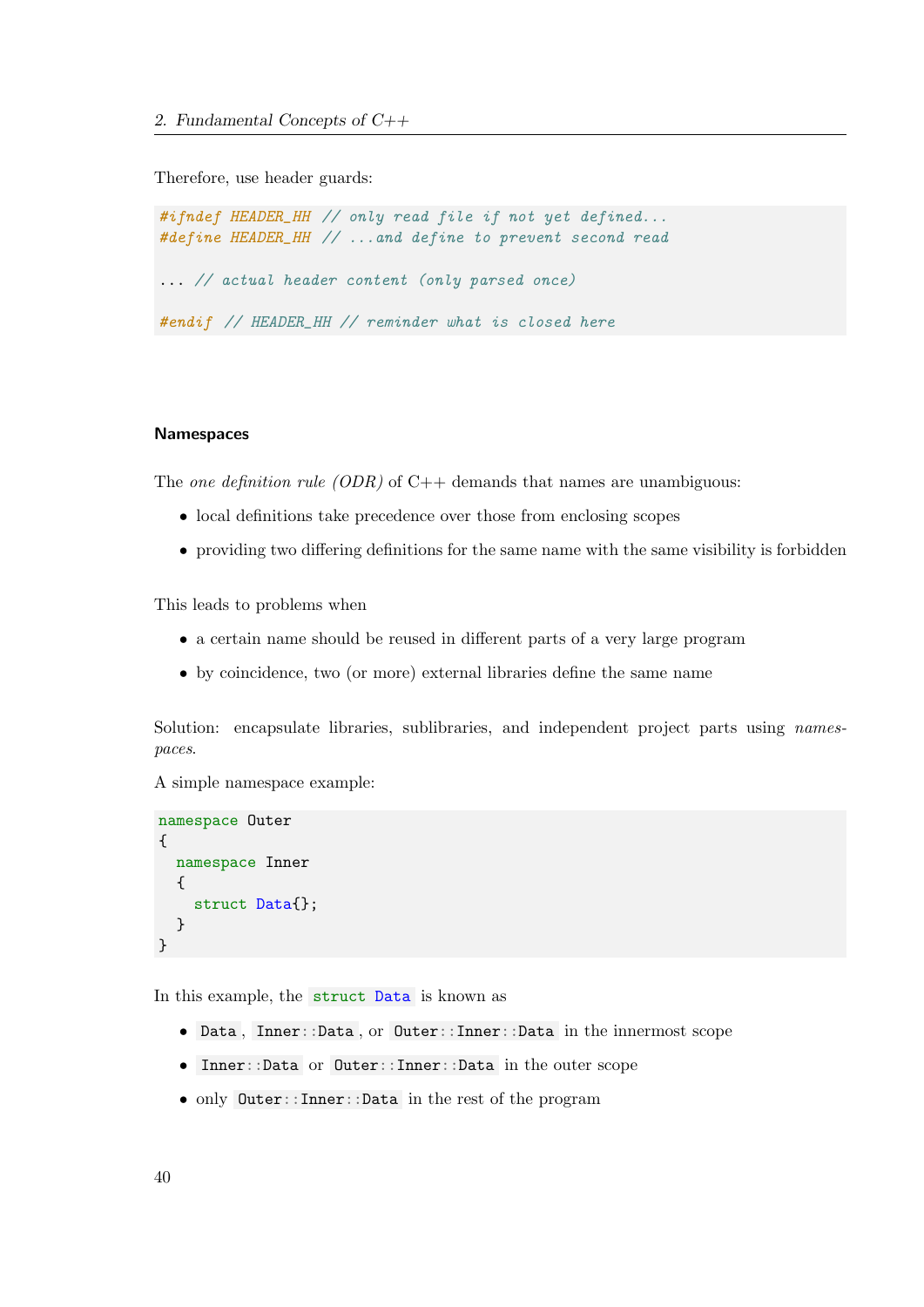## Example from DUNE

In DUNE, a namespace called (fittingly) Dune encapsulates the whole project. This namespace is used for the core modules.

Downstream modules like PDELab typically introduce subnamespaces, e.g., Dune::PDELab , for their own classes and functions. This way, these modules may use names that would otherwise collide with each other or parts of the core modules.

```
#ifndef DUNE_PDELAB_NEWTON_NEWTON_HH
#define DUNE_PDELAB_NEWTON_NEWTON_HH
...
namespace Dune
{
 namespace PDELab
 {
   // Status information of Newton's method
   template<class RFType>
   struct NewtonResult : LinearSolverResult<RFType>
   {
      ...
   }
    ...
 } // end namespace PDELab
} // end namespace Dune
#endif // DUNE_PDELAB_NEWTON_NEWTON_HH
```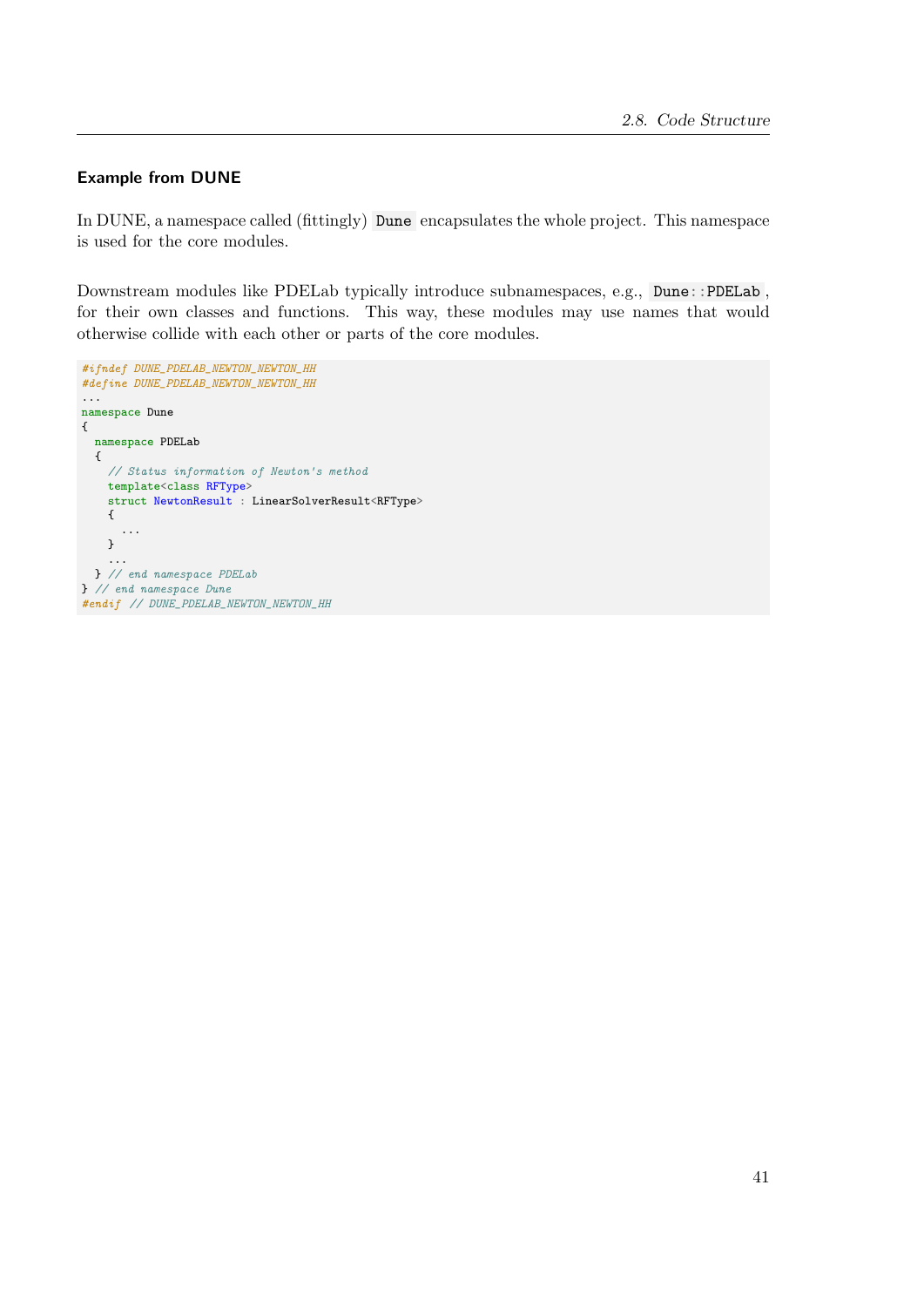# 3. The Standard Library

The *Standard Library* is a set of classes and functions that is part of the  $C_{++}$  language standard. It provides most of the common "tools of the trade": data structures and associated algorithms, I/O and file access, exception handling, etc. The components are easily recognized because they are in the std namespace.

Large parts of the Standard Library were already available in C++98/03 and are based on the Standard Template Library (STL), which is the library where common container classes like std::vector originate from. For this reason, it is still sometimes called "the STL".

Other parts were introduced in  $C++11$  and later standards, often originating in the *Boost*  $C_{++}$  Libraries, a well-known set of open-source libraries that provide advanced utility classes and templates.

We are going to discuss the following older parts of the Standard Library in detail:

- input and output streams
- containers (a.k.a. data structures) and iterators
- algorithms and functors
- companion classes (pair and tuple)
- exceptions

 $C++11$  additions like  $\rightarrow$  [smart pointers](#page-84-0),  $\rightarrow$  [random number generation](#page-110-0),  $\rightarrow$  [threads](#page-96-0), and  $\rightarrow$  [reg](#page-112-0)[ular expressions](#page-112-0) will be discussed at a later point, and the same holds for the  $\rightarrow$  [filesystems](#page-125-0) library from C++17.

Note that one usually has to include a certain header for a library feature to be available, e.g., #include <iostream> for  $I/O$ , or #include <vector> for std::vector.

# 3.1. Input / Output

 $C++$  provides *stream-based I/O*: each stream is an abstraction for some source and/or destination of data, and each such stream is used in the same way, whether it represents standard C I/O, the content of a file, or simply the content of some string.

The relevant types are:

[i,o,io]stream generic input, output, or bidirectional I/O stream

[i,o,io]fstream specialization for reading / writing files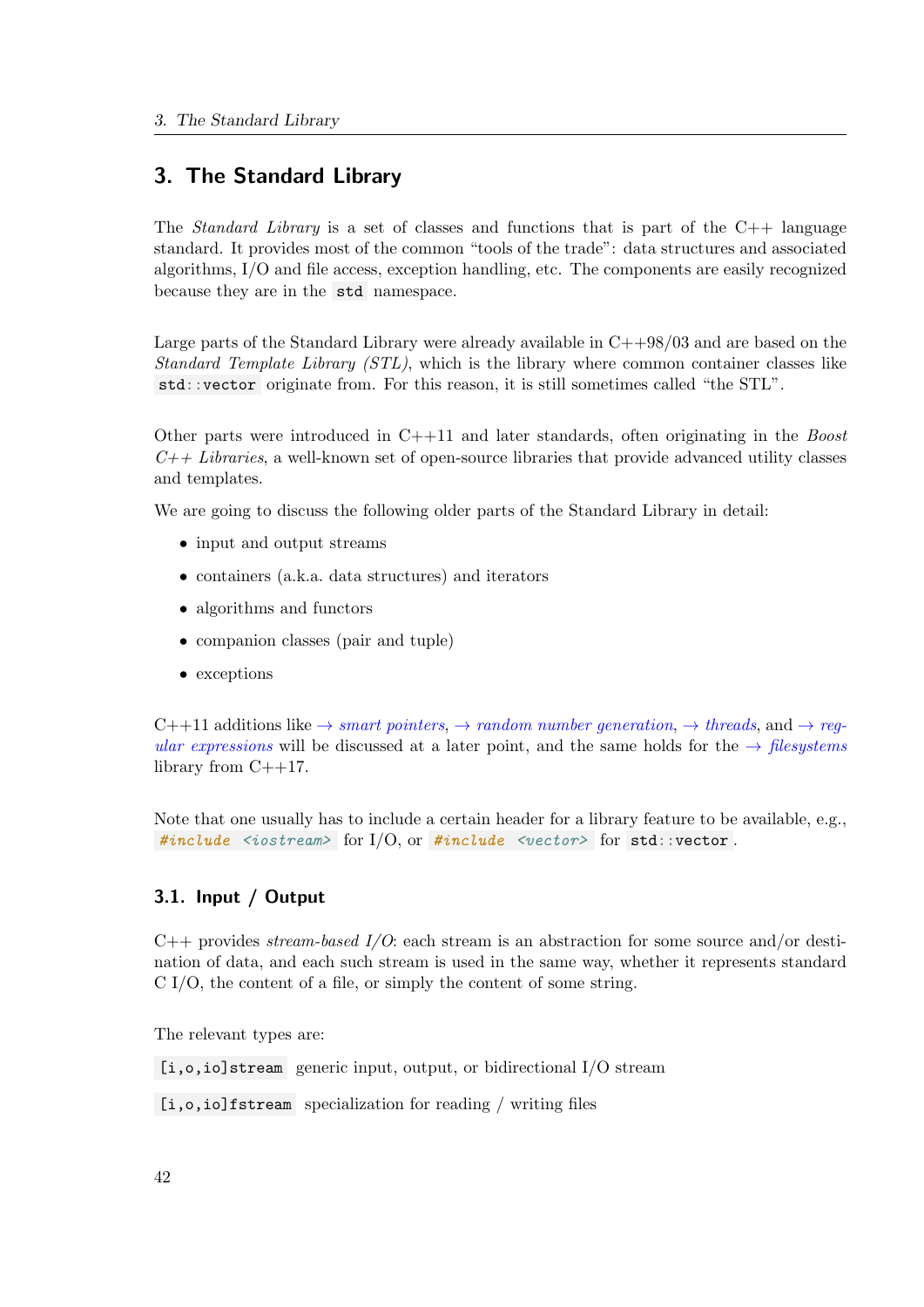[i,o,io]sstream sprecialization for strings as data sources/sinks

There are four predefined global variables for standard C I/O:

cin standard C input stream

- cout standard C output stream
- cerr standard C error stream, unbuffered
- clog standard C error stream, buffered

For larger programs it is good practice not to write to these streams directly, since extraneous output can make it difficult to use the software in new contexts and other projects. Instead, one writes into intermediate stream objects, which may then redirect the data at their discretion.

The standard way of using streams are the well-known  $\langle \langle$  and  $\rangle$  operators, maybe with some  $I/O$  modifiers like floating-point formatting. Additionally, there are also special types of  $\rightarrow$  *[iterators](#page-49-0)* available that make a more or less seamless interaction with container classes possible.

If it should be possible to read and/or write an object from/to a stream (serialization<sup>[12](#page-44-0)</sup>), one has to specialize the stream operators.

- Use free functions, because the stream is the left-hand side operand
- friend declaration, because we need access to the object internals

```
struct Streamable
{
 // ...
  // return streams to facilitate operator chaining
 friend std::istream& operator>>(std::istream& is, const Streamable& s);
 friend std::ostream& operator<<(std::ostream& os, const Streamable& s);
};
```
#### Example from DUNE

```
//! Print a std::array
template<typename Stream, typename T,
    std::size_t N>
inline Stream& operator<<(Stream& stream,
    const std::array<T,N>& a)
{
  stream<<"[";
```
<span id="page-44-0"></span><sup>12</sup><https://isocpp.org/wiki/faq/serialization>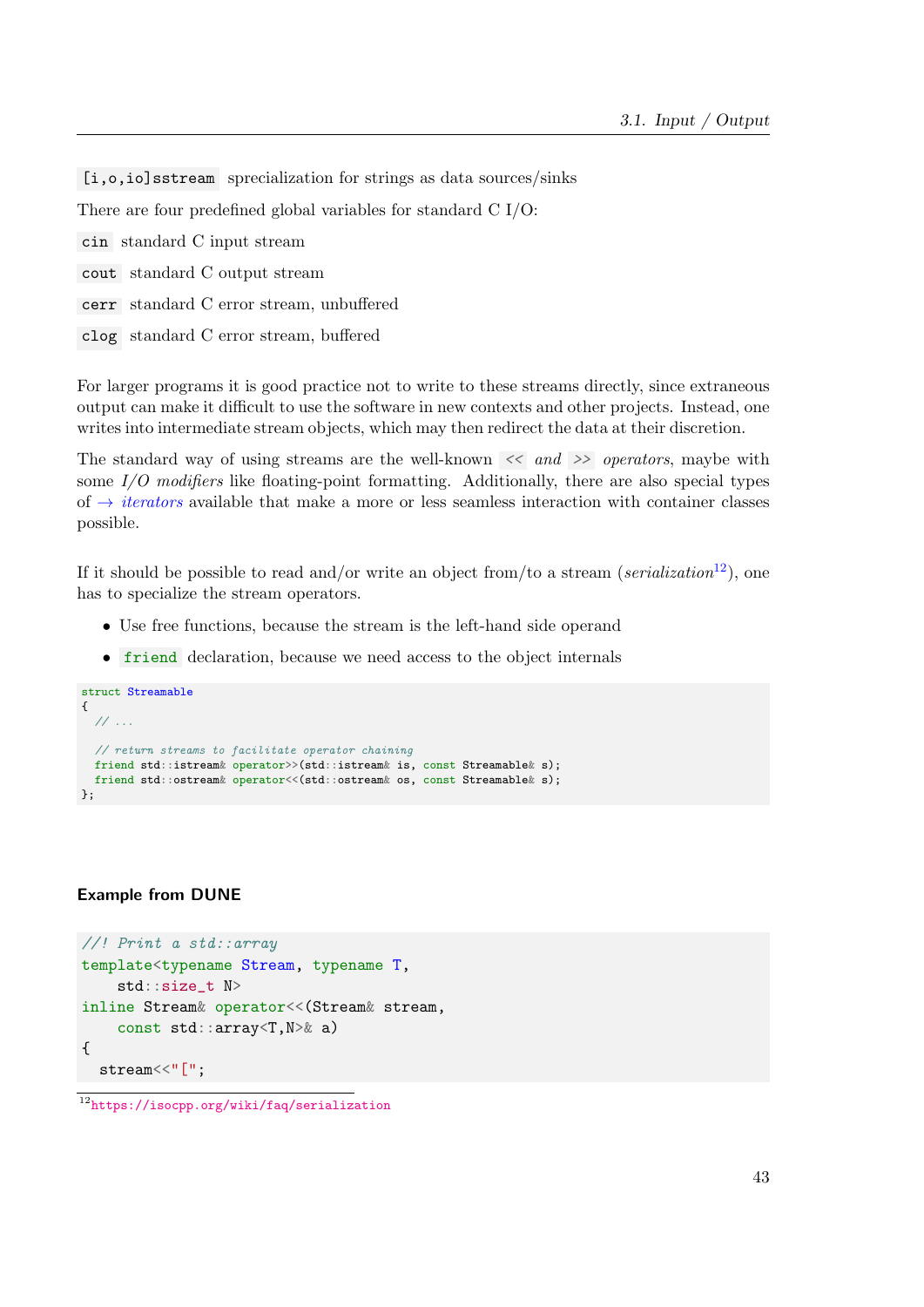```
if(N>0){
    for(std::size_t i=0; i< N-1; ++i)
       \text{stream} < a[i] < ",";
    stream \leq a[N-1]:
  }
  stream<<"]";
  return stream;
}
```
This code defines an *output format for*  $std::array$  as long as the stored type T itself can be printed.

The stream is returned to the caller, which enables operator chaining as in

std::cout << a1 << " " << a2 << std::endl;

# 3.2. Container Classes

## Sequential Containers

 $C++$  provides three different types of *containers (data structures)*: sequences, container adaptors, and associative containers. They are the C++ versions of common and well-known data structures (array, linked list, tree, hash map, etc.).

The elements of container objects all have the same type, specified as a template parameter. This restriction can be somewhat lifted through  $\rightarrow$  [dynamic polymorphism](#page-65-0). Since C++17 one may also use  $a \rightarrow variant$  $a \rightarrow variant$ , or the  $\rightarrow$  [std::any](#page-122-1) class as element type.

The simplest type of container is a *sequence*, where the elements are associated with an integer index (either explicitly or implicitly).

 $C++$  provides the following sequences:

array array with fixed size and random access

**vector** array with variable size and random access

deque double-ended queue with random access

list doubly linked list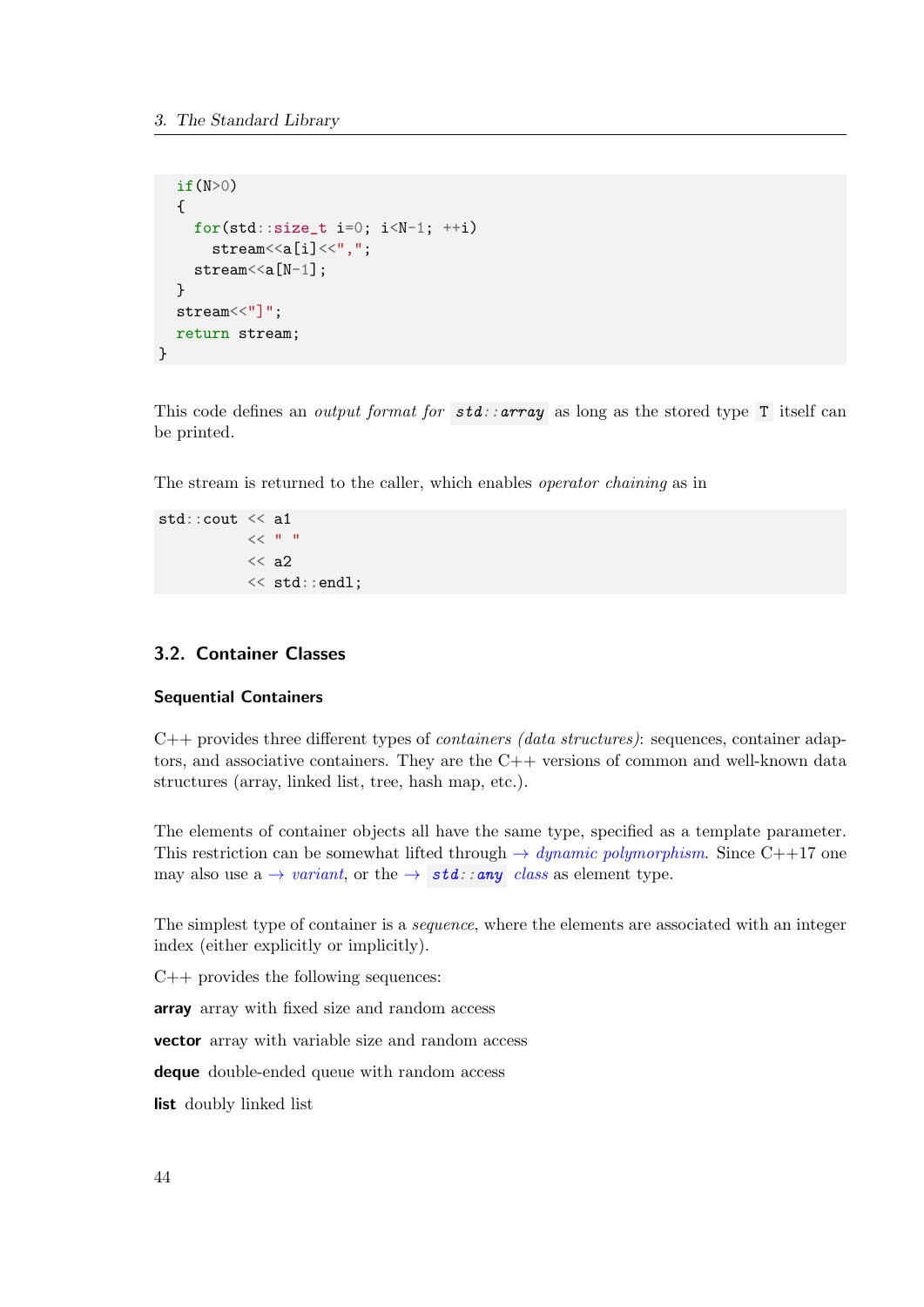forward\_list singly linked list

```
std::vector<int> a(3,5); // array [5,5,5]std::vector<int> b{3,5}; // array [3,5]
std::list<double> c; // empty doubly-linked list
```
#### Container Adaptors

In  $C_{++}$ , a *container adaptor* implements some data structure in terms of another. Three such adaptors are provided:

stack LIFO (last in, first out) structure

queue FIFO (first in, first out) structure

**priority\_queue** a priority queue (surprise!)

```
std::stack<double> a; // stack based on deque
std::stack<int,std::vector> b; // stack based on vector
std::queue<int,std::list> c; // queue based on list
```
## Associative Containers

In contrast to sequential containers, which are indexed by integers, *associative containers* may have an arbitrary index type. This index is associated with a value, and the container can be searched for this key, producing the value if the key is found.

C++ knows four sorted associative containers:

set key is unique and identical to its associated value

multiset like set, but key may appear multiple times

map key is unique, value is pair of index and some mapped type

multimap like map, but key may appear multiple times

The keys of these sorted containers need to be equipped with a *strict weak ordering relation*. The containers are typically implemented using red-black trees.

Additionally, C++ also provides unsorted associative containers. While the sorted ones typically use trees internally, the unsorted ones are usually based on hash tables.

Each sorted container has an unsorted counterpart: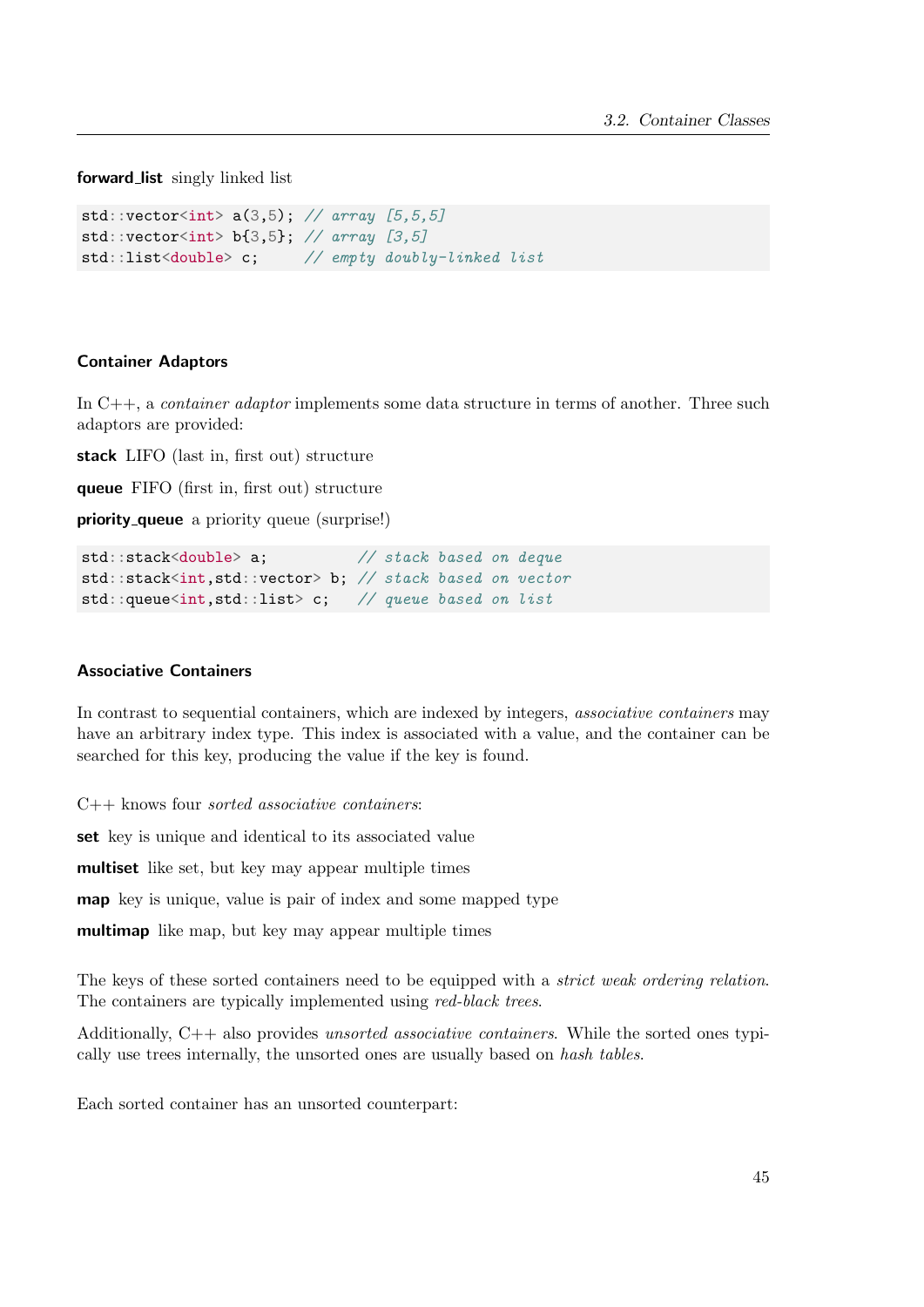unordered\_set, unordered\_multiset, unordered\_map, and unordered\_multimap.

These unsorted containers are more universally applicable, since they don't need the underlying ordering relation. However, the elements appear in random order (based on the hash function in practice).

Unsorted containers tend to be faster than sorted containers but may be worse if there are many collisions in the hash function. For certain applications the guaranteed worst-case performance of sorted containers may be an important feature.

## Complexity Guarantees

An important part of the container library are the accompanying *complexity quarantees*. Any implementation of C++ has to provide methods with certain upper bounds on performance. For the most part, these follow naturally from the default underlying data structures.

- Accessing an element of a vector is in  $\mathcal{O}(1)$ , and adding an element at the end is amortized<sup>[13](#page-47-0)</sup>  $\mathcal{O}(1)$ , worst-case  $\mathcal{O}(N)$ , where N is the number of elements.
- Accessing an element of a list is in  $\mathcal{O}(N)$ , and adding or deleting elements is  $\mathcal{O}(1)$ anywhere in the list.
- Operations on sorted associative containers are typically in  $\mathcal{O}(\log N)$ .
- For unsorted associative containers this is replaced with amortized  $\mathcal{O}(1)$ , worst-case  $\mathcal{O}(N)$ .

A table with all the container methods is available online<sup>[14](#page-47-1)</sup>, and complexity guarantees are linked from there.

#### Sequence Test: Vector vs. List

Task by J. Bentley and B. Stroustrup (Element Shuffle):

• For a fixed number  $N$ , generate  $N$  random integers and insert them into a sorted sequence.

Example:

– 5  $-1, 5$  $-1, 4, 5$  $-1, 2, 4, 5$ 

<span id="page-47-0"></span><sup>&</sup>lt;sup>13</sup>averaged over many method calls

<span id="page-47-1"></span><sup>14</sup><https://en.cppreference.com/w/cpp/container>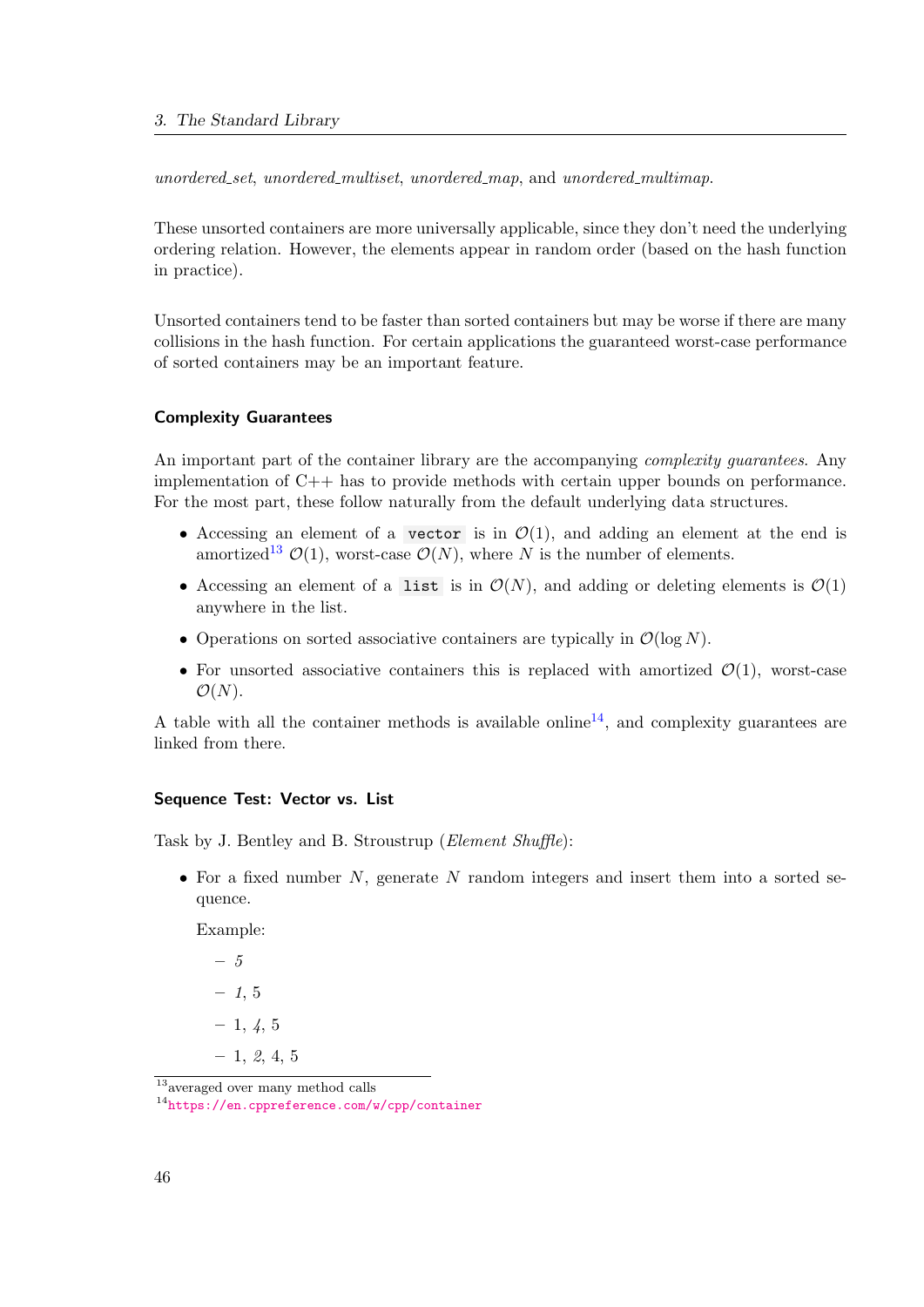• Remove elements at random while keeping the sequence sorted.

Example:

- $-1, 2, 4, 5$  $-1, 4, 5$
- $-1, 4$
- 4
- For which  $N$  should a list be used, and in which cases a vector ?



Potentially suprising results:

- Despite random insertion / deletion, vector is faster by an order of magnitude
- Linear search for both containers, despite bisection being available for vector (!)
- Search completely dominates move required by vector
- Non-optimized list performs one allocation / deallocation per element (!)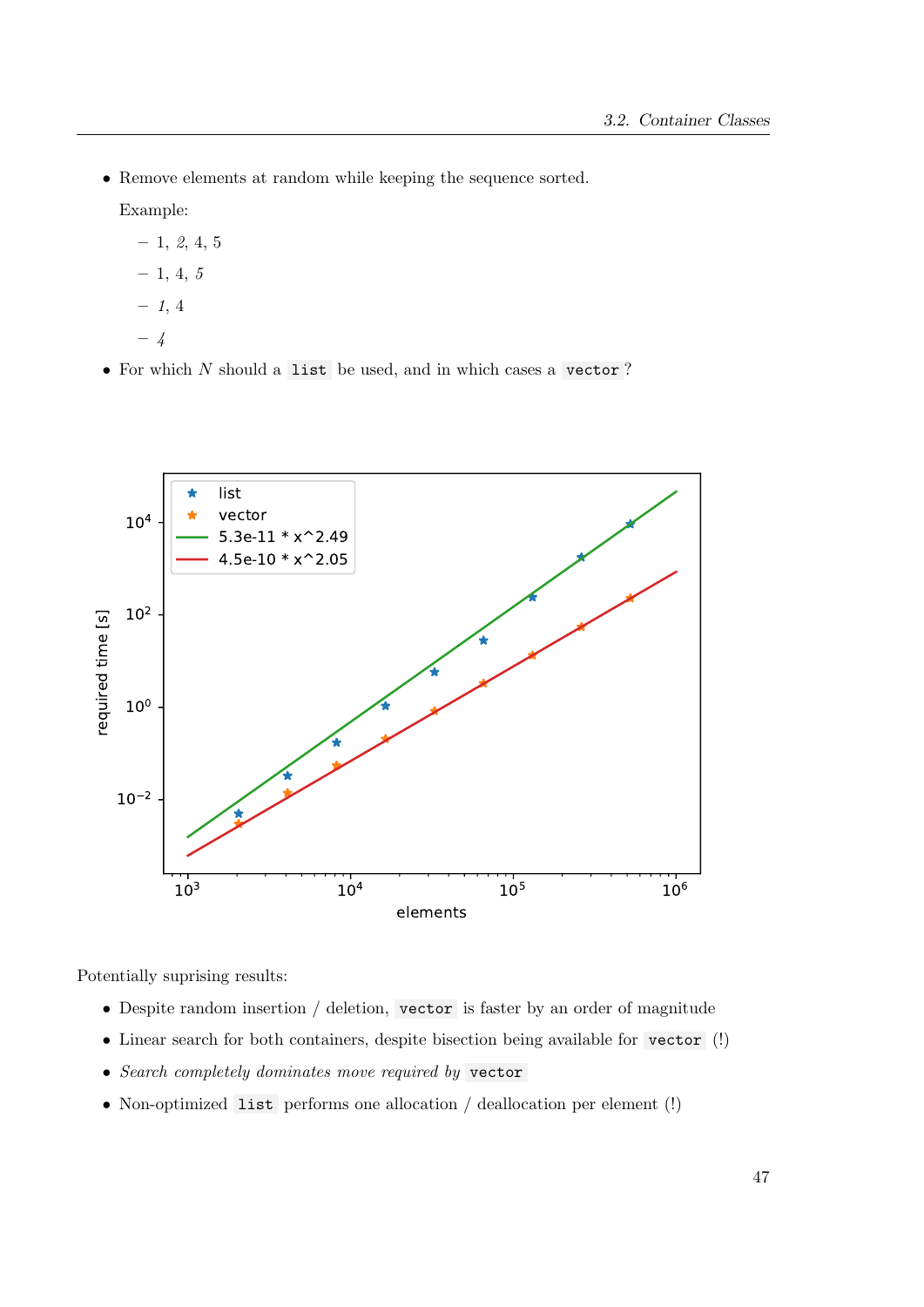Use vector as default  $-$  and if not, back up assumptions with measurements

## 3.3. Iterators

The main way to interact with containers is via iterators, which are generalizations of the pointer concept, i.e., objects that can be dereferenced  $(*)$  and advanced  $(++)$ . For each container type T , there is:

- <span id="page-49-0"></span>• an associated type  $T:$ : iterator, for read / write access to the container
- an associated type T::const\_iterator , providing read-only access
- a method begin() , which returns an iterator pointing to the first element
- a method end() , returning an iterator one position past (!) the last element
- equivalent methods cbegin() and cend() for read-only access

The element order is defined by the index for sequences, the keys for sorted containers, and the hash function for unsorted containers. There are also additional types / methods that reverse this order ( rbegin() , rend() , etc.).

Using iterators, one can write functions that work for different containers:

```
template<typename T>
  void print(const T& cont)
  {
    for (typename T::const_iterator it
        = var.begin(); it != var.end(); ++it)std::count \leq x * it \leq w":
    std::cout << std::endl;
  }
```
- The keyword typename is used inside templates to specify that a *dependent name* (identifier that depends on at least one template parameter) refers to a type, since the compiler could mistake it for a variable name, etc.
- The *prefix increment operator* is usually more efficient than the postfix one, since there is no need for temporary iterator copies.

The properties of iterators depend on the underlying container:

**array, vector, deque** Bidirectional  $( +/ - )$ , random access (i.e., instant jumps of arbitrary stride possible)

list Bidirectional, no random access (must follow pointer chain)

forward list Forward direction only, neither backward direction nor random access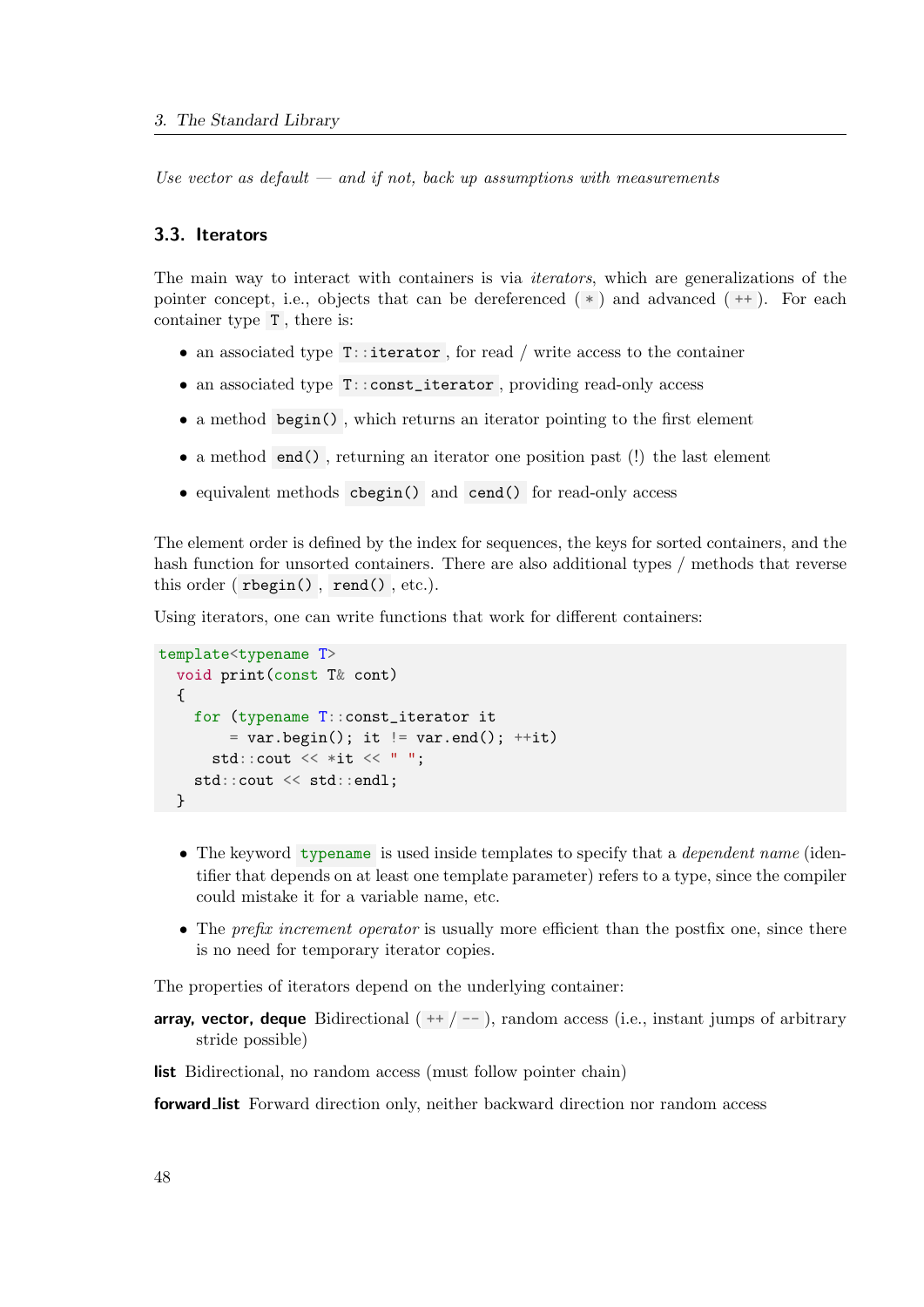sorted assoc. cont. See list unsorted assoc. cont. See forward\_list  $^{15}$  $^{15}$  $^{15}$ 

The iterators provide their properties in the form of *iterator tags* (public members), which may be used to, e.g., write more efficient  $\rightarrow$  [template specializations](#page-53-0) of algorithms for iterators that provide random access.

# 3.4. Algorithms

The Standard Library provides a large number of  $algorithms^{16}$  $algorithms^{16}$  $algorithms^{16}$  that are tailored to these different iterator categories, and automatically make full use of the capabilities of the container they are operating on.

Example algorithms:

for each apply some function to each element  $(lifting)$ 

count if count elements with certain properties

find if find first element with such property

copy if insert applicable elements into other container

shuffle randomly re-order container contents

sort sort container according to some criterion

Try to use predefined algorithms instead of writing your own function templates

Many of these algorithms expect some criterion, transform, or operation, which has to be supplied as a *functor* (function object): an object that has an **operator**() with the required number of arguments.

The Standard Library provides some default functors, e.g., std::less :

```
// possible implementation of std::less
template<typename T>
  struct less
  {
    // first set of () is operator name
    bool operator()(const T& lhs, const T& rhs) const
    {
      return lhs < rhs;
    }
  }
```
<span id="page-50-0"></span> $\frac{15}{15}$  mainly because their order is arbitrary anyways

<span id="page-50-1"></span><sup>16</sup>full list: <https://en.cppreference.com/w/cpp/algorithm>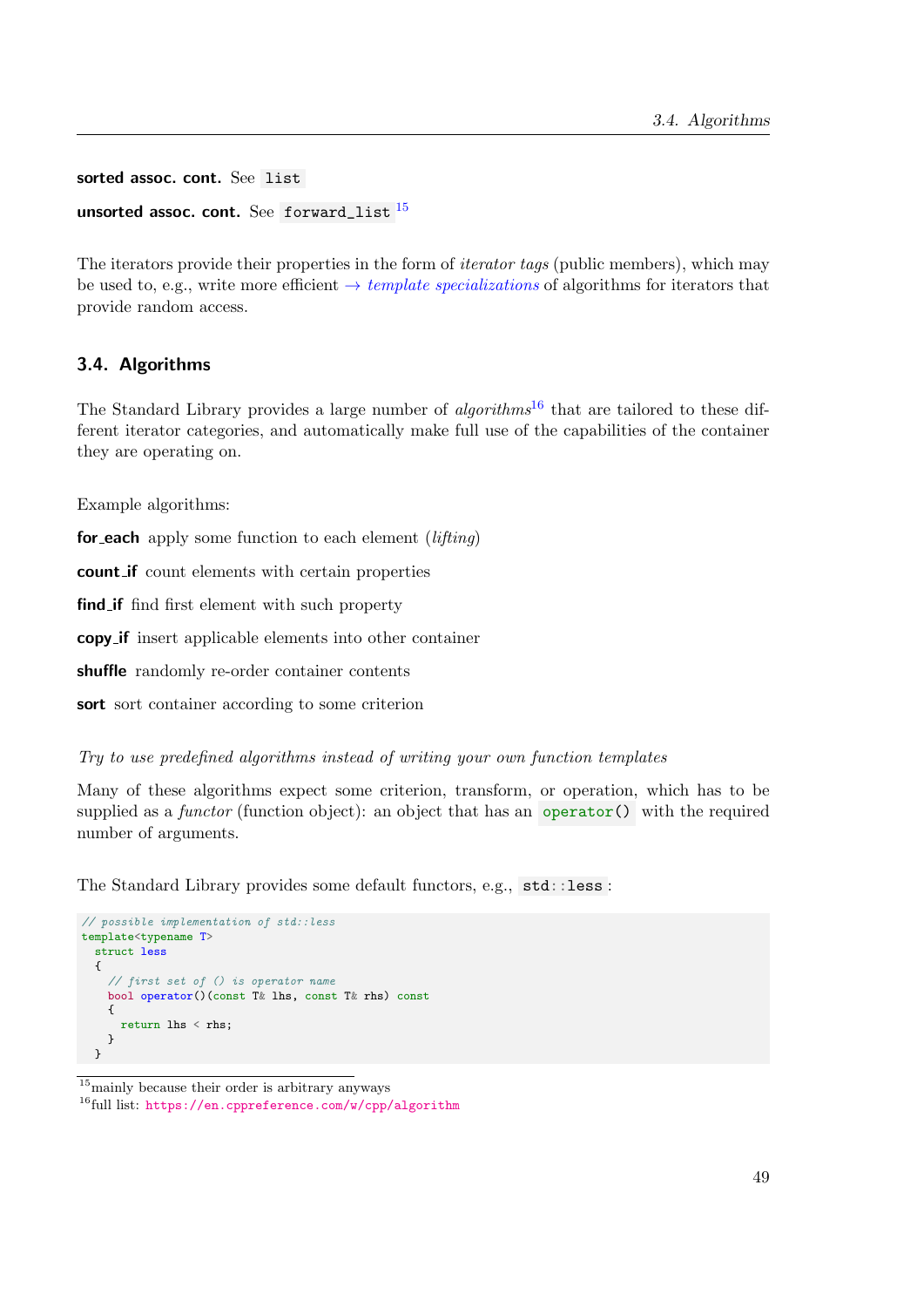User-implemented functors can be used to customize the provided algorithms, or one can use  $\rightarrow$  *[lambda expressions](#page-91-0)* or function pointers instead.

## 3.5. Companion Classes

The Standard Library also provides a number of class templates that are not containers, but serve similar purposes as containers and are often used in conjunction with them.

std::pair<T,U> :

The official version of the Pair struct we defined ourselves. Contains a T first and a U second .

```
std::tuple<T...> :
```
Generalization of std::pair to general tuples using  $\rightarrow$  [variadic templates](#page-93-0). Member access through a  $\text{std}$ ::set function, which expects either the type of the component as template parameter, or its index if the former is ambiguous.

 $C++17$  adds  $\rightarrow$  *[optional](#page-122-2)*,  $\rightarrow$  *[variant](#page-122-0)*, and  $\rightarrow$  *[any](#page-122-1)* to the list.

## 3.6. Exceptions

C++ knows several different mechanisms for error handling:

assert :

Runtime check of some condition that should always be fulfilled (sanity check). Aborts the program if condition evaluates to false .

## static\_assert :

Compile-time check with similar purpose, see  $\rightarrow$  [template meta programming](#page-63-0). Produces compilation error if condition is not met.

#### <span id="page-51-0"></span>Exceptions:

Error handling mechanism for situations that should not be the norm, but may sporadically occur during normal operation: memory exhausted, file not found, matrix is singular, solver failed to converge. . .

An exception is an arbitrary object that can be interpreted as an *alternative return value*, delivered using a mechanism that differs from the standard return. The Standard Library provides some predefined exceptions for convenience, like std::domain\_error and std::range\_error , and new exceptions may be defined by inheriting from std::exception .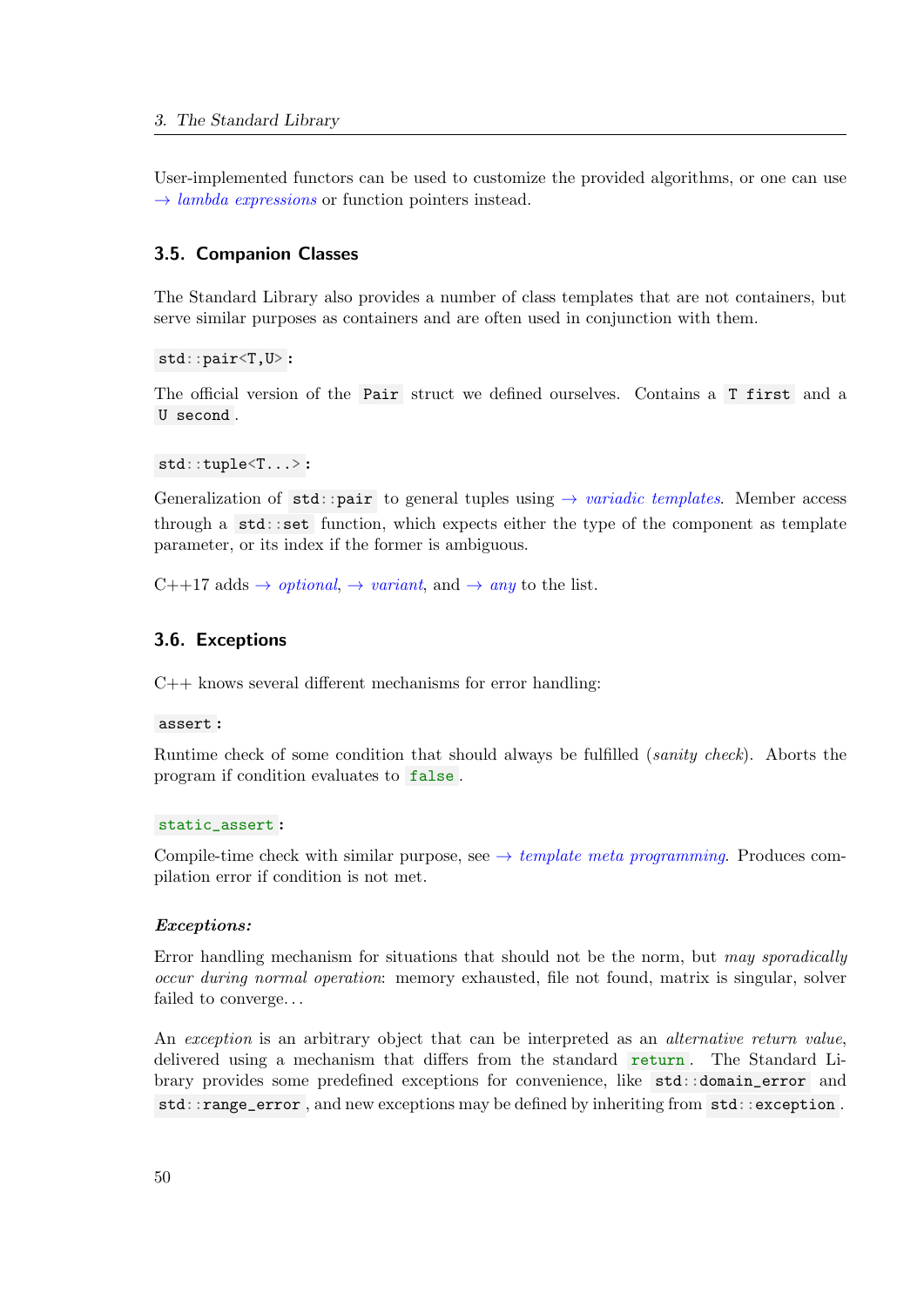```
double nthroot(double x, int n)
{
  if (n \ % 2 == 0 \ & x < 0)// throw statement: execution of function is stopped here...
    throw std::domain_error("even powers require non-negative argument");
  ...
}
try // try block: register for treatment of potential exceptions
{
 double y = nthroot(-5., 2);
}
catch(std::domain_error e) // catch block: ...program control jumps here
{
  // try to do something better than just printing a message in practice
  std::cout << "nthroot failed, message: " << e.what() << std::endl;
}
```
Points to consider:

- Exceptions are for error conditions that can't be handled locally
- A return always returns to the immediate caller, but a throw unwinds the call stack until a matching catch block is found
- If none is found at all, the program is aborted (should be avoided if possible)
- All function calls between the throw statement and the catch block are stopped prematurely

This means that local resources have to be handled in those intermediate functions (allocated memory, open file handles, ongoing communication) during stack unwinding. An elegant mechanism to do this automatically is  $\rightarrow$  [RAII](#page-61-0).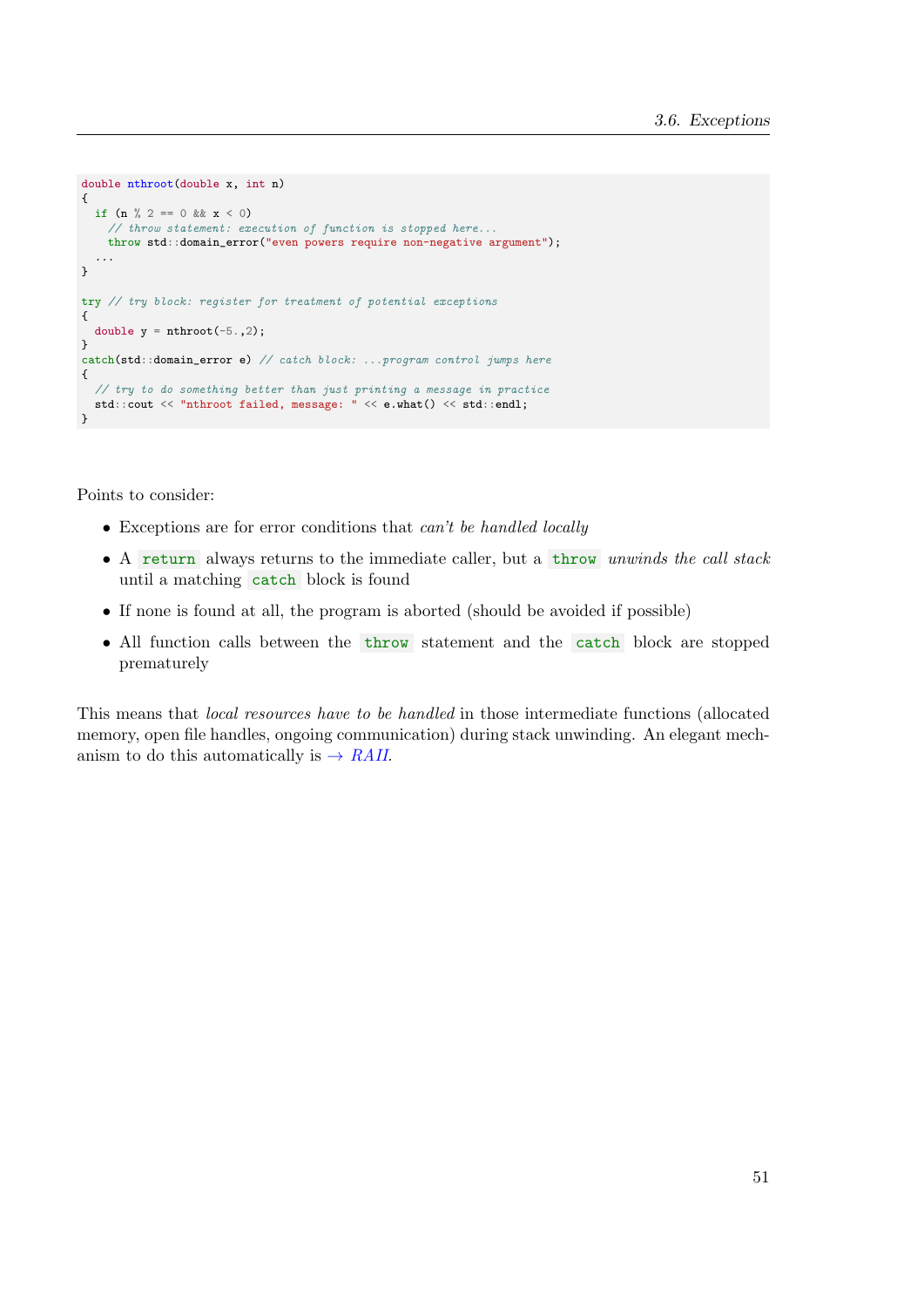# 4. Advanced Topics

After having reviewed the basic building blocks of  $C_{++}$ , i.e., the fundamental concepts and at least parts of the Standard Library, we discuss more advanced topics:

- template specializations
- interactions between templates and inheritance
- Resource Acquisition is Initialization (RAII)
- template metaprogramming
- dynamic polymorphism (virtual functions)
- static polymorphism (CRTP)
- Substitution Failure is not an Error (SFINAE)

# 4.1. Template Specialization

The main idea of templates is the reduction of code duplication through generalization, but sometimes there are special cases that should / have to be treated differently. This can be done by providing an explicit template specialization:

<span id="page-53-0"></span>// make sure that int pointers are safe template<> // empty set of remaining parameters struct Pair<int\*> {int\* a = nullptr; int\* b = nullptr;};

For class templates<sup>[17](#page-53-1)</sup>, C++ additionally allows partial *template specialization*, where the template parameters are constrained but not fully specified:

```
// make sure pointers are safe
// note local change in meaning for U and V!
template<typename U, typename V>
  struct Pair<U*,V*> {U* a = nullptr; V* b = nullptr;};
```
Which version is chosen for a given instantiation, e.g.,  $Pair,  $int*$$ 

<span id="page-53-1"></span> $\overline{17}$  and variable templates since C++14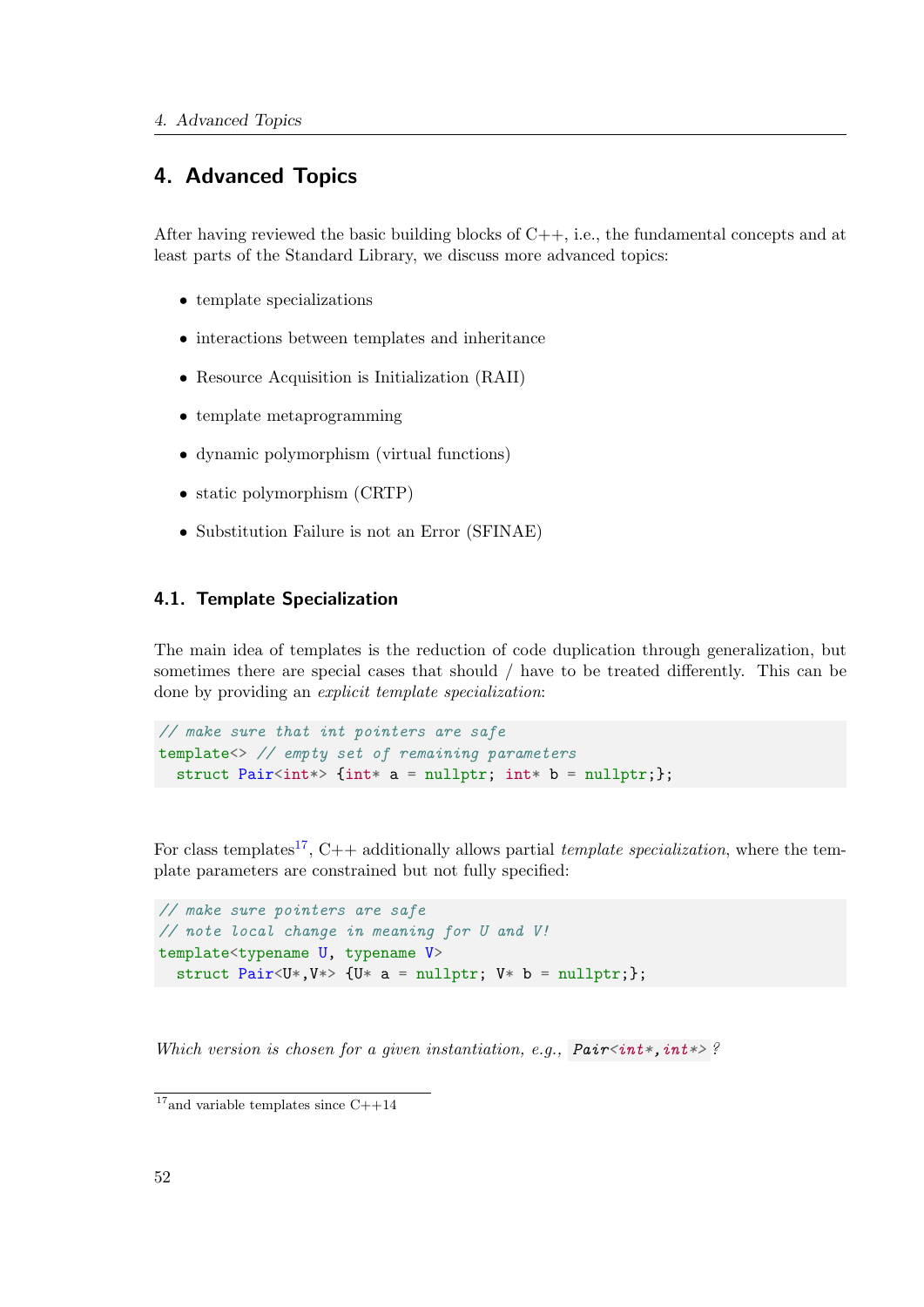```
// 1) base template: general version
template<typename U, typename V = U>
 struct Pair;
// 2) partial specialization: U = Vtemplate<typename U>
 struct Pair<U,U>;
// or shorter: Pair<U>
// 3) partial specialization: pointers
template<typename U, typename V>
 struct Pair<U*,V*>;
// 4) full specialization: int pointers
template<>
  struct Pair<int*, int*>;
// again, alternatively Pair<int*>
```
 $C++$  always chooses the *most specialized* version:

- Pair<int\*, int\*> and Pair<int\*> are (4), the latter via default argument in (1)
- Pair<int,  $int$  and Pair<int> are both  $(2)$
- Pair<int\*, double\*> is  $(3)$

But Pair<double\*,double\*> and Pair<double\*> are ambiguous, both (2) and (3) would fit!

#### Avoid overlapping specializations  $-$  they cause compiler errors when triggered

Things are slightly more complicated for function templates. Assume for a moment that we have a function template for matrix-vector products:

```
template<typename Mat, typename Vec>
  Vec multiply(const Mat& mat, const Vec& vec);
```
If we had a class called SparseMatrix for sparse matrices, i.e., matrices where almost all entries are zero, this generic function would likely be very inefficient for such a matrix. It makes sense to provide a partial template specialization:

```
template<typename Vec>
  Vec multiply<SparseMatrix,Vec>
      (const SparseMatrix& mat, const Vec& vec);
```
Unfortunately, this isn't possible in  $C_{++}$ .

A full specialization would be allowed, and we could even omit the parameters: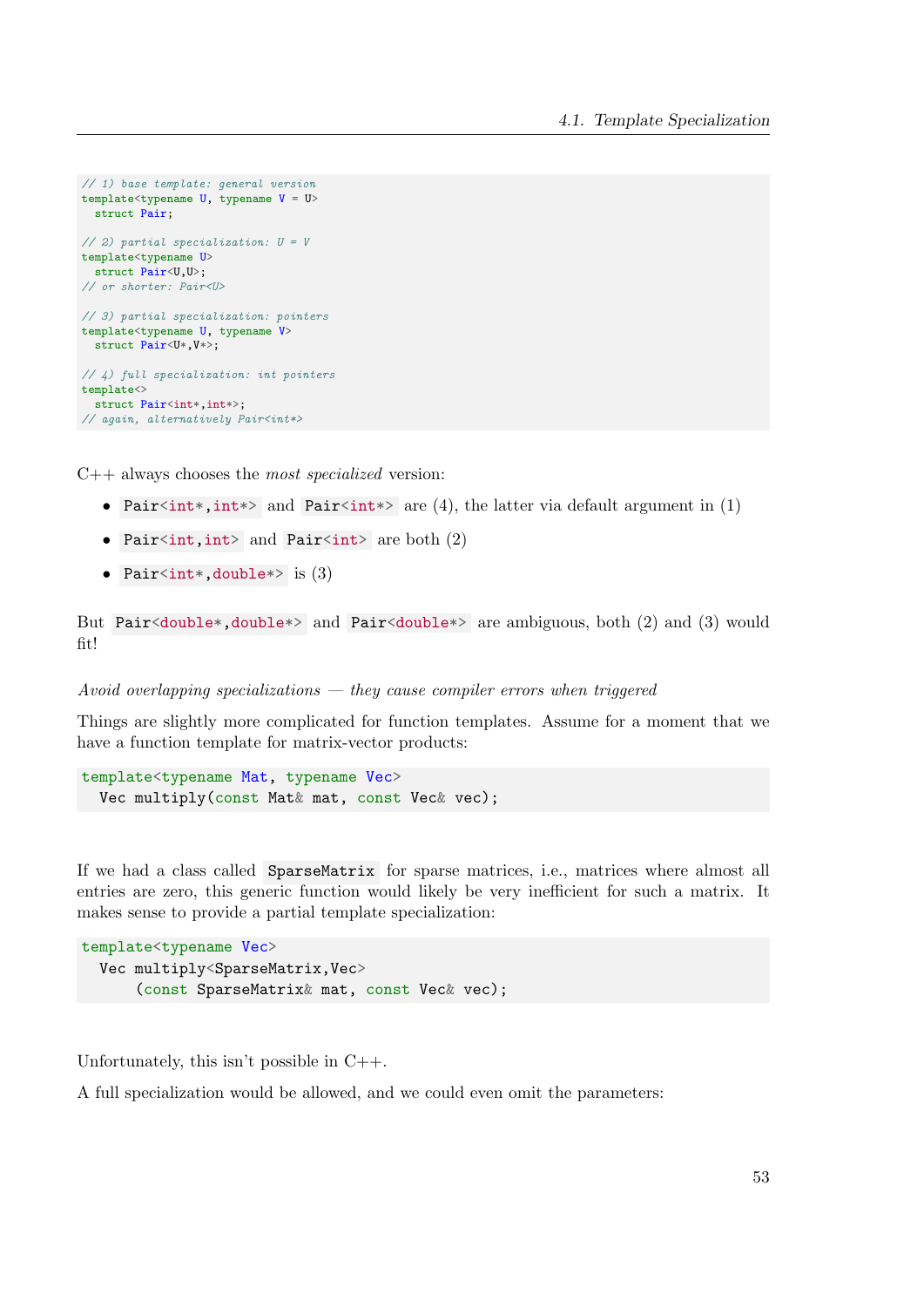```
template<>
  VectorClass multiply<SparseMatrix,VectorClass>
      (const SparseMatrix& mat, const VectorClass& vec);
// short version
template<>
  VectorClass multiply
  (const SparseMatrix& mat, const VectorClass& vec);
```
Alas, we would have to specialize for any of possibly many vector classes we would like to use together with SparseMatrix .

But why is that the case? Why can't we simply provide a partial specialization?

## Dimov/Abrahams Example

Consider the following two code snippets<sup>[18](#page-55-0)</sup>:

```
// (1) first base template
template<typename T> void f(T);
// (2) second base template (overloads)
template<typename T> void f(T*);
// (3) full specialization of (2)
template<> void f(int*);
```

```
// (1') first base template
template<typename T> void f(T);
```
// (3') full specialization of (1')! template<> void f(int\*);

```
// (2') second base template (overloads)
template<typename T> void f(T*);
```
(2) and (2) could be both a simple overload for, or a specialization of, (1) resp. (1). In C++, the former is the case.

Now, consider the call  $f(p)$  for an int\* p. This calls (3) as expected, but (2') for the second snippet<sup>[19](#page-55-1)</sup>! Why?

<span id="page-55-0"></span><sup>18</sup>see <http://www.gotw.ca/publications/mill17.htm>

<span id="page-55-1"></span><sup>19</sup>interactive version: [link to godbolt.org](https://godbolt.org/#g:!((g:!((g:!((h:codeEditor,i:(fontScale:14,j:1,lang:c%2B%2B,selection:(endColumn:1,endLineNumber:31,positionColumn:1,positionLineNumber:31,selectionStartColumn:1,selectionStartLineNumber:31,startColumn:1,startLineNumber:31),source:)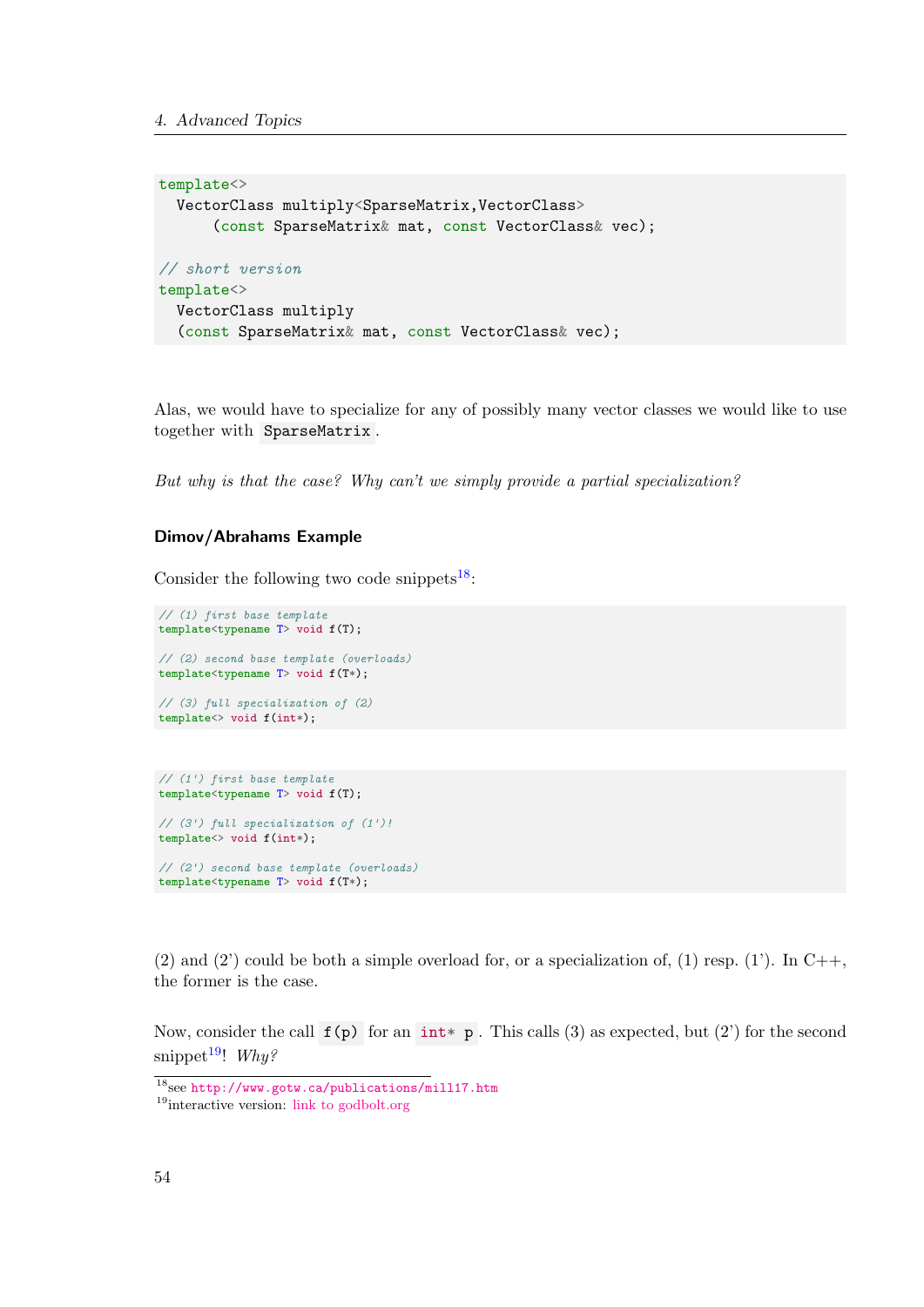Because in C++, overloads are resolved using base templates and normal functions, and then specializations are taken into account!

As we have seen, even *full* function template specializations can lead to counterintuitive results, which may explain why partial ones are currently not part of the language.

This is a common issue with  $C_{++}$ , where a newer feature (here: templates) has to take older ones (here: overloading) into account. The growth of  $C++$  can be likened to *onion layers*, or strata of subsequent civilizations, and newer additions have to interact with well-established features.

This is also the reason why objects have an implicit self-reference pointer called this , and not a reference with that name: references were introduced after classes.

A particularly involved example we will consider throughout the lecture is compile-time template selection, which started with  $\rightarrow$  [SFINAE](#page-74-0), is supported via  $\rightarrow$  [enable\\_if](#page-74-1) in C++11,  $\rightarrow$  [enable\\_if\\_t](#page-117-0) in C++14, and  $\rightarrow$  if consterpr in C++17, and will be a standard application of  $\rightarrow$  *[concepts](#page-127-0)* in C++20.

## Template Specialization (cont.)

Conclusions drawn from the aforementioned observations:

## Class template specializations

These are perfectly fine, whether explicit (full) or partial specializations.

## Function template specializations

Partial specializations are forbidden, use a helper class with partial specialization or incorporate the function as a method instead. Explicit specializations may interact in counterintuitive ways and are completely unnecessary: all types are fully specified, so simply provide a normal function overload instead.

"Use specializations for class templates, and overloads for function templates"

What about our motivating example, the sparse matrices?

We have the following options:

• Use overloading for one of the arguments, and templates for the other: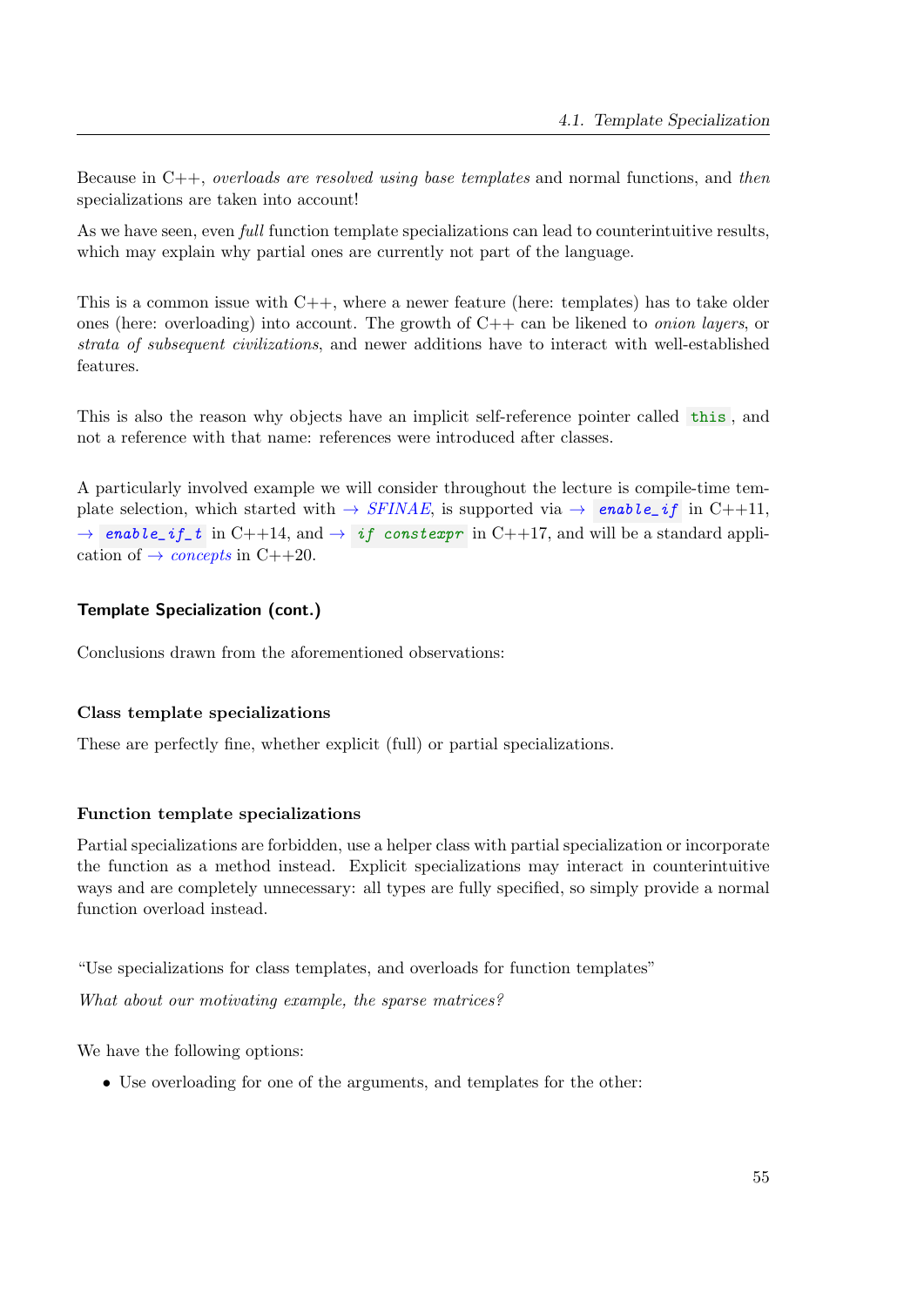```
template<typename Vec>
  Vec multiply(const SparseMatrix& mat, const Vec& vec);
// + versions for each alternate matrix class
```
- Variant: make the multiply function a method for each of the matrix classes, maybe with some default that can be inherited from some base class.
- Hand computation over to some helper class template, which may freely use partial specialization:

```
template<typename Mat, typename Vec>
  Vec multiply(const Mat& mat, const Vec& vec)
  {
    return multHelper<Mat,Vec>::multiply(mat,vec);
  }
```
# 4.2. Templates and Inheritance

## Classes and Templates: Interactions

The combination of object-oriented programming (inheritance) and generic programming (templates) leads to complications during name lookup that have to be studied in detail.  $C++$  treats dependent and independent base classes in different ways.

Independent base classes are those base classes that are completely determined without considering template parameters, and independent names are unqualified names that don't depend on a template parameter.

- Independent base classes behave essentially like base classes in normal (non-template) classes.
- If a name appears in a class but no namespace precedes it (an unqualified name), then the compiler will look in the following order for a definition:
	- 1. Definitions in the class
	- 2. Definitions in independent base classes
	- 3. Template arguments
- This order of name lookup can lead to surprising results.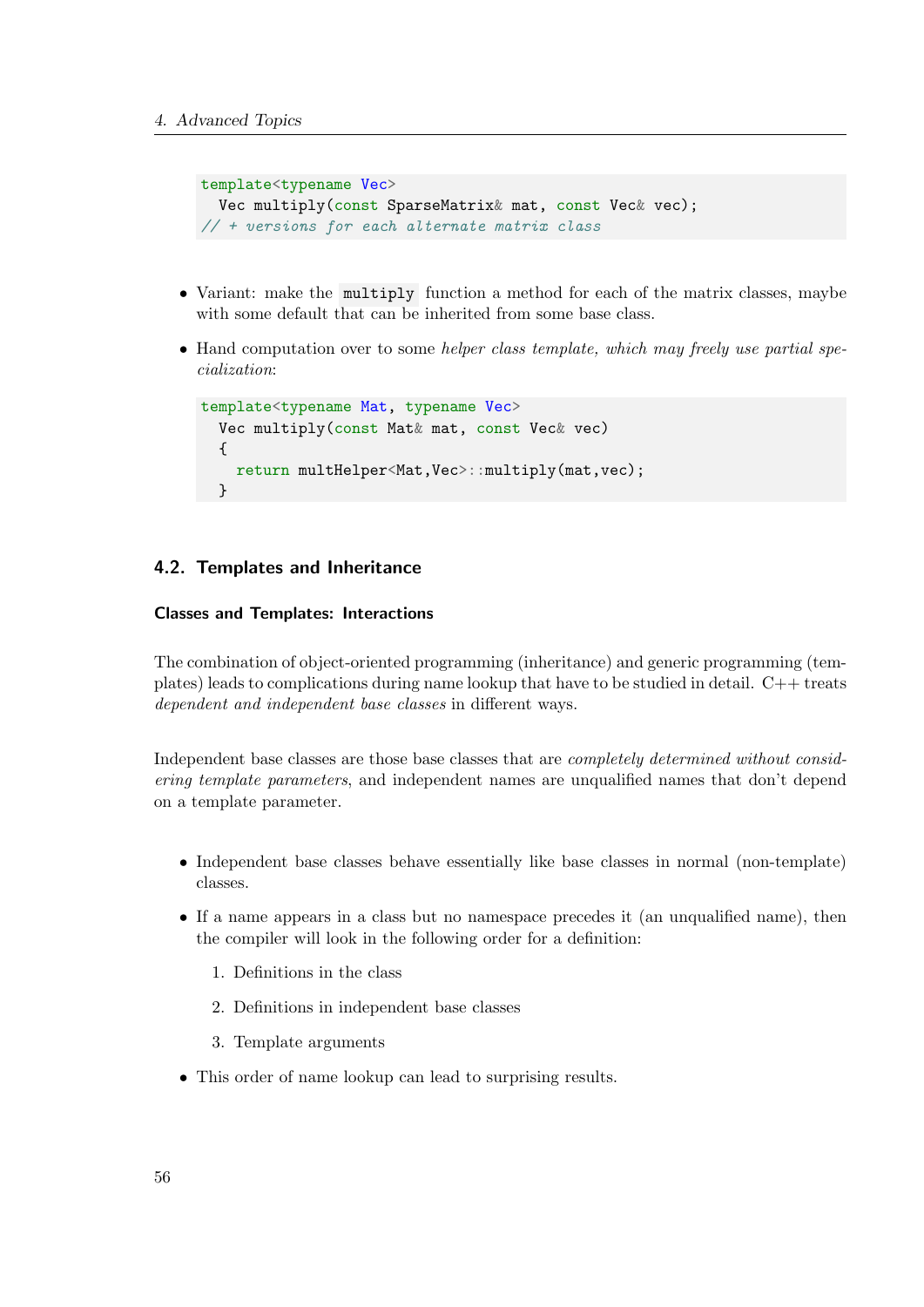```
#include <iostream>
struct Base {typedef int T;};
template<typename T>
  struct Derived : Base
  {
    T val;
  };
int main()
{
  Derived<double> d;
  d.val = 2.5;
  std::cout << d.val << std::endl;
}
```
- This program prints 2, not 2.5 as it may seem: [link to godbolt.org](https://godbolt.org/#g:!((g:!((g:!((h:codeEditor,i:(fontScale:14,j:1,lang:c%2B%2B,selection:(endColumn:2,endLineNumber:16,positionColumn:2,positionLineNumber:16,selectionStartColumn:2,selectionStartLineNumber:16,startColumn:2,startLineNumber:16),source:)
- T is not defined in the class, but in the independent base class
- Therefore, the template argument is ignored, and T is  $int!$  Main issue: this can't be seen when looking at Derived !
- Use different naming schemes for types and type placeholders (template parameters)

Dependent base classes are those that are not independent, i.e., they require the specification of at least one template argument to be fully defined.

- The C++ standard dictates that independent names appearing in a template are resolved at their first occurrence.
- The strange behavior from the last example relied on the fact that independent base classes have higher priority during name lookup than template parameters.
- However, for names defined in a *dependent* base class, the resolution would depend on one or more template parameters, unknown at that point.
- This would have consequences when an *independent* name would have its definition in a dependent base class: it would have to be looked up before that is actually possible.

```
template<typename T> struct Base {int n;};
template<typename T>
  struct Derived : public Base<T>
  {
    void f()
    {
      // (1) Would lead to type resolution
```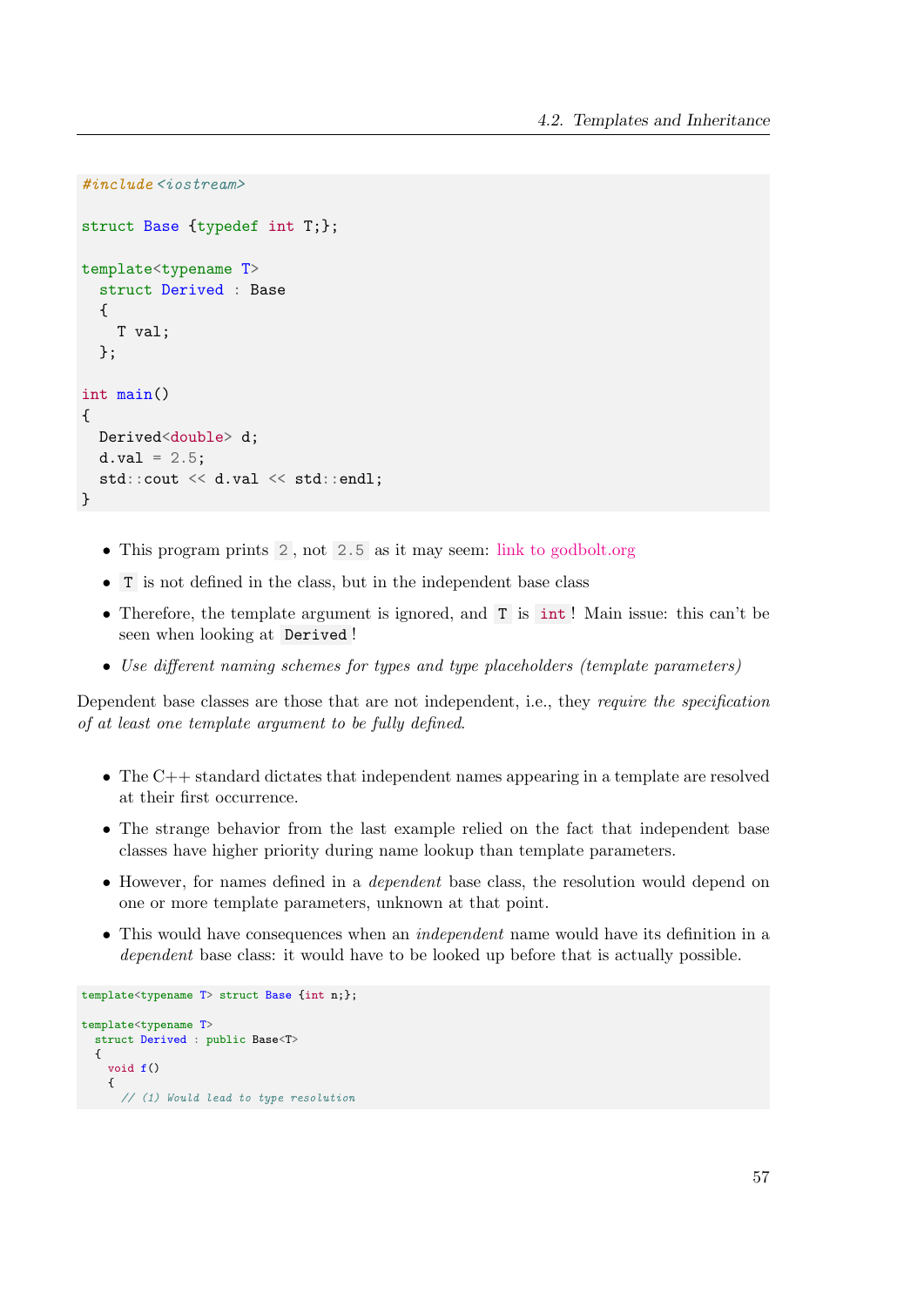```
// and binding to int.
     n = 0;
   }
 };
template<>
  struct Base<br/>bool>
  {
   // (2) Template specialization wants to
    // define variable differently.
    enum \{n = 42\};};
void g(Derived<br/>bool>& d)
{
 d.f(); // (3) Conflict
}
```
- 1. In the definition of class Derived<T> , the first access to n in f() would lead to binding n to int (because of the definition in the base class template).
- 2. Subsequently, however, the type of n would be modified into something unchangeable for the type bool as template parameter.
- 3. In the instantiation (3) a conflict would then occur.

In order to prevent this situation, C++ defines that *independent* names won't be searched in dependent base classes. Base class attribute and method names must therefore be made dependent, so that they will only be resolved during instantiation (*delayed type resolution*).

Instead of simply writing  $n = 0$ ; , use:

- $\bullet$  this->n = 0; (implicitly dependent through this pointer)
- Base $\leq T$ ::n = 0; (explicitly mentions template parameter)
- or import **n** into the current namespace:

```
template<typename T>
  struct Derived : Base<T>
  {
    // name is now dependent for whole class
    using Base<T>::n;
    ...
  };
```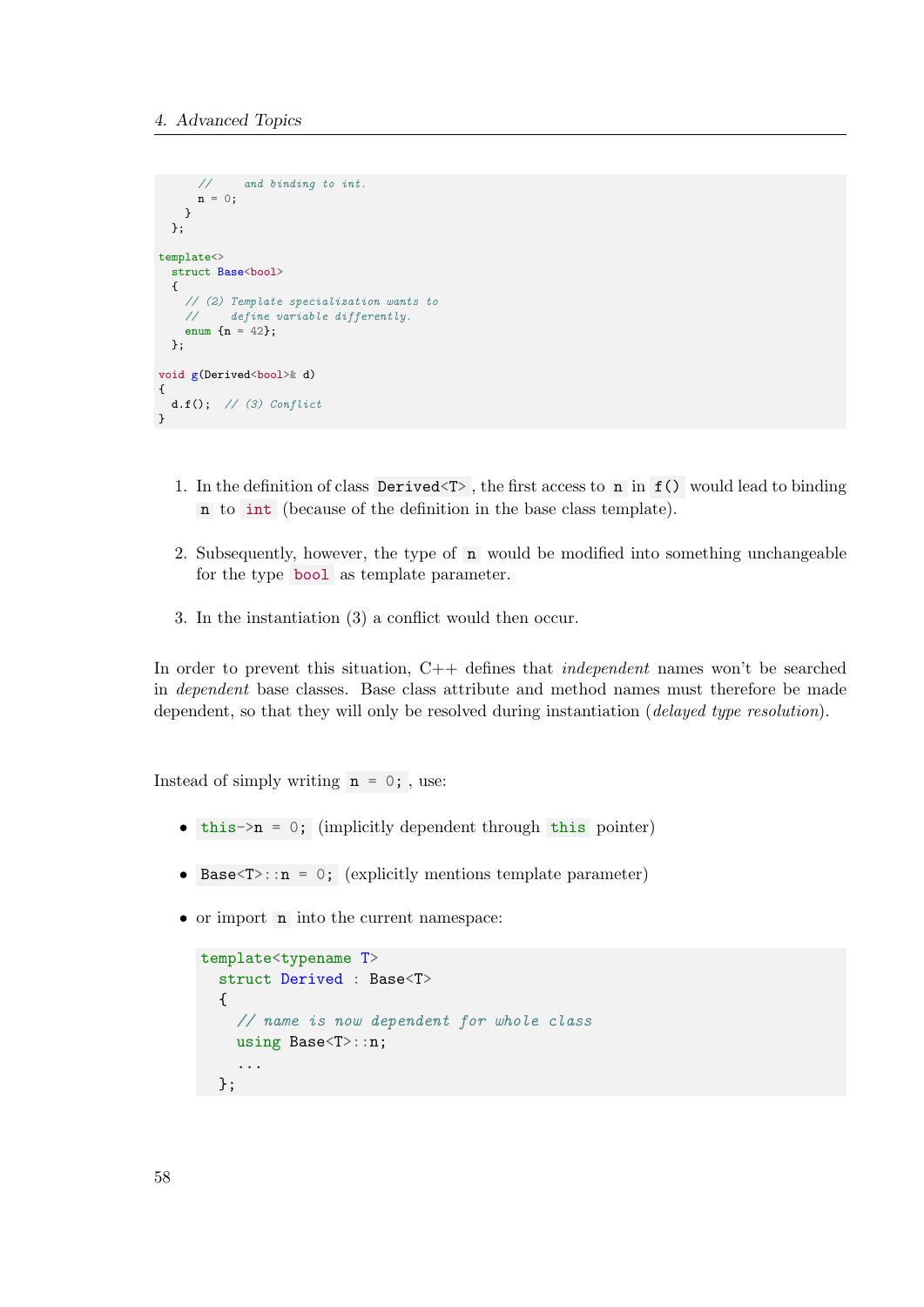## 4.3. RAII: Resource Acquisition is Initialization

#### Multiple Resource Allocation

Often, especially in constructors, resources must be allocated several times in succession (opening files, allocating memory, entering a lock in multithreading):

```
void useResources()
{
  // acquire resource r1
  ...
  // acquire resource r2
  ...
  // acquire resource rn
  ...
  // use r1...rn here
  // release in reverse
  // release resource rn
  ...
  // release resource r1
  ...
}
```
- If acquiring  $r_k$  fails,  $r_1, \ldots, r_{k-1}$  have to be released before cancellation is possible, otherwise a resource leak is created.
- What should be done if allocating the resource throws an exception that is caught outside? What happens to  $r_1, \ldots, r_{k-1}$ ?

Common variant of this problem:

```
class X
{
  public:
    X();
    \tilde{X}();
  private:
    A* pointerA;
    B* pointerB;
    C* pointerC;
};
X::X(){
  pointerA = new A;
```

```
pointerB = new B;
```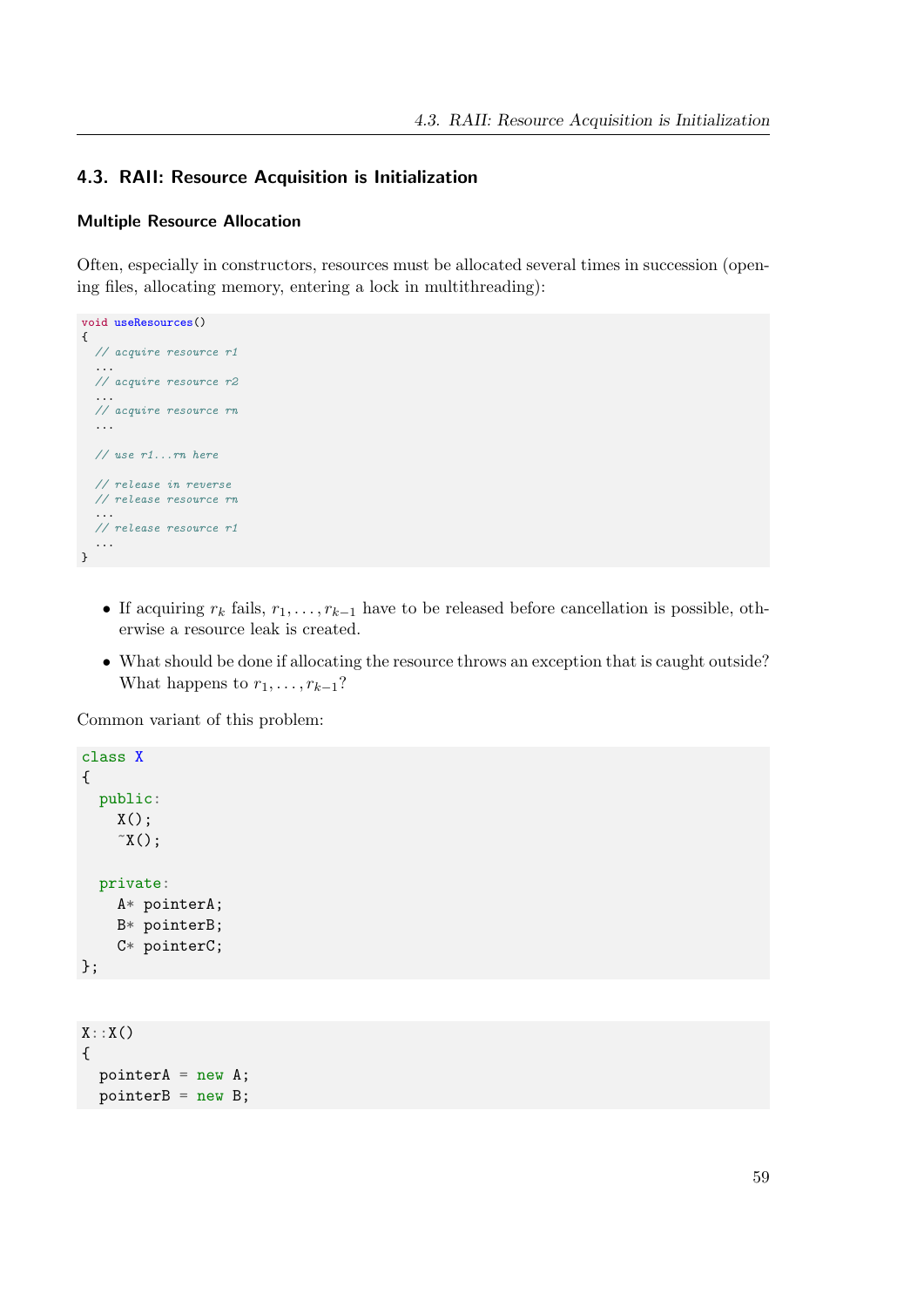```
pointerC = new C;
}
// How can we guarantee that
// pointerA is freed if
// allocating pointerB or
// pointerC fails?
```
## RAII

In  $C_{++}$ , the correct solution for this problem is called "Resource Acquisition is Initialization"  $(RAII)$ , which:

- <span id="page-61-0"></span>• is based on the properties of constructors and destructors and their interaction with exception handling.
- is actually a misnomer: "Destruction is Resource Release" (DIRR) would be more appropriate, but the acronym RAII is now too well-known to change it.

RAII is a specific way of thinking about resources that originated in  $C++$  and provides an elegant alternative to strategies used in Java or Python, etc. (and has a really unfortunate name for something so central...).

## RAII: Rules for Constructors and Destructors

Central rules that enable RAII:

- 1. An object is only fully constructed when its constructor is finished.
- 2. A compliant constructor tries to leave the system in a state with as few changes as possible if it can't be completed successfully.
- 3. If an object consists of sub-objects, then it is constructed as far as its parts are constructed.
- 4. If a scope (block, function. . . ) is left, then the destructors of all successfully constructed objects are called.
- 5. An exception causes the program flow to exit all blocks between the throw and the corresponding catch .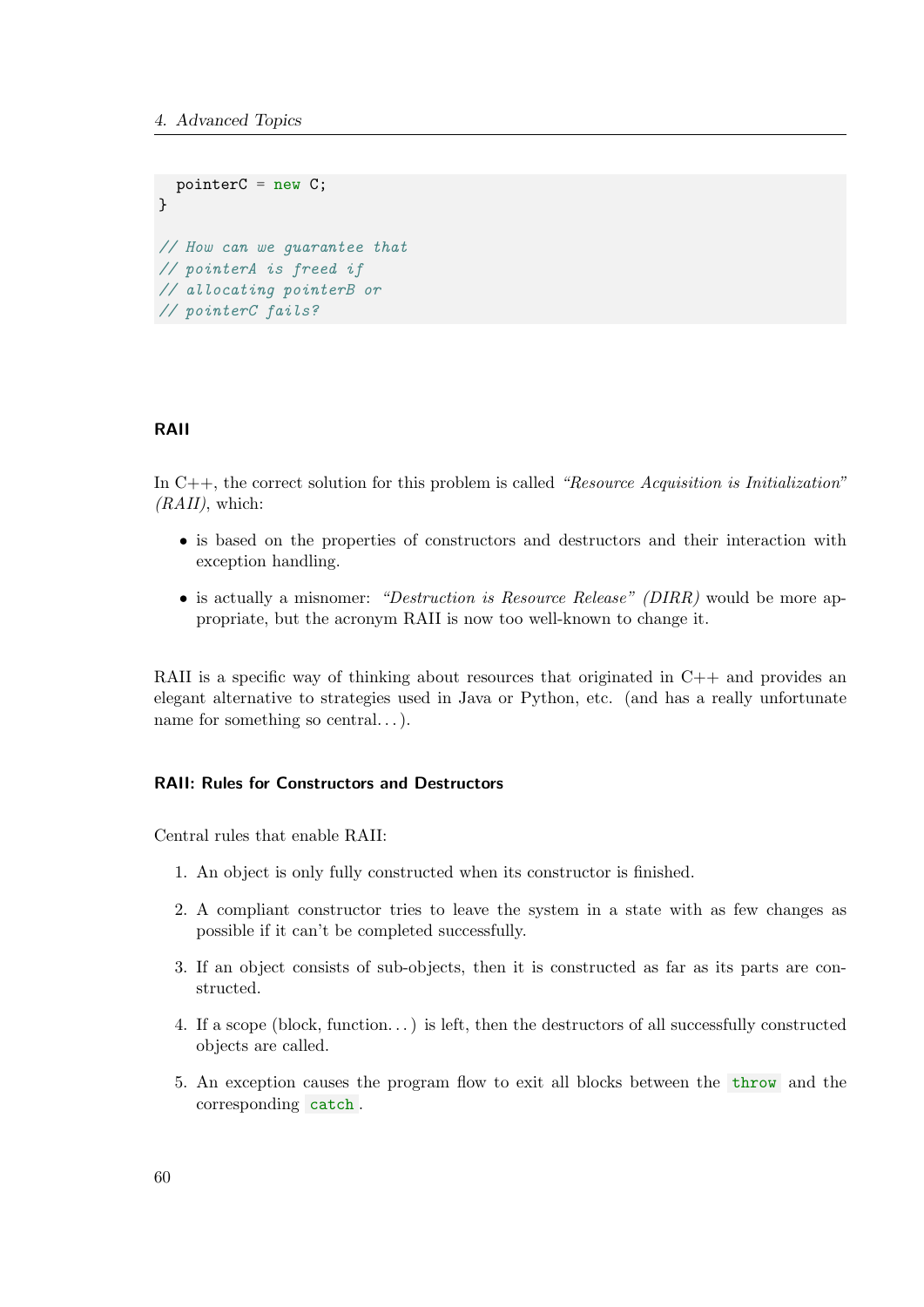The interplay of these rules, especially the last two, automatically frees resources before leaks can happen, even when unexpected errors occur.

```
template<typename T>
 class Ptr
  {
   public:
     Ptr(){
        pointerT = new T;
      }
      \tilde{P}tr(){
       delete pointerT;
      }
      T* operator->()
      {
       return pointerT;
      }
   private:
      T* pointerT;
 };
```

```
class X
{
 // no constructor and destructor
 // needed, the default variant
 // is sufficient
 private:
   Ptr<A> pointerA;
    Ptr<B> pointerB;
    Ptr<C> pointerC;
};
int main()
{
 try
 {
   X x;
 }
 catch (std::bad_alloc)
 {
    ...
 }
}
```
(This is actually a simple mock-up of  $\rightarrow$  *[smart pointers](#page-84-0)*)

Basic principle:

• The constructor X() calls the constructors of pointer{A,B,C} .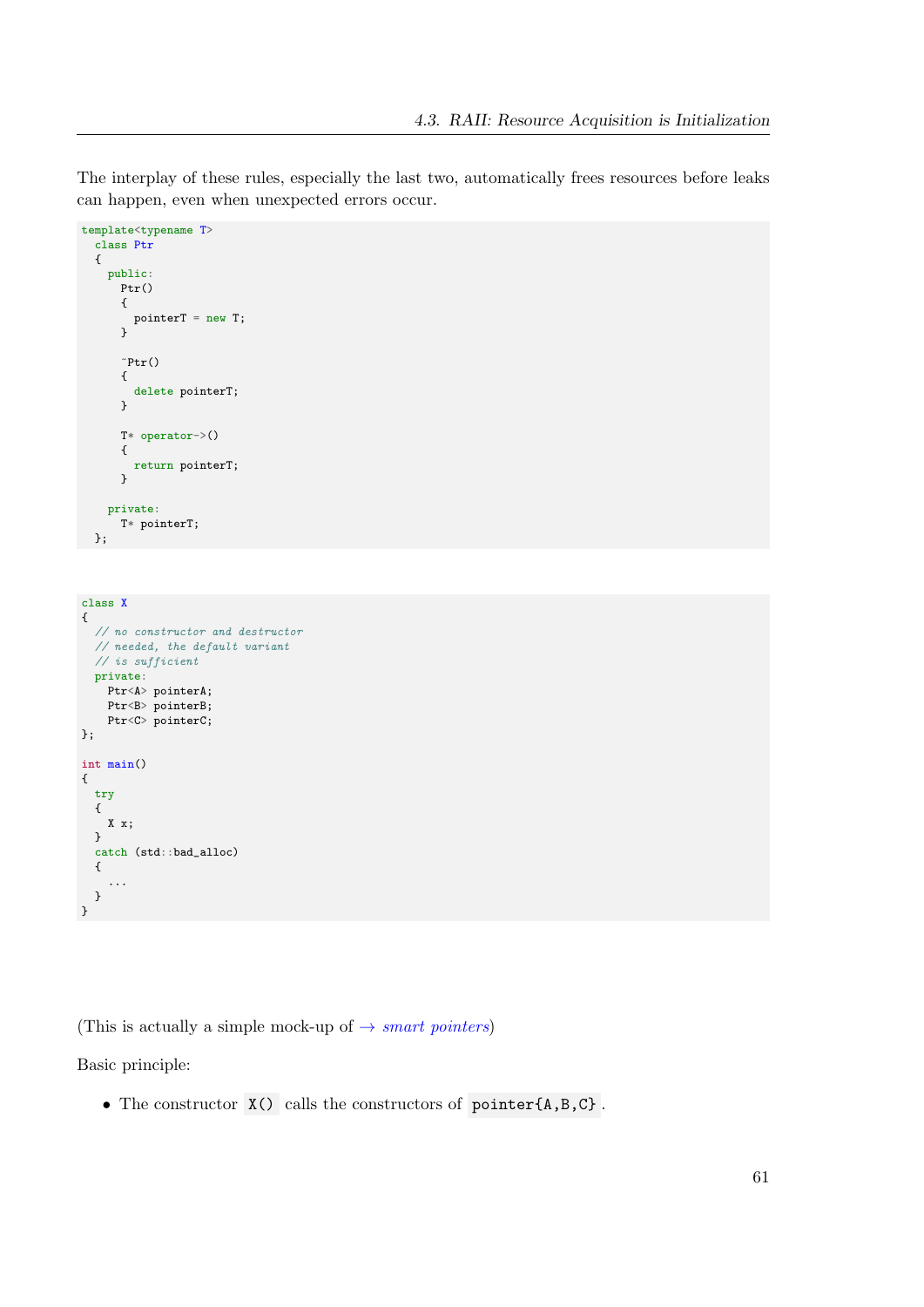- When an exception is thrown by the constructor of pointerC , then the destructors of pointerA and pointerB are called and the code in the catch block will be executed.
- This can be implemented in a similar fashion for the allocation of other resources (e.g. open files).

# Main idea of RAII:

- Tie resources (e.g., on the heap) to handles (on the stack)<sup>[20](#page-63-1)</sup>, and let the scoping rules handle safe acquisition and release
- Repeat this recursively for resources of resources
- Let the special rules for exceptions and destructors handle partially-constructed objects

# 4.4. Template Metaprogramming

<span id="page-63-0"></span>Template metaprogramming refers to the use of templates to perform computations at compiletime. This comes in basically two flavors:

- Compute with numbers as usual, but during the compilation process
- "Compute" with types, i.e., automatically map some types to other types

The former precomputes results to speed up the execution of the finished program, while the latter is something that is impossible to achieve during runtime.

Template metaprogramming can't make use of loops and is therefore inherently recursive when performing nontrivial computations, and may become arbitrarily complex (it is Turing complete!). We will only look at some small introductory examples.

 $\rightarrow$  [SFINAE](#page-74-0) can be seen as a special case of template metaprogramming.  $\rightarrow$  [Constant expres](#page-82-0)[sions](#page-82-0) can often serve as a modern replacement for template metaprogramming, especially since loops in constexpr functions have been added in  $C+14$ .

## Compile-Time Computations

An example of compile time single recursion to compute the factorial:

<span id="page-63-1"></span><sup>20</sup>heap: anonymous memory, freely allocatable; stack: automatic memory for local variables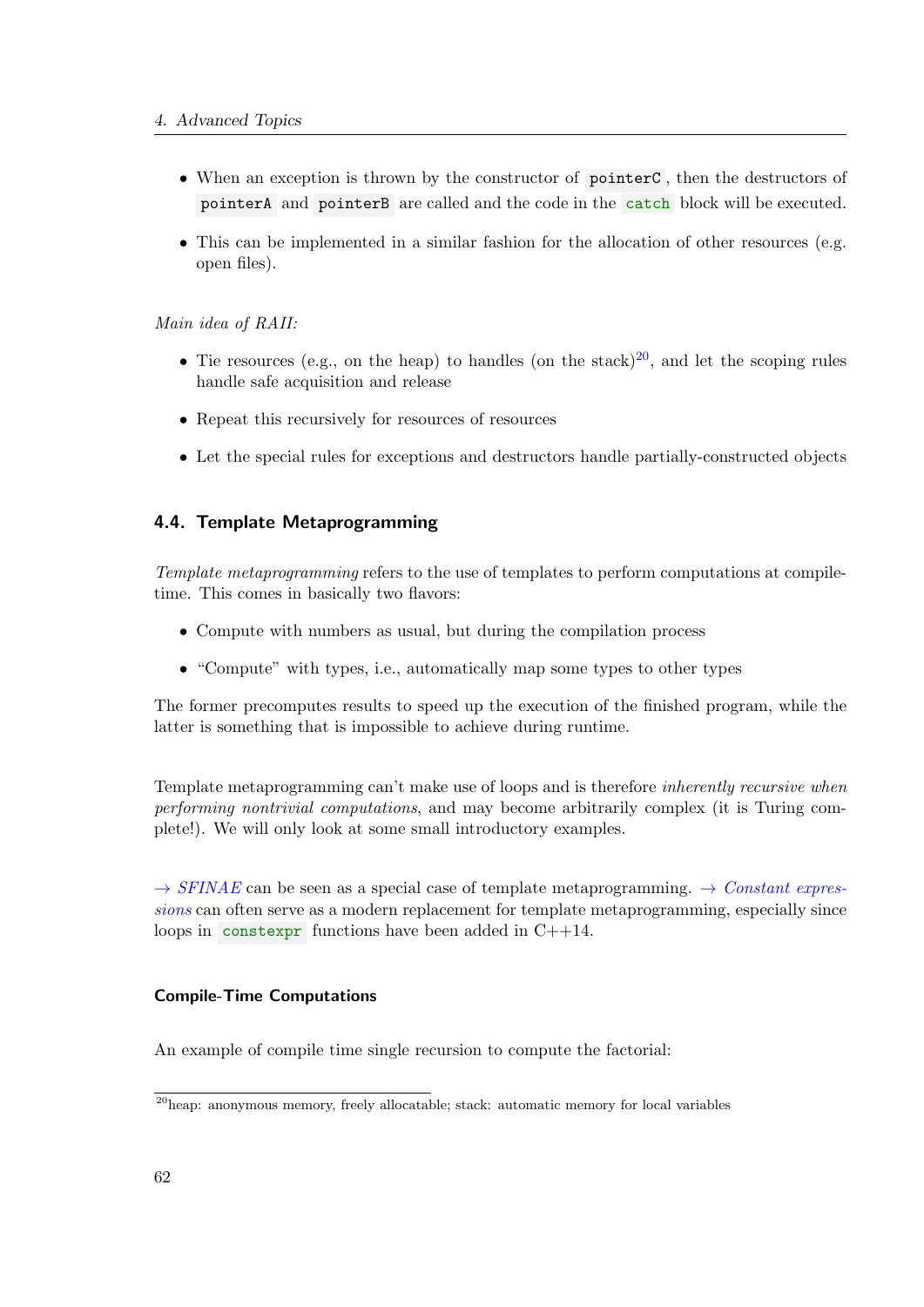```
template<int N>
  struct Factorial
  {
    enum {value = Factorial<N-1>::value * N};
  };
// base case to break infinite recursion
template<>
  struct Factorial<0>
  {
    enum \{value = 1\};};
```
In modern C++, this can be simplified significantly using  $\rightarrow$  [variable templates](#page-114-0), because one doesn't need enums or static attributes for the values anymore.

## Recursive Type Construction

Automated type generation using template metaprogramming:

```
template<typename T, int N>
  struct Array : public Array<T, N-1>
  {
    template<int M>
     T& entry()
      {
        return Array<T, M+1>::val;
      }
    // hide implementation detail
    protected:
      T val;
 };
// empty base case
template<typename T>
 struct Array<T,0> {};
// use like this:
Array<double,3> a;
a.entry\langle 0 \rangle() = 0;
a.entry\langle 1 \rangle() = 1;
a.entry < 2> () = 2;
```
- Recursive definition: array of N elements is array of  $N-1$  elements plus additional value
- Helper method for element access
- Nice feature: going beyond array bounds triggers compilation error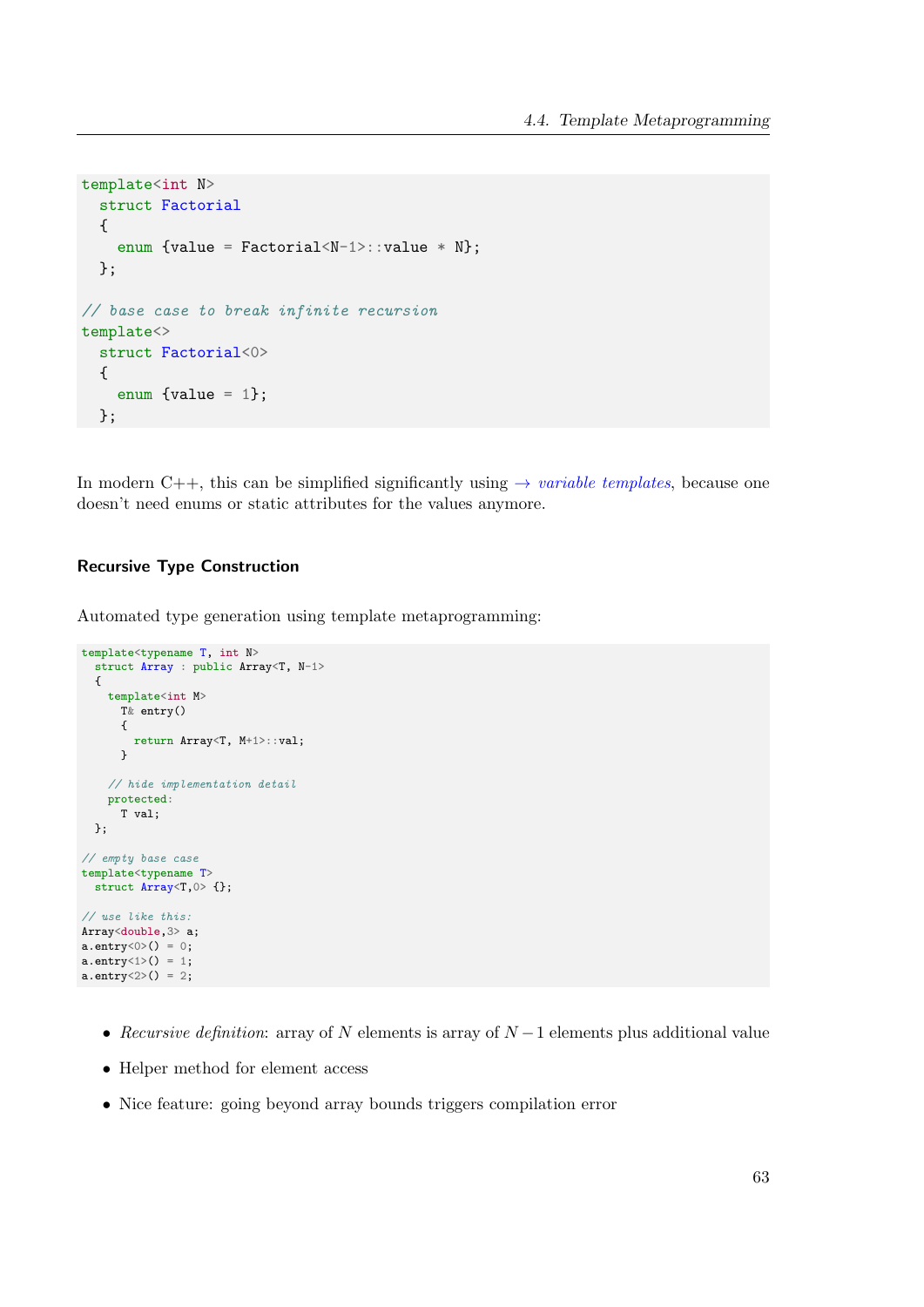- Storing different types as in std::tuple would require  $\rightarrow$  [variadic templates](#page-93-0) and be significantly less straight-forward to implement
- Also see dune-typetree, a library for compile-time construction and traversal of tree structures, link: [gitlab.dune-project.org/staging/dune-typetree](https://gitlab.dune-project.org/staging/dune-typetree)

# 4.5. Dynamic Polymorphism

Inheritance is based on *new code utilizing old code*: we augment an existing class with new data/methods, and these can make use of the interface and/or implementation of the base class.

<span id="page-65-0"></span>The main idea behind *dynamic polymorphism (subtyping)* is trying to make the inverse work: have *old code utilize new code*, i.e., we want to inject new behavior into classes and function without modifications to existing code.

Here, the concept polymorphism (greek: "many forms") refers to several functions sharing a common interface, with the concrete variant that is chosen depending on the provided arguments. The desired injection of new behavior is achieved by making this selection independent of the function call site.

## Types of Polymorphism

There are different types of polymorphism:

- *Static polymorphism*, with the function being chosen at compile-time:
	- $-$  Ad-hoc polymorphism, in the form of function and operator overloading
	- $-$  *Parametric polymorphism*, in the form of templates and specializations
	- "True"  $\rightarrow$  *[static polymorphism](#page-72-0)*, trying to emulate dynamic polymorphism using template metaprogramming

Also known as early binding, i.e., during program creation.

• Dynamic polymorphism, with the function being chosen at runtime (also known as *late* binding).

In  $C_{++}$ , static polymorphism is *multiple dispatch* (the combination of types determines the chosen variant), while dynamic polymorphism is always *single dispatch*<sup>[21](#page-65-1)</sup> (only depends on the object itself, not the method arguments).

<span id="page-65-1"></span><sup>21</sup>Dynamic multiple dispatch exists, e.g., in the Julia language.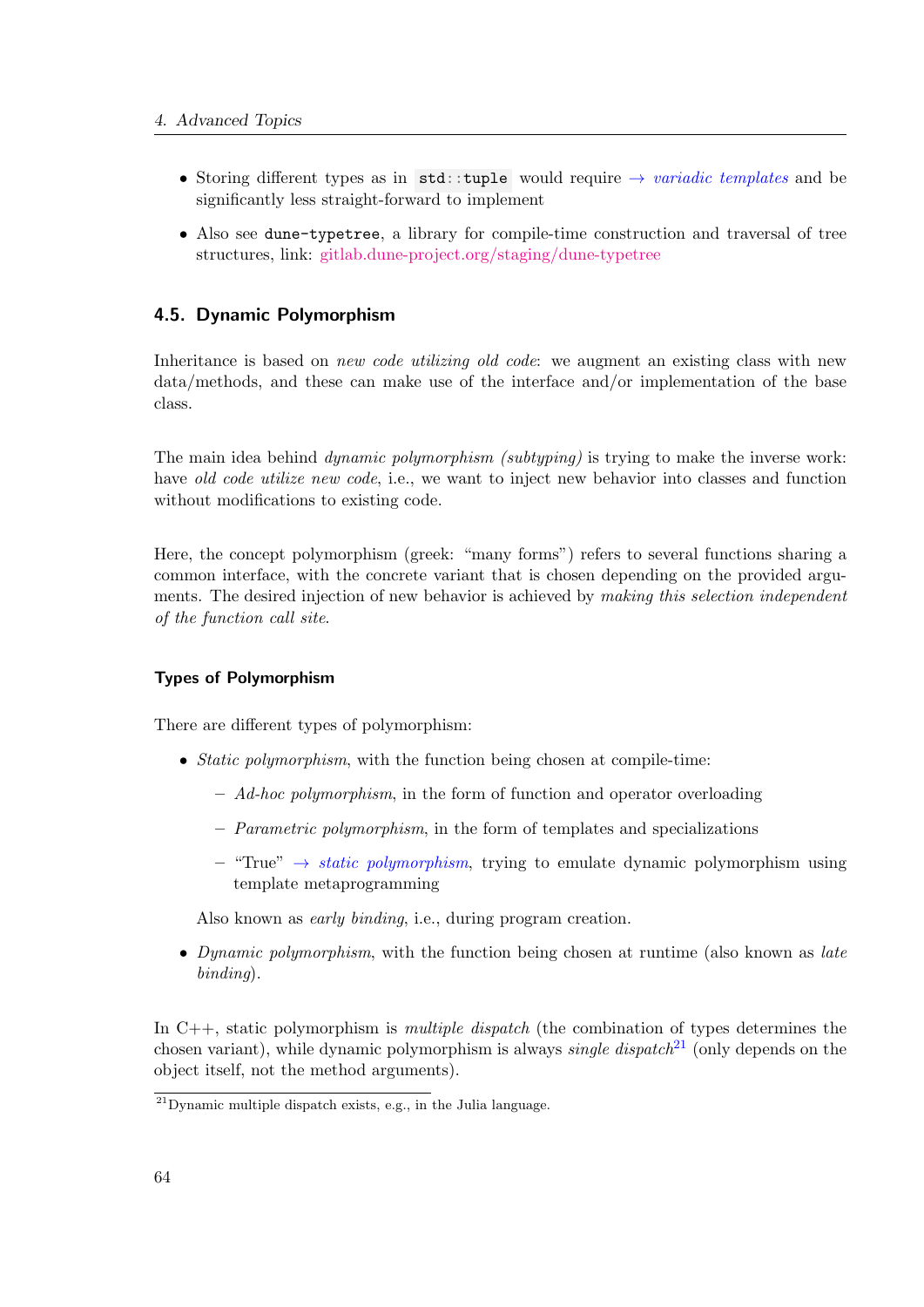## Slicing

Using the copy constructor or assignment operator of a base class on some object results in slicing: anything belonging to the derived class is cut away, and only the base class part is used in the assignment.

Something similar happens when a base class pointer or base class reference referring to an object of the derived class is created: only the base class methods and attributes are accessible through such pointers and references. If the derived class redefines certain methods, then the base class version is used anyways, i.e., the pointer/reference type dictates behavior, not the type of the object itself.

## Polymorphic Types

Polymorphic types are classes that have at least one method defined as virtual. For such methods, the type of the object itself determines which version is actually called, not the type of references or pointers:

```
struct Base
{
  virtual void foo() {...};
};
struct Derived : public Base
{
  void foo() override {...};
}
Derived d;
Base b = d;
b.foo(); // calls foo() of Derived
```
- In  $C_{++}$ , methods have to be explicitly declared as virtual for this to work. In some other languages this behavior is actually the default, e.g., in Java.
- There is no reason to redeclare the same method as virtual in derived classes, this happens automatically. But one may use override to state that this method should override a base class method, and will get a compilation error if this doesn't actually happen.
- Without the override qualifier the compiler would silently introduce an overload if the signature doesn't match, and consequently the base class method might be called when that isn't expected to happen.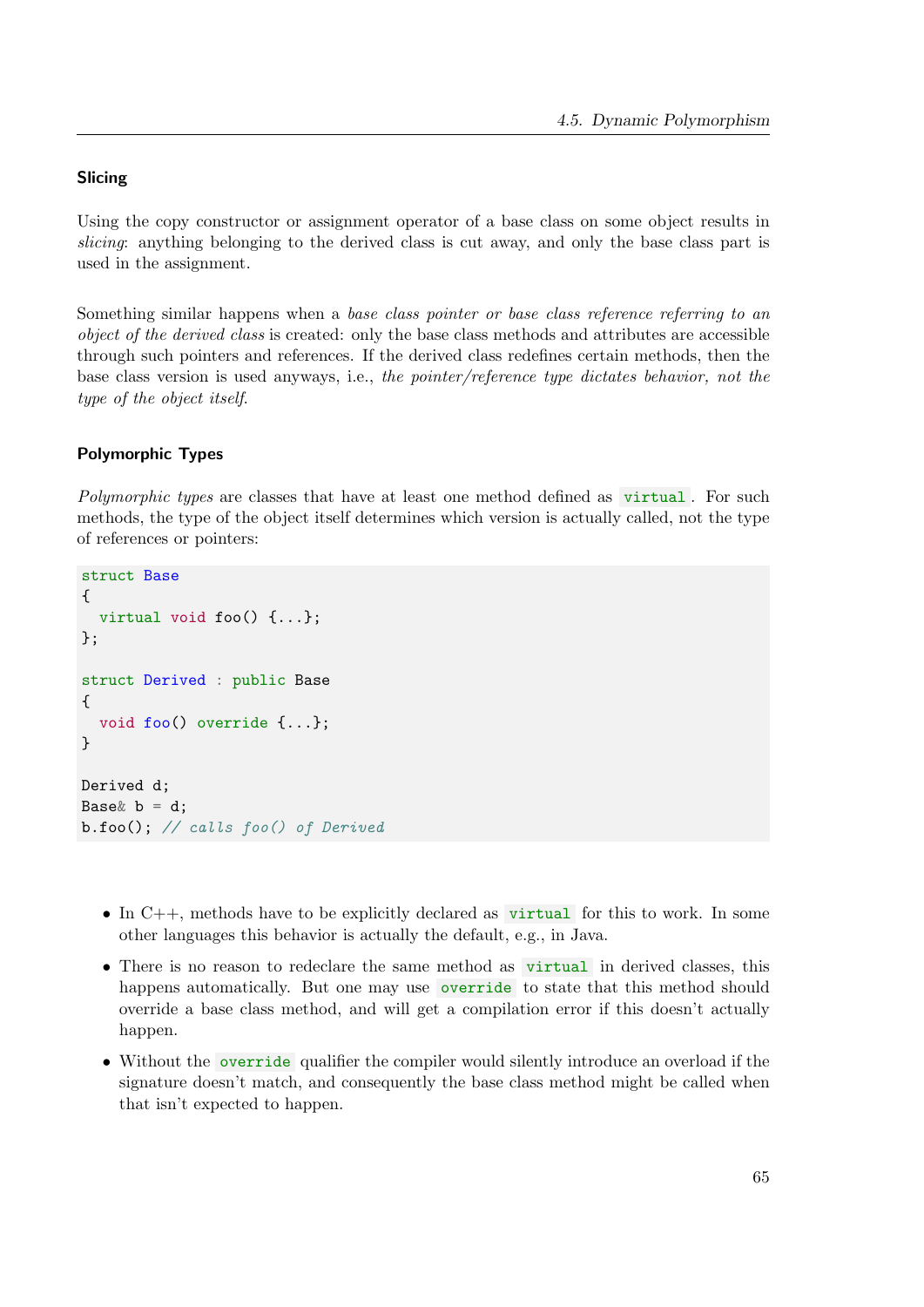#### Implementation Detail: vtables

Using polymorphic types, i.e., virtual functions, incurs a certain runtime cost: the concrete version to use for a certain function call has to be decided at runtime, because it depends on the actual type of the object pointed / referred to (that's the whole point).

A standard way of implementing virtual functions is via vtables (dispatch tables):

- Each class with at least one virtual method stores hidden static tables of virtual functions ("vtables"), one for each base class with virtual methods, and potentially one for the class itself.
- These tables contain function pointers to the right method versions.
- Each object of such a class contains *hidden pointers to the relevant vtables*.
- These are inherited from the base class and therefore remain after slicing, etc., but are redefined to point to the local version of the tables.

```
struct Base1
{
  // creates entry in vtable
 virtual void foo1();
}
struct Base2
{
 // creates entry in vtable
 virtual void foo2();
}
struct Derived : Base1, Base2
{
 // changes entry in vtable
 void foo2() override;
  // creates entry in vtable
 virtual void bar;
}
Derived d;
Base2\& b2 = d;
// follow two pointers for call here
// (p. to table and p. to function)
b2.foo2():
```
- The class Derived contains three implicitly defined static tables, one for itself, and one for the two base classes each.
- The table from Base1 is copied, but that of Base2 is changed locally, with its entry pointing to Derived::foo2 instead.
- The call b2.foo2() accesses the vtable through the hidden pointer, and then uses the function pointer to Derived::foo2 it finds there.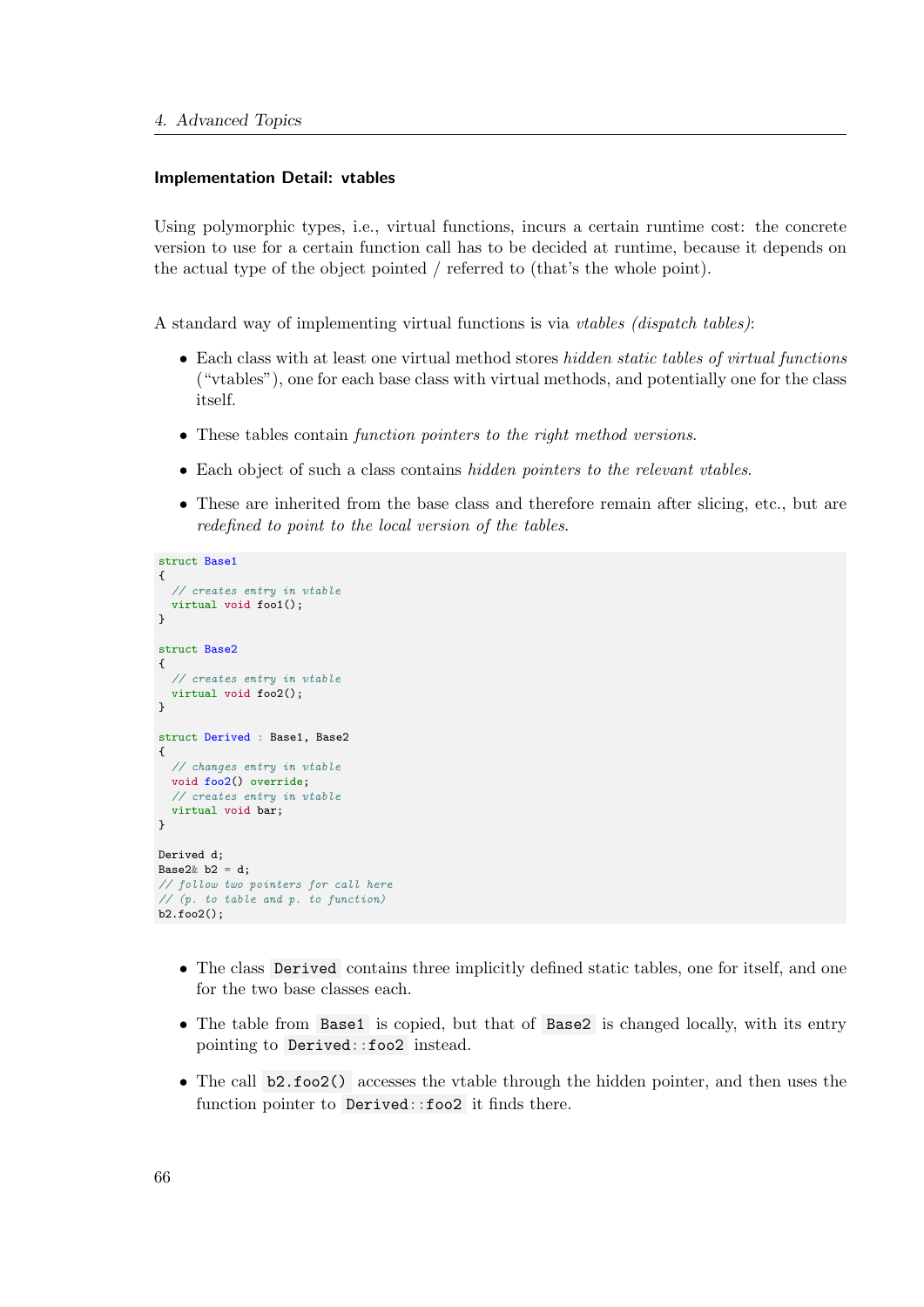• Cost for lookup: follow two pointers (relevant when the method is very simple and called very often)

# Virtual Destructors

Polymorphic types can be stored in containers and similar classes via pointers to base classes, and retain their specialized behavior. This makes it possible to use containers for heterogeneous collections of objects, as long as they all have a common base class.

However, the container would trigger the destructor of the base class when it goes out of scope, not the destructors of the derived classes. For this reason it is common practice to *declare a* public virtual destructor when at least one other virtual method is present, to ensure that the destructors of the derived classes are called.

Note that this suppresses the automatic generation of copy/move constructors and operators, but normally directly copying polymorphic types isn't a good idea anyways.

## Copying Polymorphic Types

If a polymorphic object is copied when accessed through a base class pointer, the base class constructor is used. This means that unintended slicing occurs: only the base class part is copied, and virtual method calls revert back to the version of the base class.

The desired behavior would usually be a full copy of the object, i.e., based on its true type and consistent with dynamic polymorphism. This would require something like a "virtual constructor" that constructs the correct type. But constructors can't be virtual, because they are not tied to objects — they are part of the class itself, like static methods.

The standard solution to this problem is:

- explicitly forbid copying (and moving) polymorphic objects
- provide a special *clone method*, that serves the purpose of such virtual constructors, but operates on the level of pointers

```
class Base
{
  // define copy/move constructors
  // and operators here
  public:
    virtual Base* clone() const
    {
      return new Base(*this);
    }
```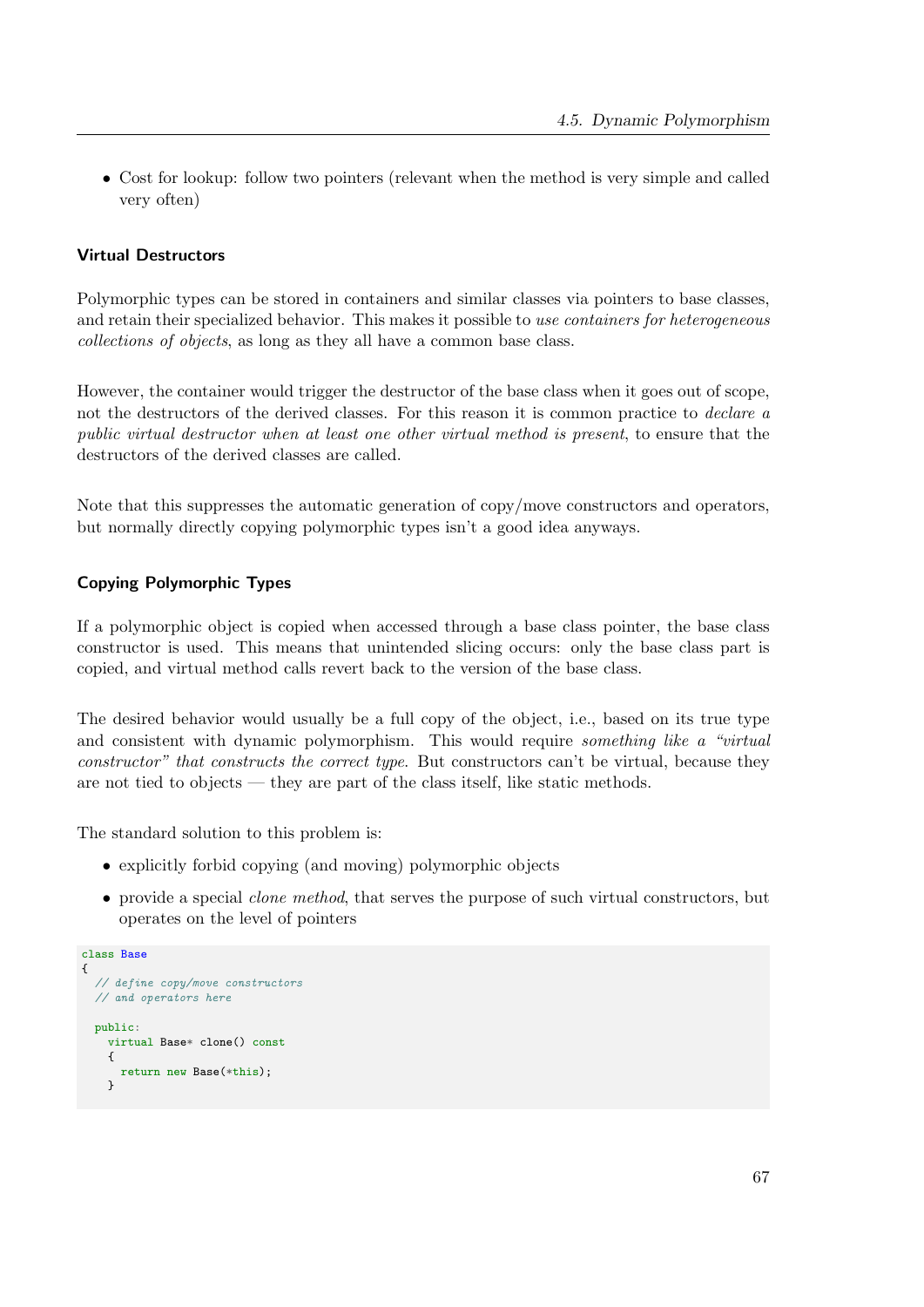```
// virtual destructor
    virtual "Base() {}
};
class Derived : public Base
{
  // as above
  public:
    Derived* clone() const override
    {
      return new Derived(*this);
    }
};
```
- Calling the clone method on a Base pointer will create a copy of the correct type and return a pointer to it.
- Using *covariant return types (see LSP)* we may return a pointer to the actual type.
- This pattern doesn't follow RAII at all. This can be changed using  $\rightarrow$  [smart pointers](#page-84-0), but then a pointer to the base class has to be used throughout, since smart pointers of covariant types are not themselves covariant.

#### Abstract Base Classes

<span id="page-69-0"></span>Abstract base classes (ABCs) are base classes that have at least one method declared as purely virtual, i.e., declared as a virtual function, but without actually providing a default implementation:

```
struct ABC
{
  virtual void foo() = 0; // pure virtual: no definition provided
  virtual ~ABC() {} // virtual destructor
};
```
Abstract base classes are used to define interfaces, because of the following two properties:

- It is impossible to instantiate objects of such a class, because at least one method is missing a definition.
- Every derived class has to provide such a definition to become instantiable.

# Example from DUNE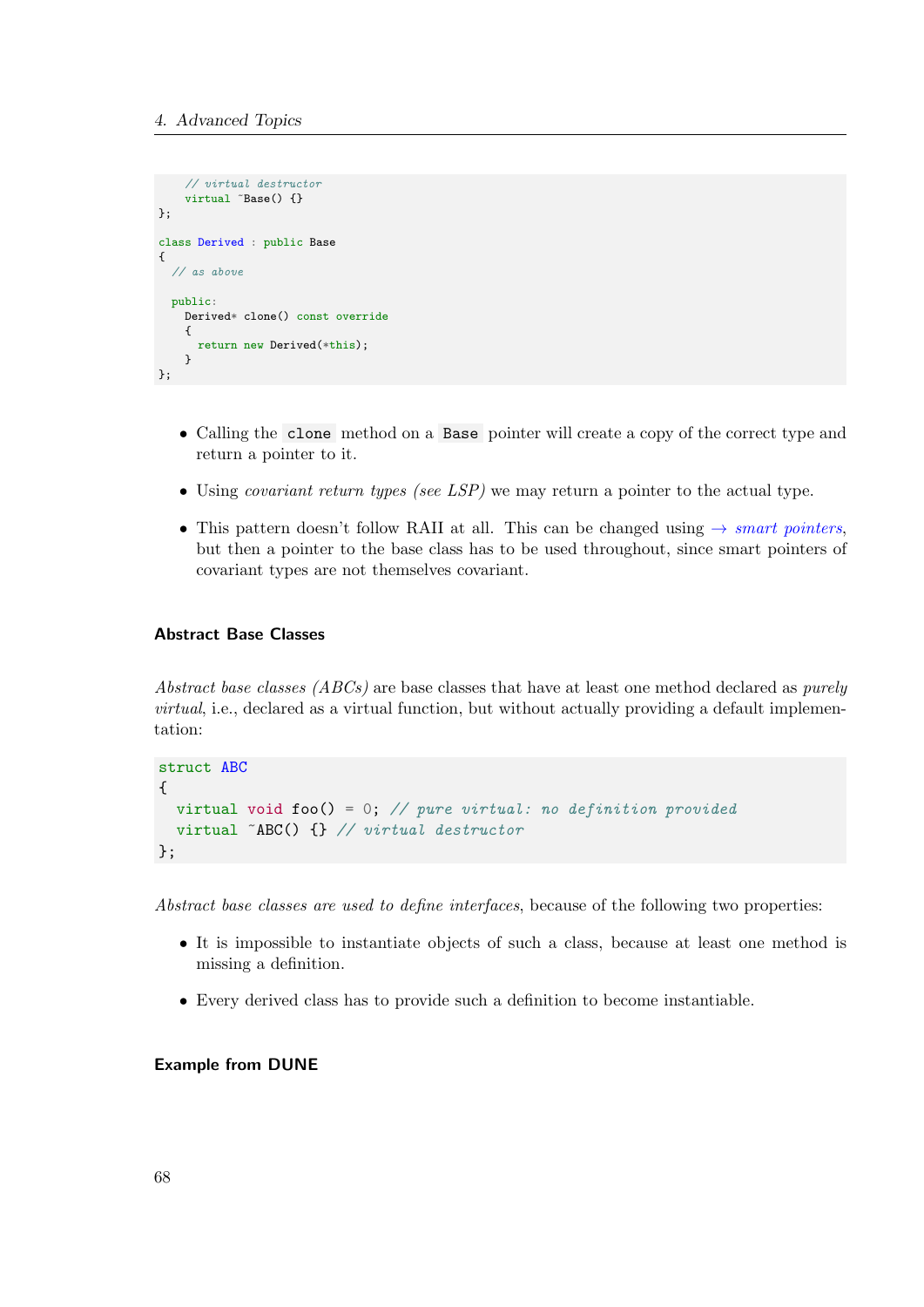```
template<class X, class Y>
class Preconditioner {
  public:
    //! \brief The domain type of the preconditioner.
    typedef X domain_type;
    //! \brief The range type of the preconditioner.
    typedef Y range_type;
    //! \brief The field type of the preconditioner.
    typedef typename X::field_type field_type;
    //! \brief Prepare the preconditioner. (...)
    virtual void pre (X& x, Y& b) = 0;//! \brief Apply one step of the preconditioner (...)
    virtual void apply (X& v, const Y& d) = 0;//! \brief Clean up.
    virtual void post (X& x) = 0;...
    //! every abstract base class has a virtual destructor
    virtual <sup>~</sup>Preconditioner () {}
};
```
Abstract base class for preconditioners:

- defines some types
- declares some methods, but doesn't provide implementations
- includes virtual destructor

## Multiple Inheritance

Multiple interfaces can be combined by inheriting from several ABCs:

```
// VectorInterface: interface for vector types
// FunctionInterface: interface for functors
class Polynomial : public VectorInterface, FunctionInterface
{
  // define any methods required by the ABCs
}
```
VectorInterface might define (but not implement) all the usual methods for vector arithmetics, while FunctionInterface would require an appropriate operator().

In the above code example, FunctionInterface is not a template, and therefore would describe the usual functions of a single real variable, but it wouldn't be difficult to provide a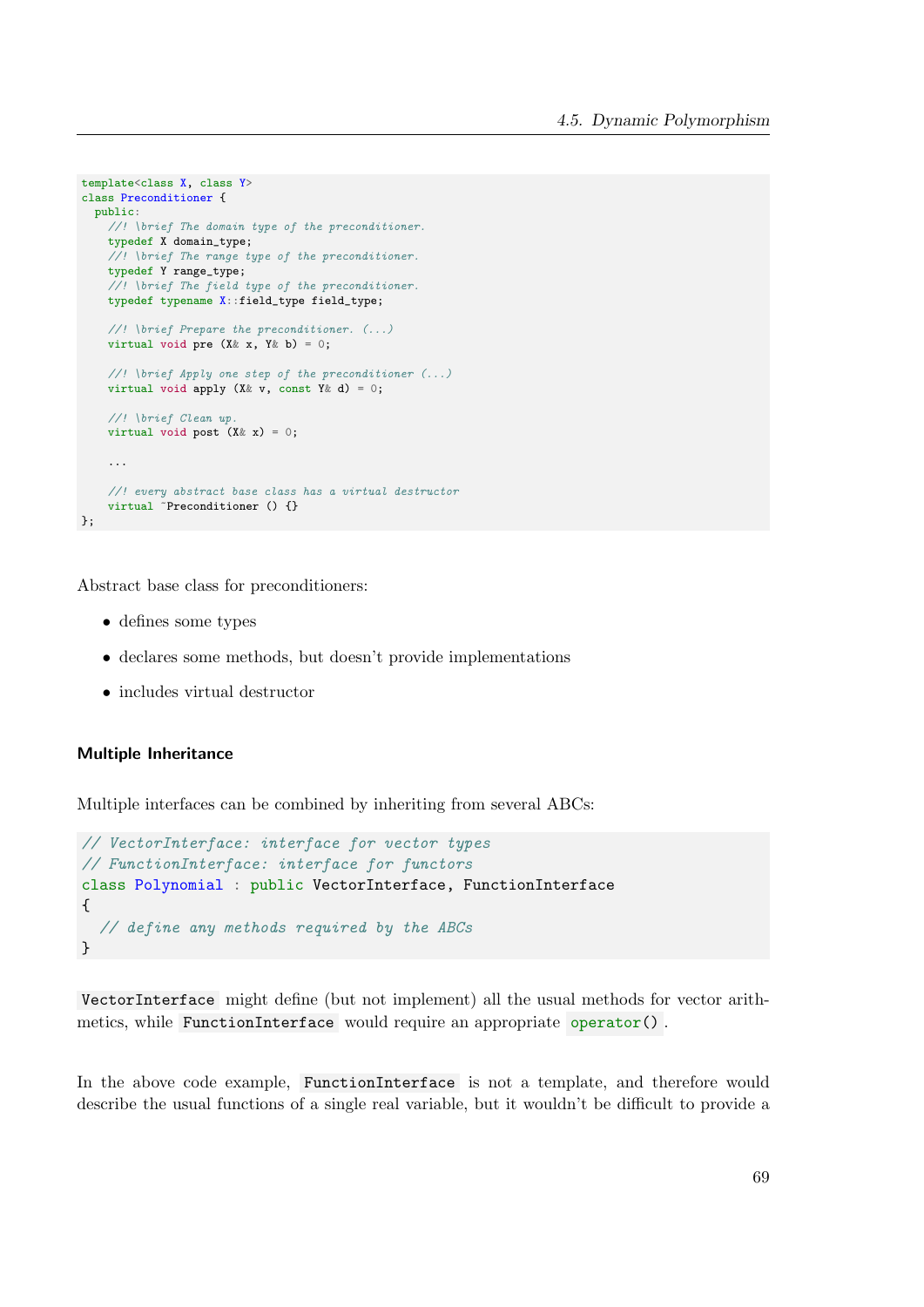class template as ABC instead. This would also cover more general functions (and technically define a parameterized family of ABCs).

Multiple inheritance is simple for ABCs, because they typically don't contain data. Therefore, the interface conditions are simply restated, i.e., this form of multiple inheritance is perfectly fine.

<span id="page-71-1"></span>Multiple inheritance of base classes containing data, however, may lead to duplication of data members. To avoid this, *virtual inheritance* can be used: the derived class contains one copy of the base class per non-virtual derivation, and a single one for all virtual derivations combined.

This diamond pattern, sometimes called Deadly Diamond of Death, typically leads to code that is hard to maintain and may contain subtle bugs:

- <span id="page-71-0"></span>• Forgetting one of the virtual specifiers silently creates a second copy of the base class data.
- Accessing the data in this second unmaintained version by accident will make the state of the derived object inconsistent.

#### Example from DUNE

In practice, the diamond pattern is discouraged because of the resulting high maintenance cost. However, earlier versions of PDELab contained a Newton method based on this pattern that may serve as demonstration.

A Newton method consists of:

- a basic algorithm
- steps that must be performed at the start of each Newton iteration (e.g. reassembly of the Jacobi matrix)
- a test whether the process has converged
- optionally a linesearch to enlarge the convergence area

Each of these intermediate steps is outsourced to a separate class, so you can replace all the components independently.

The common data and virtual methods are placed in a base class.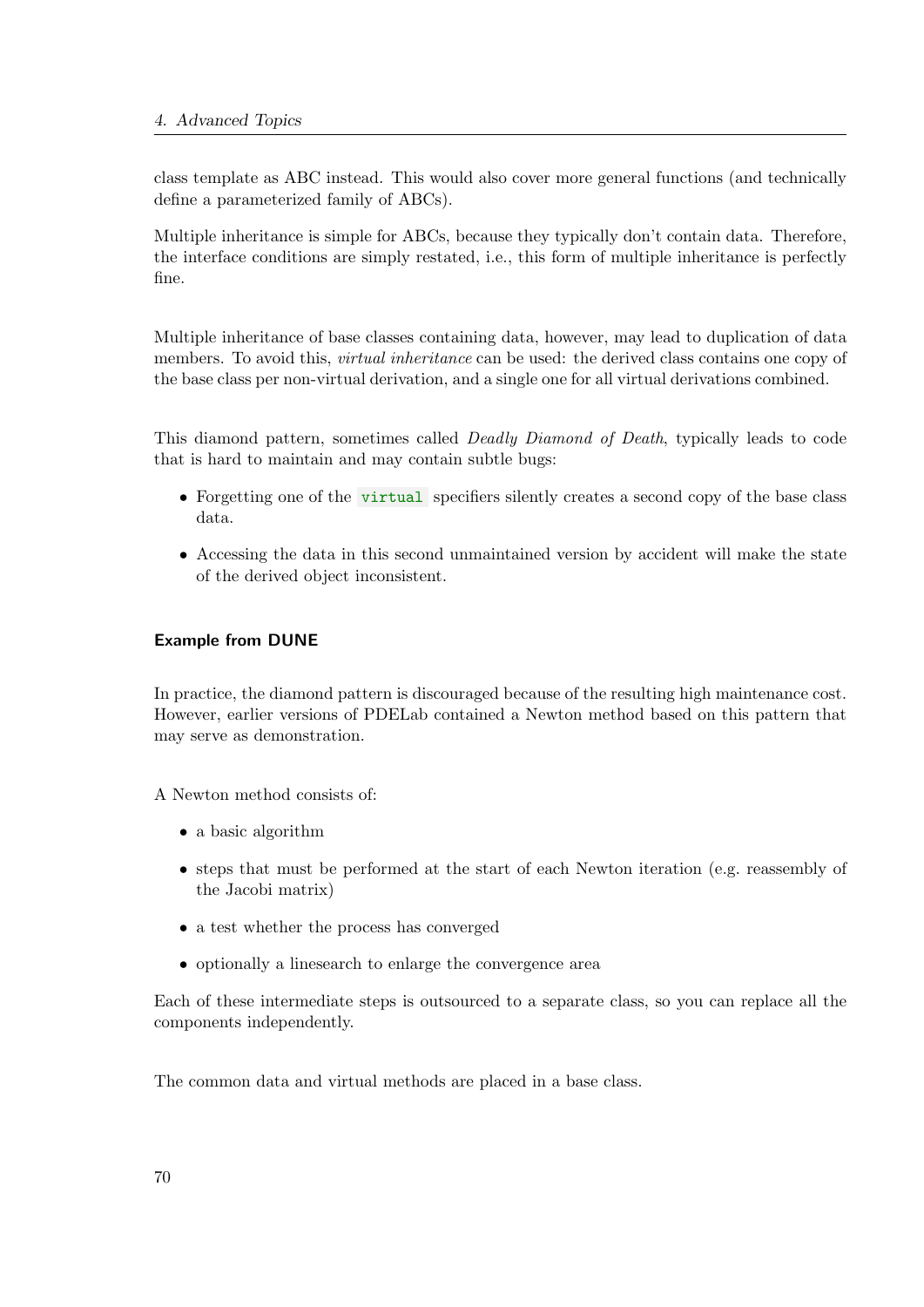```
class NewtonBase // stores data to operate on, iteration count, etc.
{...};
// perform linear solve, compute step direction
class NewtonSolver : public virtual NewtonBase
{...};
// check termination criterion
class NewtonTerminate : public virtual NewtonBase
{...};
// perform line search strategy
class NewtonLineSearch : public virtual NewtonBase
{...};
// local linearization (jacobian), thresholds, etc.
class NewtonPrepareStep : public virtual NewtonBase
{...};
// combine above classes into one complete class
class Newton : public NewtonSolver, public NewtonTerminate,
              public NewtonLineSearch, public NewtonPrepareStep
{...};
```
The actual implementation combined this with templatization on all levels.

# 4.6. Static Polymorphism

Just as dynamic polymorphism refers to the ability of code to adapt to its context at runtime, with dynamic dispatch on the type of objects, *static polymorphism* refers to polymorphism at compile-time with similar goals.

We have already discussed two versions of such static polymorphism:

- function and operator overloading
- templates and their specializations

Older code may then be adapted to new types by adhering to the relevant interfaces. But there is also a specific pattern for static polymorphism that mimics virtual function calls, but resolved at compile-time: base class templates using the curiously recurring template pattern.

In the Curiously Recurring Template Pattern (CRTP), some class is used as a template parameter of its own base class. This is actually valid  $C++$ , because the full definition of the derived class isn't required at that point, only during instantiation.

```
template<typename T>
  class Base
  {
    // access to members of T through template parameter
    ...
```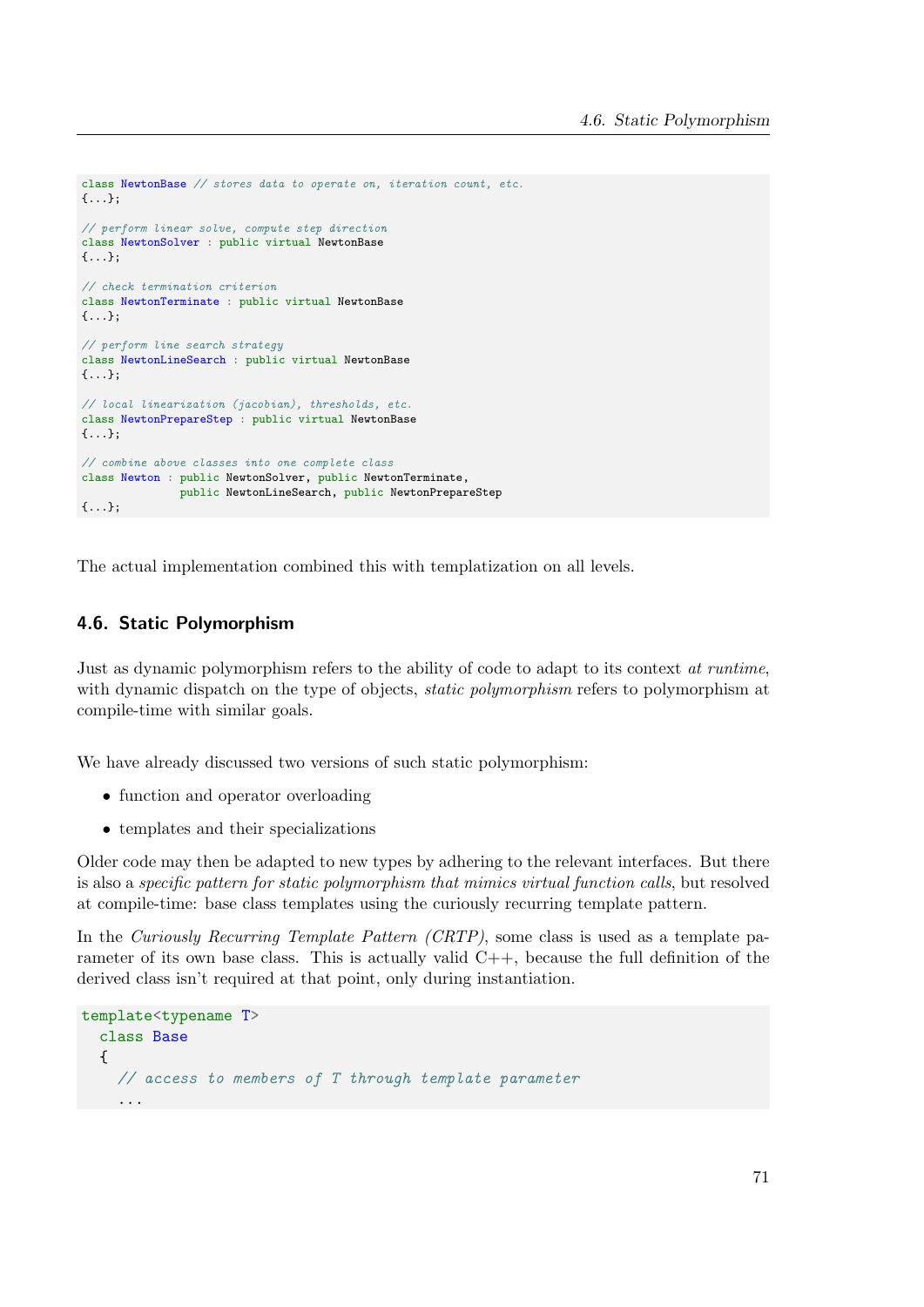```
};
class Derived : public Base<Derived>
{
  ...
};
```
Also sometimes called Upside-Down Inheritance, because class hierarchies can be extended through different base classes using specialization.

```
// base class: provide interface, call impl.
template<typename T>
  struct Base
  {
   static void static interface()
      {T::static_implementation();}
    void interface()
      {static_cast<T*>(this)->implementation();}
 };
// derived class: provide implementation
struct Derived : public Base<Derived>
{
 static void static_implementation();
 void implementation();
}
// call this with Derived object as argument
template<typename T>
 void foo(Base<T>& base)
 {
    Base<T>::static_interface();
    base.interface();
 }
```
- static\_cast converts pointer types at compile-time, is type-safe (i.e., only works if Base object is actually part of a T object)
- Base class provides interface definition like in ABCs
- Avoids cost of virtual functions
- Not a full replacement for dynamic polymorphism, e.g., no common base class as needed for STL containers

# Example from DUNE

Mixin to define finite element Jacobian in terms of residual evaluations, with Imp being both template parameter and derived class: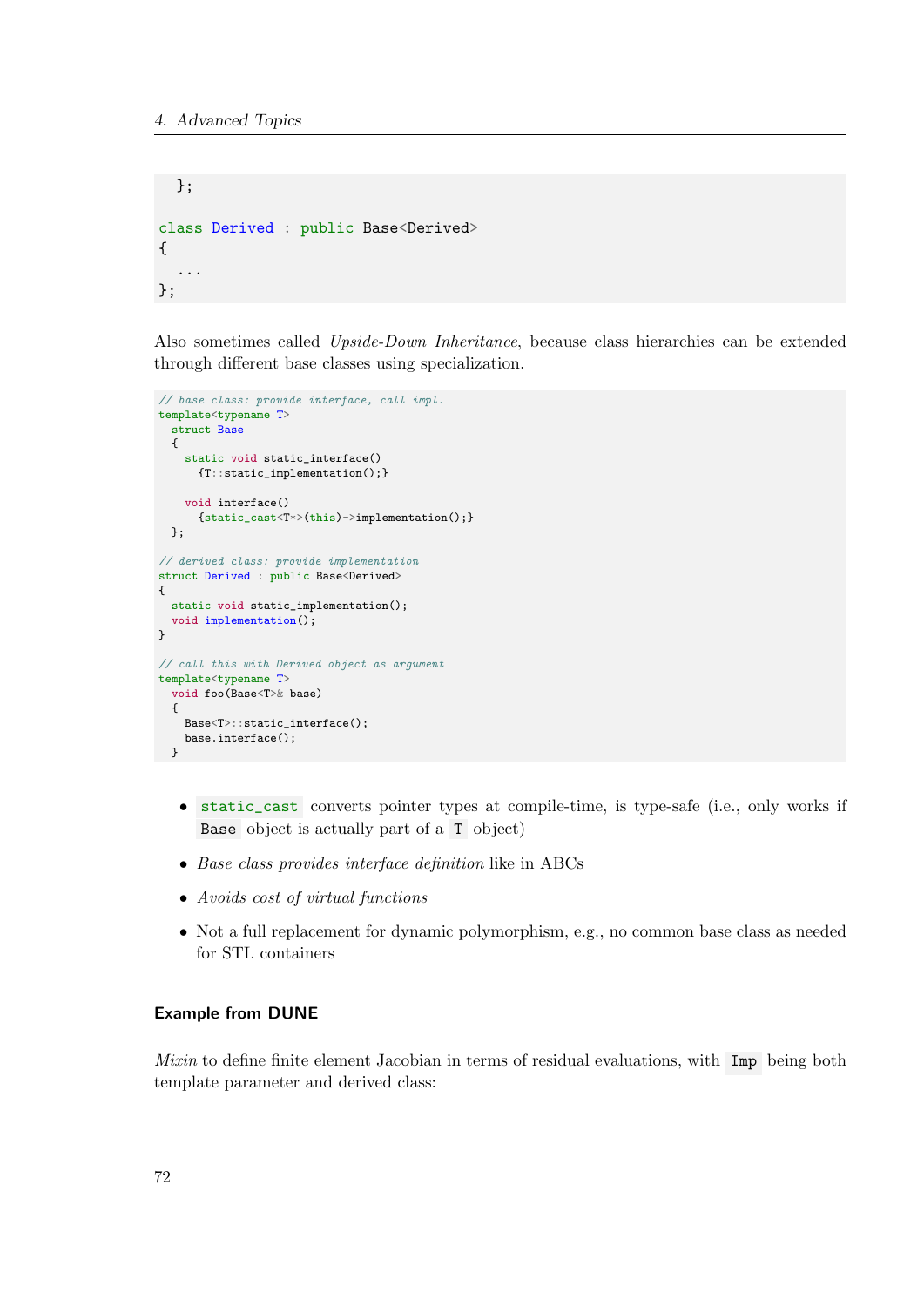```
template<typename Imp>
class NumericalJacobianVolume
{
public:
  ...
   //! compute local jacobian of the volume term
   template<typename EG, typename LFSU, typename X, typename LFSV, typename Jacobian>
   void jacobian_volume (const EG& eg, const LFSU& lfsu, const X& x,
                         const LFSV& lfsv, Jacobian& mat) const
   {
     ...
     asImp().alpha_volume(eg,lfsu,u,lfsv,downview);
     ...
   }
private:
 const double epsilon; // problem: this depends on data type R!
  Imp& asImp () { return static_cast<Imp &> (*this); }
 const Imp& asImp () const { return static_cast<const Imp &>(*this); }
};
```
# 4.7. SFINAE: Substitution Failure is not an Error

### SFINAE

We have already discussed how the compiler chooses between several available template specializations: it picks the "most specialized" version for which the template parameters lead to successful instantiation.

During this selection process, other (more specialized) versions may have to be tried out, but ultimately rejected when substituting the parameters with the given types fails. Therefore:

"Substitution Failure is not an Error" (SFINAE)

Failing to instantiate one of the specializations doesn't terminate the compilation process, that happens only when the pool of possible choices has been exhausted and no viable specialization was found, or several that are equally suitable.

SFINAE, the programming technique with the same name, provides a mechanism to select between different template specializations at will, and achieves this by triggering substitution failures on purpose.

The main tool for this is a small template metaprogram named enable\_if, which provides a type definition or doesn't, depending on some external condition: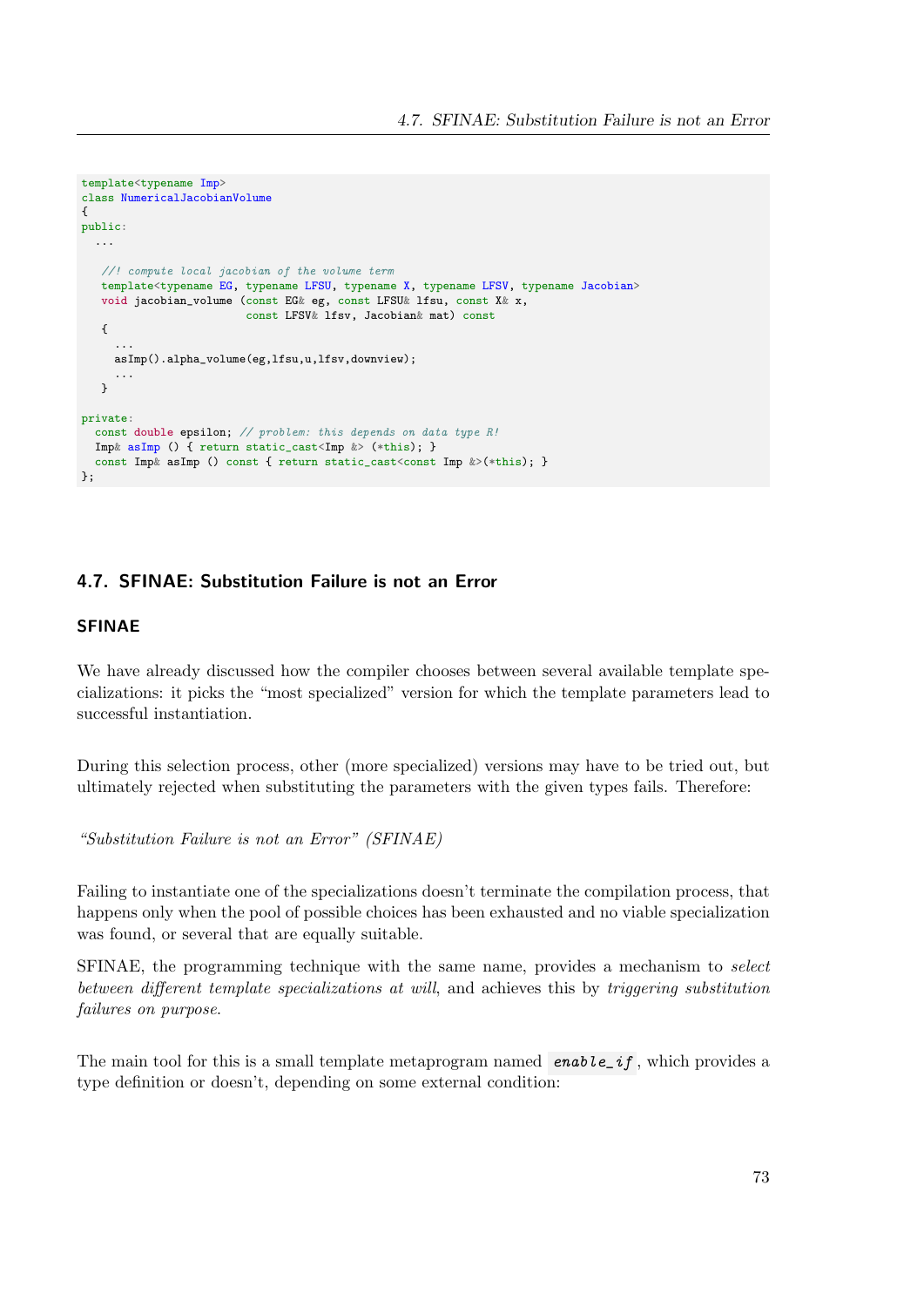```
// possible implementation of enable_if
// ``false case'' --> no dependent type defined
template<br/>sbool B, class T = voidstruct enable_if {};
// ``true case'' --> dependent type is defined
template<class T>
  struct enable_if<true, T> {typedef T type;};
```
### Picking Numerical Solvers

Assume we have a set of numerical problems, say, ProblemA , ProblemB , and maybe others, and also a set of solvers for such problems, Solver1, Solver2, and potentially some others. We decide to manage the different combinations using a common interface:

```
template<typename Problem,
         typename Solver = Problem::DefaultSolver>
  void solve(...)
  {
    // instantiate Problem and configure it
    // instantiate appropriate Solver
    // apply Solver to Problem
    // postprocessing, etc.
  }
```
This works fine as long as every problem class defines an appropriate solver default.

There are two points to consider:

- The default solver is only a suggestion and another one may be chosen by the user. This includes solvers that compile fine but are maybe not numerically stable for the given problem!
- Maybe we want to eliminate the Solver template parameter altogether, instead *auto*matically choosing a suitable solver from our collection for any problem that is passed to the solve function.

For this to work, we have let our different solve variants know about certain "properties" of the problem classes, and maybe also of the solver classes. These can then be used to mask those combinations we don't want to be used via SFINAE.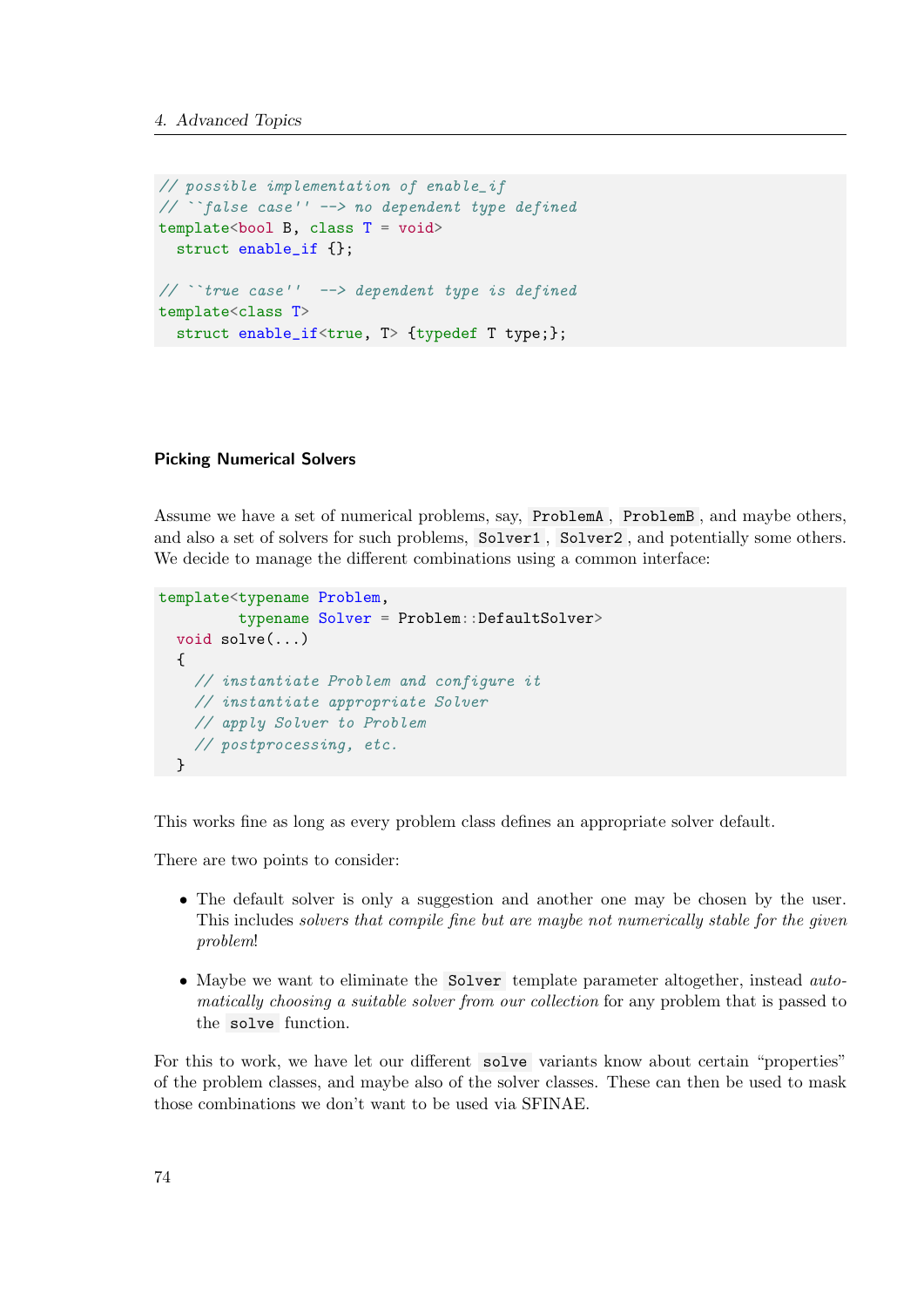### Solving Linear Systems

To discuss a smaller application in more detail and show how SFINAE is actually used, let us assume we have several matrix classes available, and some of them provide a method named multiplyWithInverse that solves

 $Ax = b$ 

in a very specialized and efficient way<sup>[22](#page-76-0)</sup>, and others don't. We want to make use of this functionality when it is available, of course, i.e., we have to check whether the method exists.

We need the following ingredients:

- A traits class template that checks for the existance of the above method
- The aforementioned enable\_if to potentially define a type, depending on the "return value" of the traits class
- Different solve functions, picking the right one with SFINAE

Traits class for existance of method, adapted from Jean Guegant's example<sup>[23](#page-76-1)</sup>:

```
template <class T1, class T2>
  struct hasMultiplyWithInverse
  {
    // Truth values at compile time
   typedef struct{char a; char b;} yes; // size 2
    typedef struct{char a;} no; // size 1
    // Helper template declaration
   template <typename U, U u> struct isMethod;
    // Picked if helper template declares valid type, i.e. if signature matches:
    // - const C1 as implicit first argument to method [(C1::*) ... const]
    // - non-const reference to C2 as second argument, and void as return type
    template <typename C1, typename C2>
     static yes test(isMethod<void (C1::*)(C2&) const, &C1::multiplyWithInverse>*) {}
    // Catch-all default (templatized C-style variadic function)
    template <typename,typename> static no test(...) {}
    // Export truth value (as enum, alternatively as static const bool)
    // Trick: sizeof works without actually calling the function
    enum {value = (sizeof(test<T1, T2>(0)) == sizeof(yes)) ;
 };
```
Two versions of the solve function, one of them being selected by SFINAE:

<span id="page-76-0"></span> $22_{e.g.,}$  some precomputed matrix decomposition, a specialized spectral method, etc.

<span id="page-76-1"></span><sup>23</sup><https://jguegant.github.io/blogs/tech/sfinae-introduction.html>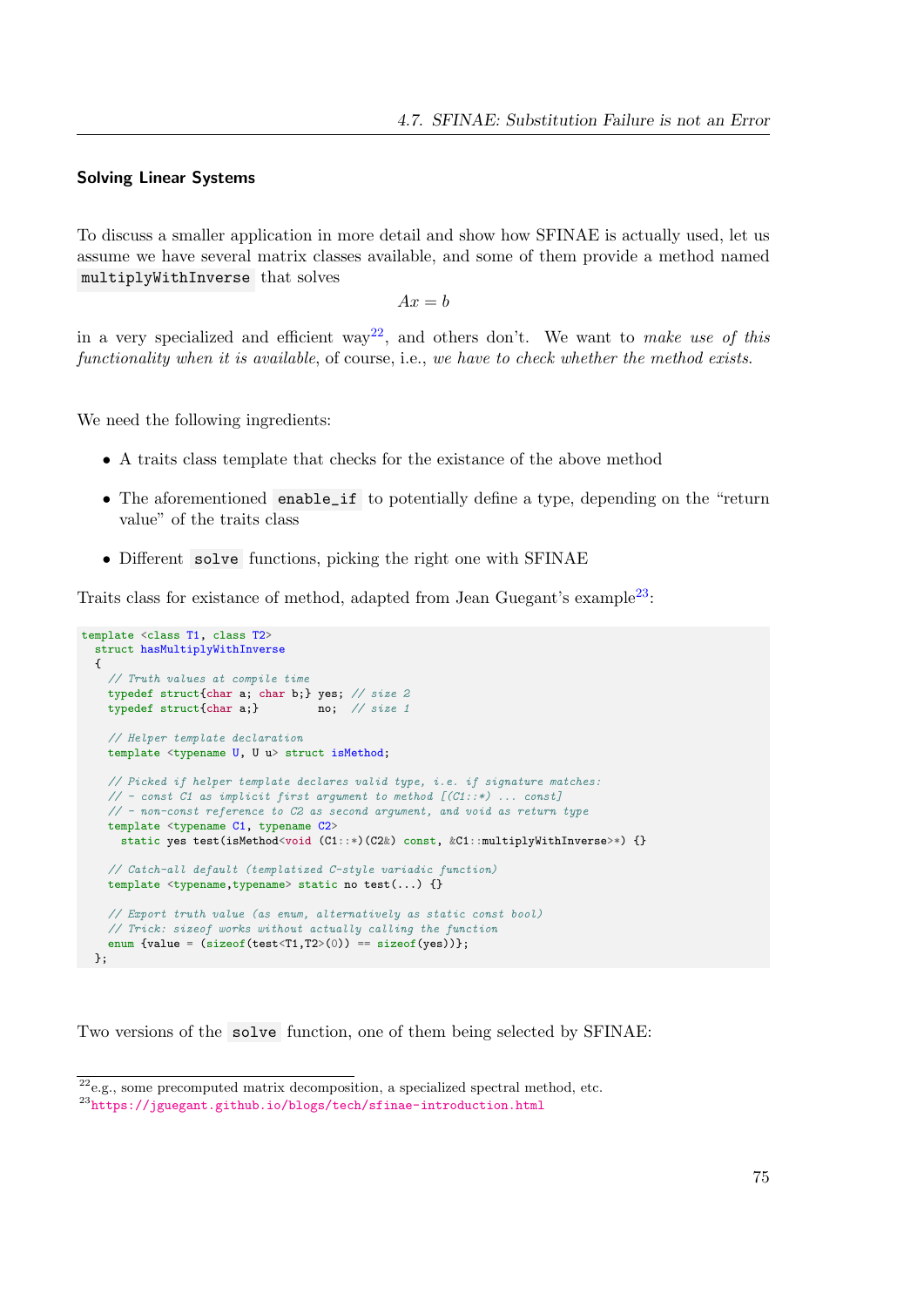```
template<typename M, typename V>
 typename std::enable_if<hasMultiplyWithInverse<M,V>::value>::type
  solve(const M& m, V& v)
 {
    // implement specialized version here, can use multiplyWithInverse
  }
template<typename M, typename V>
 typename std::enable_if<!hasMultiplyWithInverse<M,V>::value>::type
 solve(const M& m, V& v)
  {
    // implement general version here, has to avoid multiplyWithInverse
 }
```
Standard placements of enable\_if :

- Additional template parameter, hidden by assigning default value
- Additional function argument, hidden by assigning default value
- Return type of function (chosen above)

# SFINAE (cont.)

Central steps to make this form of SFINAE work:

- Use template specialization to determine at compile time whether some type has a certain method or not
- Use this inside enable\_if to trigger substitution failures on purpose
- Guide compiler to select correct specialization (i.e., remove ambiguity)

The SFINAE code presented above is valid  $C++98/03$ .  $C++11$  and later standards introduced several features that make SFINAE significantly simpler, or help avoid it altogether:

- $\bullet \rightarrow Constant$  expressions, e.g., to avoid the size of trick/hack
- Predefined  $\rightarrow$  [type traits](#page-108-0), to simplify writing conditionals
- Mapping between values and their types  $(\rightarrow$  [decltype/declval](#page-81-0))

A simplified version based on  $C++11$ , extracting type information using *decltype*:

```
template<typename T1, typename T2>
 struct hasMultiplyWithInverse
 {
   template<typename T, typename U = void> //(1)struct Helper
     {enum} {value = false};template<typename T> // (2)
```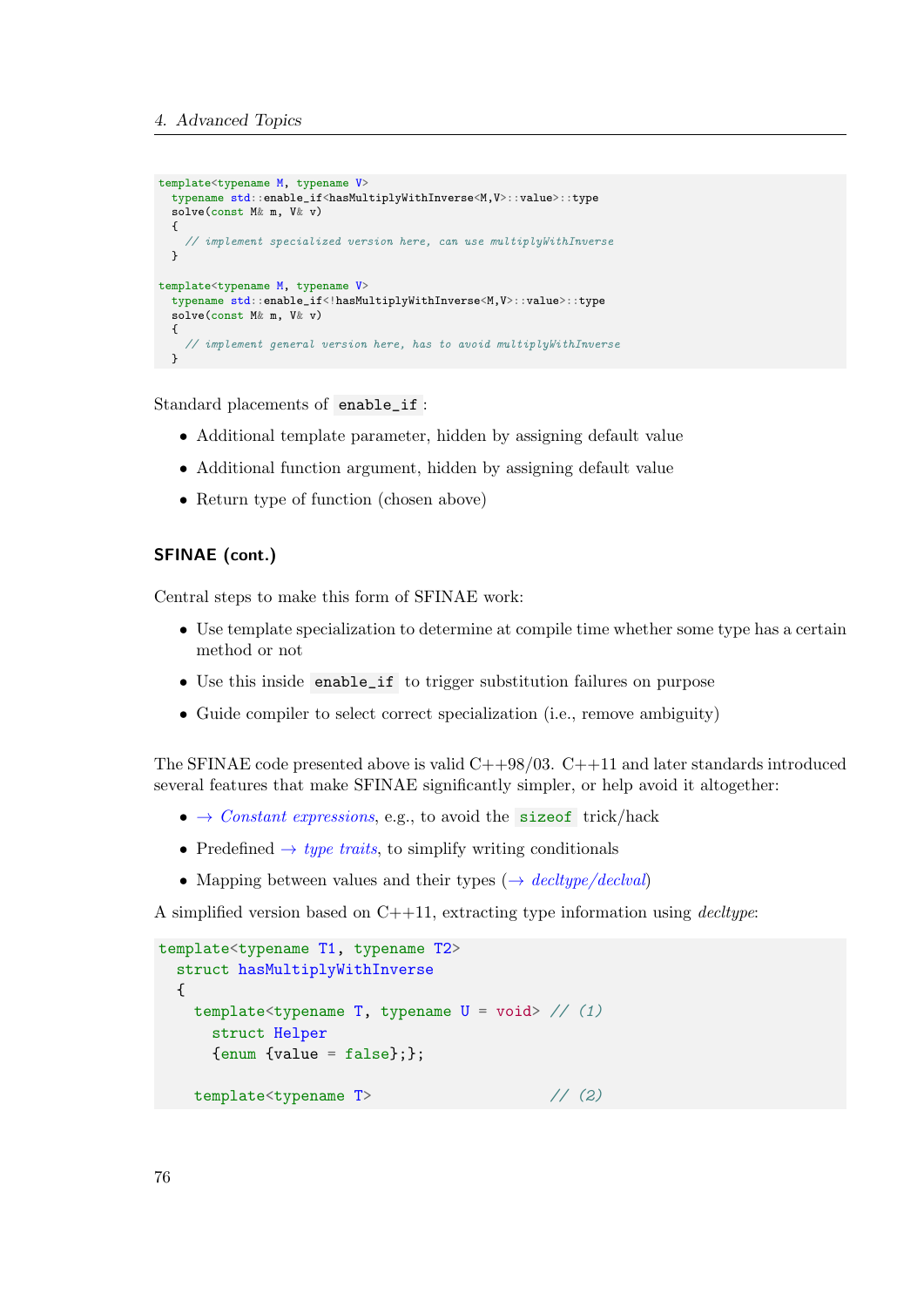```
struct Helper<T,decltype(&T::multiplyWithInverse)>
    {enum} {value = true};// matches (2) if function exists, else matches (1)
 enum {value = Helper<T1, void (T1::*)(T2&) const>::value};
};
```
By the way,  $T1:.*$  is a so-called *pointer to member*, which are, e.g., the types of pointer stored in the vtables we discussed.

#### Example from DUNE

The product of two functions on a numerical grid can be defined if

- both have the same dimensionality (i.e., scalar product of vector fields)
- or one of them is a scalar function (i.e., simple scaling)

Base template, handling the first case (also an example of CRTP):

```
//! Product of two GridFunctions
template<typename GF1, typename GF2, class = void>
class ProductGridFunctionAdapter :
 public GridFunctionBase<
    GridFunctionTraits<
      typename GF1::Traits::GridViewType,
      typename GF1::Traits::RangeFieldType, 1,
      FieldVector<typename GF1::Traits::RangeFieldType, 1> >,
   ProductGridFunctionAdapter<GF1,GF2> >
{
  static_assert(unsigned(GF1::Traits::dimRange) ==
                unsigned(GF2::Traits::dimRange),
                "ProductGridFunctionAdapter: Operands must have "
                "matching range dimensions, or one operand must be "
                "scalar-valued.");
  ...
};
```
Specializations for the two different semi-scalar cases, using SFINAE:

```
//! Product of two GridFunctions
template<typename GF1, typename GF2>
class ProductGridFunctionAdapter<GF1, GF2,
  typename std::enable_if<
    GF1::Traits::dimRange == 1 && GF2::Traits::dimRange != 1
     >::type> :
  public GridFunctionBase<typename GF2::Traits, ProductGridFunctionAdapter<GF1,GF2> >
{
  ...
};
```
//! Product of two GridFunctions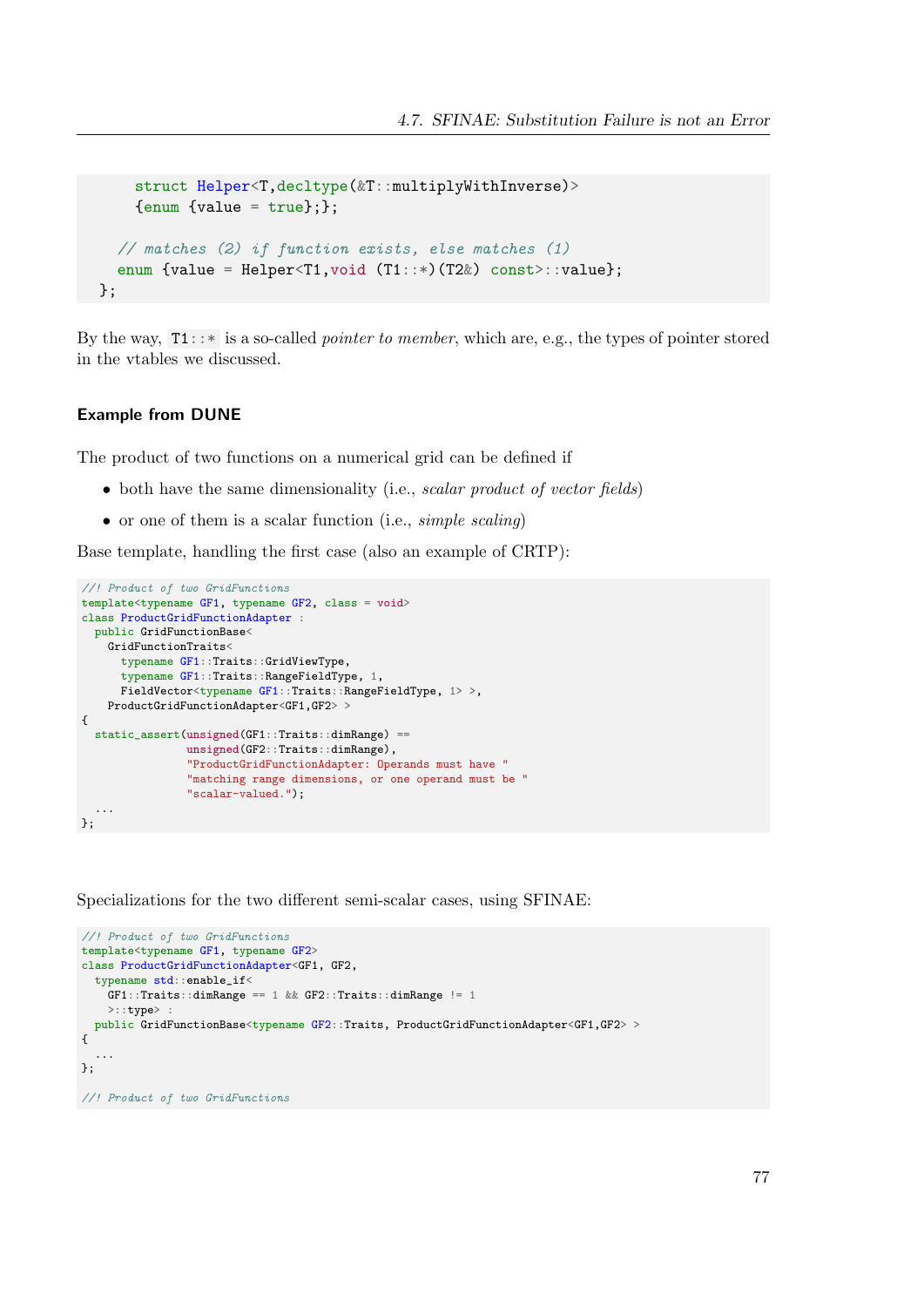```
template<typename GF1, typename GF2>
 class ProductGridFunctionAdapter<GF1, GF2,
  typename std::enable_if<
     \texttt{GFT}:\texttt{Traits}:\texttt{dimRange} \texttt{!=} 1 && \texttt{GF2}:\texttt{Traits}:\texttt{dimRange} \texttt{==} 1<br>>::type> :
      >::type> :
   public ProductGridFunctionAdapter<GF2, GF1>
 {
public:
   ProductGridFunctionAdapter(GF1& gf1, GF2& gf2)
      : ProductGridFunctionAdapter<GF2, GF1>(gf2, gf1)
  { }
};
```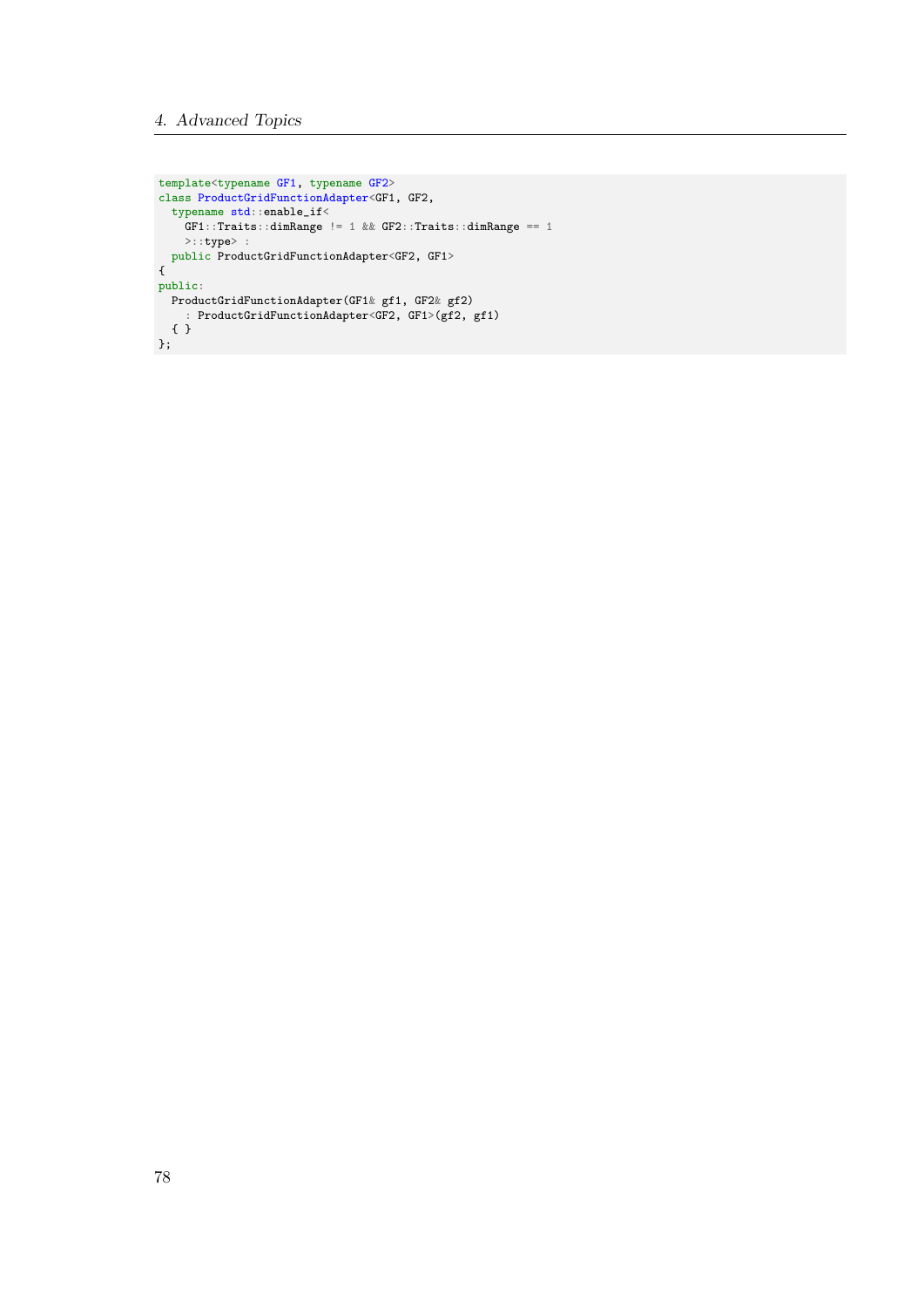# 5. C++11 Features

 $C++11$  was a major update that fundamentally *changed the "look and feel" of*  $C++$  *programs*. Several minor improvements of  $C+11$  have been directly incorporated into the previous sections, e.g., rvalue references, defaulted/deleted methods, delegating constructors, etc. We will now discuss further topics in greater detail:

- automatic type deduction
- compile-time evaluation
- move semantics
- smart pointers
- lambda expressions (closures)
- variadic templates
- threads and concurrency
- assorted new features and libraries

# 5.1. Automatic Type Deduction

Quite often, the type of a variable is can be inferred from the surrounding code, e.g., from:

- the type of literals
- the return type of functions

 $C++11$  introduces the keyword  $\overline{\text{auto}}$ , which instructs the compiler to *automatically deduce* the type from context:

```
auto i = 27; // int literal \rightarrow i is int
auto j = 5u; // unsigned literal \rightarrow j is unsigned
auto x = 5.4; // x is double
auto y = 2.9f; // y is float
auto z = foo(); // type of z is return type of foo()
```
Qualifiers may be added if needed, e.g., const auto& to refer to constant references instead.

Benefits of automatic type deduction:

- More concise code, very similar to code from weakly-typed languages
- No need for complicated lines to extract type information
- No need for tricks when the required types vary between template instantiations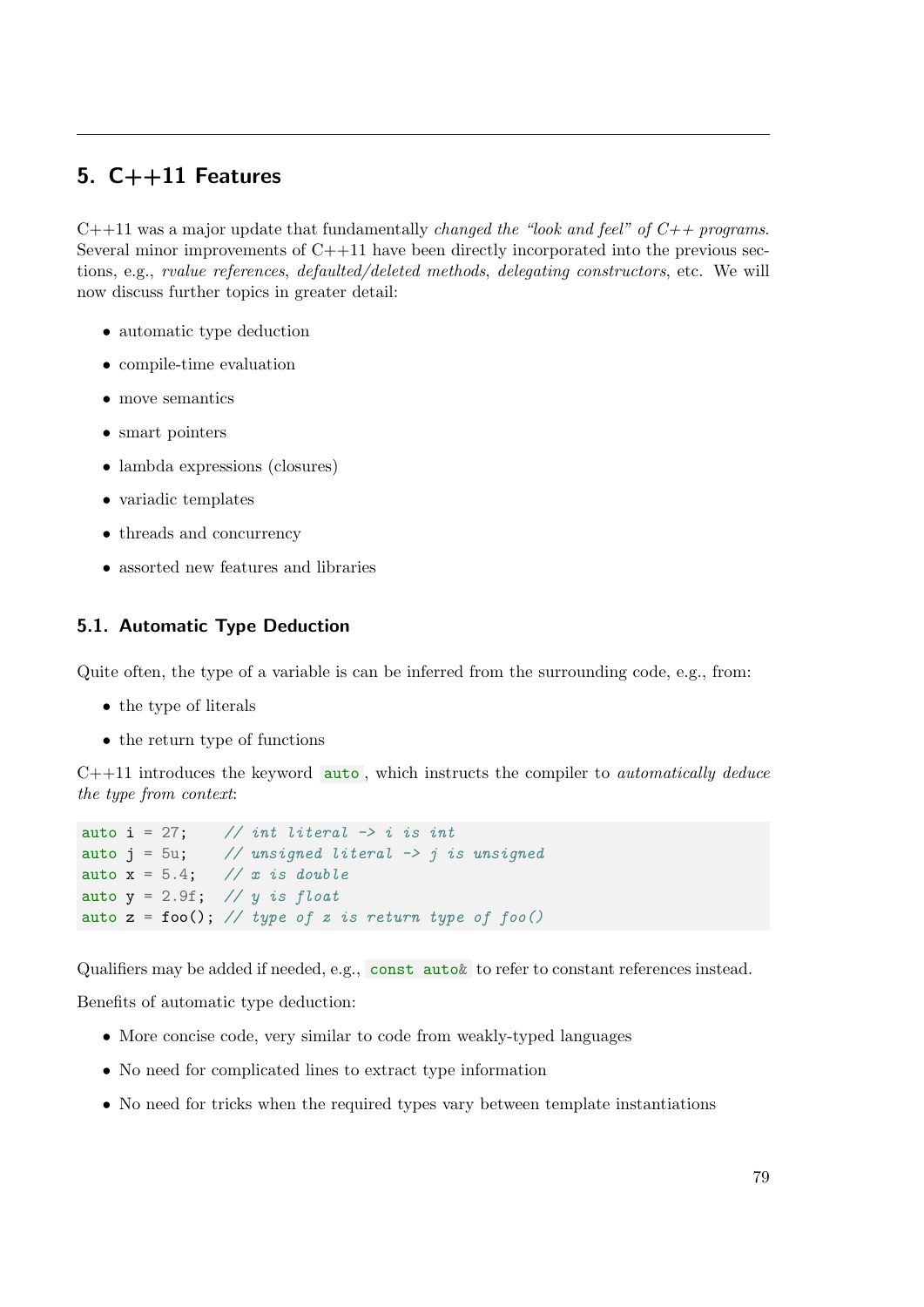```
// very verbose piece of code
// only works for types T with these exact dependent types
typename T::grid_type::element_type::dof_type dof = ...
// \implies auto is more concise and more general
```
Drawbacks of automatic type deduction:

- May have to look up function signatures, because resulting type may depend on some far away function definition (may make code harder to read)
- Doesn't work if another type is desired (type promotions and automatic conversions)

#### Trailing Return Type

 $C++11$  also introduces trailing return types, using the **auto** keyword:

```
// deferred definition of return type
auto multiply(const Matrix& m, const Vector& v) -> Vector
{ ... }
```
This is particularly useful when the return type should be automatically deduced from the arguments:

```
// return type is whatever sum of types X and Y produces
auto foo(X \times, Y \vee) \rightarrow decltype(x + y){ ... }
```
<span id="page-81-0"></span>Here  $\text{decletype}$  produces the type that auto would deduce for its argument.

Trailing return types become mostly irrelevant in  $C++14$  and above, because these standards can deduce the return type from return statements.

#### Example from DUNE

Trailing return types remain useful for SFINAE on trailing return types: the existance or nonexistance of a certain operation is tested using the function arguments. This is a direct precursor of concepts as they are introduced by C++20.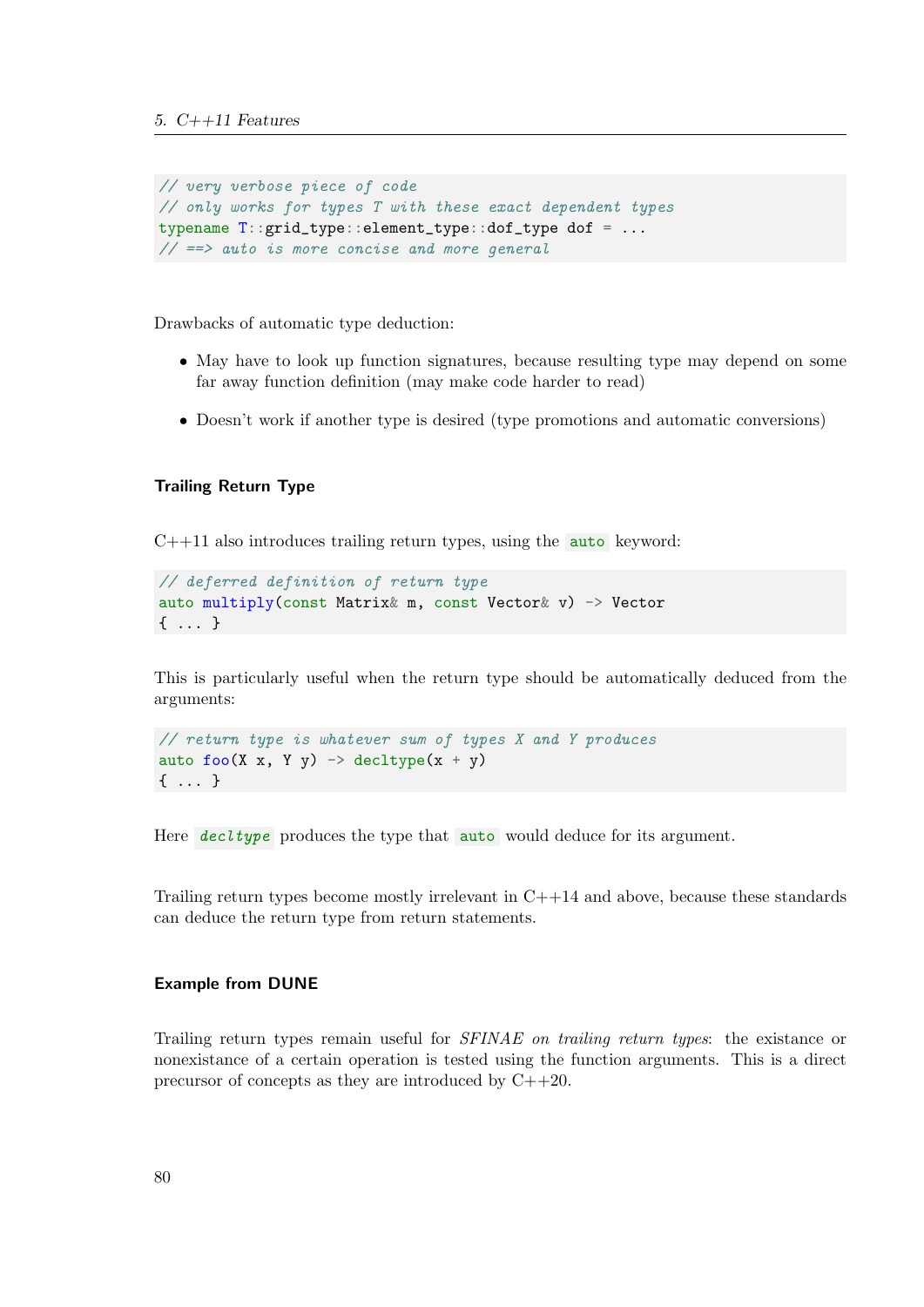```
template<class A, class B>
  auto dot(const A & a, const B & b)
      -> typename std::enable_if<!IsVector<A>::value
          && !std::is_same<typename FieldTraits<A>::field_type,
          typename FieldTraits<A>::real_type> ::value, decltype(conj(a)*b)>::type
  {return conj(a)*b;}
 // same for a*b instead of conj(a)*btemplate<typename A, typename B>
  auto dot(const A & a, const B & b)
      -> typename std::enable_if<IsVector<A>::value, decltype(a.dot(b))>::type
  {return a.dot(b);}
 template<class A, class B>
  auto dotT(const A & a, const B & b) \rightarrow decltype(a*b)
  {return a*b;}
```
# 5.2. Compile-Time Evaluation

We have already discussed template metaprogramming as a way to perform computations at compile-time.  $C++11$  introduced *constant expressions* using the keyword constexpr, making such computations significantly simpler.

In  $C++11$  these computations are rather restricted, e.g., constexpr functions must

- <span id="page-82-0"></span>• not call non- constexpr functions
- consist of a single return line

Later standards lift some of the restrictions, e.g., the latter one above.

```
// template metaprogramming factorial
template<int N>
 struct Factorial
  {
    enum {value = Factorial<N-1>::value * N};
 };
// base case to break infinite recursion
template<>
 struct Factorial<0>
  {
    enum {value = 1};
 };
  // equivalent constexpr function
  constexpr int factorial(int n)
  {
   return (n > 0) ? (factorial(n-1) * n) : 1;
 }
```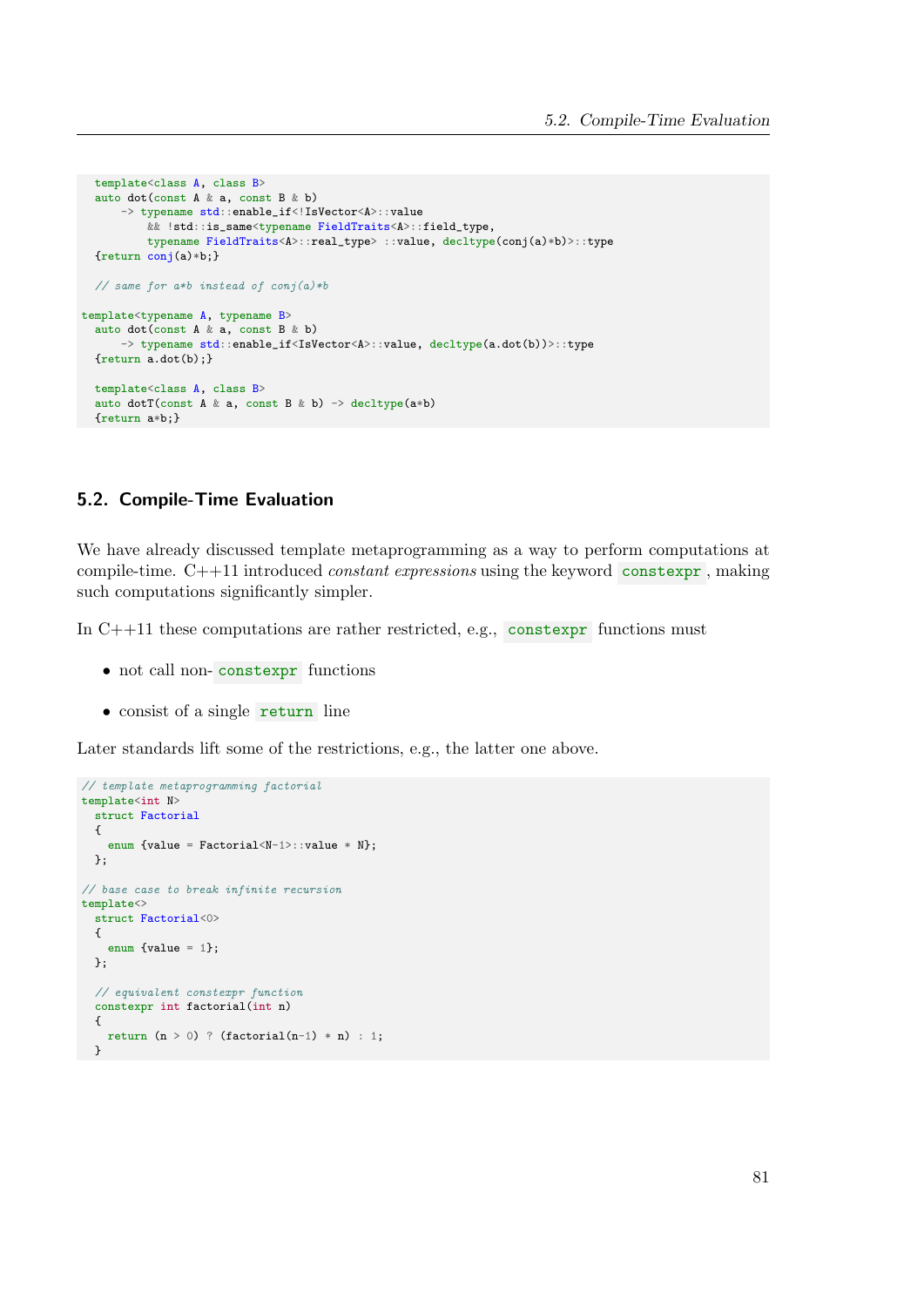### 5.3. Move Semantics

Before  $C++11$ ,  $C++$  knew essentially two types of semantics for entities:

**value semantics:** assignment creates a new, independent entity (behavior for normal variables)

reference semantics: assignment creates an alias (behavior for references, and pointers through indirection)

Programmers can choose between these two types of semantics for their own classes: the behavior is defined by the copy constructor and assignment operator producing

- a deep copy (value semantics)
- or a shallow copy (reference semantics)

 $C++11$  introduced a third type of semantics, move semantics. Here, assignment creates neither a copy nor an alias, but moves the resources from one object to the other.

Move semantics are based on rvalue references: while a normal, classical reference T& is an alias for a separate, persistent entity, an rvalue reference T& refers to, e.g., temporary values that don't have to be kept around for a later point in time. More precise, but maybe also more confusing, categorizations (lvalue, prvalue, xvalue, glvalue, and rvalue) are available online<sup>[24](#page-83-0)</sup>.

The contents of such rvalue references may therefore be used to initialize other variables by simply reusing the memory, eliminating the need for explicit copies and associated memory allocations.

The function std::move() can be used to create rvalue references to variables, thereby explicitly marking them as movable. After such an explicit move, the original variable is typically in a valid but unspecified state.

### Move Constructors and Assignment

User-defined data types need *move constructors and assignment operators* to make use of this efficient form of transfer. They are auto-generated as long as all attributes are movable and the user provided neither copy nor move constructors / assignment operators.

```
struct Foo
{
  int i;
  Foo(Foo&& other)
  : i(std::move(other.i))
```
<span id="page-83-0"></span> $^{24}\rm{See\,\,https://en.cppreference.com/w/cpp/language/value\_category}$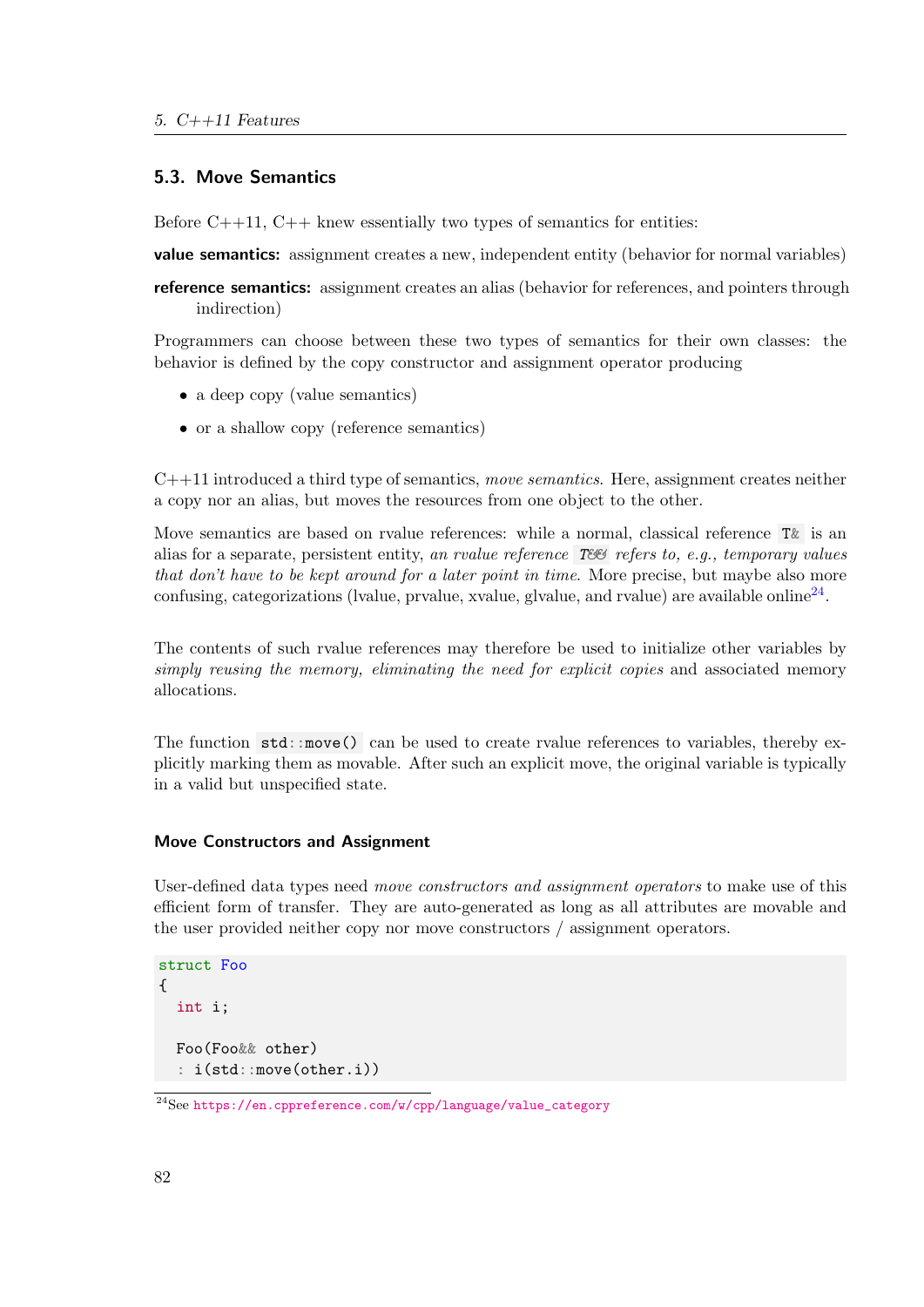```
{}
Foo& operator=(Foo&& other)
{
  i = std::move(other.i):return *this;
}
```
- Move constructors / assignment operators are quite similar to copy constructors / assignment operators.
- The members of rvalue references aren't rvalues themselves, therefore they have to be moved explicitly.
- The methods should leave the donor in an arbitrary valid state (e.g., assign nullptr to any pointer members).

# Forwarding References

There are two locations where the two ampersands & don't actually denote an rvalue reference, but rather a forwarding reference, or universal reference:

- the construct auto&& in  $\rightarrow$  [range-based for loops](#page-105-0)
- the argument T&& in a function template parameterized by T

In these special situations, what looks like an rvalue reference is actually something that *can* bind to both lvalues and rvalues. These special references serve the following purposes:

- Accept both lvalue references to container contents and rvalue references to values that are generated on-the-fly in loop iterations
- Perfect forwarding: forward both lvalue and rvalue arguments to other functions without having to implement a long list of template specializations (which would cover cases / combinations)

# 5.4. Smart Pointers

We have seen that manual memory management can lead to bugs that are quite severe, and that in  $C++$  the standard solution to this problem is RAII.  $C++11$  introduced *smart pointers*, replacements for raw pointers that offer automatic memory management based on RAII.

This is an application of the *one responsibility principle*: introducing wrapper classes means that the user-defined class itself doesn't have to concern itself with memory management.

There are three different types of smart pointer: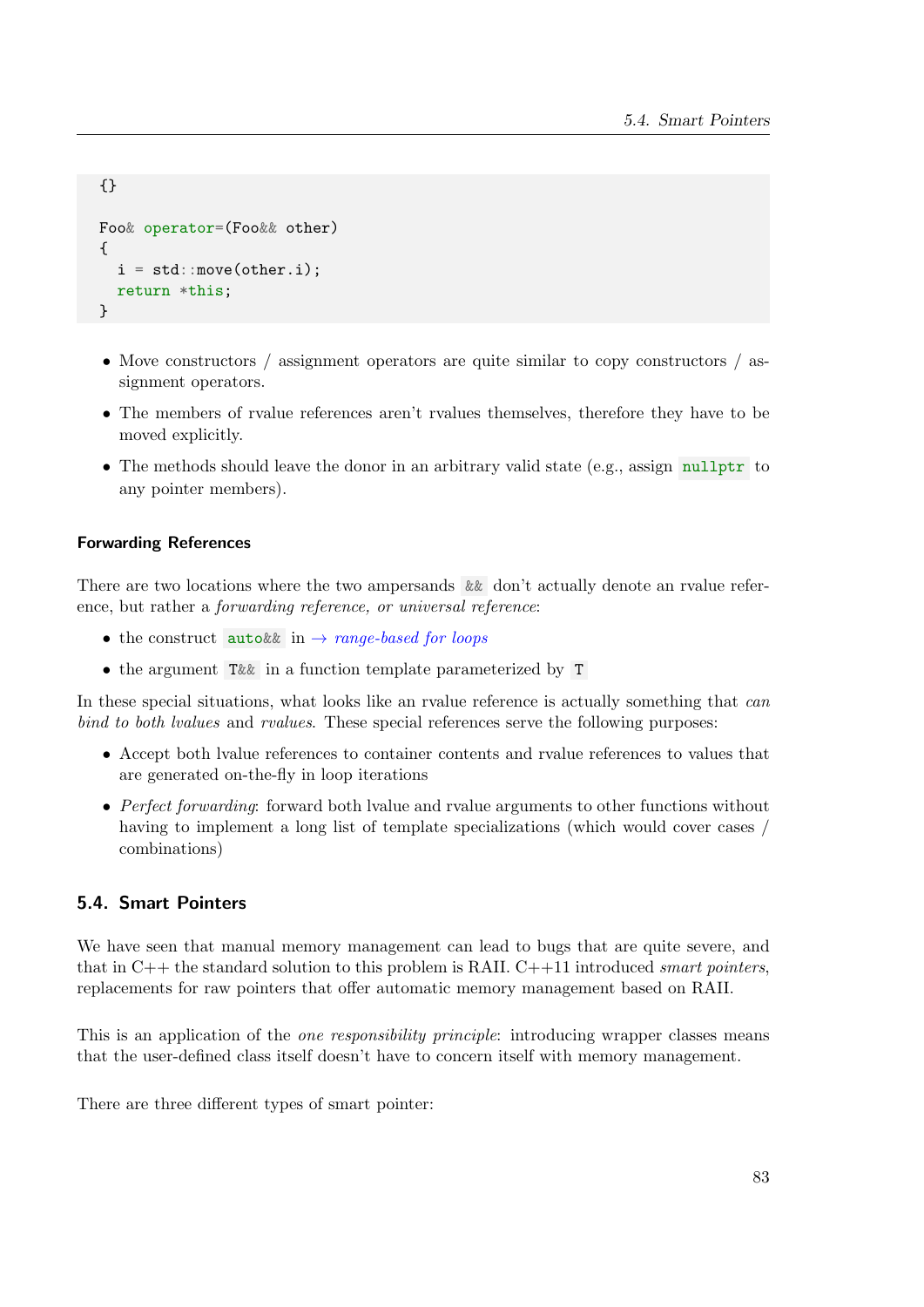- unique\_ptr (exclusive ownership)
- shared\_ptr (shared ownership, reference counting)
- weak\_ptr (non-owning handle)

#### Unique Pointers

The class unique\_ptr (for *unique pointer*) provides memory management with *exclusive own*ership: it manages an internal raw pointer and prevents any copies of the stored address, which means that the allocated memory will be freed exactly once.

```
// create a unique pointer
std::unique_ptr<int> p(new int);
// * and -> work as expected*{\bf p} = 8;// unique pointers can't be copied, only moved
auto p2 = std::move(p);// p is now empty (i.e., invalid)
```
Unique pointers have the following functionality:

- Conversion to bool to check for validity (replaces nullptr comparison)
- A method get () for access to the raw pointer (e.g., for passing the stored object to legacy code)
- Methods for releasing the stored raw pointer, or replacing it with another one

There is also a special unique\_ptr version for arrays that doesn't have dereference operators and instead provides an operator<sup>[]</sup> that forwards to the array. This can be used to manage the lifetime of C-style arrays with a drop-in replacement, while still being able to hand the raw array to legacy code.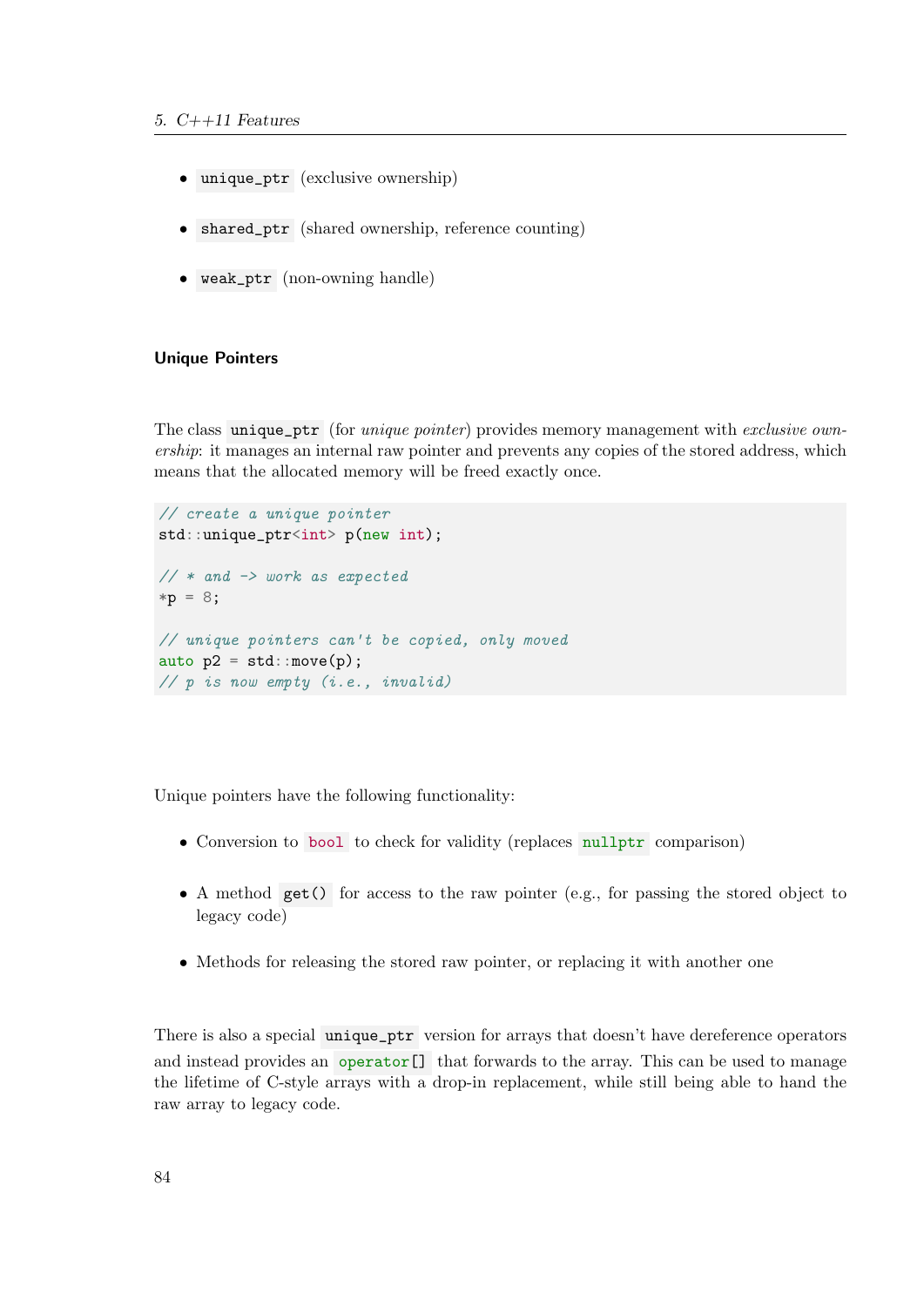# Shared Pointers

While unique pointers have exclusive ownership, the class shared\_ptr (for *shared pointer*) provide memory management with shared ownership, as the name implies. Shared pointers can be used to, e.g., provide pointers to several different objects to share some common central resource or facility. Reference counting guarantees that the managed object stays alive while there is at least one shared pointer storing its address.

```
std::shared_ptr<int> p(new int);
*{\rm p} = 5;auto p2 = p;
*p2 = 7; // also changes contents of p
// allocated int stays around as long as either
// p or p2 point to it (or any other copy in
// some function or object)
```
Shared pointer provide the same methods as unique pointers, and they have an additional use\_count() method that reports the total number of pointers sharing the resource. There is also again an operator<sup>[]</sup> for the array case, but only from  $C++17$  onwards.

Internally, shared pointers store two raw pointers:

- a raw pointer to the stored object, so that dereferencing has basically the same cost as for raw pointers
- a raw pointer to a *manager object (control block)*, which is responsible for bookkeeping tasks (reference counting)

The manager object in turn also stores a pointer to the managed object, because it has to manage its lifetime (and grants access to weak pointers, as we will see).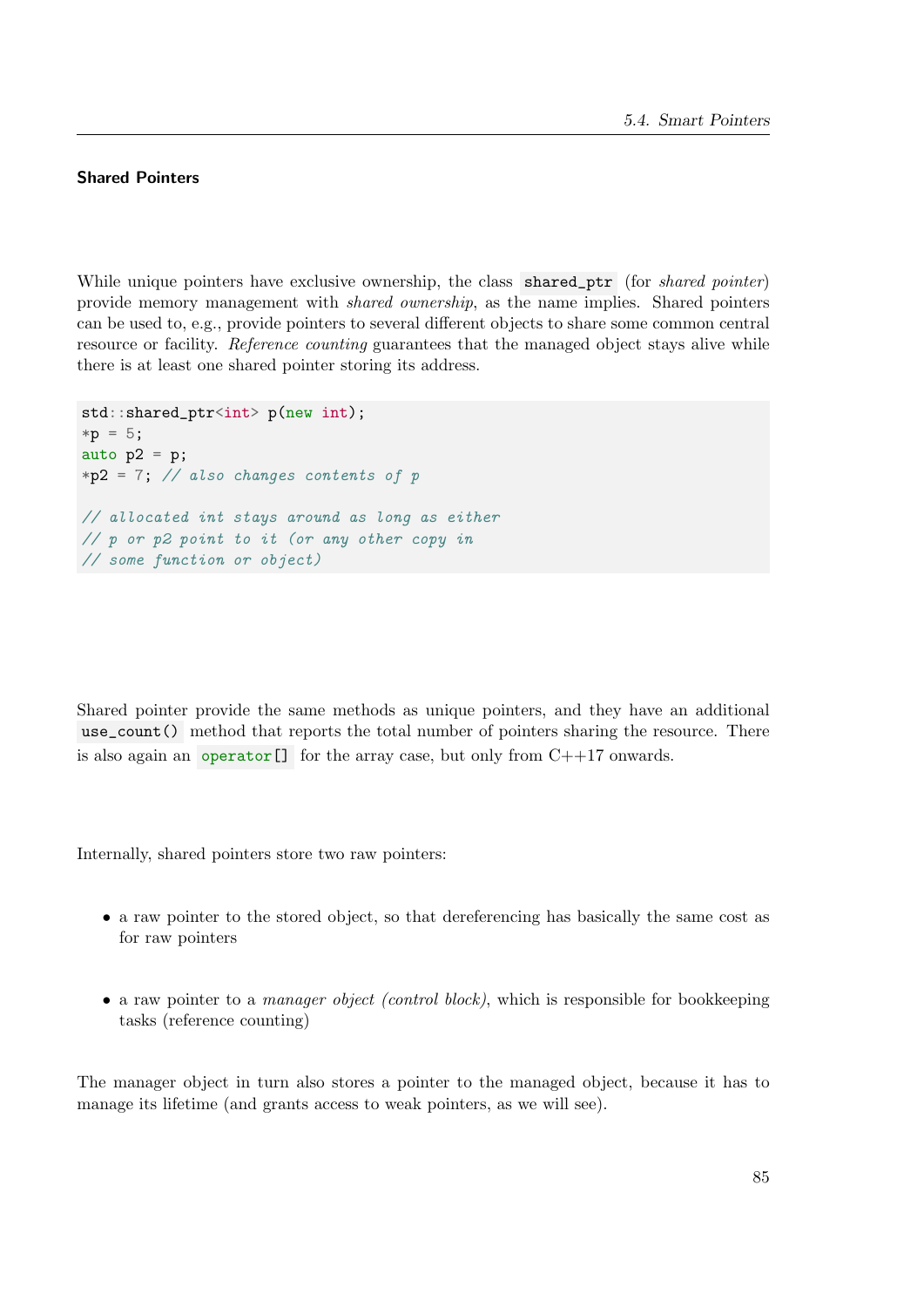

- Solid arrows represent pointers for direct access to the shared object
- Dashed arrows represent pointers used in reference counting and management
- The shared count is incremented when a shared pointer constructor is called
- It is decremented when a shared pointer destructor is called
- The shared object can be destroyed once the shared count reaches zero

# Weak Pointers

The third kind of smart pointer is called weak\_ptr, and strictly speaking these weak pointers aren't pointers at all: they are non-owning observers of shared resources, and can't be dereferenced. Instead, if the shared object is still valid, i.e., there is at least one shared\_ptr to it, a lock() can be called to gain temporary access through a shared pointer.

```
std::shared_ptr<int> p(new int);
std::weak_ptr<int> w = p; // link w to p
// w is not expired, since p exists
if (! w.expired())
{
  // create shared pointer
  auto p2 = w.lock();
  // resource is kept alive through p2
  ...
}
```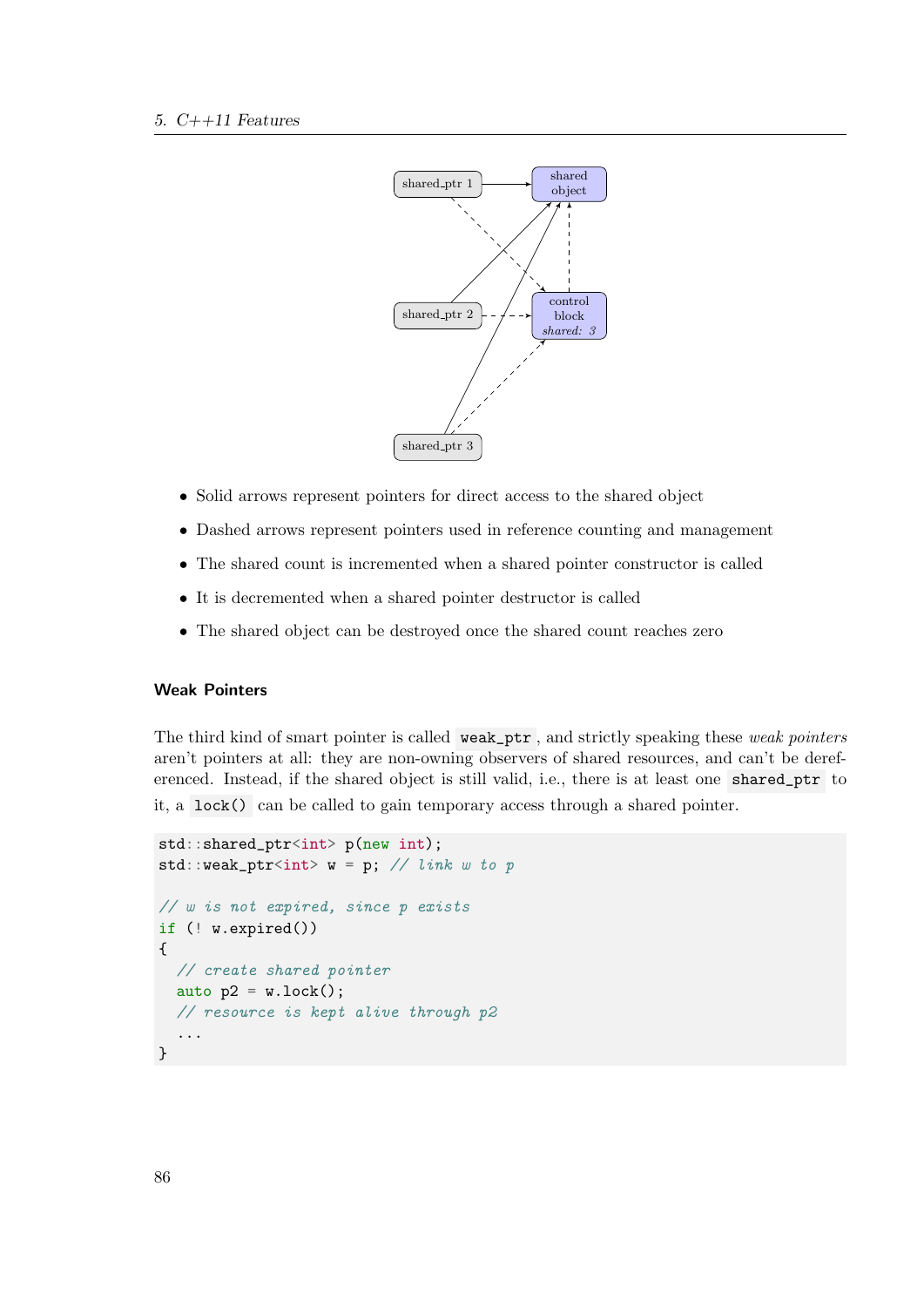

- The control block maintains a second counter, the weak count, which keeps track of the number of weak pointers
- Locking a weak pointer increases the shared count, because the shared pointer constructor is called
- The method expired() returns true when the shared count has reached zero, and false otherwise
- The shared object is destroyed once the share count reaches zero, while the control block is only destroyed once both counts reach zero
- This allows weak pointers to still query the status after all shared pointers are gone

# Smart Pointer Creation Functions

There is also a creation function  $\mathsf{make\_shared}$ , and from  $C++14$  onward a companion function make\_unique . These functions forward their arguments to the constructor of the stored object, thereby eliminating the last bit of raw pointer handling by hiding the new call.

auto p = std::make\_shared<double>(7.);

In contrast to the shared\_ptr constructor call, this function allocates space for the stored object and the manager object in one go. This means the two ways of constructing shared pointers are not fully equivalent:

- The function make\_shared uses less allocations, and may therefore be faster than the constructor call.
- For make\_shared , the space occupied by the stored object is linked to that of the manager object due to the joint memory allocation.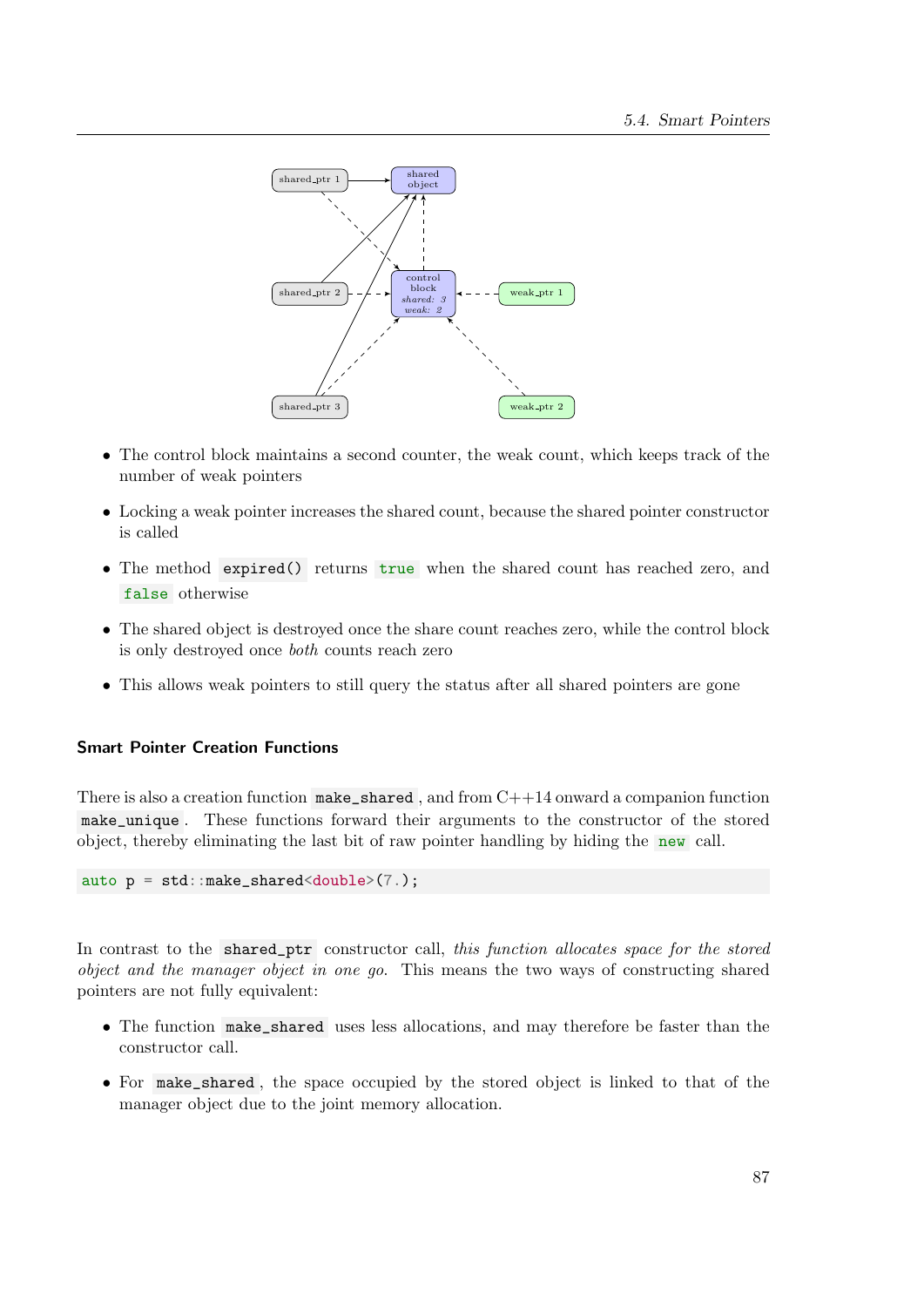In other words, the destructor of the managed object is called when the last shared pointer vanishes, but the memory becomes available again when all shared and weak pointers are gone.

### Smart Pointer Use Cases

Each type of pointer is for a specific set of use cases:

- unique\_ptr Pass around object that doesn't have to be available at different locations simultaneously, capture raw pointers from legacy code that have to be managed.
- shared\_ptr Pass around object that has to be available at different locations, share object ownership and manage lifetime collaboratively.
- weak\_ptr Non-owning, observe shared object and its lifetime, may lock if temporary access is required.
- raw pointers For interfaces with legacy code, implementation details of classes that are safely encapsulated, and sometimes used in modern code to mark pointers as explicitly nonowned.

If explicitly managed raw pointers are completely avoided, then each type of pointer has a clear purpose, and for each managed object there are two sets of pointers:

- Owning Pointers Either a single unique\_ptr or one or more shared\_ptr , which own the object and manage its lifetime.
- Non-owning Pointers An arbitrary number of weak\_ptr and raw pointers, which don't own the object. The former can check object validity, while it has to be guaranteed by the calling code for the latter. This also means that raw pointers should never be returned or stored, only used and passed along to other functions.

#### Pitfalls When Using Shared Pointers

With modern compilers, using shared pointers has surprisingly little overhead: dereferencing them has basically the same cost as directly using pointers. The creation, destruction, and storage of shared pointers, however, creates a certain overhead:

- Each set of such pointers requires storage for two raw pointers per shared pointer, and additionally for a central control block
- Creating and destroying shared / weak pointers is more expensive than using raw pointers, due to reference counting

However, these overheads are usually not significant, and a small price for the guaranteed proper memory management.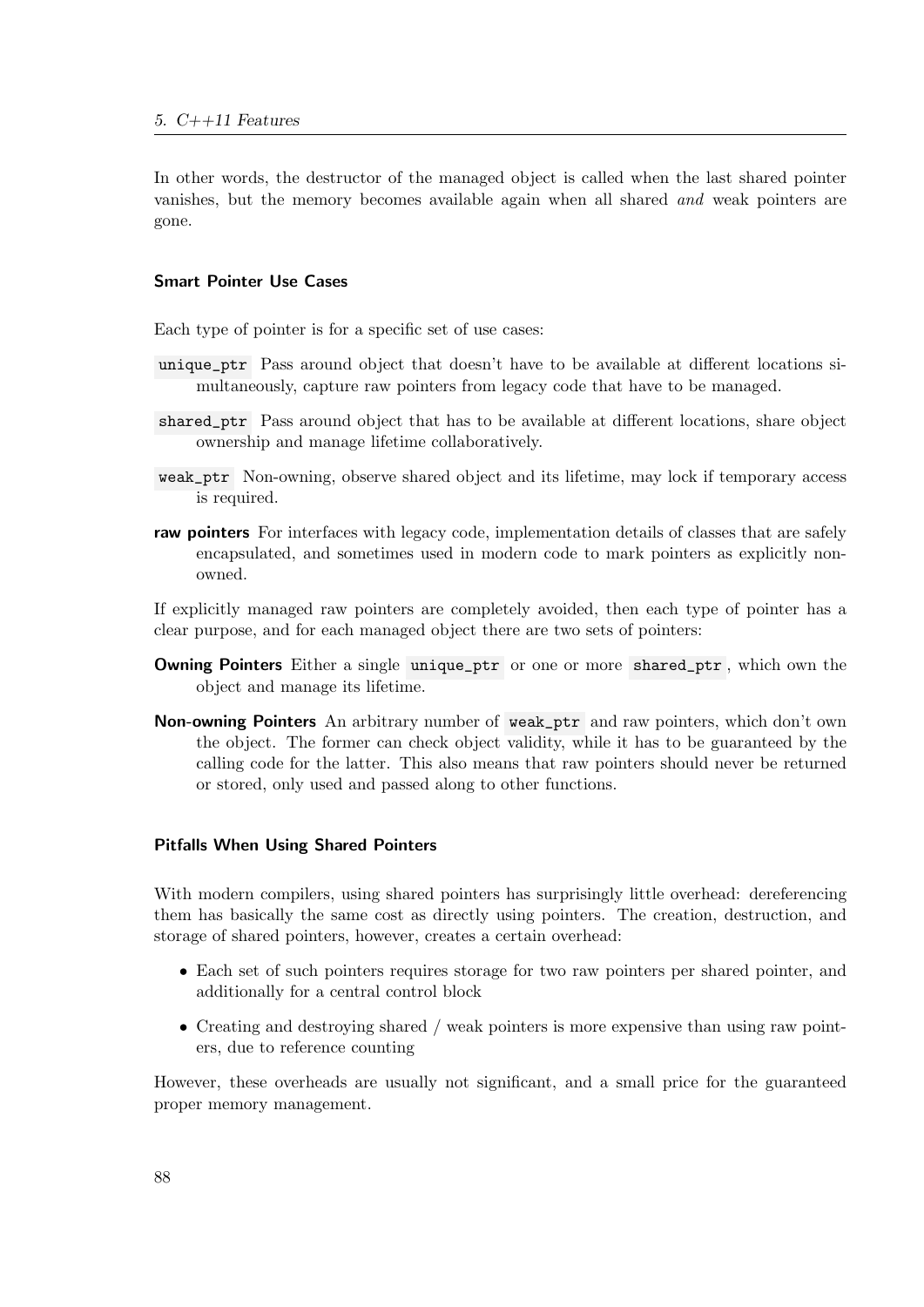

While shared pointers are usually quite safe, subtle bugs may be introduced when loops are created:

- Such loops occur in ring buffers, doubly linked lists, and similar constructs
- If all external shared pointers go out of scope, the loop becomes unreachable
- But the control blocks keep the loop alive, because there is always at least one remaining shared pointer per manager object
- One can replace one or all of the internal shared pointers by weak pointers to prevent this silent memory leak

Another pitfall occurs when an object tries to return a shared pointer to itself, e.g., during the construction of the loops we just discussed. One might be tempted to simply return a shared pointer wrapping the this pointer:

return std::shared\_ptr<Foo>(this);

However, this would create a separate set of shared pointers, and the two distinct control blocks would result in calling delete twice. There is actually an official workaround for this: derive from a special class, and then call a special method.

```
struct Foo : public std::enable_shared_from_this<Foo> // CRTP
{
  auto get_ptr() {return shared_from_this();}
}
```
The class enable\_shared\_from\_this works like this: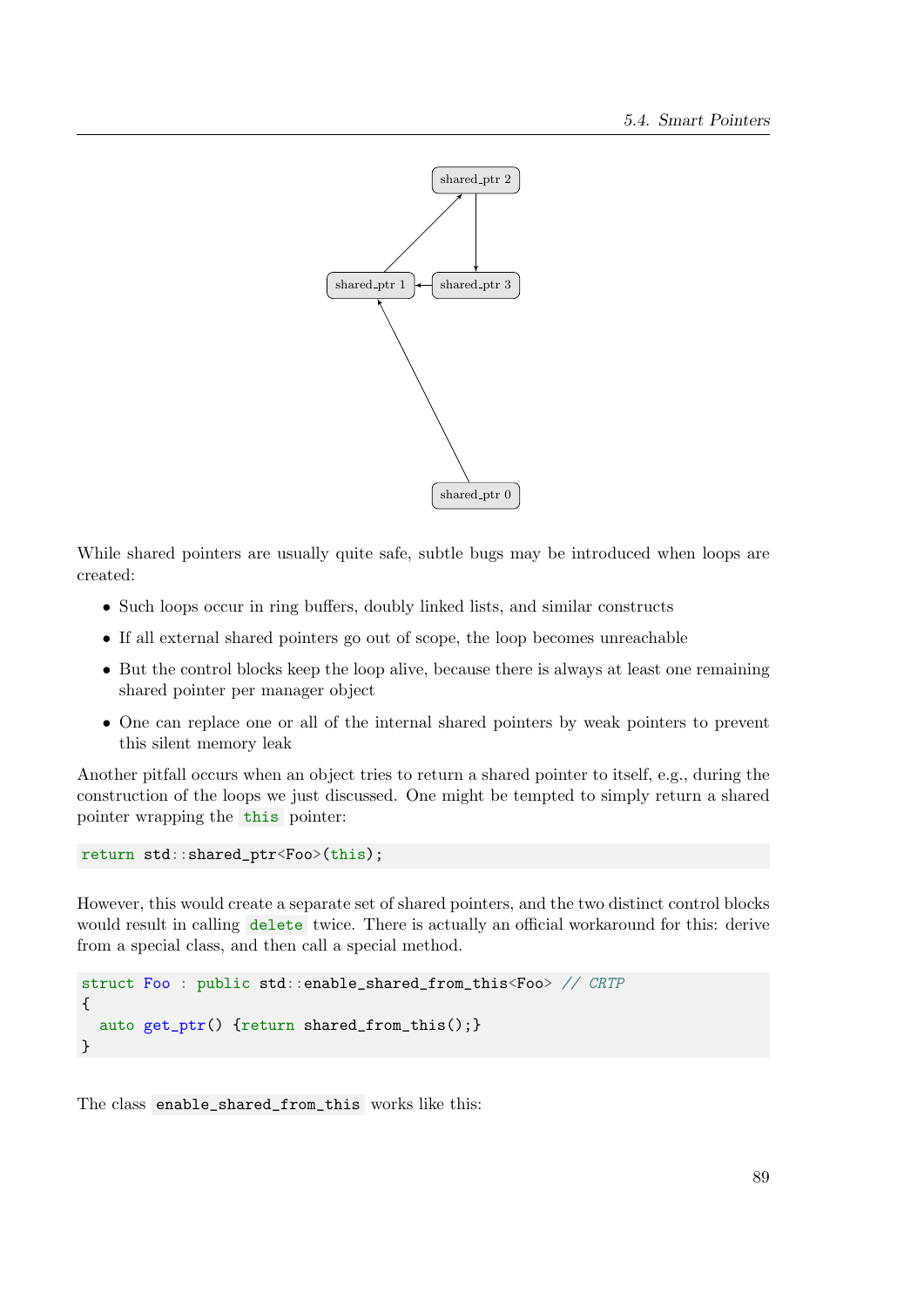- The shared pointer constructor is specialized for classes that inherit from this class, and places a weak\_ptr in the base class object.
- The method shared\_from\_this() accesses this weak pointer, locks it, and returns the resulting shared pointer.
- The original shared pointer and the new one use the same manager object, therefore the problem is avoided.

Before  $C++17$ , calling shared\_from\_this() on an object that isn't actually stored in a shared pointer lead to silent undefined behavior, but since  $C++17$  this case thankfully throws an appropriate exception.

# 5.5. Lambda Expressions (Closures)

We have already discussed functors: objects that provide an operator  $()$  method, which can therefore be called like functions. The main benefit of functors over simple function pointers is their flexibility, based on their constructors and internal attributes one may:

- provide some form of parameterization (constructor arguments)
- have internal state / function memory (data members)
- grant access to local variables (by passing them to the constructor)

 $C++11$  introduced a framework to generate such functors automatically from short descriptions called *lambda expressions*. These expressions are treated as if the equivalent functor class had already been provided, and are therefore a convenient way to provide ad-hoc function definitions (closures).

A lambda expression consists of the following components:

- a *capture list* in brackets, specifying which local variables (if any) should be made available within the expression
- a list of function arguments in parentheses, as usual
- a trailing return type, but without auto in front
- a function body in braces, as usual

```
int a = 4;
int b = 5;
// store function object in local variable
auto f = [a, &b] (int x) \rightarrow int \{b \leftarrow a*x; return a-x;\};
```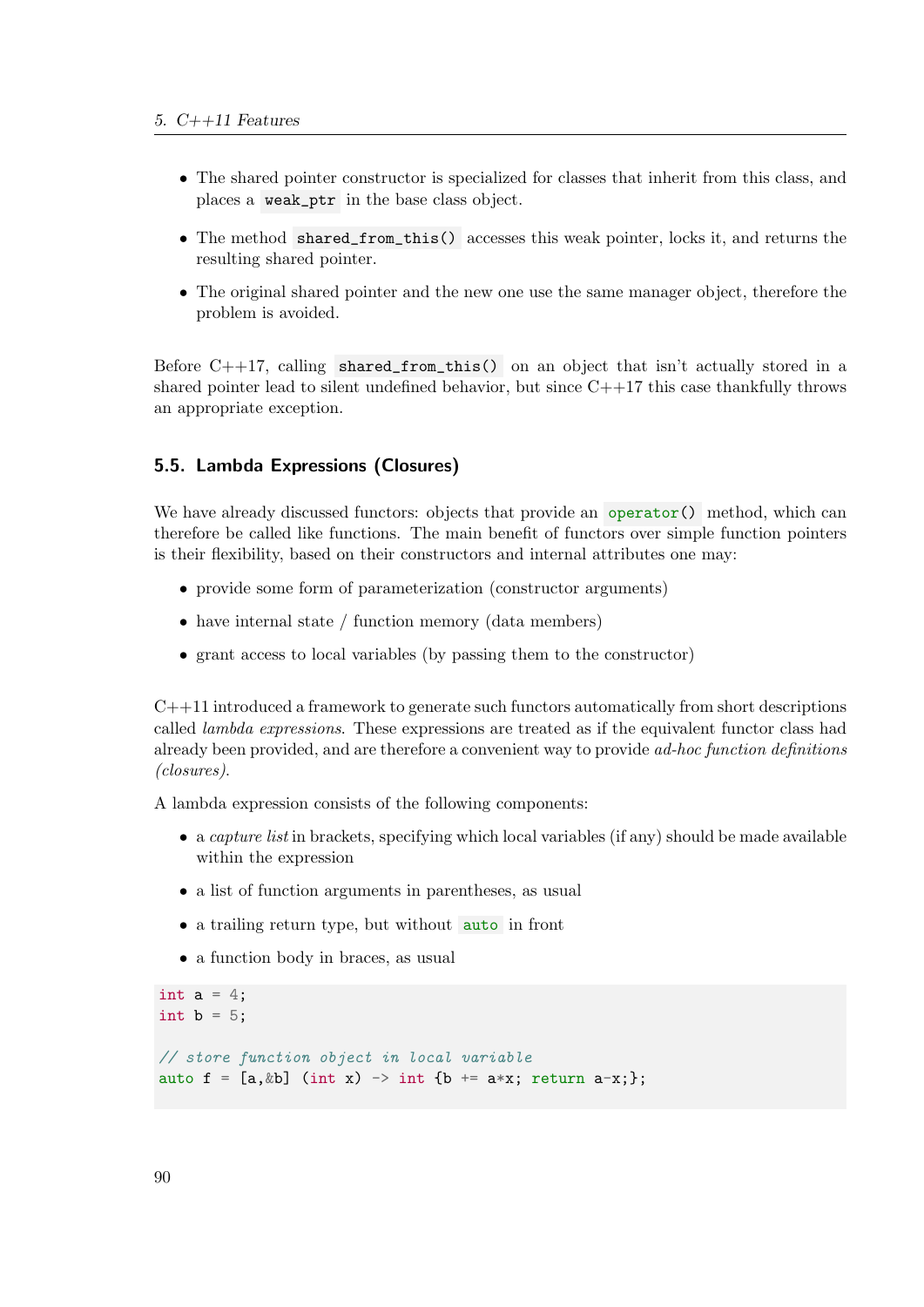```
std::cout << f(3) << std::endl; // 4 - 3 = 1std::cout << b << std::endl; // 5 + 4*3 = 17
```
The capture list may:

- be empty, thereby defining an anonymous function that is not a closure (i.e., nothing is captured $^{25}$  $^{25}$  $^{25}$ )
- mention the variables that should be captured, with a & in front of those that should be captured by reference instead of value
- $\bullet$  start with a single  $=$ , followed by zero or more captures by reference
- start with a single & , followed by zero or more captures by value

In the last two cases, any variables that is used in the expression is automatically captured by-value (for  $=$  ) resp. by-reference (for  $\&$  ).

```
int a = 1, b = 2, c = 3;
// captures b by-reference, a and c by-value (if actually used)
auto f = [-, \&b] () -> void \{... \};
// captures a by-value, b and c by-reference (if actually used)
auto g = [k, a] () -> void \{ \ldots \};
```
Behind the scenes, each lambda expression defines a *local functor class, with an automatically* generated, unknown name that is guaranteed to not clash with any names that are actually present in the code.

- Such *local classes*, i.e., classes defined within functions and other classes, are actually a general concept in C++. Typically, they are only used to provide private helper classes as implementation detail of some other class.
- Local classes can access the static local variables of the surrounding scope, therefore variables marked constexpr and static are always available.
- Anything else that is needed inside the expression has to be captured explicitly or with a capture default ( $=$  or  $\&$ ).
- The constructor is auto-generated from the intersection of the capture list and the set of variables that are needed for the lambda body, while the body itself and the arguments are used for the definition of operator() .

<span id="page-92-0"></span><sup>25</sup>Technically, compile-time constant expressions are available, anyway.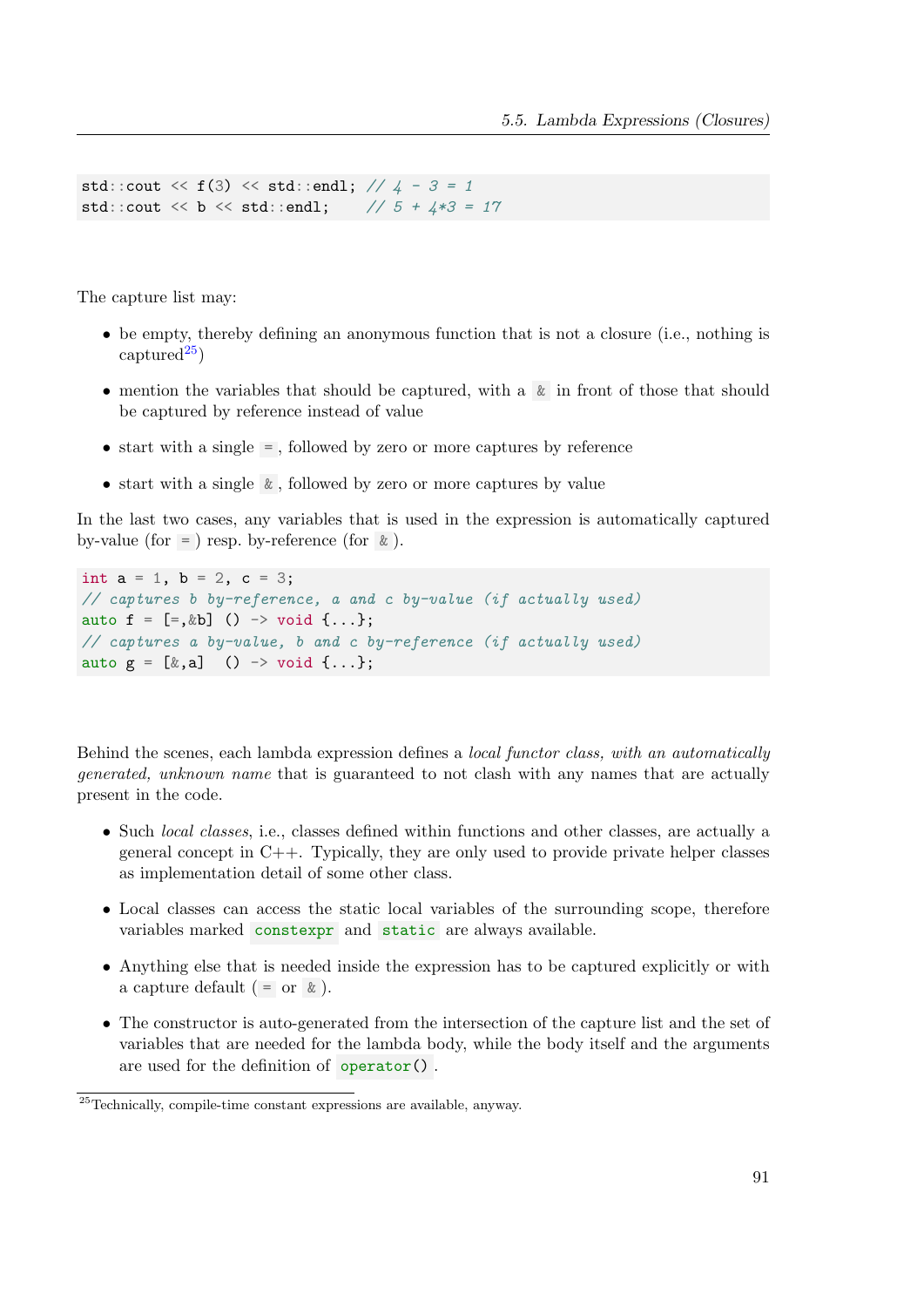#### Example from DUNE

Two vector norms, implemented as STL algorithms over some internal container, using lambda expressions as operations / predicates:

```
typename Dune::template FieldTraits<E>::real_type one_norm() const
  \left\{ \right.typedef typename Dune::template FieldTraits<E>::real_type Real;
    return std::accumulate(_container->begin(),_container->end(),Real(0),
                             [](const auto& n, const auto& e) {
                               using std::abs;
                               return n + abs(e);
                            });
 }
  typename Dune::template FieldTraits<E>::real_type infinity_norm() const
  {
    if (\_ \text{container} \rightarrow \text{size}() == 0)return 0;
    using std::abs;
    typedef typename Dune::template FieldTraits<E>::real_type Real;
    return abs(*std::max_element(_container->begin(),_container->end(),
                                   [](const auto& a, const auto& b) {
                                     using std::abs;
                                     return abs(a) < abs(b);
                                   }));
  }
```
# 5.6. Variadic Templates

 $C++11$  introduced *template parameter packs*, which are placeholders for an arbitrary number of template parameters (type parameters, non-type parameters, or template template parameters, but not mixed). In the case of type template parameters, these may be accompanied by a function parameter pack containing the corresponding values.

Parameter packs may be used to create templates that accept an arbitrary number of template parameters, so-called variadic templates:

```
// arbitrary number of int parameters
template<int... args>
  class Foo { ... };
// arbitrary number of type parameters, plus arguments
template<typename... Ts>
  void bar (Ts... args)
  { ... };
```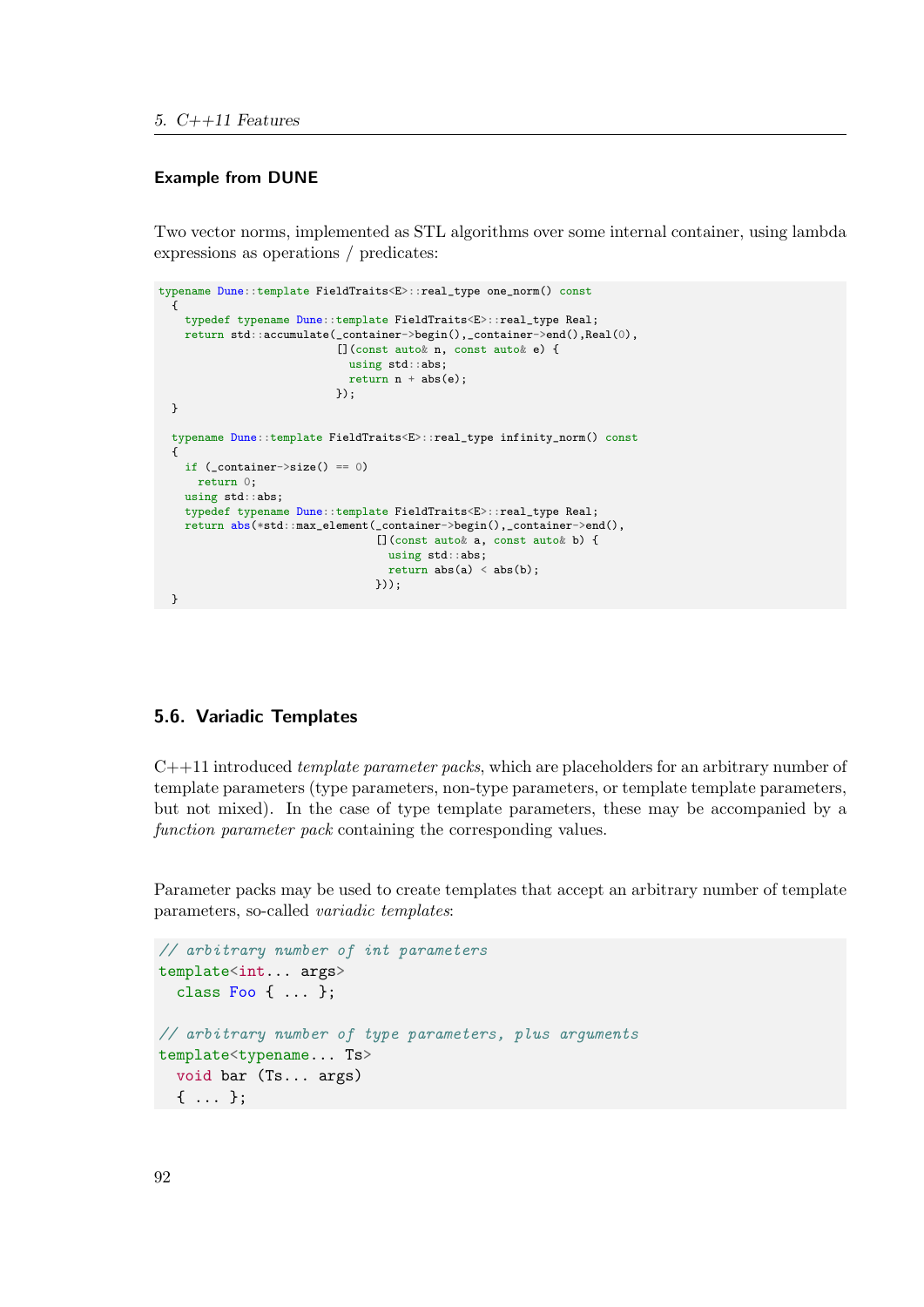We have already discussed such a variadic template, namely std::tuple.

The code of a variadic function template has to be written in a way that it treats a variable number of parameters, and the standard way of achieving this is via specifying the first parameter (the "head") separately, and then using recursion.

The remaining list of parameters / arguments (the "tail") can be used within the function body: one replaces

- the parameter list typename... Ts with Ts... and
- the argument list Ts... args with args... .

The ellipsis ... may also be placed after any expression containing these packs, instead of directly behind them.

Every expression containing at least one such pack is subject to pack expansion: at instantiation, the expression is replaced by a comma-separated list of copies of itself, with the pack replaced by each one of its constituents in turn.

An implementation of Horner's method, efficiently evaluating a given polynomial:

 $a_0 + a_1 \cdot x + a_2 \cdot x^2 + \cdots = a_0 + x \cdot (a_1 + x \cdot (a_2 + x \cdot \cdots))$ 

```
// this is an overload, not a specialization!
template<typename T>
 double eval_poly(double x, T head)
  {
    return head;
 \lambda// general case: used when the pack is non-empty
template<typename T, typename... Ts>
  double eval_poly(double x, T head, Ts... tail)
  {
    // pack expansion: insert remaining coefficients
   return head + x * eval_poly(x, tail...);}
  // evaluates f(x) = 3 + 5x + 2x^2eval\_poly(x, 3, 5, 2);
```
For the sake of demonstrating a bit of the power of pack expansion, we may choose to multiply each of the remaining coefficients with  $x$  instead. This makes the algorithm significantly less efficient, of course: it implements the naive way of evaluating polynomials, after all.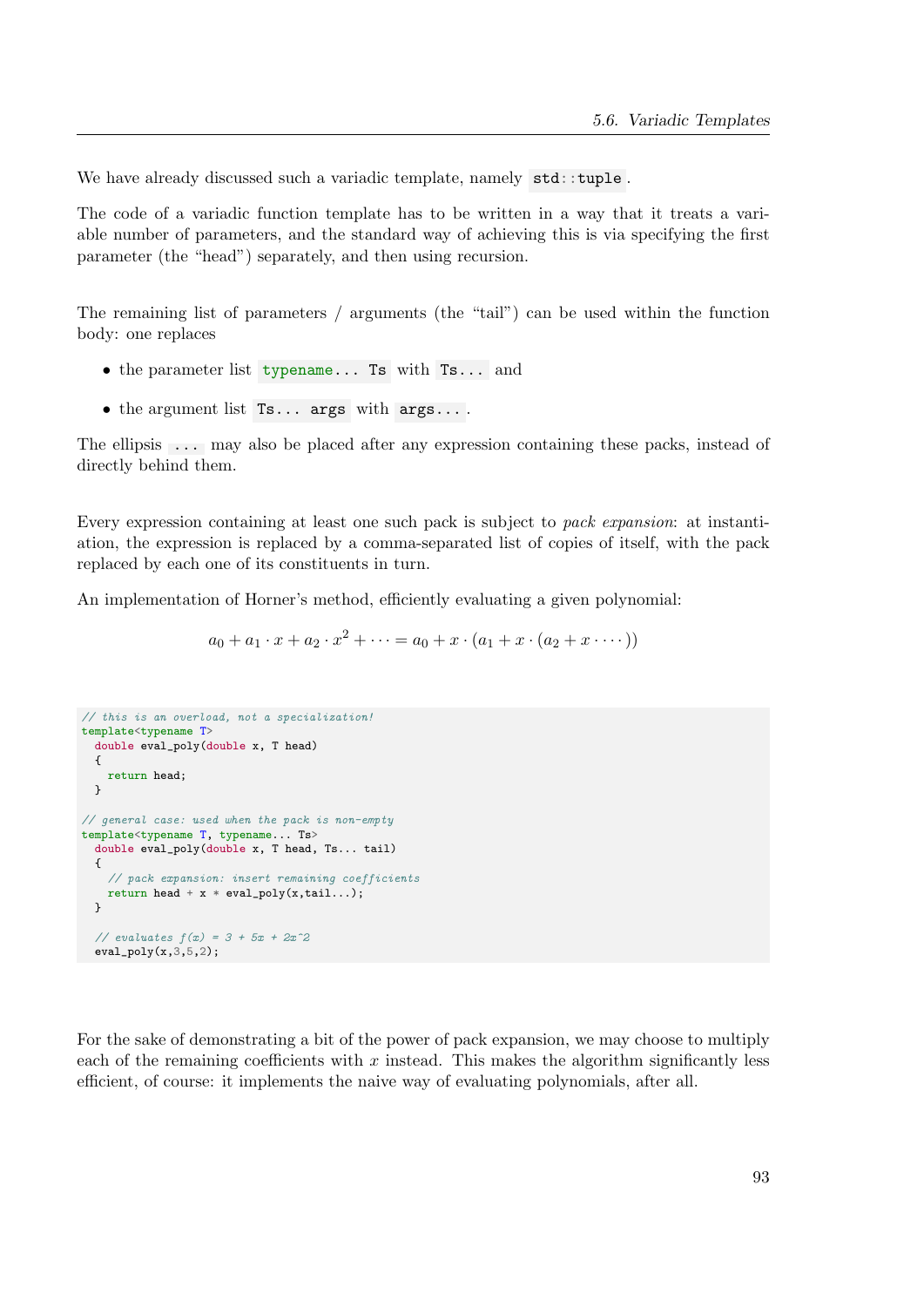```
template<typename T>
  double eval_poly(double x, T head)
  {
    return head;
  }
template<typename T, typename... Ts>
  double eval_poly(double x, T head, Ts... tail)
  {
    // pack expansion: remaining coefficients times x
    return head + eval_poly(x, x * tail...);
  }
```
One can even expand several packs in the same expression, leading to quite powerful constructs:

```
template<typename... Ts1>
  struct Left
  {
    template<typename... Ts2>
      struct Right
      {
        using Zip = std::tuple<std::pair<Ts1,Ts2>...>;
      };
  };
  // defines the pairing [(A,X), (B, Y), (C, Z)]using Zip = Left<A,B,C>::Right<X,Y,Z>::Zip;
```
# 5.7. Concurrency with Threads

# Concurrency and Parallel Computing

Moore's Law states that the number of transistors in integrated circuits doubles roughly every two years (i.e., *exponential growth*). This typically translates to a similar increase in computational power and available memory. However, there are clear physical limits to this growth (atom size, speed of light).

The computational power of single CPU cores has been stagnant for some years, and instead multi-core systems have become dominant: most modern computers have CPUs with multiple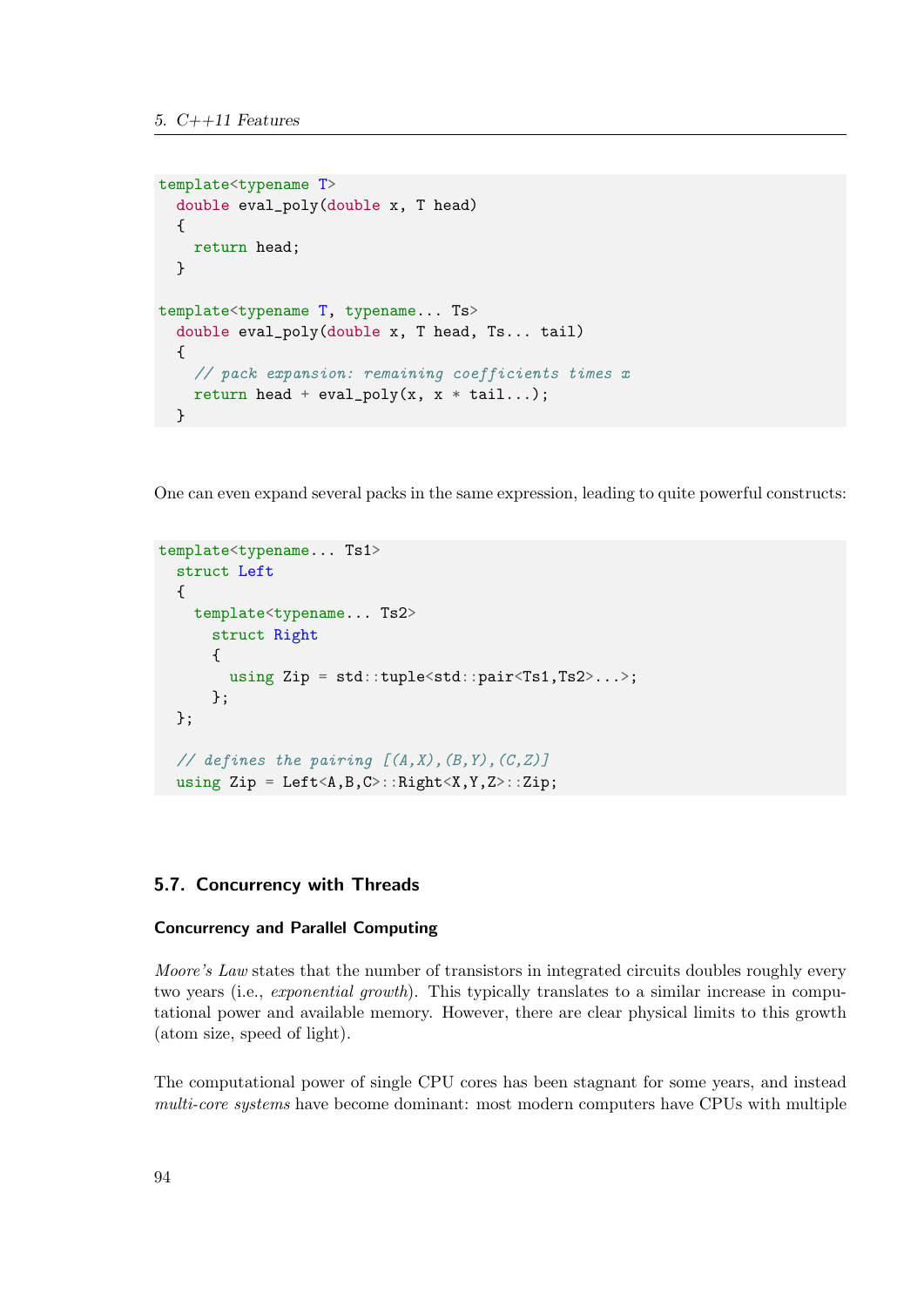cores, not just compute clusters, but also personal laptops and desktops, and even smart phones.

As a consequence, *concurrency and parallel computing* are no longer just means to accelerate computations: nowadays, a solid understanding of parallel programming techniques is important to make full use of the resources a computer provides.

There is a wide variety of compute architectures available today. A simplified categorization might be:

- Multi-core CPUs with associated main memory on a single machine, every core has full access to the system memory (uniform memory architecture, UMA), concurrent programming using threads (separate execution flows within one program)
- Clusters, i.e., tightly interconnected computers as a unit, each with its own CPU and memory (non-uniform memory architecture, NUMA), parallel programming based on message passing to exchange memory contents and computation results

While message passing requires external liberaries, concurrency using threads is provided natively by C++11 and above.

#### Concurrency with Threads

 $C_{++}$  had thread suppport before  $C_{++}11$ , of course, but the availability and characteristics of these threads where dependent on the architecture and operating system, e.g., *POSIX threads*  $(\text{pthreads})$  under UNIX and Linux.  $C++11$  provides a unified interface to thread creation and management, thereby increasing interoperability and platform independence of the resulting code.

Note that there is typically still the need to choose an appropriate thread backend, e.g., using the -pthread compiler flag to use POSIX threads.

There are two different ways of writing such concurrent programs:

- low-level code based on threads, using muteres and locks to manually manage thread interactions and data exchange
- higher-level code based on tasks, using futures and promises to abstract away most of the interdependencies

We have discussed smart pointers as handles for memory. A std::thread object is also a handle, but one that represents an executing subprogram.

• The first argument of its constructor is a function pointer, functor, lambda expression or similar. This is the function the thread will execute, and may be interpreted as the "main function" of the subprogram.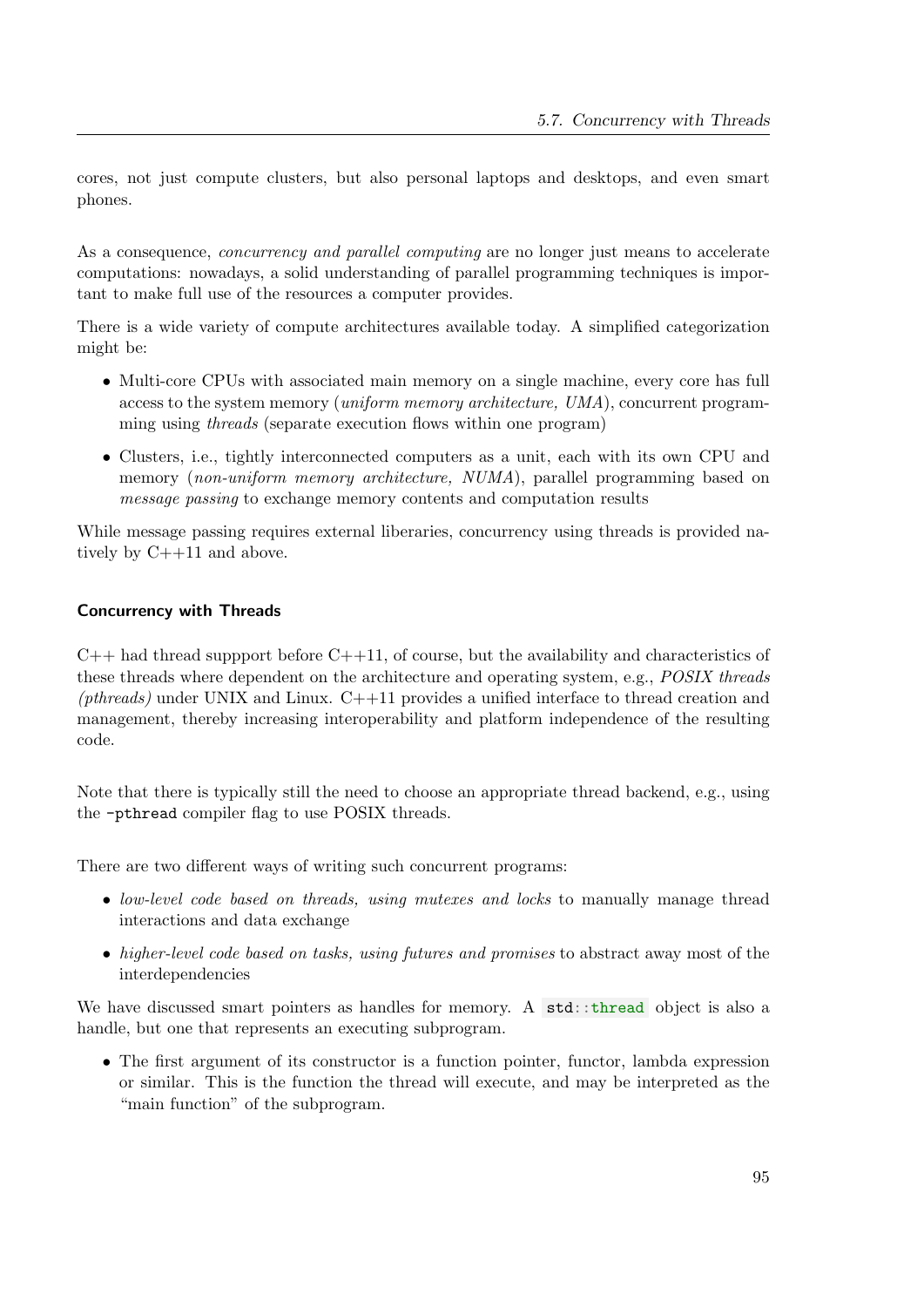- The remaining arguments are passed to this function using perfect forwarding. There may be an arbitrary number of them, because the constructor is a variadic template.
- Threads can't be copied, only moved, because there may be only one representation of the running subprogram (compare unique\_ptr ).
- Calling the detach() method releases the thread, letting it run indendently from the main program, while calling join() halts the main program until the thread is done and ready to be assimilated.
- The destructor aborts the program via terminate() if neither join() nor detach() have been called beforehand.

Thread-based programs have a special thread-local namespace called std::this\_thread , which provides a number of functions for thread control:

- The function get\_id() returns a number that identifies the thread itself. The thread handle std::thread has a method get\_id with the same information, but this is inaccessible from within the running thread, of course.
- The function yield() signals the operating system and suggests that other threads should be allowed to run, e.g., because the current thread would be mostly idle anyway.
- The functions sleep\_for and sleep\_until can be used to let the thread wait for some time without resorting to resource-intensive busy-waiting.

The two sleep functions expect a duration resp. time point from the  $C++11 \rightarrow chrono$  $C++11 \rightarrow chrono$  date [and time library](#page-109-0).

```
int val = 0;
// lambda as first argument, no explicit function arguments
// val captured by-reference through the lambda
std::thread t([&](){
    for (int i = 0; i < 10; i++)
    {
      std::cout << ++val << std::endl:
      // blocks thread execution for given duration
      std::this_thread::sleep_for(std::chrono::seconds(1));
    }
  });
// could do something else here in the meantime
// wait for thread to finish execution
t.join();
```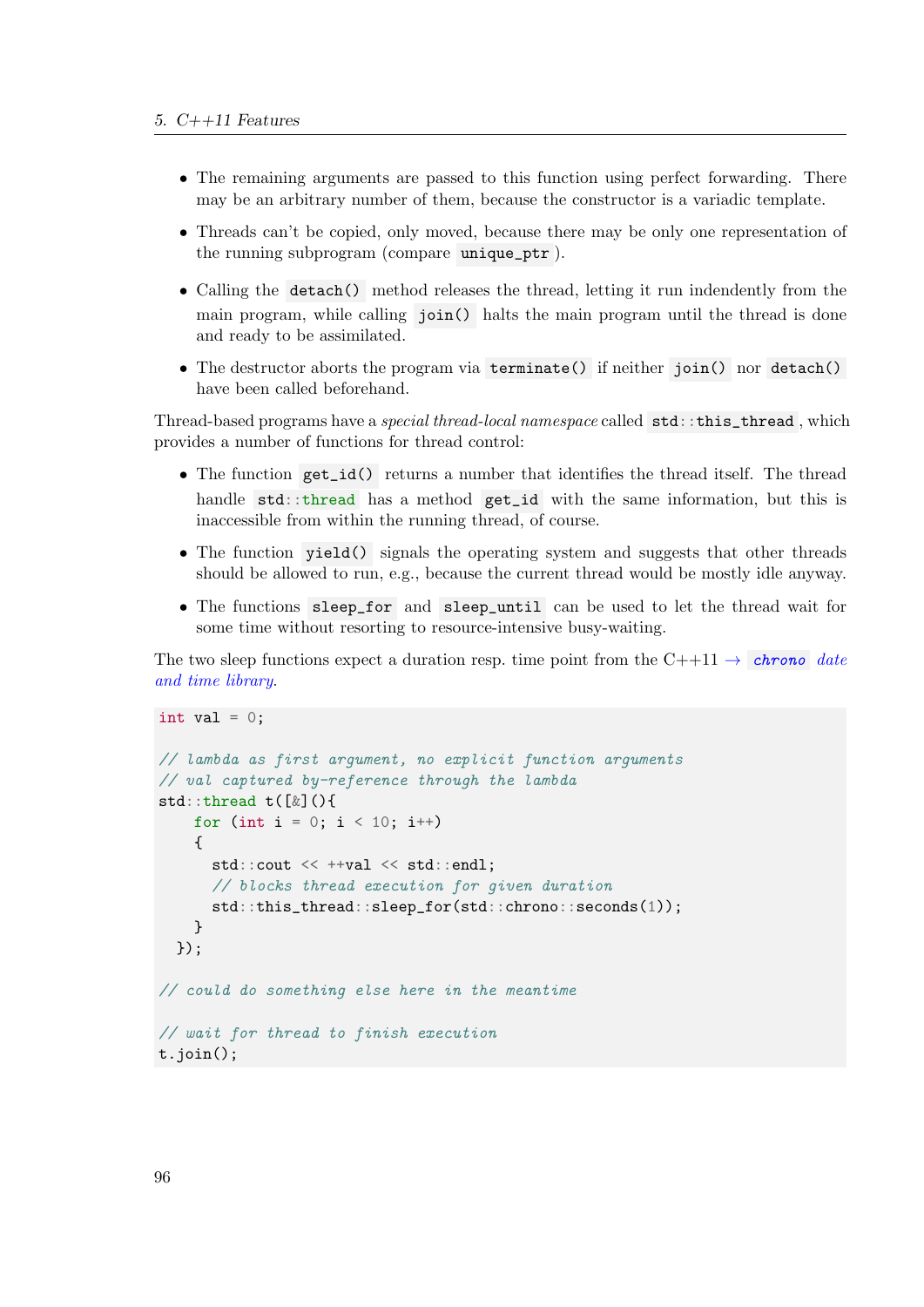#### Mutexes and Locks

If two or more threads share some resources, race conditions may occur: the result of read and write operations on shared memory may depend on their exact order of execution. A well-known example is a *lost update*:

- Two threads read a value from memory, increment it, and store the result.
- If these two sets of operations don't overlap, then everything is fine: the value is incremented twice.
- If there is an overlap, then only one of the increments is stored, and the program doesn't produce the expected results.

This form of race condition can be prevented through *mutual exclusion (mutexes)*: only one thread at a time may enter the critical section where the shared resource is accessed, thereby eliminating any potential for such overlaps.

Calling the lock() method on a mutex stops execution if another thread has currently locked the same mutex, while unlock() releases the lock, allowing the next thread to enter the critical section:

```
void count(int id, int steps, int& val, std::mutex& mut)
{
  for (int i = 0; i < steps; i++){
   mut.lock(); // ensure exclusive access to val
    std::cout << id << ": " << +val << std::endl;
   mut.unlock(); // allow other threads to access
    std::this_thread::sleep_for(std::chrono::seconds(1));
 }
}
int val = 0; std::mutex mut;
// pass val and mut as references using perfect forwarding
std::thread t1(count, 0, 10, std::ref(val), std::ref(mut));
std::thread t2(count, 1, 10, std::ref(val), std::ref(mut));
t1.join(); t2.join();
```
Mutexes aren't exception-safe, and shouldn't be used directly. Instead, they are usually wrapped in a lock\_guard object, which locks the mutex in its constructor and unlocks it in its destructor, even if an exception is triggered:

```
void count(int id, int steps, int& val, std::mutex& mut)
{
 for (int i = 0; i < steps; i++){
    // additional scope to keep lock_guard lifetime short
    // (should not stay around for the sleep period)
    {
      // constructor locks the mutex
     std::lock_guard<std::mutex> lock(mut);
```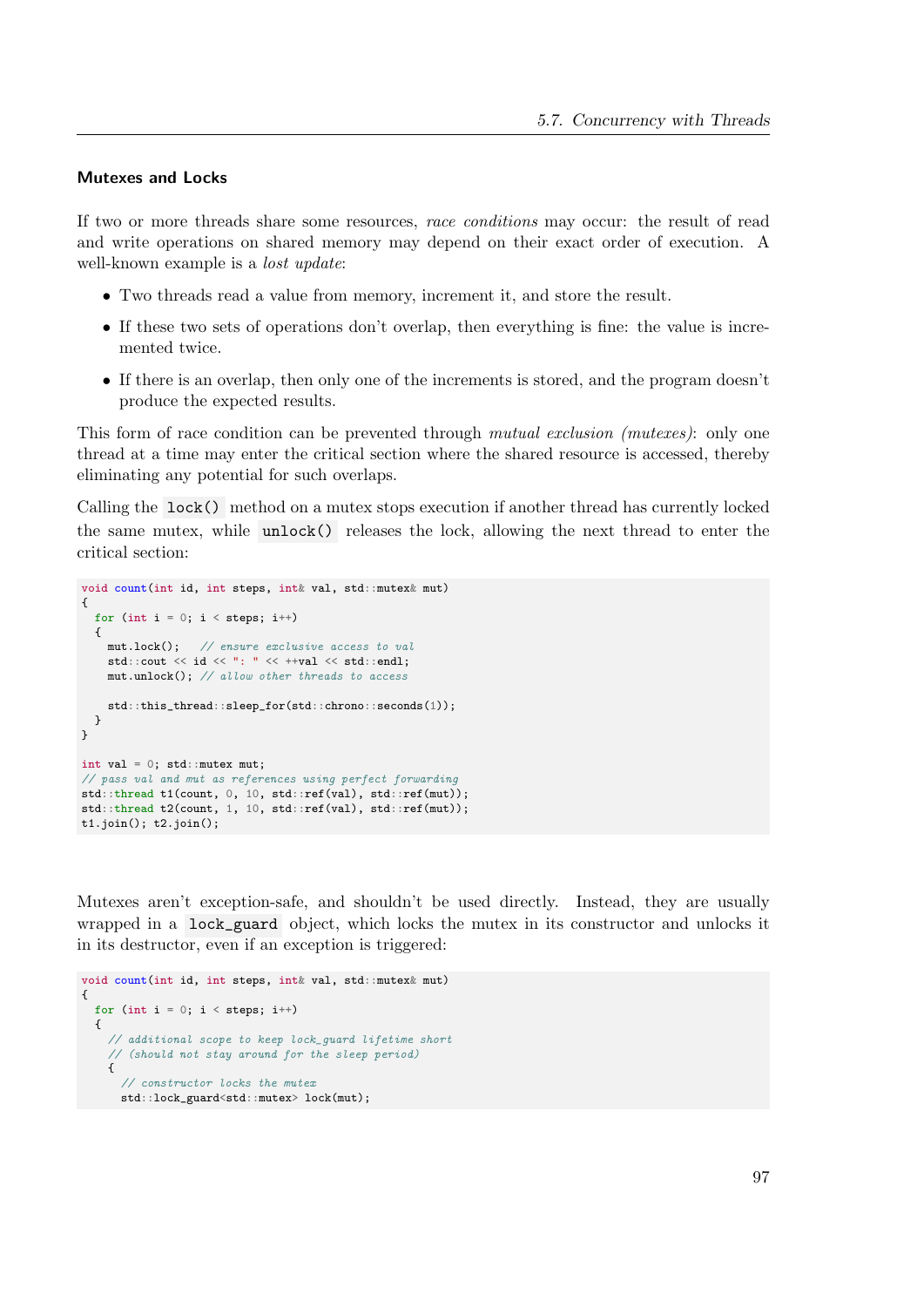```
std::cout << id << ": " << +val << std::endl:
    } // destructor unlocks the mutex
    std::this_thread::sleep_for(std::chrono::seconds(1));
 }
}
```
In short, lock guards use RAII to ensure exception-safe mutual exclusion.

There is a number of related methods and classes:

- Mutexes have a non-blocking method  $trylock()$ : the thread doesn't wait, instead it can do other work and maybe retry later.
- The class recursive\_mutex can lock multiple times, e.g., when the same resource is needed simultaneously in a number of related functions / methods.
- There are timed variants timed\_mutex and recursive\_timed\_mutex , which are able to wait for a certain time instead of indefinitely.
- The class unique lock is a more flexible replacement for lock guard.
- Condition variables (condition\_variable) can be used to wait on a lock, until another thread wakes one or all waiting threads using  $\text{notify\_one}()$  or  $\text{notify\_all}()$ . This can be used to create synchronization barriers and organize a structured transfer of data.

#### Atomics

An alternative to mutexes and locks is the use of *atomics*. Data types can be made atomic by wrapping them in a std::atomic<T> , which provides special uninterruptible methods for the usual operations. This solves the lost update problem, because read—modify—write cycles are carried out as single operations.

Atomics can utilize *highly efficient special CPU instructions* on modern architectures, or, if these aren't available, fall back to using internal locks. In the latter case they are basically wrappers that hide the explicit use of mutual exclusion. There are also special *memory order* models that can guarantee a certain order of memory operations across different threads. These are quite powerful, but using them is not as straight-forward as the explicit use of flags and condition variables.

Examples of atomic operations for std::atomic<T>:

- Methods load and store for reading and writing. These have the conversion operator operator T and assignment operator= as aliases.
- Methods compare\_exchange\_weak and compare\_exchange\_strong , which replace an atomic value if it is safe to do so.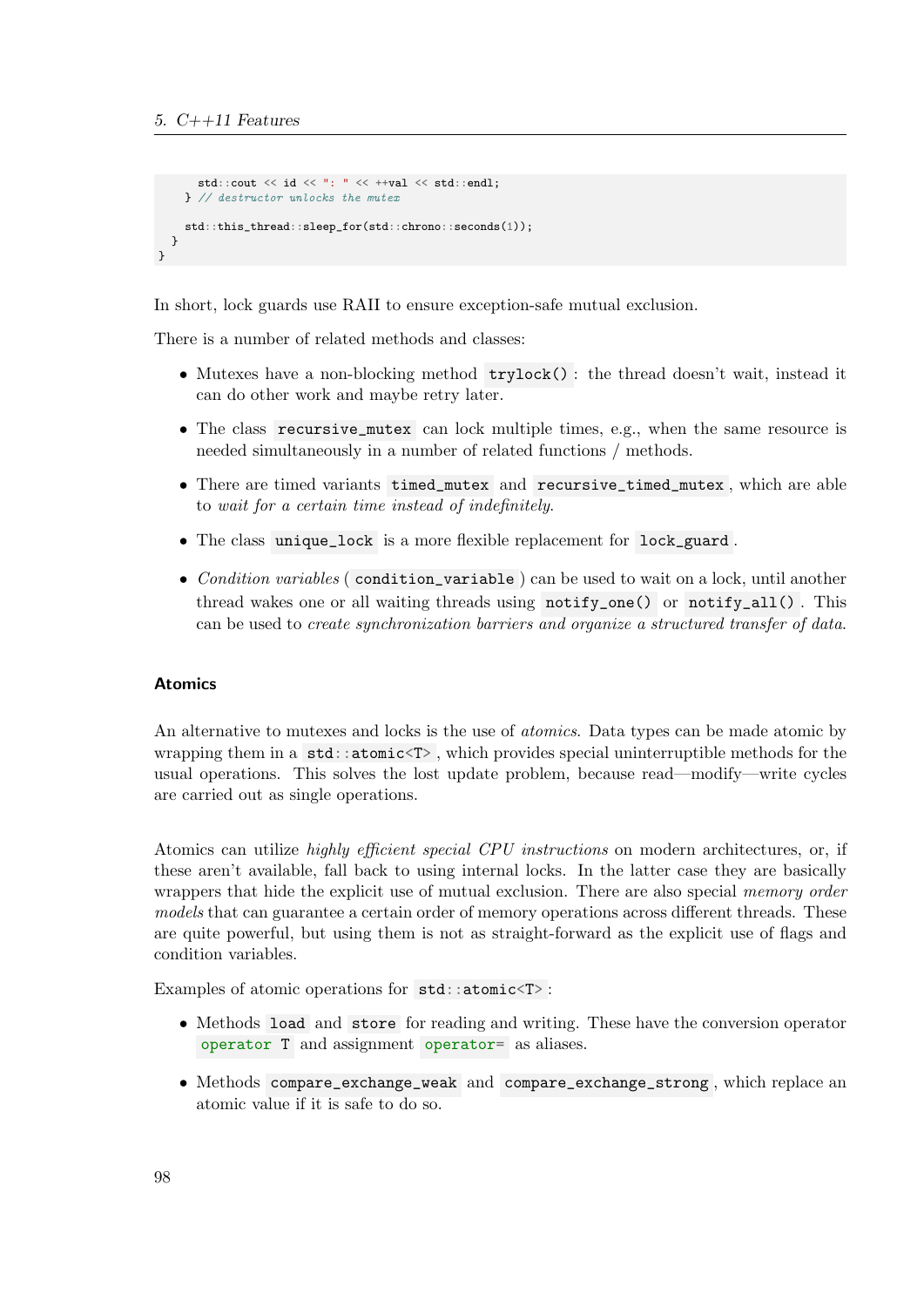• If T is an arithmetic type, special atomic updates like fetch\_add , fetch\_sub , etc., which have the aliases operator+=, operator-=, operator++, and so on.

The methods are named after the special CPU instructions they represent, lending themselves to a more explicit coding style, while the operator aliases make it possible to write code that looks more or less like normal C++ code operating on thread-local variables.

The method compare\_exchange\_weak has the following signature:

```
bool replaced = atom_v.compare_exchange_weak(expected, desired);
```
If atom\_v contains expected , it is replaced by desired , else expected is replaced by the value stored in atom\_v . This can be used in a loop, checking the value until the update succeeds:

```
while (!atom_v.compare_exchange_weak(e,d))
{
  // react to fact that atom_v actually contains value in e
  ...
}
```
The method compare\_exchange\_strong works the same, and additionally guarantees that updates are only performed if actually needed, while the weak version may cause spurious  $\text{updates}^{\text{26}}$  $\text{updates}^{\text{26}}$  $\text{updates}^{\text{26}}$ .

#### Concurrency with Tasks

Many programming tasks allow a certain amount of *concurrency on two different levels*: finegrained interaction, and the separate handling of subtasks.

Explicit use of threads is often a good choice when:

- $\bullet\,$  there is extensive communication and exchange of data between the threads
- the threads operate collaboratively, maybe even executing the same code on different sets of data, exchanging intermediate results

Task-based concurrency is an additional layer of abstraction for cases where:

- the program can be decomposed into more-or-less independent sub-tasks
- each such task has well-defined sets of prerequisites it needs and results it will produce

Of course, threads and tasks may also be combined, resulting in two simultaneous levels of concurrency.

<span id="page-100-0"></span><sup>26</sup>See [https://en.cppreference.com/w/cpp/atomic/atomic/compare\\_exchange](https://en.cppreference.com/w/cpp/atomic/atomic/compare_exchange)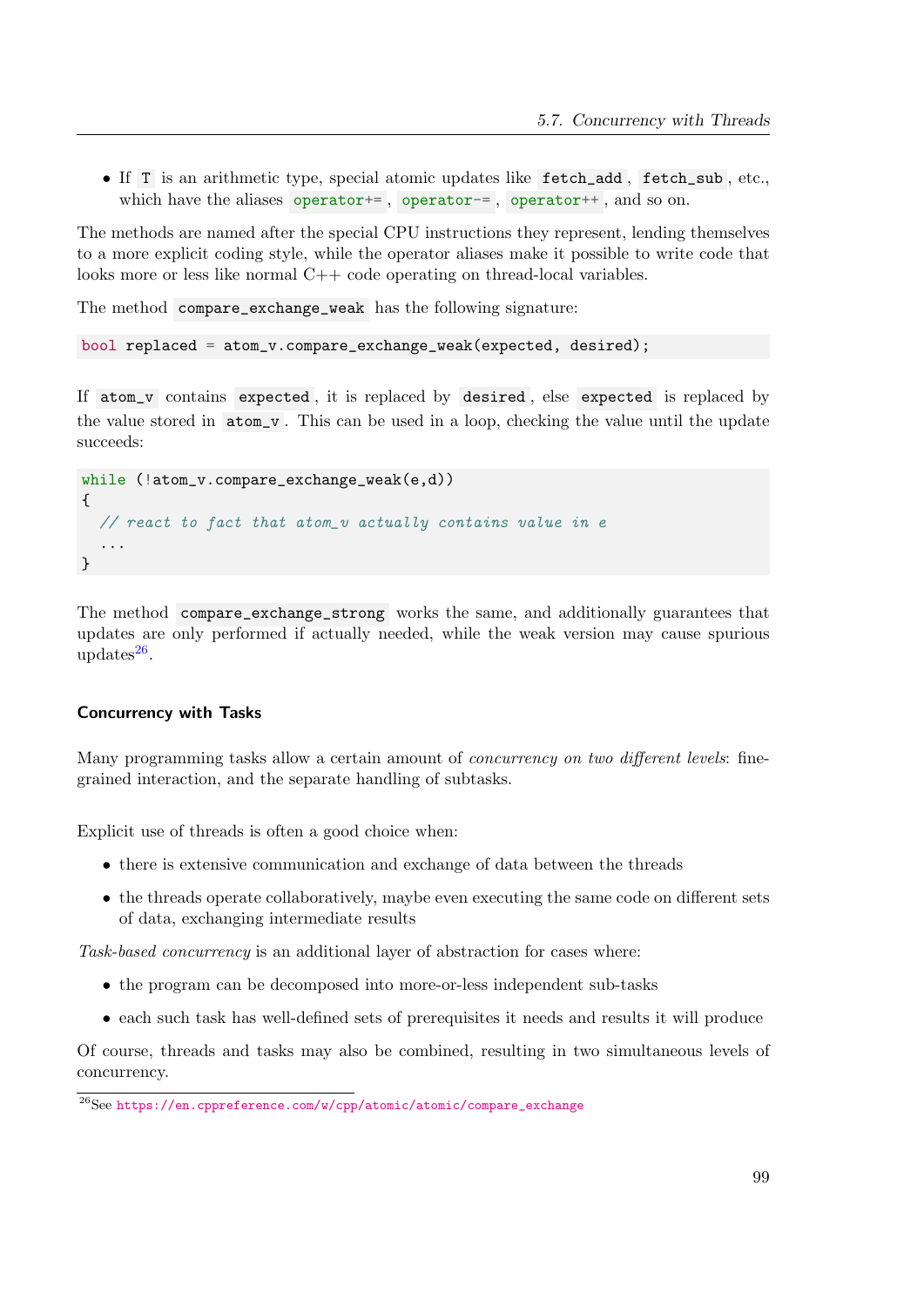

- Most scientific programs have setup  $(A)$  and output/cleanup  $(G)$  phases which have to be executed in sequence.
- Between these two phases, a certain number of tasks, here  $(B)$  to  $(F)$ , have to be performed. Some of these have to be performed in order, but others may allow a certain degree of flexibility and parallel computation.
- Tasks may be algorithms or sub-algorithms, like some matrix factorization, or the solution of some nonlinear system, but also, e.g., background I/O operations.

#### Promises and Futures

At the heart of task-based programming are *promise—future pairs*: a promise represents the result some task will ultimately produce, while a future represents, well, the future inputs another task is waiting for. As such, promises and futures serve a similar purpose to pipes and data streams: unidirectional transport of data.

A std::promise<T> object has the following functionality:

- Create an associated future with get\_future
- Store a result through method set\_value , signaling task completion
- Store an exception instead using set\_exception , signaling task failure
- Two methods that set a result resp. an exception at thread exit instead, so that local cleanup can be taken care of

A std::future<T> object provides the following:

• Methods wait , wait\_for , and wait\_until , which block execution and wait for the result, either indefinitely or for a certain time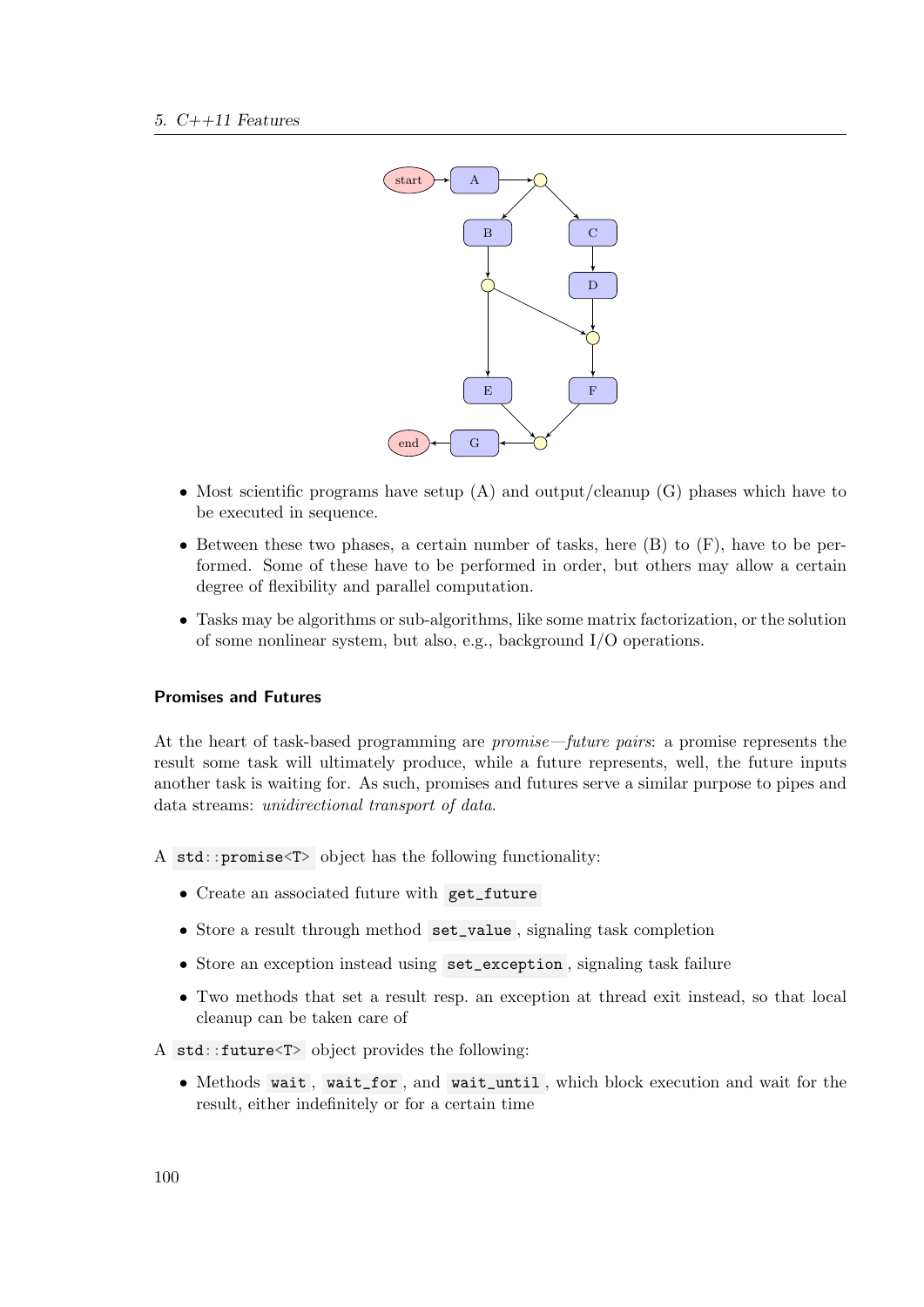- A method valid , as a non-blocking way of checking for task completion
- A method get , which returns the stored value if the future is ready, or throws the stored exception if one was set
- A method share , moving the internal shared state to a shared\_future

If T is not a reference type, then get returns the stored value as an rvalue reference. Consequently, the method **get** may be called exactly once in this case<sup>[27](#page-102-0)</sup>.

The class std::shared\_future can be used to provide the stored value to multiple threads. In constrast to a normal future, its get method returns const  $T\&$  and keeps the internal state valid.

A matrix-vector product, handed over to a new thread:

```
void matvec (const Matrix& mat, const Vector& vec,
             std::promise<Vector> promise)
{
  Vector res = mat * vec;promise.set_value(std::move(res));
}
std::promise<Vector> promise;
std::future<Vector> future = promise.get_future();
// hand over matrix-vector pair, promise must be moved
std::thread t(matvec,mat,vec,std::move(promise));
// could do something else here
future.wait(); t.join(); // wait, then clean up
Vector res = future.get();
```
### Packaged Tasks

A packaged task ( $stat:spackaged\_task$ ) is a convenient wrapper around functions and functionlike objects, like functors and lambda expressions. Calling the packaged task as if it were a function executes its content concurrently, including low-level tasks like thread creation and destruction. The function return value is provided using a promise—future pair.

<span id="page-102-0"></span><sup>&</sup>lt;sup>27</sup>This makes it possible to return large objects from tasks using move semantics.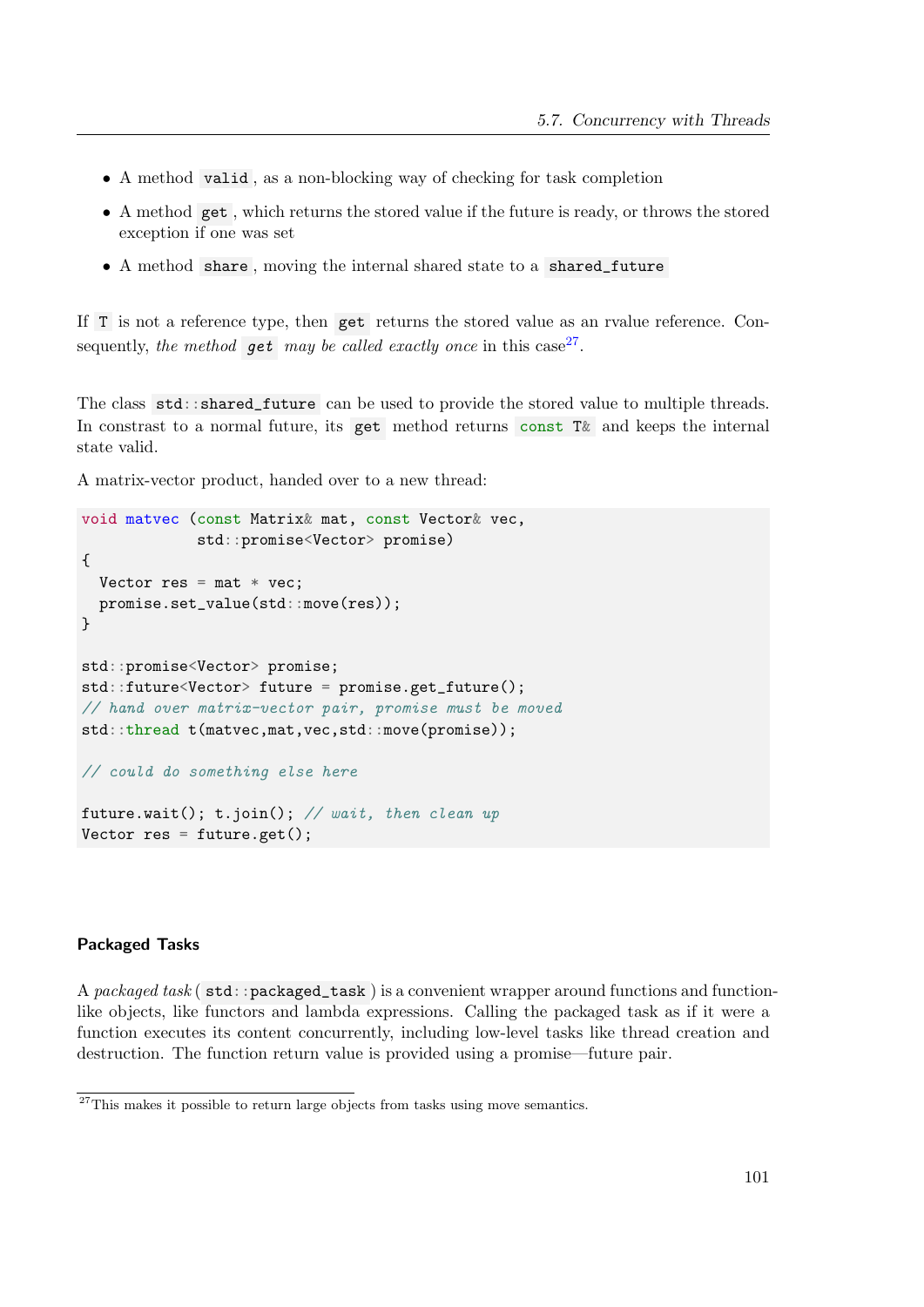```
// packaged task with trivial job, defined through a lambda
std::packaged_task<int(int,int)>
        task([](int a, int b){return a*b;});
// future object that will contain return value
std::future<int> future = task.get_future();
// execute task, i.e., run function
task(3,4);// could do something else here
future.wait(); \frac{1}{2} // wait for task to finish
```
int res = future.get(); //  $ext{extract}$   $result$ 

#### Asynchronous Execution

Packaged tasks may manage their own threads, or have a thread explicitly assigned to them, but they still have to be started manually. There is an additional construct that is even more abstract and high-level:  $std:$ : async, a function providing *asynchronous execution*. The first argument of this function is an execution policy:

- std::launch::async : launch a new thread that executes the task, similar to packaged\_task
- std::launch::deferred : execute the task on the current thread, but defer it until the result is actually needed for the first time (lazy evaluation)
- default (if omitted): bitwise OR of async and deferred, which enables the async call to choose between the two options, i.e., start a new thread if that is convenient at some point in time, or wait until the result is needed
- The std::async function returns a future that will contain the result:

```
std::future<Foo> future = std::async(expensiveFunction,args);
// do something else here
// wait for thread if one was spawned (asynchronous)
// or compute result here if none was created (deferred)
Foo result = future.get();
```
Futures from std::async are special: their destructor blocks and forces the contained function to run even if get was never called. This means that functions for side effects (e.g.,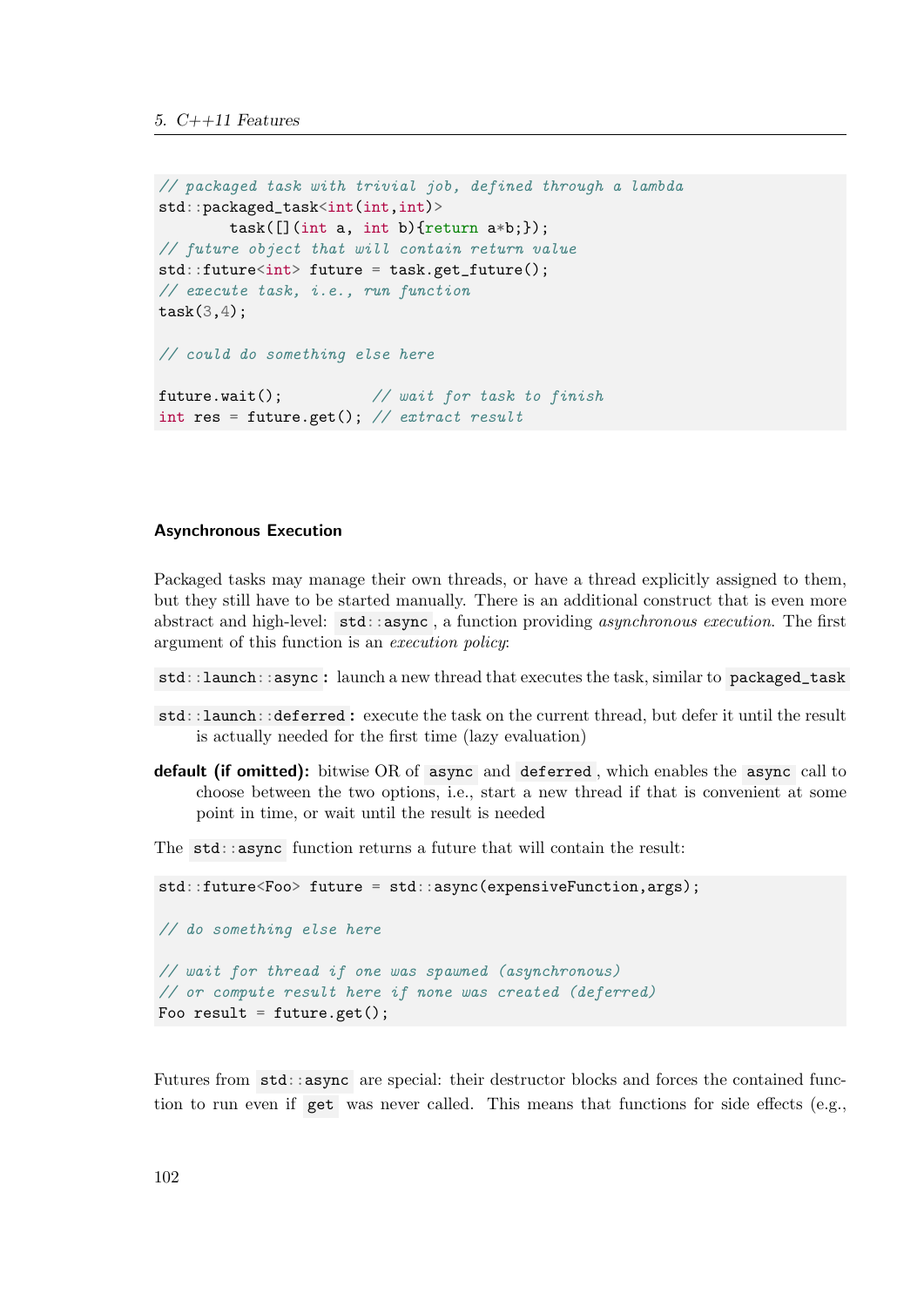background  $I/O$ ) are guaranteed to actually run, and to be finished when the future is de-stroyed, with the async trying to run the function at a suitable moment<sup>[28](#page-104-0)</sup>.

### 5.8. Assorted New Features and Libraries

# Types of Initialization

Before  $C_{++11}$ ,  $C_{++}$  provided several different *initialization mechanisms* with somewhat inconsistent notation:

- Value: written  $T()$ ;, default constructor for nameless objects, componentwise value init. for array types, zero-initialization otherwise
- Direct: written T t(args...); , constructor call for classes, conversion operator or narrowing conversion otherwise
- **Copy:** written  $T \t = \text{other}$ ; or  $T \t \text{other}$ ;  $\text{copy}$  constructor, etc.
- Aggregate: written  $T \t = \{args... \}$ ; direct assignment of array entries, or of struct components if struct is simple enough $^{29}$  $^{29}$  $^{29}$

**Reference:** written  $T\&$  ref = t; , creation of reference

Importantly, the default constructor call is  $T t$ ; not  $T t()$ ; and using this expression for built-in types leaves them uninitialized!

These forms of initialization remain valid in  $C++11$  and above, but there is also a new mechanism that has a more consistent notation and is more flexible: initialization using braced lists T  $t$ {args...}; The braces can contain zero, one or more than one argument.

#### Zero arguments:

Value initialization, using the default constructor for class types. Consistent notation for all types, and fundamental types are zero-initialized.

#### One Argument, same or derived type:

Direct initialization, possibly with slicing. No narrowing conversions allowed for fundamental types except for literals that are representable, i.e., no silent conversion from double to int or similar.

#### A different argument, or more than one:

Aggregate initialization for arrays and simple structs, else forwarded to a constructor taking a std::initializer\_list<T2> if available, e.g., to mimic aggregate initialization, else forwarded to a matching constructor. No narrowing conversions allowed for arguments.

<span id="page-104-0"></span> $\overline{^{28}$ A void future std::future<void> can be used in this case.

<span id="page-104-1"></span><sup>29</sup>See [https://en.cppreference.com/w/cpp/language/aggregate\\_initialization](https://en.cppreference.com/w/cpp/language/aggregate_initialization) for exact specification.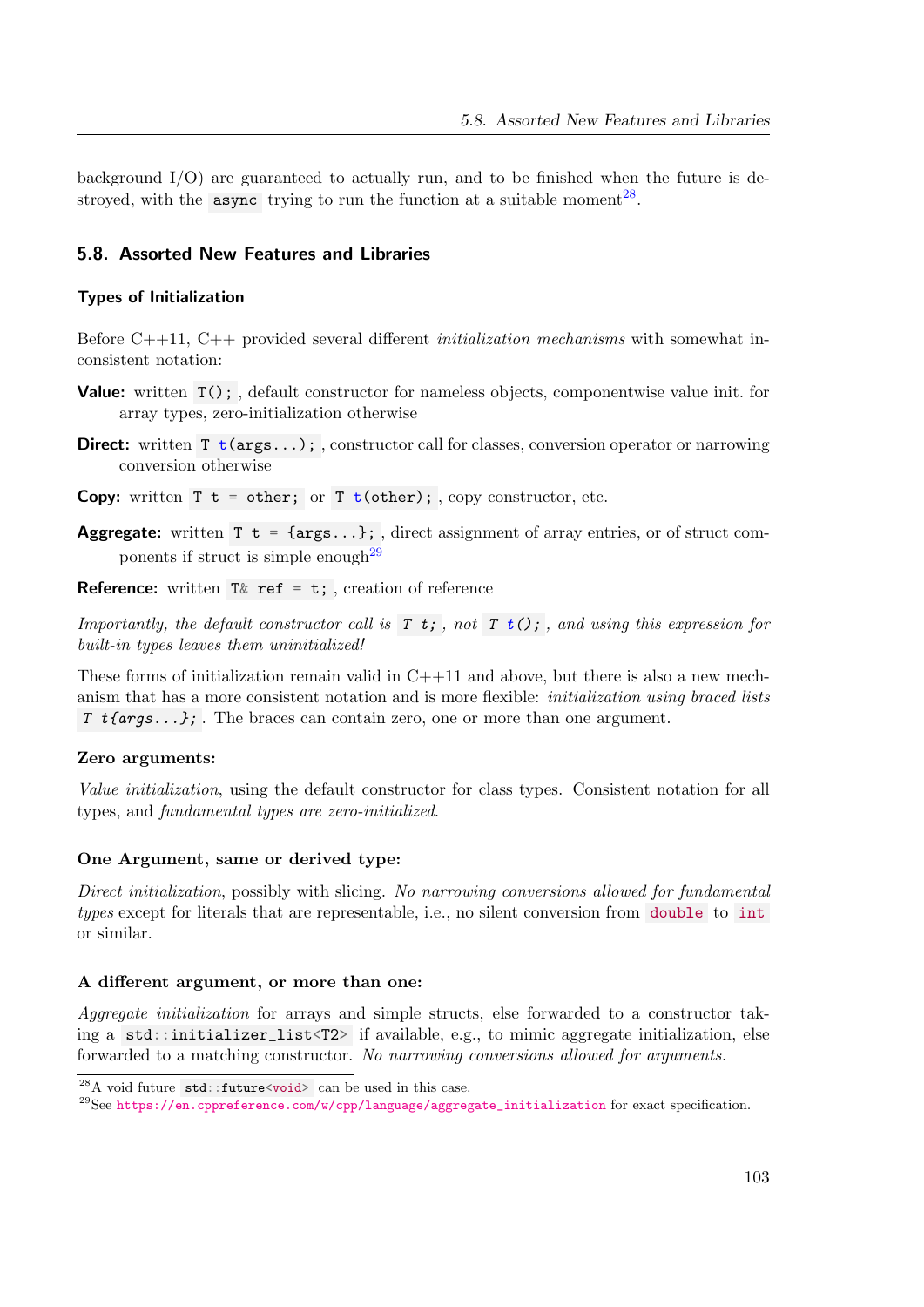```
int a; // usual notation leaves a uninitialized
int b(); // zero-init., doesn't work with classes
int c{}; // zero-init., notation consistent with classes
std::vector<sub>int</sub> > v(5.2); // vector [2.2.2.2.2]std::vector<int>W{5,2}; // vector [5,2] (initializer_list)
```
#### Range-Based Loops

 $C++11$  introduced *range-based* for loops as they exist in other high-level languages:

```
std::array<sub>1</sub>, 5> arr = {1, 2, 4, 8, 16};for (const int& m : arr)
  std::cout << m << std::endl;
```
This is a more concise replacement for, and in fact built upon, the  $for$  loop using iterators:

```
for (typename std::array<int.5>::const\_iterator it = arr.begin();
         it !=\text{arr.end}(); ++\text{it})
  std::cout << *it << std::endl;
```
Range-based for loops can also be used with user-defined classes. One just has to define three things:

- An iterator type, the one that would be used in the old-fashioned loop
- A begin method / free function for the start of the range
- An end method / free function denoting the end of the range

This means that anything that supports loops based on iterators also works with range-based loops.

One can implement the usual begin / end container methods, or use the free functions instead, e.g., if the class can't be modified for some reason. The iterator type has to support the expected operations, of course: pre-increment, dereference operator \* , not-equal-to operator != , and a public destructor, just like for the explicitly iterator-based loop.

The type definition in range-based for loops is an ideal candidate for the **auto** keyword, since the type of the elements is usually clear from context. This leads to two standard versions of such loops, one for const and one for non-const access: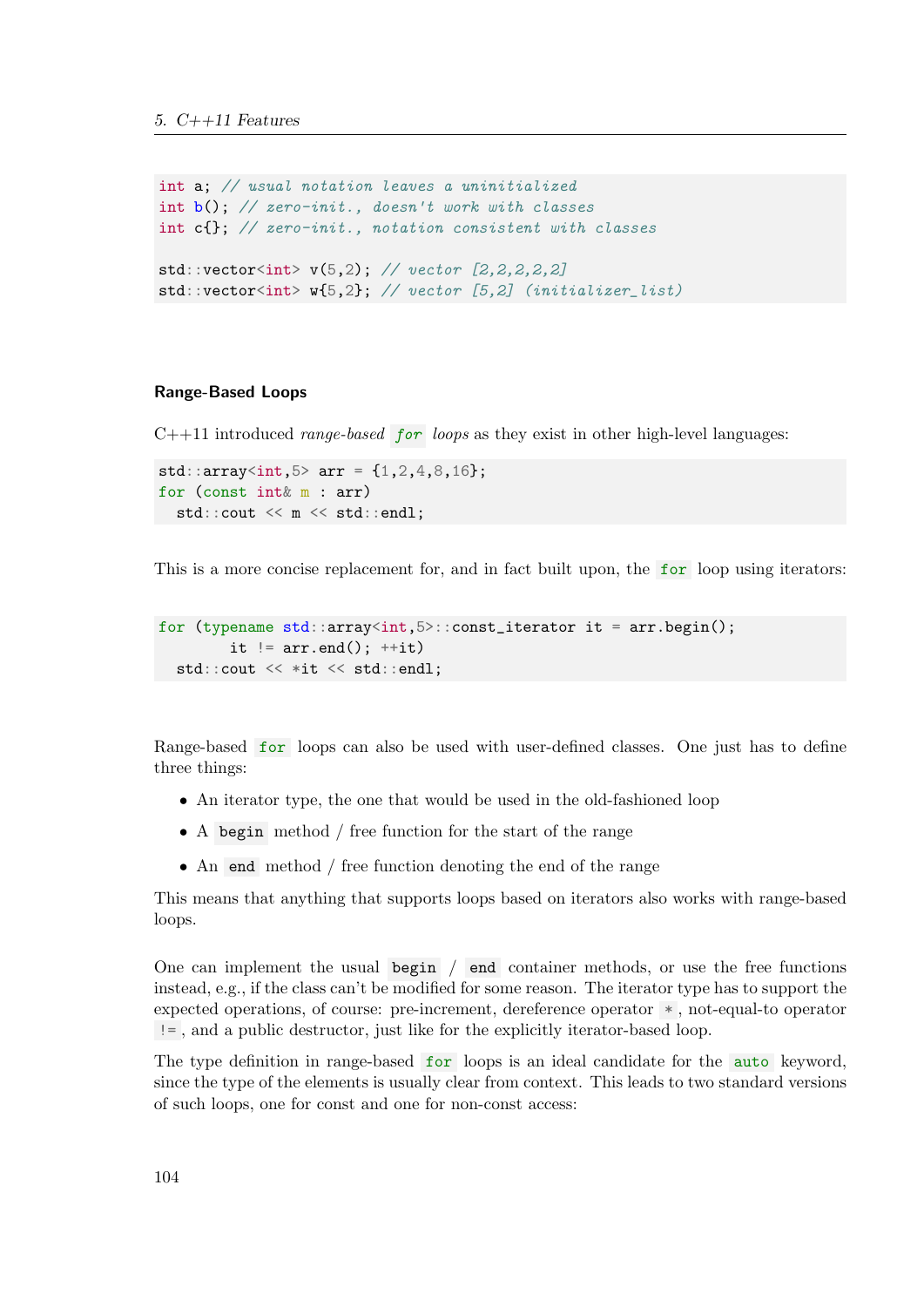```
// const version
for (const auto& element : range)
{ ... }
// non-const version
for (auto&& element : range)
{ ... }
```
As discussed, this  $\text{auto} \& \text{is a forwarding reference: it decays to a normal value reference}$ when accessing the contents of some container, but also accepts values that are generated on-the-fly, e.g., through some generator function.

A braced initialization list can be assigned to std::initializer\_list<T> if and only if all of its entries have the same type (which is then used as T ), and such an initializer list can serve as a range. In fact, iterating over such a list is how the corresponding constructors are implemented.

This means we can use braced lists not just for initialization, but also for range-based loops:

```
// iterate over some powers of two
for (const autox = \{1, 2, 4, 8, 16\})
{ ... }
// iterate over the vowels
for (const auto& c : {'a','e','i','o','u'})
{ ... }
```
### Type Aliases and Alias Templates

In  $C++11$  and above, the keyword using provides an *alternative to typedefs*, which is more general and can also be used to give names to partial template specializations / instantiations.

```
// type alias instead of classical typedef
using Number = int; // replaces ``typedef int Number''
// partial specialization or instantiation
template<typename T>
 using Vector3D = Vector<T,3>; // defines ``Vector3D<T>''
// alias template
template<typename U, typename V>
  using Matrix = Long::Namespace::SpecialMatrix<U,V>;
```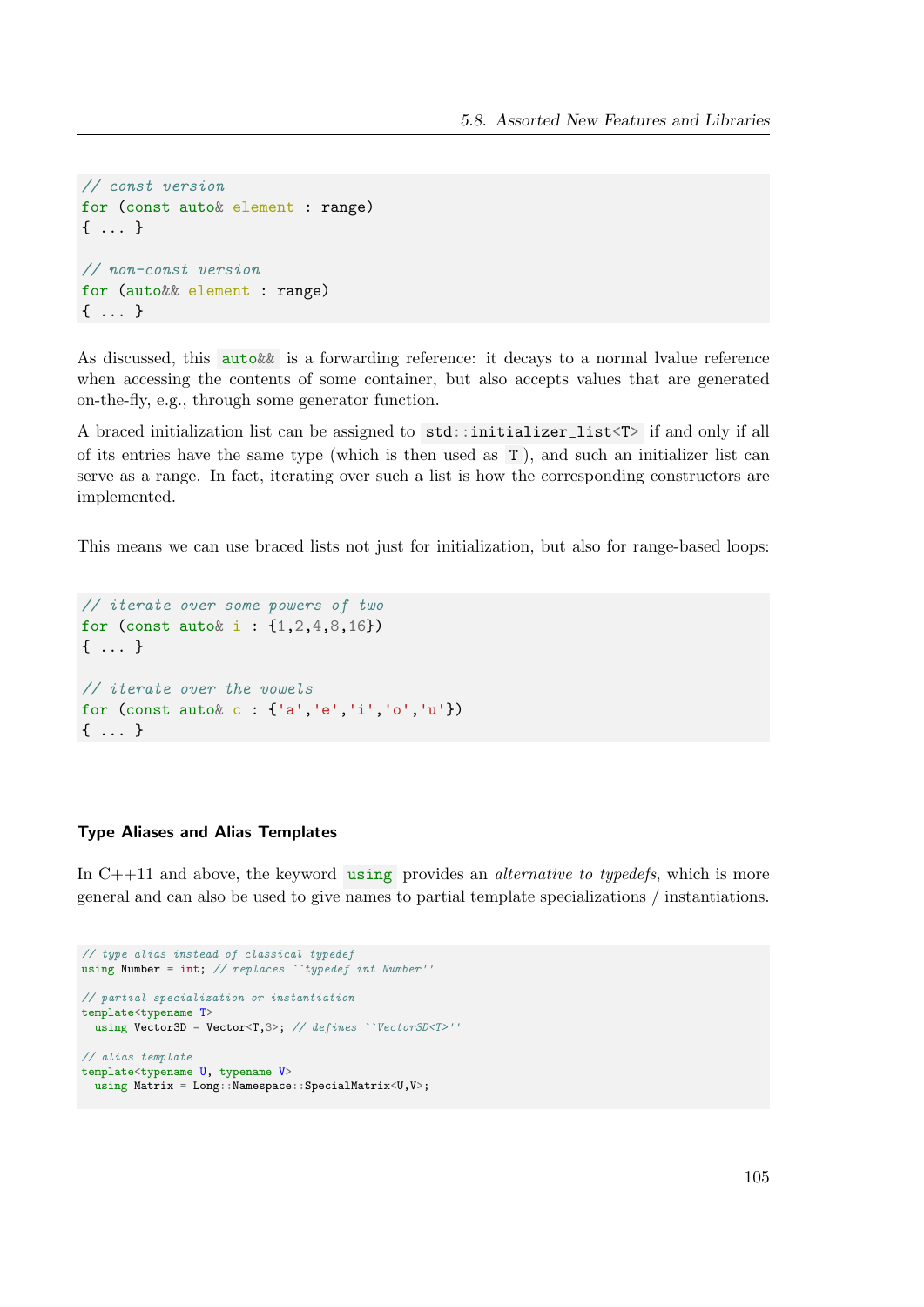```
// variadic alias template
// (can also be used to just omit the arguments!)
template<typename... T>
 using \text{Foo} = \text{Bar}\langle \text{T} \dots \rangle; // Foo is alias of Bar
```
Of course, simply importing names like in using std::cout; or similar is still possible as well.

#### Initializers and Inheriting Constructors

 $C++11$  simplifies writing classes:

- Initializers may now also be used for normal (i.e., non-static) attributes. The assigned value is used if the constructor doesn't explicitly define the member.
- The constructors of base classes may now be imported with a using directive, just like one could import normal methods before. This automatically produces forwarding constructors for the derived class.

```
struct Base {Base(int a, double b, bool c);};
struct Derived : public Base
{
  int i = 0; // used if constructor doesn't assign anything
  // defines Derived(int,double,bool) and potentially others
  using Base::Base;
};
```
#### Scoped Enums

Classic C enums are simply names for integer constants. This means they can be used where

- some simple integer expression or
- another completely unrelated enum

is expected, potentially leading to subtle bugs.

 $C++11$  introduced *scoped enums*, which are type-safe and can only interact with enums of the same type: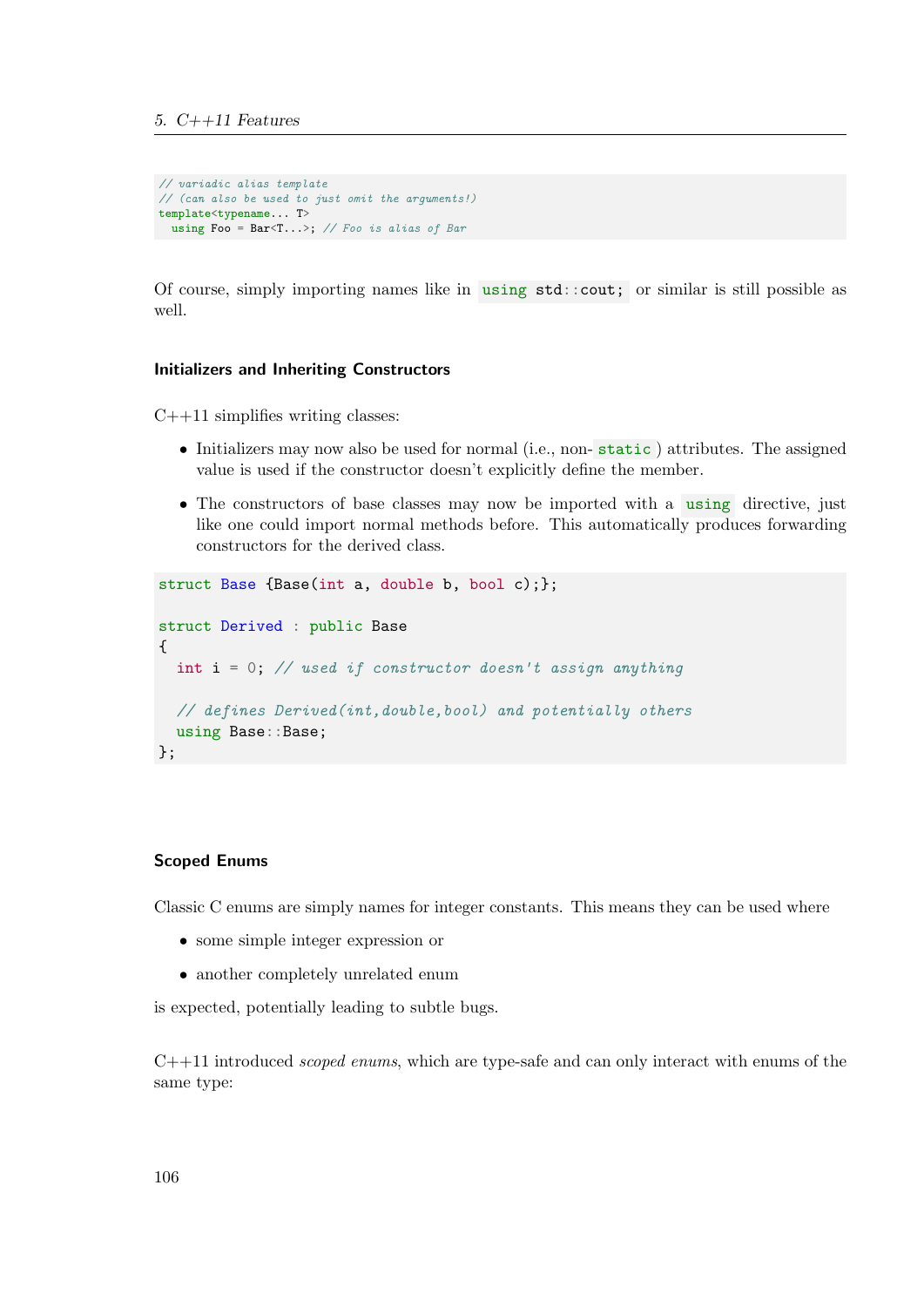```
enum OldColor {RED, BLUE, GREEN}; // old C-style enum
int i = RED; // perfectly fine assignment
enum class Color {red, blue, green}; // scoped enum
Color col = Color:: red; // no implicit conversion to int
using Color:: green; // local shorthands may be defined
```
### Exception-Free Functions

Previous versions of C++ included a facility for specifying what kind of exceptions a function might throw. This was deemed too complicated and error-prone, and therefore  $C++11$ switched to *specifying that a function will never throw exceptions*, used for optimization purposes. There are two versions:

- A simple noexcept qualifier, stating that exceptions are never thrown
- A noexcept qualifier with Boolean argument, typically using an operator with the same name

```
// never throws an exception
int five() noexcept {return 5;}
// doesn't throw if both addition and scaling of type T don't
template<typename T>
T scale_and_add(const T& t1, double a, const T& t2)
        noexcept(noexcept(a * t1) && noexcept(t1 + t2))
{
  return a * t1 + t2;
}
```
### Type Traits

As seen in our discussion of template metaprogramming and SFINAE, it can be quite handy to have certain properties of data types available at compile time.

 $C++11$  and above provide a set of such type traits in header  $\langle \text{type\_traits} \rangle$ :

- Type properties (e.g., is\_integral , is\_floating\_point , is\_class , is\_const ,. . . )
- Type relationships (e.g., is\_same , is\_convertible )
- Type modifications (e.g., remove\_const , remove\_pointer )
- Transformations (e.g., enable\_if , conditional , common\_type )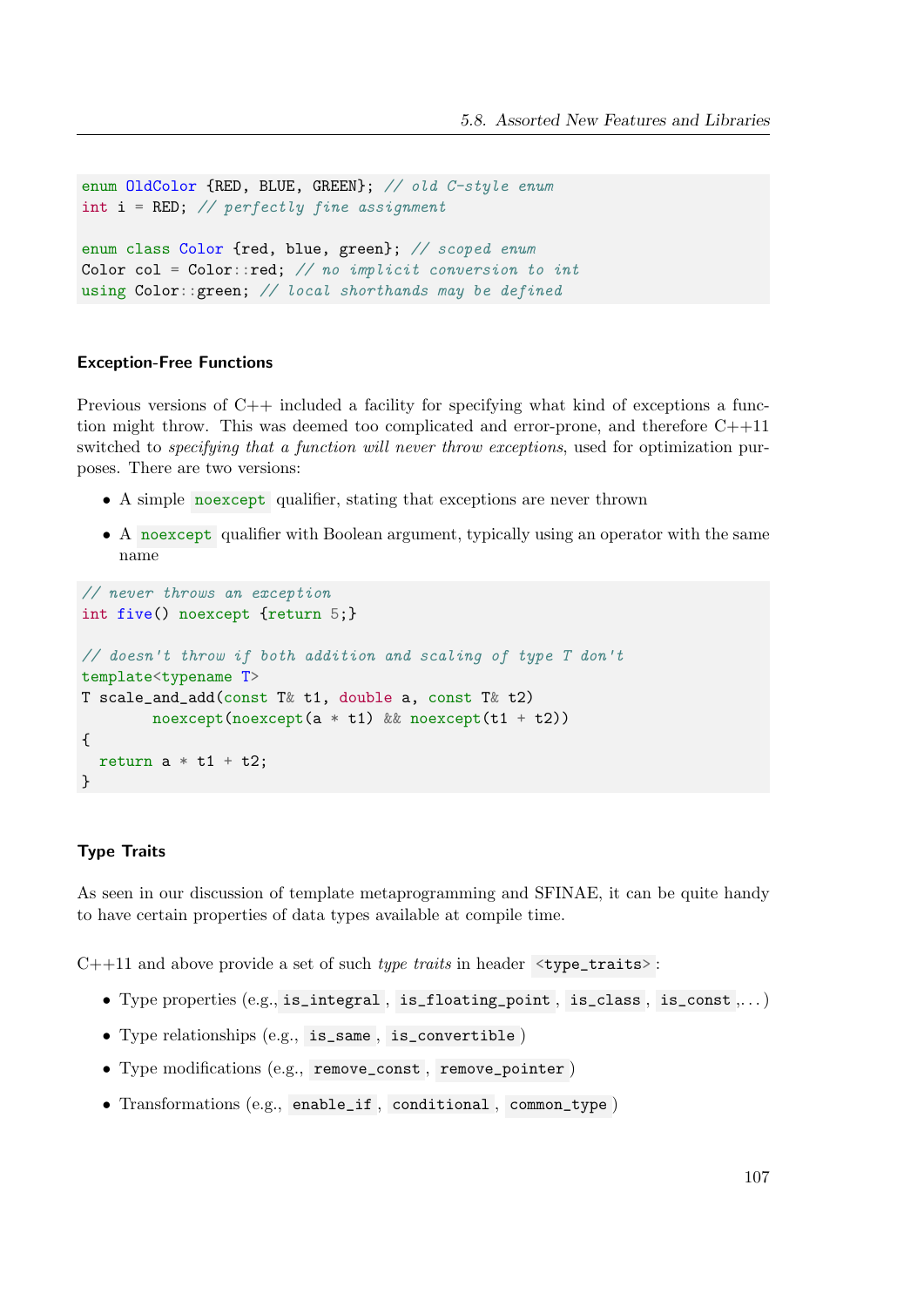• Constants ( integral\_constant , true\_type , false\_type )

These have been defined using the same template tricks we have discussed.

For most of these traits, C++17 introduces an equivalent  $\rightarrow$  [variable template](#page-114-0), for example is\_integral\_v, and a mayor use case are  $\rightarrow$  [concepts](#page-127-0) as introduced by C++20.

#### Time Measurements

The *chrono* date and time library is a replacement for the old C-style date and time utilities, with proper type support and automatic unit conversions. The chrono library has its own namespace std::chrono , where it provides:

- A system\_clock class for wall time: equivalent to C-style time, usually Unix Time (UTC), can be nonmonotonic due to, e.g., NTP synchronization.
- A steady\_clock class for time measurements: monotonic (time always moves forward), e.g., time since last system reboot.
- A time\_point class template, representing time points for each of the clocks (template parameter).
- A duration class template, representing durations (time point differences).

Time measurements should always use steady\_clock , because the system clock may perform jumps backward in time (e.g., during synchronization) or into the future (e.g., when waking from suspend state).

Time measurements using the library tend to be a bit verbose, because durations have to be explicitly cast to time units:

```
auto start = std::chrono::steady_clock::now();
// perform some computations, measure elapsed time
auto end = std::chrono::steady_clock::now();
auto ms = std::chrono::duration_cast<std::chrono::milliseconds>
          (end - start).count();
std::cout << "duration in ms: " << ms << std::endl;
std::cout << "duration in s: " << ms/1000. << std::endl;
```
The cast converts the internal unit of the clock (ticks) to one of the usual units, e.g., milliseconds or seconds. The units provided by  $C+11$  range from nanoseconds to hours, while days, weeks, months and years are introduced by C++20.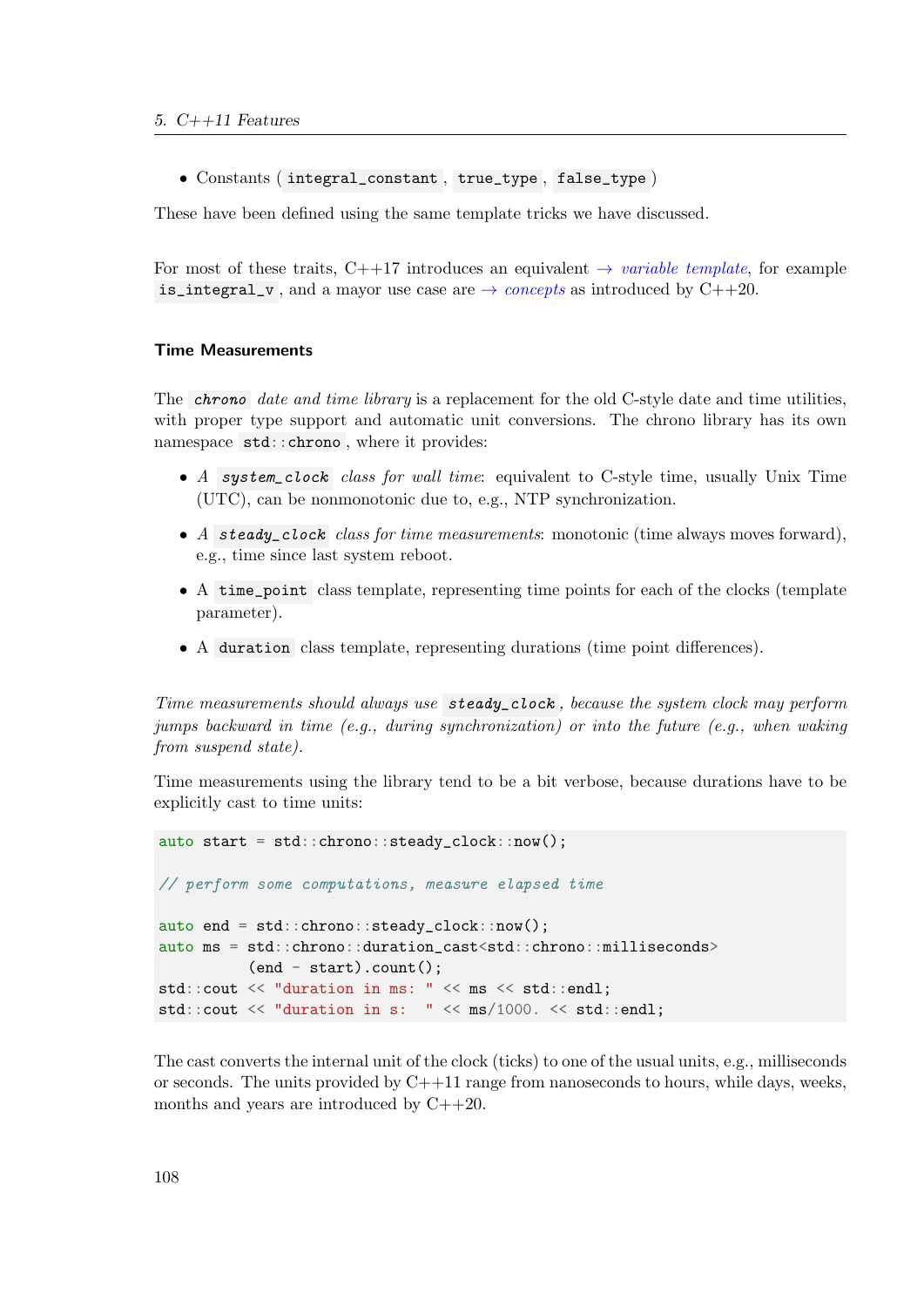### Random Number Generation

The legacy C pseudo-random number generator (PRNG) rand() can be of rather poor quality. Before  $C_{+}+11$ , this meant that people had to either make do with subpar random numbers, or rely on some external library. C++11 and above provide a set of very well-known PRNGs in header <random>, e.g.:

- The Mersenne Twister (Matsumoto and Nishimura)
- "Minimal standard" linear congrual engine (Park et al.)
- RANLUX generator (Lüscher and James)

The generation of random numbers is divided into three distinct steps:

- Seeding the aforementioned engines, using true random numbers (entropy) or simply system time if the latter is sufficient
- Generation of uniformly distributed pseudo-random integers using the engines
- Transformation of these values into discrete or continuous target distributions

```
std::random_device rd; // entropy source
std::mt19937 gen{rd()}; // seed Mersenne Twister
std::normal_distribution <> dist{}; // standard normal dist
std::vector<double> vals(1000);
for (auto& e : vals)
 e = dist(gen); // draw value using generator
```
Predefined distributions include:

- *uniform distributions* (integer and real)
- Bernoulli distributions (Bernoulli, binomial, etc.)
- *Poisson distributions* (Poisson, exponential, Gamma, etc.)
- normal distributions (normal, lognormal, chi-squared, etc.)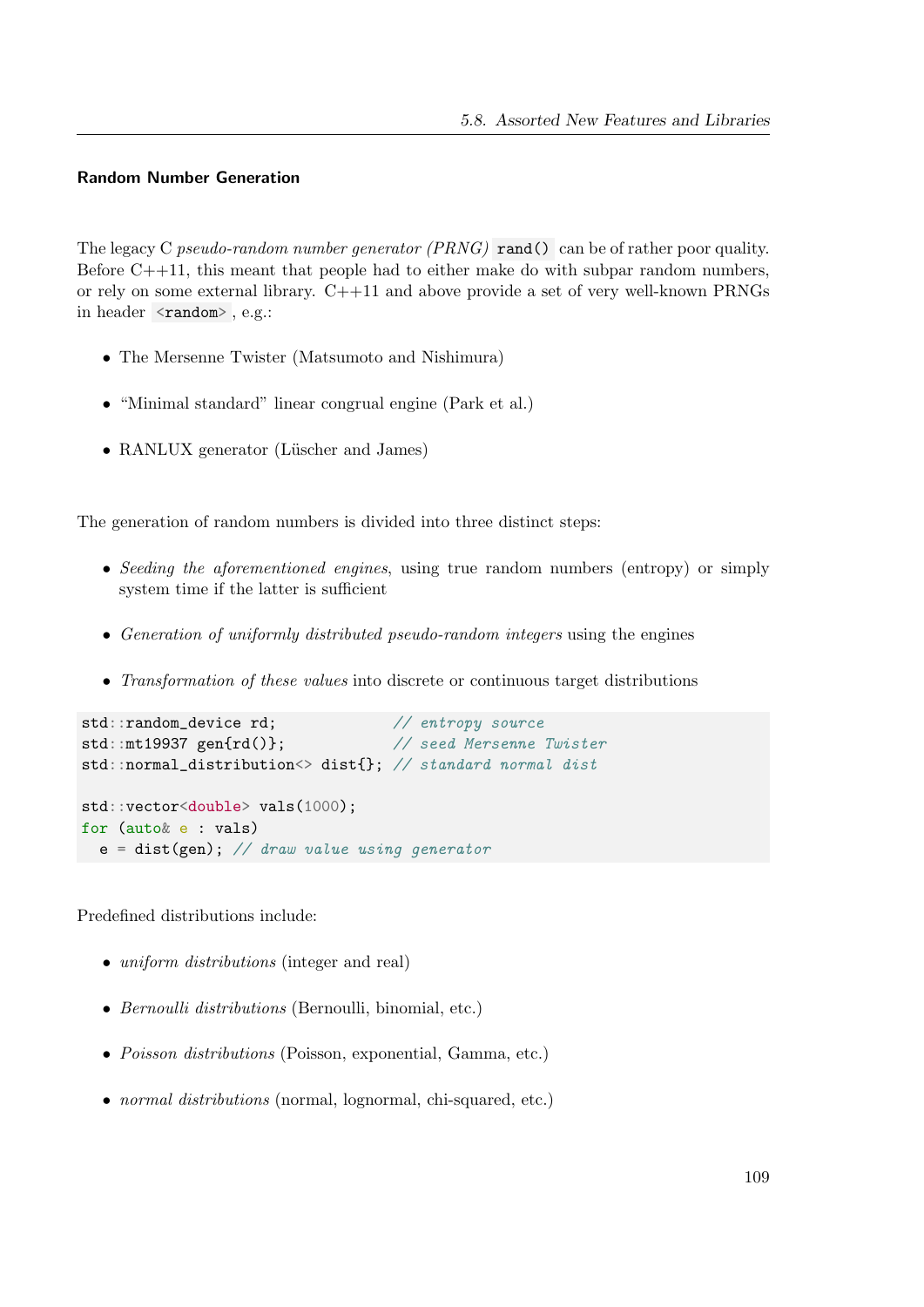### Custom Literals

C++ provides a large number of predefined literals, e.g.:

integers binary (prefix  $\circ$ b), octal (prefix  $\circ$ ), decimal or hex (prefix  $\circ$ x), postfix u for unsigned, l for long, ll for long long

floating-point number followed by optional exponent separated with e, postfix f for float, l for long, double if omitted

auto  $a = 0b100101$  // binary encoded integer auto  $b = 123u$  // unsigned int auto  $c = 0xCAFEul$  // unsigned long, hex encoded auto  $x = 3.141f$  // single-precision float auto  $y = 1e10$  // double-precision with exponent

All letters in these literals are case insensitive. There are also literals for different types of characters and strings (UTF-8, UTF-16,  $\dots$ ).

Since C++11, *custom literals* can be defined, based on two ingredients:

- A user-defined suffix, which has to start with an underscore
- A literal operator for this suffix, defining how a given numerical value or character sequence should be interpreted

```
// compute in meters, allow specifications in foot and inch
constexpr long double operator"" _inch (long double x)
{return 0.0254 * x;}
constexpr long double operator"" _ft (long double x)
{return 0.3048 * x;}
// compute in radian, allow specifications in degrees
constexpr long double operator"" _degs (long double x)
{return M_PII / 180 * x;} // long double pi constantauto x = 47_inch; auto y = 3_ft; auto z = 90_degs;
```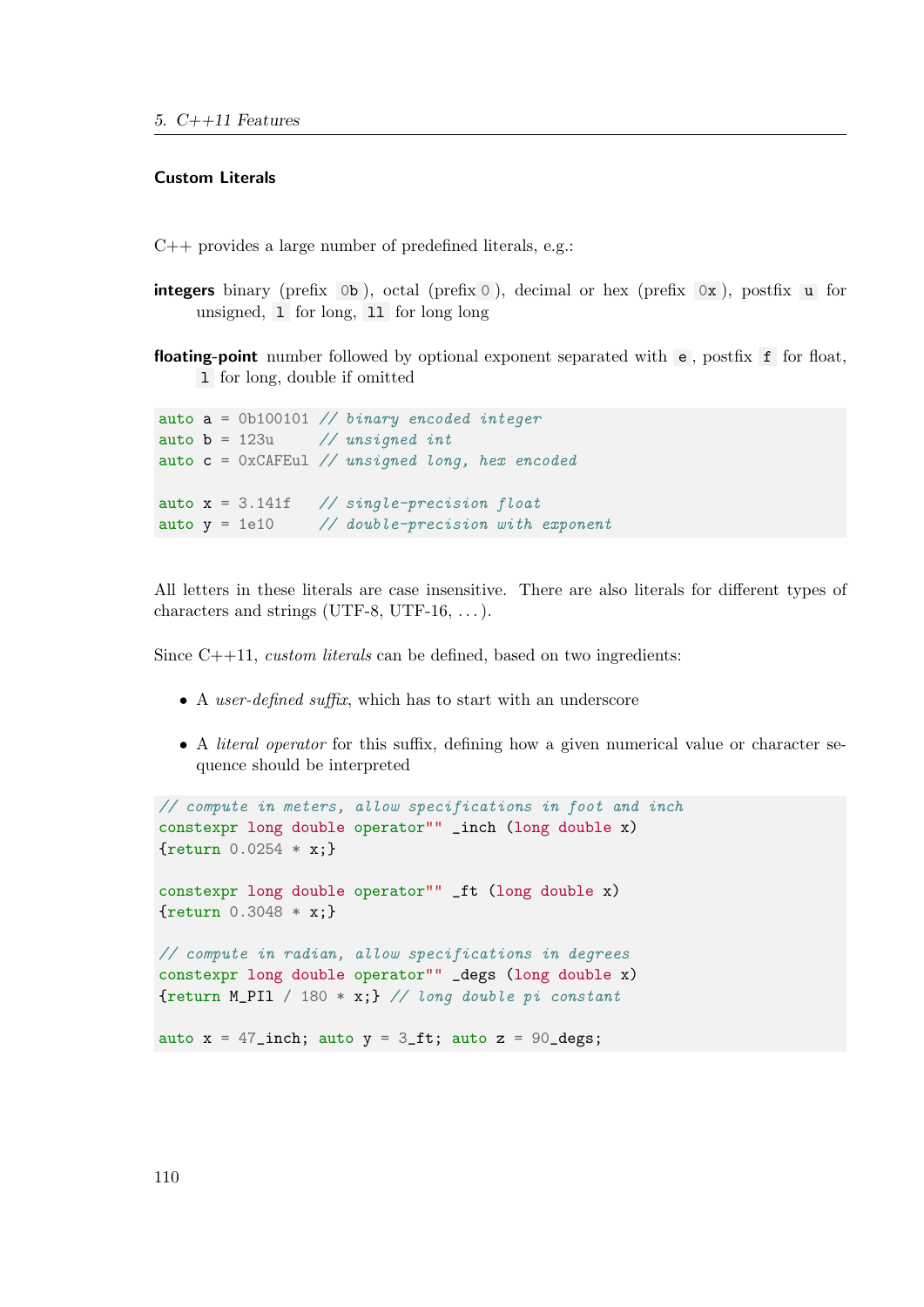### Raw Literals and Regular Expressions

A bit less relevant for scientific computing, but still quite useful, are the new text manipulation capabilities introduced by  $C++11$ . Raw string literals can be used to specify arbitrary texts without the need to escape any characters, like quotation marks or newline characters:

```
// delimiter "foo" is arbitrary, needed to allow ")" in text
// can use any symbol instead, e.g., "|", "!", or "@"
auto raw_string = R"foo(This is a
multi-line string
containing "quotation marks"
and \literal\ backslashes)foo";
```
Such raw literals can be particularly useful when writing regular expressions in one of the pattern matching grammars provided by the regex library<sup>[30](#page-112-0)</sup>.

<span id="page-112-0"></span><sup>30</sup>See <https://en.cppreference.com/w/cpp/regex>.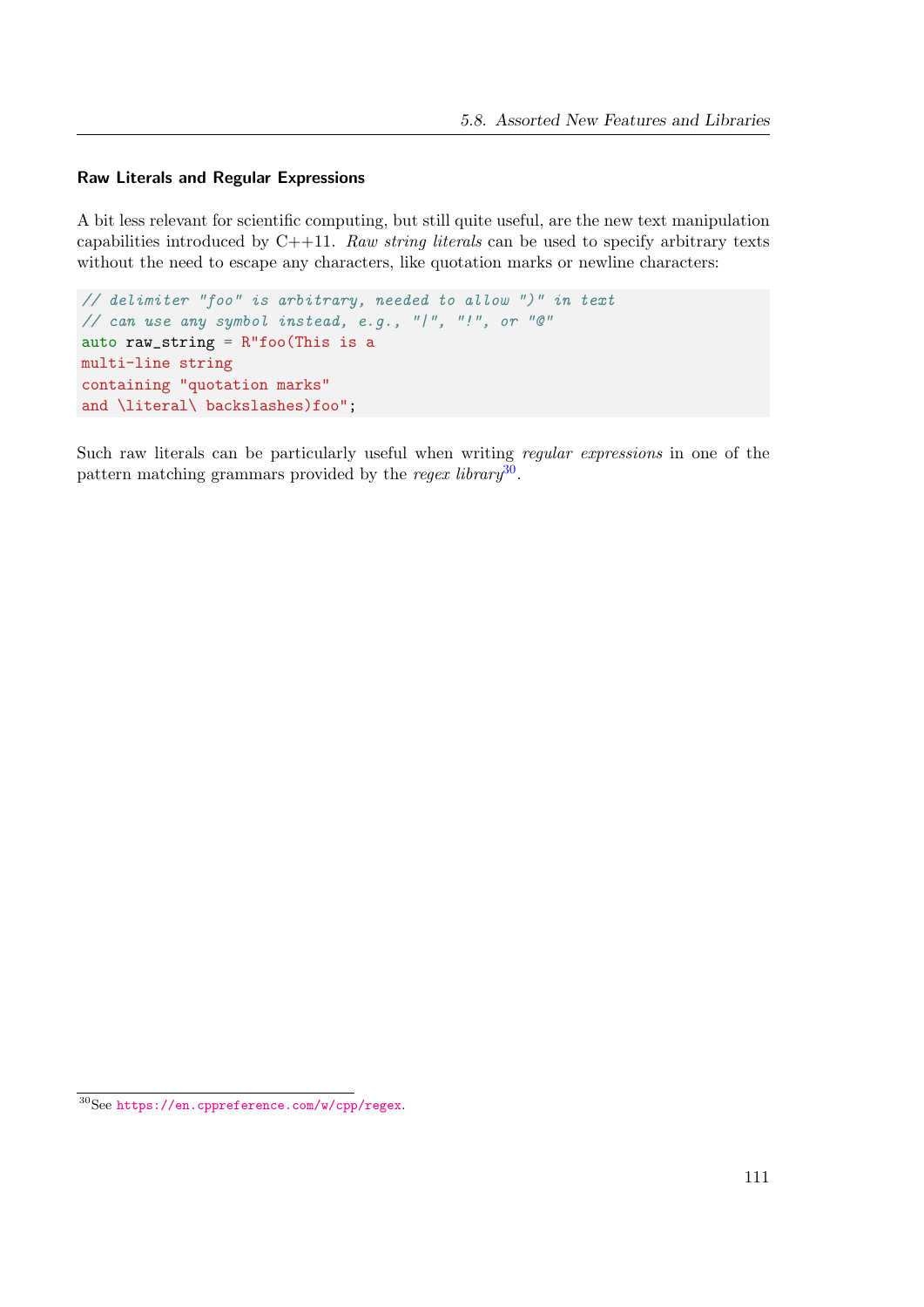# 6.  $C++14$  Features

 $C++14$  was a comparatively minor update, but it is nevertheless brought several improvements to the language, mainly regarding constructs introduced in C++11:

- improvements to constant expressions
- generic lambda expressions
- variable templates
- return type deduction
- $\bullet~$  assorted other improvements and additions

# 6.1. Improvements to Constant Expressions

Except for possibly some checks ( static\_assert ) and local definitions ( using / typedef ),  $C++11$  constexpr functions are basically a single return statement.

C++14 lifts many restrictions and consequently makes constant expressions much more powerful. The body of a constexpr function may now contain normal  $C++$  code, as long as:

- Every variable has literal type, i.e., it is either built-in or has a matching constexpr constructor and destructor.
- Every such variable is immediately initialized.
- All functions that are called are themselves marked constexpr .
- The code doesn't contain  $try / catch$  blocks (exception handling).

The second and fourth restriction are lifted by  $C++20$ , where constexpr exceptions are introduced.

Most importantly, constexpr functions may now contain branches and loops:

```
constexpr int factorial(int n)
{
  int out = 1;
  for (int i = 2; i \le n; i++)
    out *= i;return out;
}
```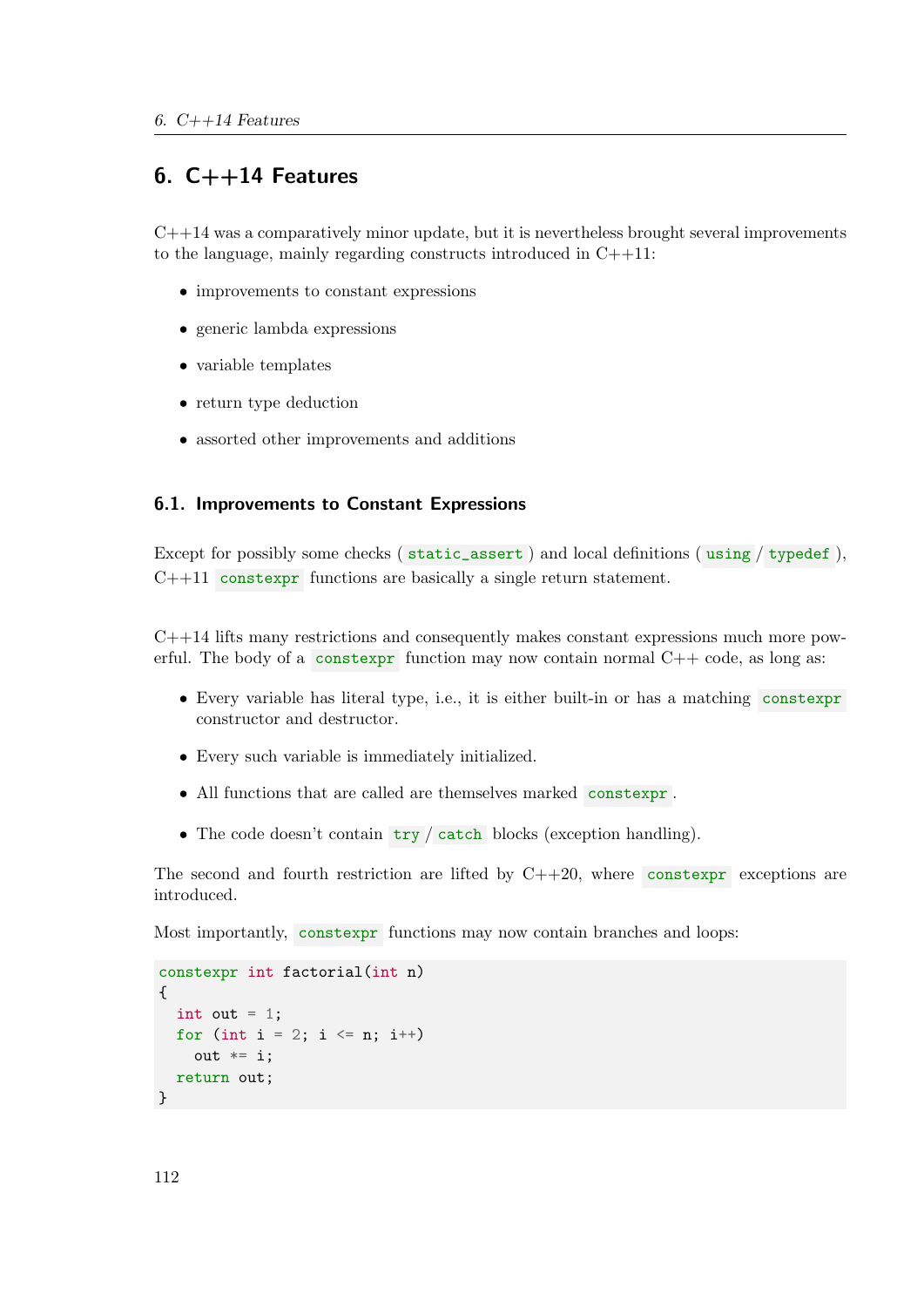Just like liberal use of the const keyword prevents bugs and helps the compiler during optimization, large parts of programs may now be marked constexpr . These parts will then be evaluated at compile-time where appropriate.

This means we can write whole subprograms that are run at compile-time, instead of relying on complex template metaprograms for such tasks.

### 6.2. Generic Lambda Expressions

 $C++14$  introduced *generic lambda expressions*: lambda function arguments may now be declared auto , as in:

auto add =  $[]$  (auto x, auto y) {return x+y;};

The anonymous functor introduced by this lambda expression doesn't provide a single function  $operator()$ , instead it defines an appropriate operator $()$  function template:

- Each occuring auto introduces an (anonymous) template parameter, say,  $T1$ ,  $T2$ ,...
- These parameters are independent: there is no mechanism to specify that two types are the same or have some other relationship
- Any time the lambda is called with a certain argument type combination for the first time, the **operator**() function template is instantiated with these types.

# 6.3. Variable Templates

Before  $C_{+1}+14$ , templates came in two different flavors, function templates introducing a parameterized family of functions, and class templates introducing a parameterized family of classes or structs.

<span id="page-114-0"></span> $C++14$  introduced *variable templates*, i.e., variables that may have several variants existing at the same time, parameterized by some types or values. Variable templates can have the same template parameters as other templates, including template parameter packs, but they themselves can't be used as template template parameters.

```
// no longer a struct with internal enum or similar
template<int N>
  constexpr int factorial = factorial<N-1> * N;
template<>
  constexpr int factorial\langle 0 \rangle = 1;
```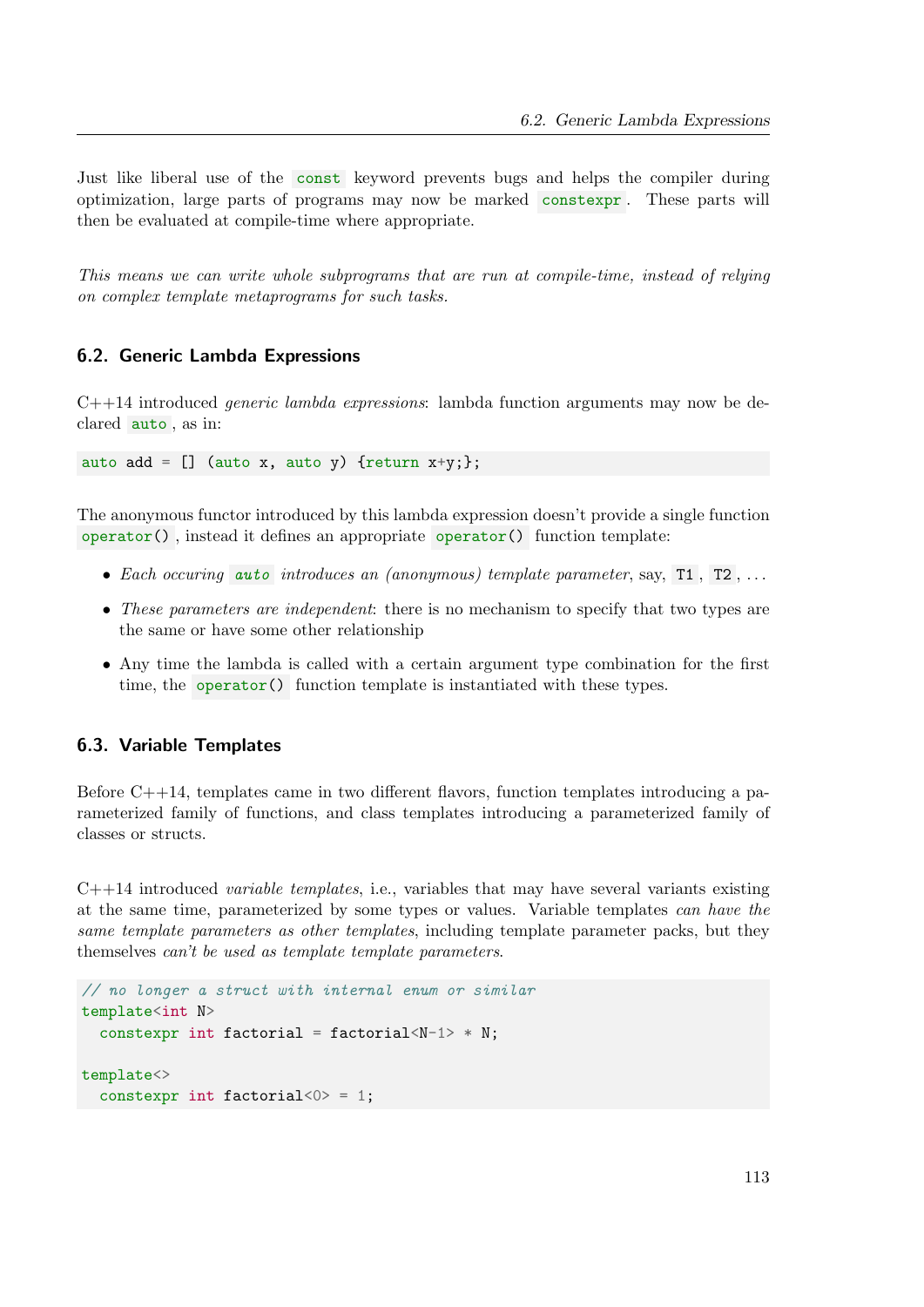Potential use cases of variable templates:

- Cleaner representation of template metaprogramming, as seen in the example.
- Provide different versions of some generator object, e.g., for pseudo-random numbers, one for each data type.
- Make named constants (e.g., from C enums and macros) type-aware and usable as templates.

The Message Passing Interface (MPI) specifies data types through certain integer constants, make those available for the  $C++$  type system:

```
template<typename T> constexpr MPI_Datatype MPIType;
template<> constexpr MPI_Datatype MPIType<int> = MPI_INT;
template<> constexpr MPI_Datatype MPIType<float> = MPI_FLOAT;
template<> constexpr MPI_Datatype MPIType<double> = MPI_DOUBLE;
...
```
This way, generic code can pick the right MPI data type automatically.

### 6.4. Return Type Deduction

In many cases the trailing return type of lambda expressions is optional, and can be deduced from the return statement instead:

auto  $f = []$  (int i) {return 2\*i;}; // returns int

 $C++14$  extends this mechanism from lambdas to normal functions:

- The return type of lambdas may be omitted, and the return type of normal functions can be " auto " without trailing return type.
- In both cases the return type is deduced using the return statement. Multiple return statements with conflicting types cause a compilation error.
- The deduced type is always a value type, like with **auto** in general. Reference types can be specified using  $\text{auto}\&\,$ , const  $\text{auto}\&\,$ , etc. (as a trailing return type in the case of lambdas).

This leads to two convenient ways to write functions returning tuples or structs. We don't have to repeat the tuple information several times, doing so once in the return type or return statement is enough: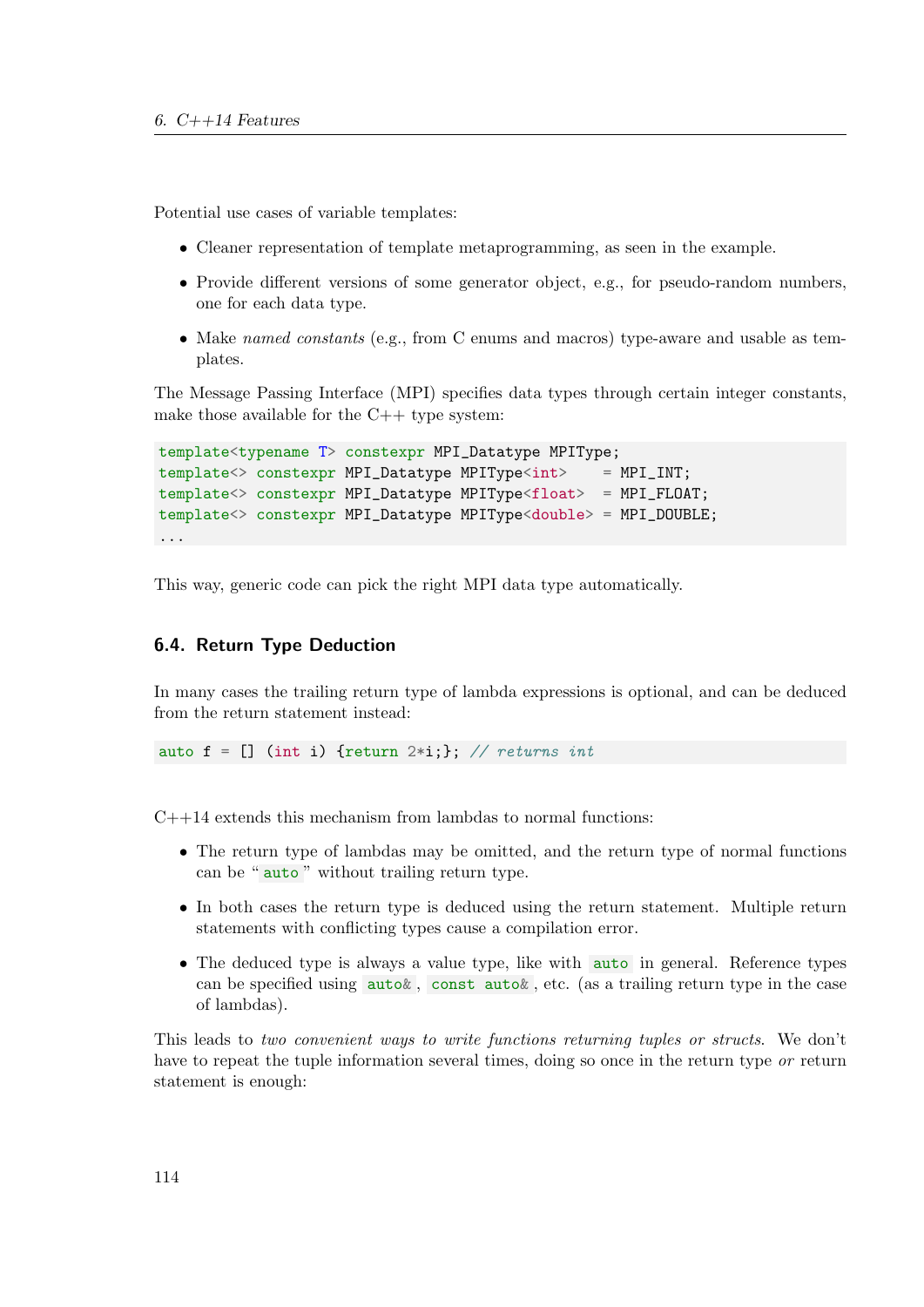```
// type deduction: don't specify return type,
// has to be fixed somewhere in the function body
auto createTuple()
{
  return std::tuple<int,double,bool>{7,3.2,true};
}
// new init version: specify return type,
// can return simple braced list
std::tuple<double,char,int> buildTuple()
{
  return {5.6,'c',27};
}
```
### 6.5. Other Improvements and Additions

### Deprecated Attribute

Sometimes legacy code has to be kept around for backwards compatibility, but shouldn't be used anymore for various reasons. Such code can be marked with the [[deprecated]] attribute, optionally including some reason:

```
[[deprecated("Use more efficient newFoo() function instead.")]]
void foo() { ... }
```
The attribute is placed:

- before function declarations / definitions (see above)
- before the class or struct name: struct [[deprecated]] Foo { ... };
- before variable declarations: [[deprecated]] int i;

Templates, individual template specializations, and whole namespaces can be marked as deprecated in similar fashion.

### Type Traits: Helper Types

Template metaprograms based on type traits can become quite verbose: each such traits class introduces a dependent type named type or a Boolean value named value , and these have to be written out to specify the resulting type or value.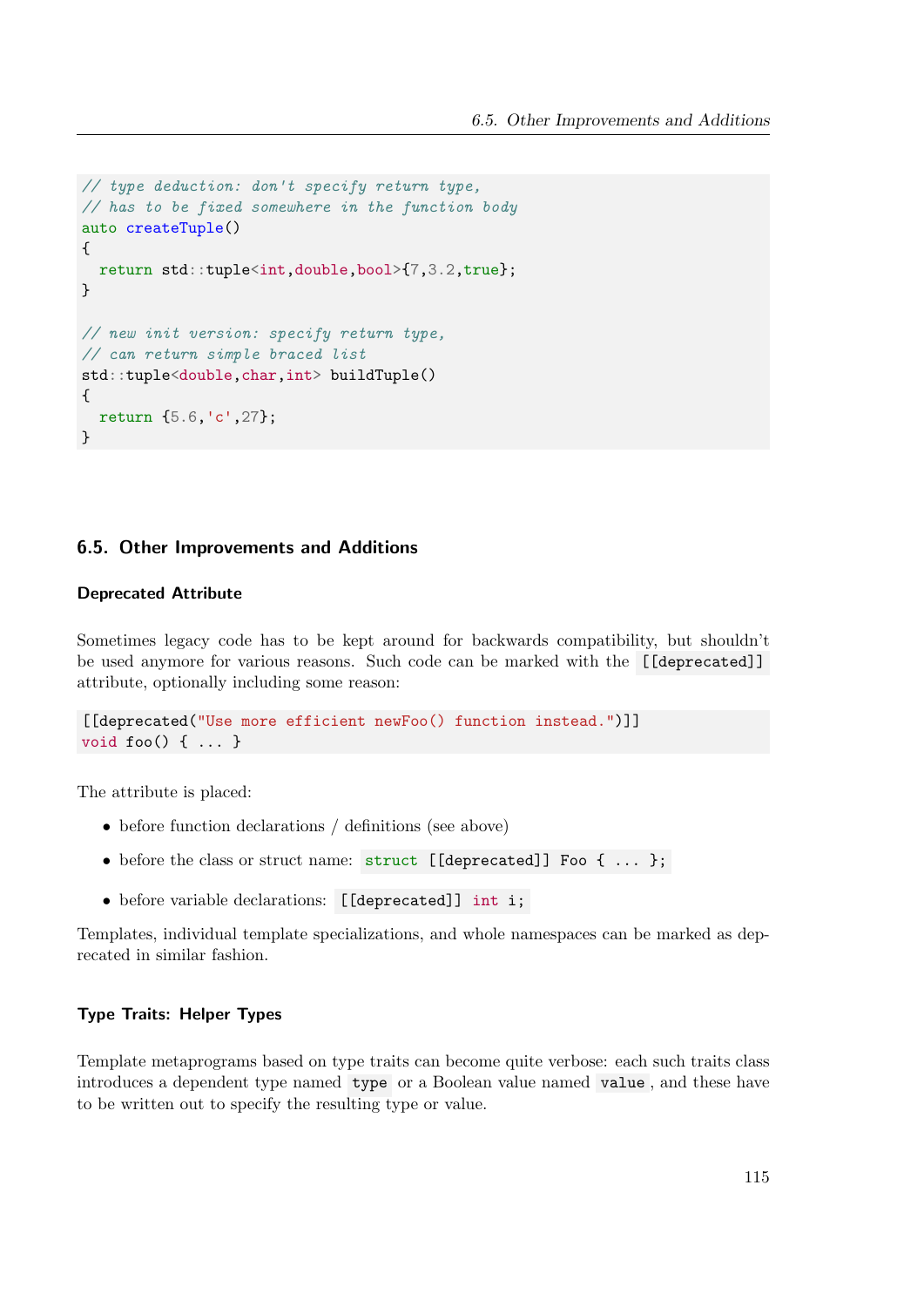$C++14$  introduced *helper types like* enable\_if\_t :

template< bool B, class T = void> using enable\_if\_t = typename enable\_if<B,T>::type;

This can help make SFINAE easier to read, for example. Additionally, there is now a method constexpr operator() for the Boolean values:

```
std::enable_if<typename std::is_same<T1,T2>::value>::type>
std::enable_if_t<std::is_same<T1,T2>()>> // C++14 version
```
They could also have introduced helper variables for the Boolean values using variable templates, but that didn't happen until C++17.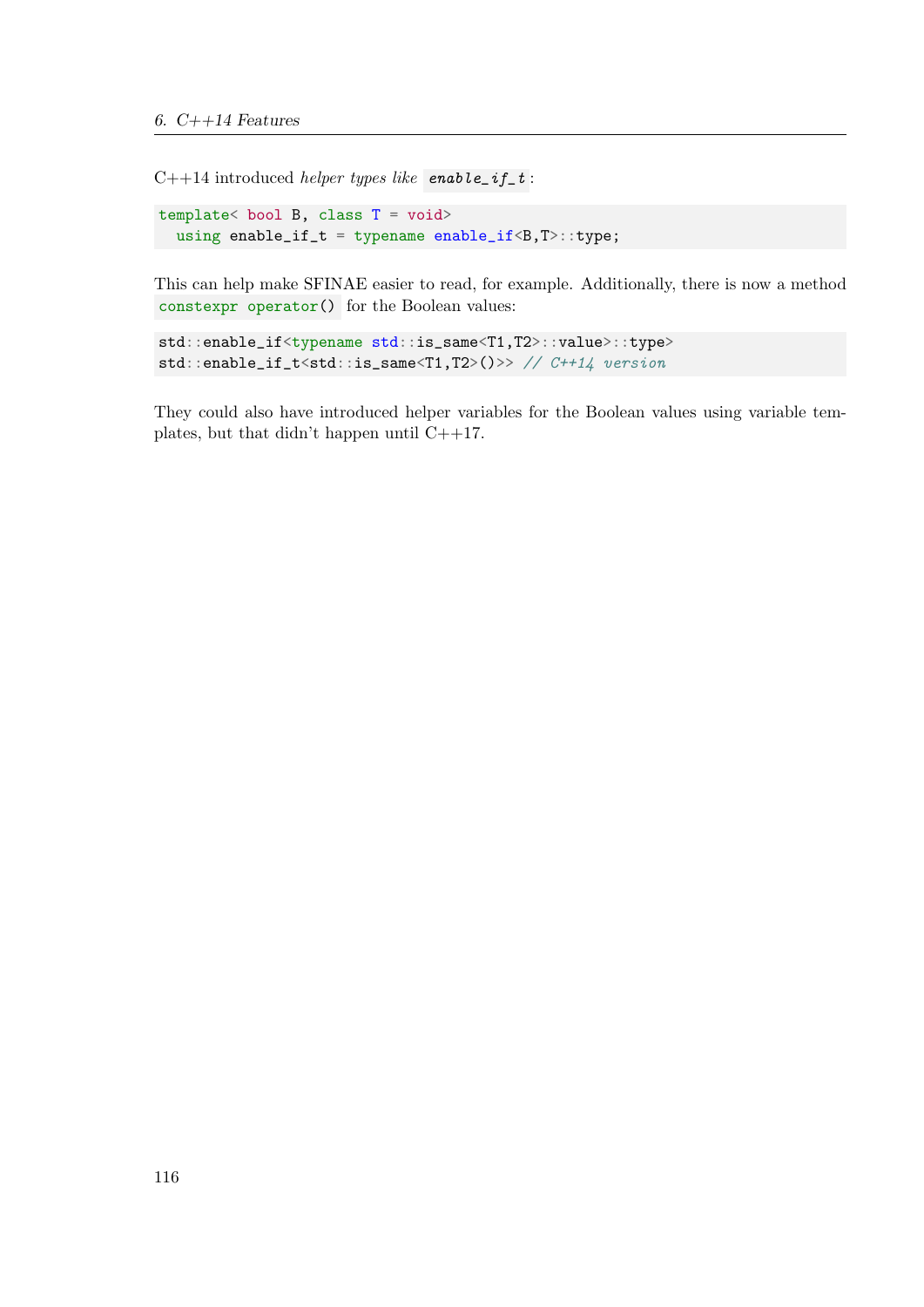# 7. C++17 Features

 $C++17$  is again a rather small update. The following points are noteworthy additions to the language:

- Guaranteed copy elision
- Compile-time branches
- Structured bindings
- Additional utility classes
- Fold expressions
- Class template argument deduction
- Mathematical special functions
- The filesystems library

# 7.1. Guaranteed Copy Elision

In  $C_{++}$ , exchanging data with a function through arguments and return values typically requires copies:

- copies of the arguments are created in the scope of the function that is called
- a copy of the return value is created in the scope of the calling function (a nameless temporary), and then a second copy is necessary during assignment

Such copies can be memory-intensive and time-consuming, and therefore we often avoid them using references:

- Arguments are passed as const references to avoid copies.
- Return values are replaced by non- const references as arguments: instead of returning something, the function simply modifies its argument.

```
// computes out = mat * vec
void foo(const Mat& mat, const Vec& vec, Vec& out)
{ ... }
```
The modification of reference-type arguments is efficient, but it makes it harder to see intent and parse the signature: the return values are effectively hidden among the arguments.

Before  $C_{+17}$ , the compiler was allowed to eliminate copies that happened when function values were returned, but there was no guarantee for this to happen. This was one of the main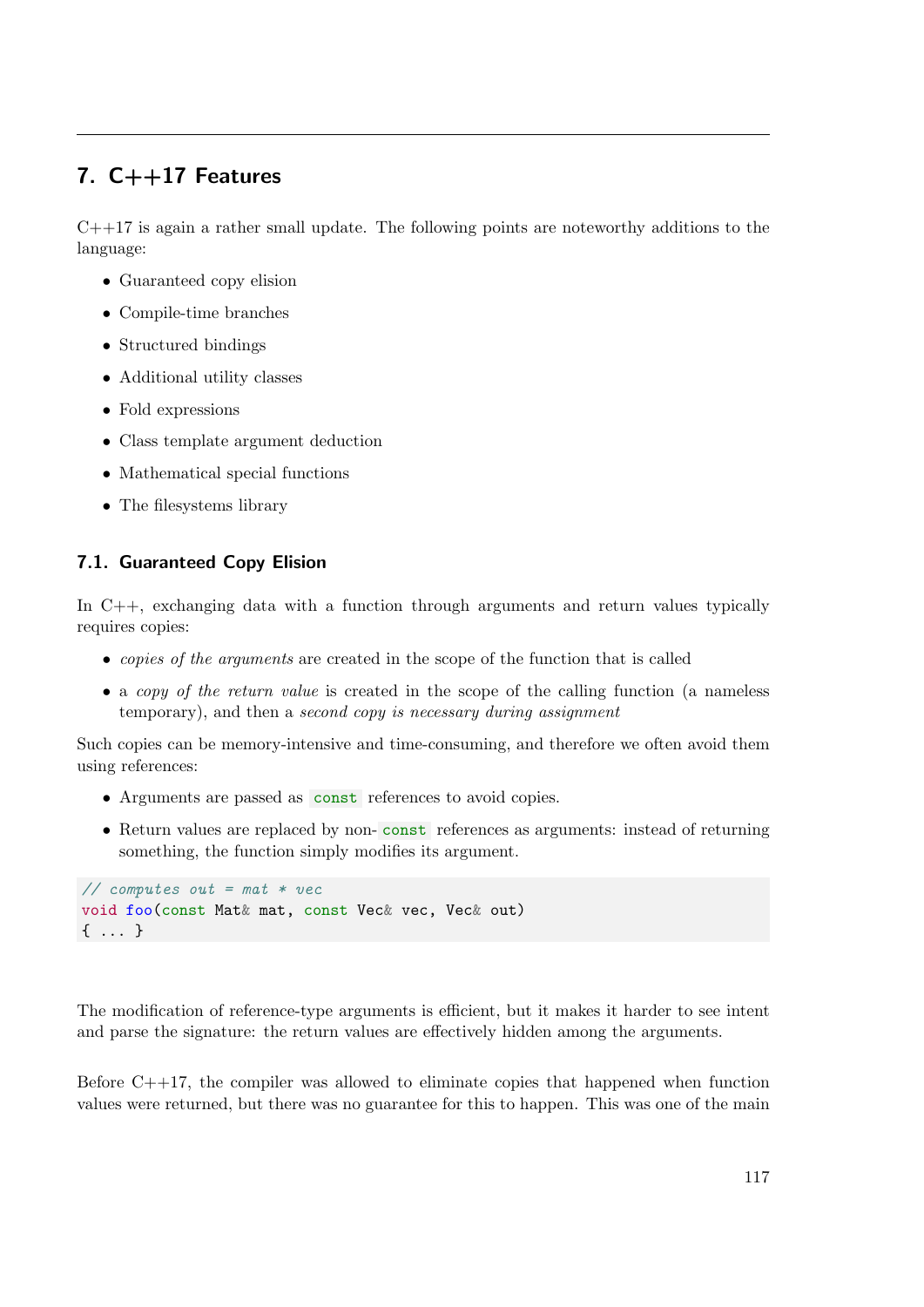reasons for using reference-type arguments to communicate results: there is no need to trust the optimization phase of the compiler. There were two different kinds of possible optimization, called NRVO and RVO.

### Named Return Value Optimization (NRVO):

This is the elimination of copies when a named, local object is returned by the function. In cases where this is possible, the compiler removes any copy and move operations and instead constructs the object directly into the storage where it would end up after copying or moving anyway.

### Temporaries and Return Value Optimization (RVO):

This is the elimination of copies when a nameless temporary is used in an assignment. The creation of the temporary is essentially skipped, and the storage of the assignee is used instead. The compiler may perform this optimization in several different contexts, and its application to unnamed return values is called RVO.

To summarize, returning a local variable or temporary and assigning its value to another variable caused up to two copies before  $C++17$ , which could be optimized away under certain circumstances:

- **named return value:** NRVO for the return value, then elimination of the temporary that is used in the assignment
- nameless return value: elimination of the two temporaries inside and outside of the function (with the former being RVO)

The  $C++17$  standard contains a fundamental change with significant consequences, that is at the same time almost invisible:

- $C++17$  introduced the notion of temporaries as values that only exist within the technical specification, and are not actually represented in memory.
- As a consequence, the temporaries we discussed are never created, and there is no need to optimize them away. This is called guaranteed copy elision.
- This eliminates both copies for unnamed return values, and at least one of those for named return values.

In  $C+17$  and above, using return values should almost always be preferred over modifying reference arguments. This holds even for multiple return values, thanks to  $\rightarrow$  [structured bind](#page-121-0)[ings](#page-121-0).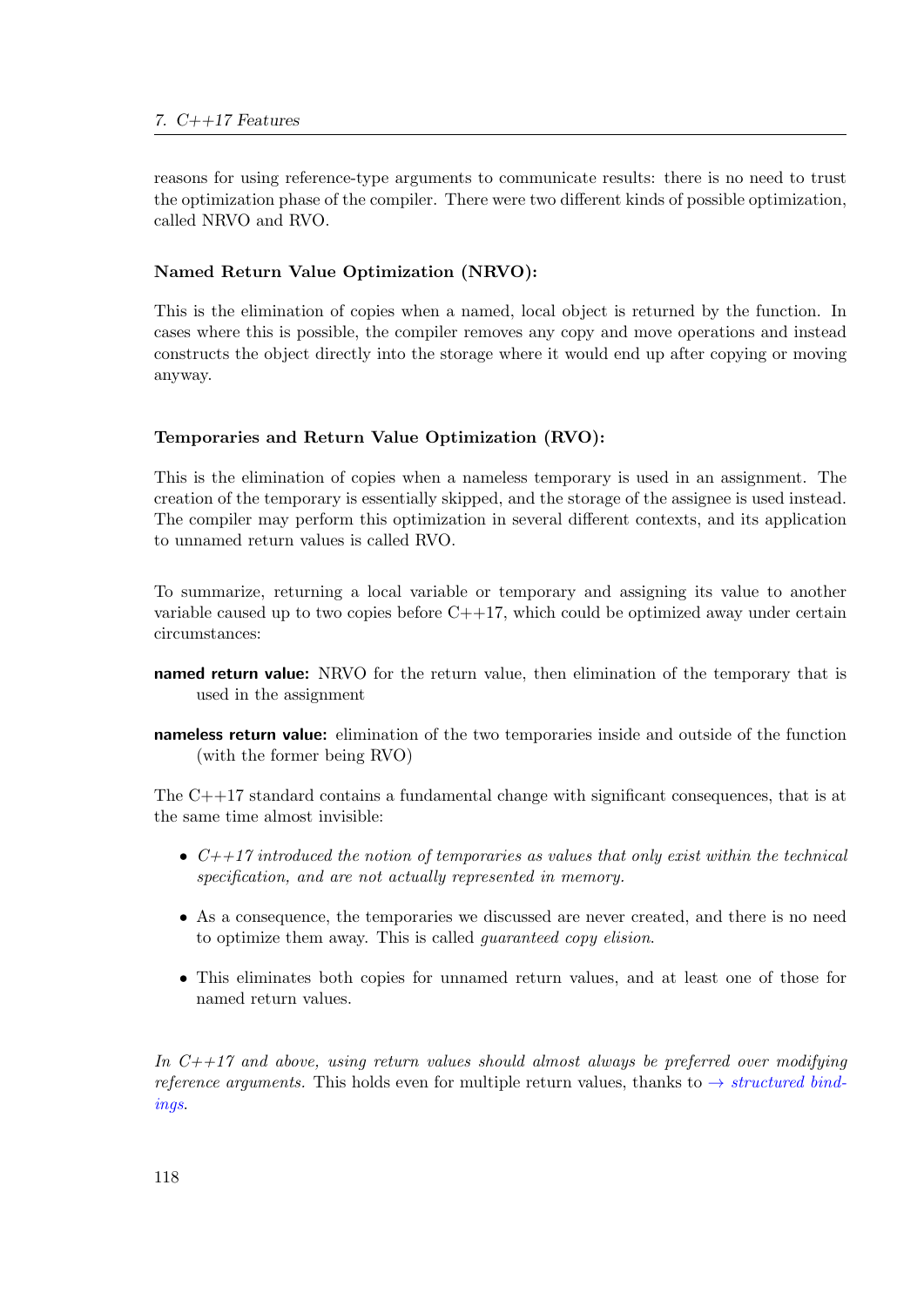### 7.2. Compile-Time Branches

 $C++17$  introduced *compile-time branches using if constexpr*:

- The branch condition is evaluated at compile-time when the constexpr keyword is used. Therefore it must also be constexpr , of course.
- The non-matching branch is discarded (if present), and will not be compiled. It will not cause any compilation errors, even if its content doesn't make sense for a given set of template parameters.
- Non-matching branches don't take part in return type deduction, i.e., different branches may return different types.

```
// C++17 Boolean helper variable template
if constexpr (std::is_same_v<T1,T2>)
{ ... } // code for case where types coincide
else
{ ... } // code for when T1 and T2 differ
```
Compile-time branches can replace template specializations and function template overloads, and in particular:

- create recursive template metaprograms without base case specializations
- eliminate a subset of SFINAE applications, providing a much more readable replacement

```
// replacement for SFINAE:
// * select function body based on type T
// * deduce return type from chosen branch
template<typename T>
auto foo(const T& t)
{
  // integer case
 if constexpr (std::is_integral_v<T>)
  { ... }
 // floating point case
 else if constexpr (std::is_integral_v<T>)
  { ... }
  // default case
  else
    // have to make the assert depend on T
    // here, else it would fire in any case
   static_assert(not std::is_same_v<T,T>,
      "only integers and floating point!");
}
```
An implementation of nested loops of depth  $N$ , with  $N$  being a compile-time constant, based on if constexpr :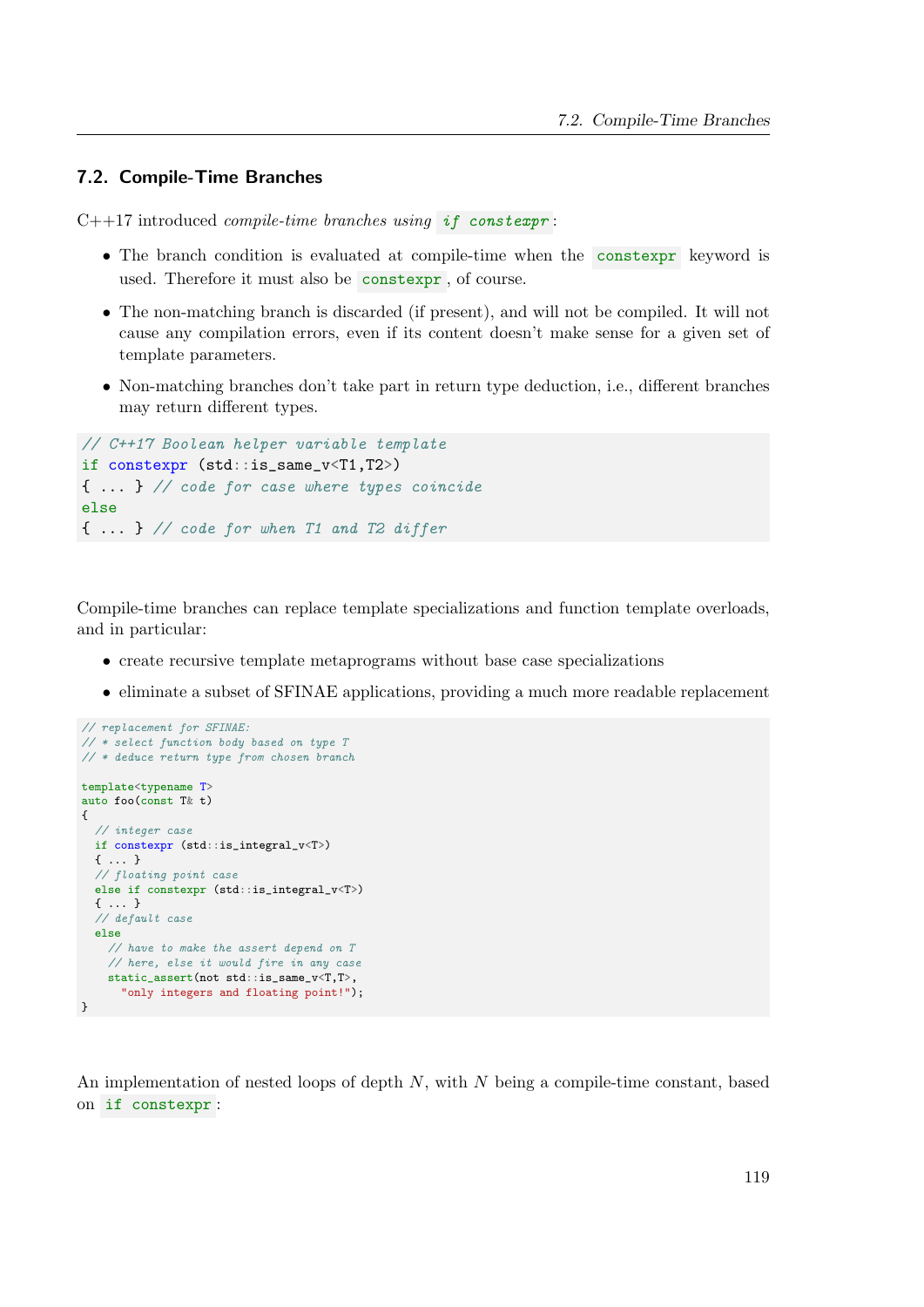```
template<std::size_t N, typename Callable, std::size_t K = N-1>
 void metaFor(std::array<size_t,N>& indices,
              const std::array<size_t,N>& bounds, Callable&& callable)
 {
   static_assert(K < N, "K must be smaller than N");
   if constexpr (K == 0)
     for (std.:size_t i = 0; i < bounds[0]; i++){
       indices[0] = i;callable(indices);
     }
    else
      for (std::size_t i = 0; i < bounds[K]; i++){
       indices[K] = i;metaFor<N,Callable,K-1>(indices,bounds,
                                std::forward<Callable&&>(callable));
      }
  }
```
# 7.3. Structured Bindings

 $C++17$  added two new constructs, structured bindings and a version of  $if$  with initializer, similar to that of for loops.

<span id="page-121-0"></span>Structured bindings make multiple return values possible by assigning names to components of an object:

auto  $[x,y,z] = f()$ ; // f returns object with three components

This works with C arrays, C-style structs, std::array, std::pair and std::tuple. x, y and z are then references of the entries / data members.

Such bindings can be convenient in range-based for loops over maps:

for (auto&& [first,second] : map) {...}

The if with initializer works similar to a for loop:

if (auto  $[x,y,z] = f()$ ; x.isValid()) {...} else {...}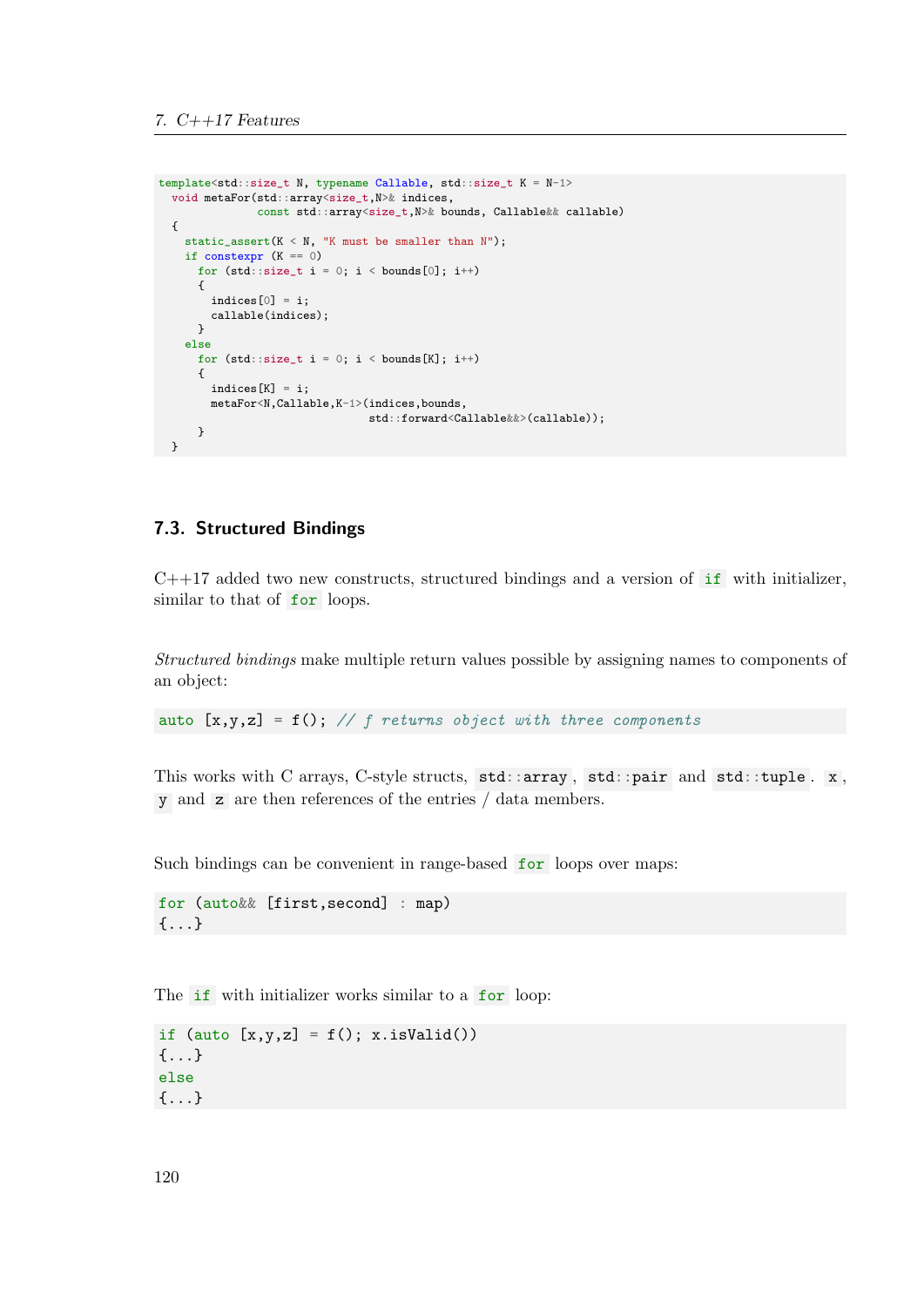This avoids polluting the surrounding scope, just like the first entry of the for loop declaration.

 $C++20$  introduces a similar initializer for range-based for loops. It may be used to, e.g., initialize the range of the loop, or provide a local index counter variable.

# 7.4. Utility Classes

The two Standard Library class templates std::pair and std::tuple are now accompanied by std::optional , std::variant , and std::any .

#### $std:optional <sub>T</sub>$ :

A type-safe wrapper that may or may not contain a value of type T . Follows value semantics, but access uses  $*$  and  $\rightarrow$  operators anyways.

#### $std::variant < T...$

A type-safe replacement for union . Provides several safe ways to check / access the currently held value, e.g., std::get like std::tuple .

#### $std::any$ :

An implementation of type erasure, std::any can store objects of arbitrary types. Basically a type-safe, resource owning replacement for void\* .

Comparison of Standard Library utility classes:

| Class           | Semantics | Copies       | Validity     | <b>Types</b> |
|-----------------|-----------|--------------|--------------|--------------|
| std::tuple      | value     | copyable     | always valid | fixed set    |
| std::shared_ptr | reference | ref.-counted | nullable     | fixed type   |
| std::unique_ptr | reference | move only    | nullable     | fixed type   |
| std::optional   | value     | copyable     | nullable     | fixed type   |
| $std$ : variant | value     | copyable     | always valid | fixed set    |
| $std:$ : any    | value     | copyable     | always valid | arbitrary    |

- All the classes own and manage their data
- Two vector replacements (shared vs. non-shared)
- Two aggregate types (Cartesian product vs. union set)
- Two relaxations on the requirements on  $C++$  variables (optional value vs. arbitrary type)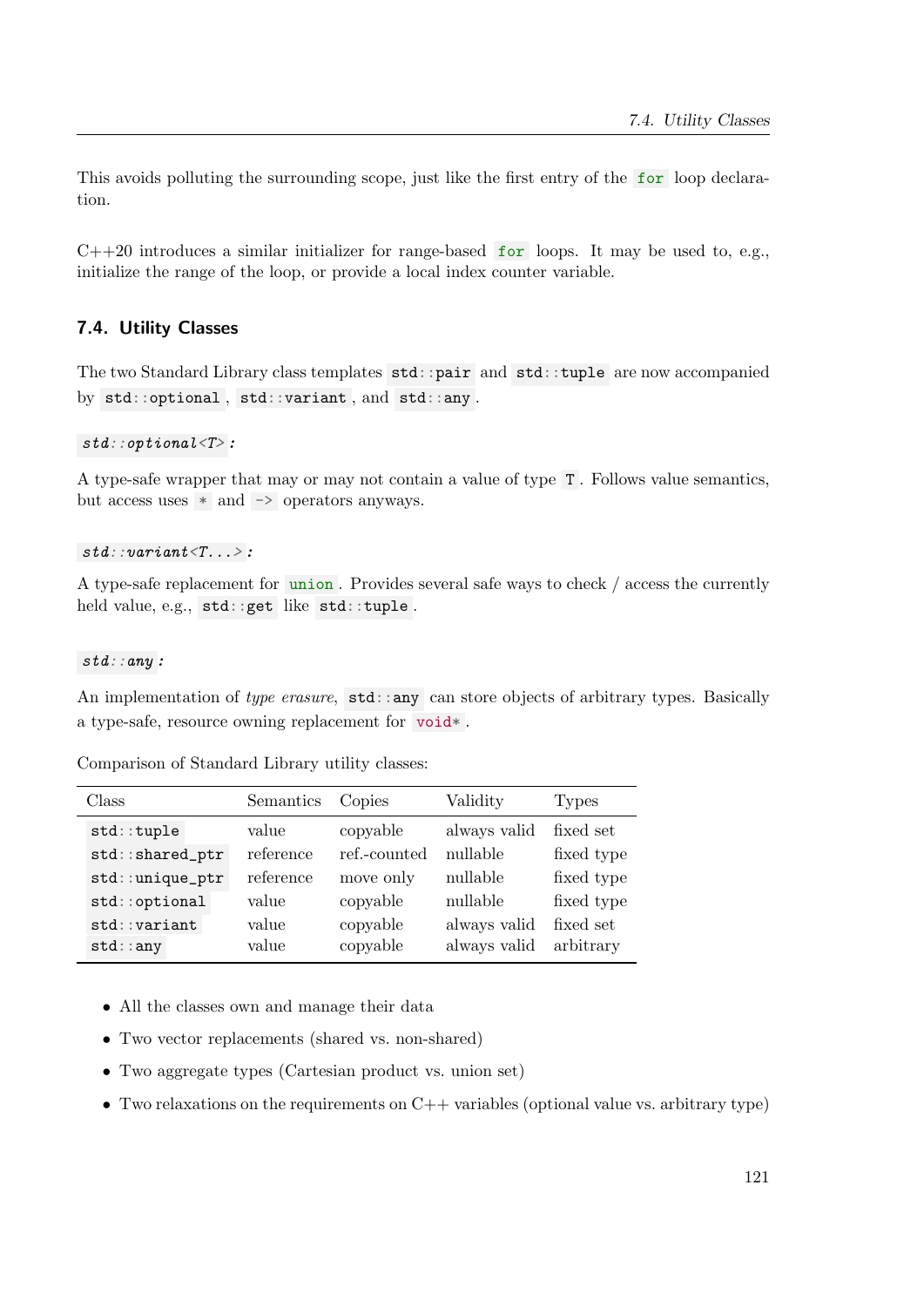### 7.5. Fold Expressions

 $C++17$  introduces *fold expressions*, which can automatically expand a parameter pack (the argument with ellipsis in variadic templates) and apply operators inbetween.

```
template<typename... Args>
int sum(Args&&... args)
{
  return (args + \ldots + 0);
}
template<typename... Args>
void print(Args&&... args)
{
  (stat::cut << ... << args) << std::end1;}
```
This can be used with 32 predefined binary operators, including all arithmetic and logic operators.

Call a function for each argument, despite not knowing the number of arguments beforehand (folds using the comma operator):

```
template<typename Func, typename... Args>
void callForAll(const Func& f, Args&&... args)
{
  ( f(args), ...);
}
```
Folds can be expanded to the left (right fold, ellipsis on the right) or to the right (left fold, ellipsis on the left), and each version can have an initial value (binary fold) or not (unary fold).

This means: The one operation that is written explicitly is actually the *last* to be executed, not the first, since the fold is realized using recursion.

### 7.6. Improvements for Templates

C++17 brings some improvements for templates:

- class template argument deduction
- type deduction for non-type template parameters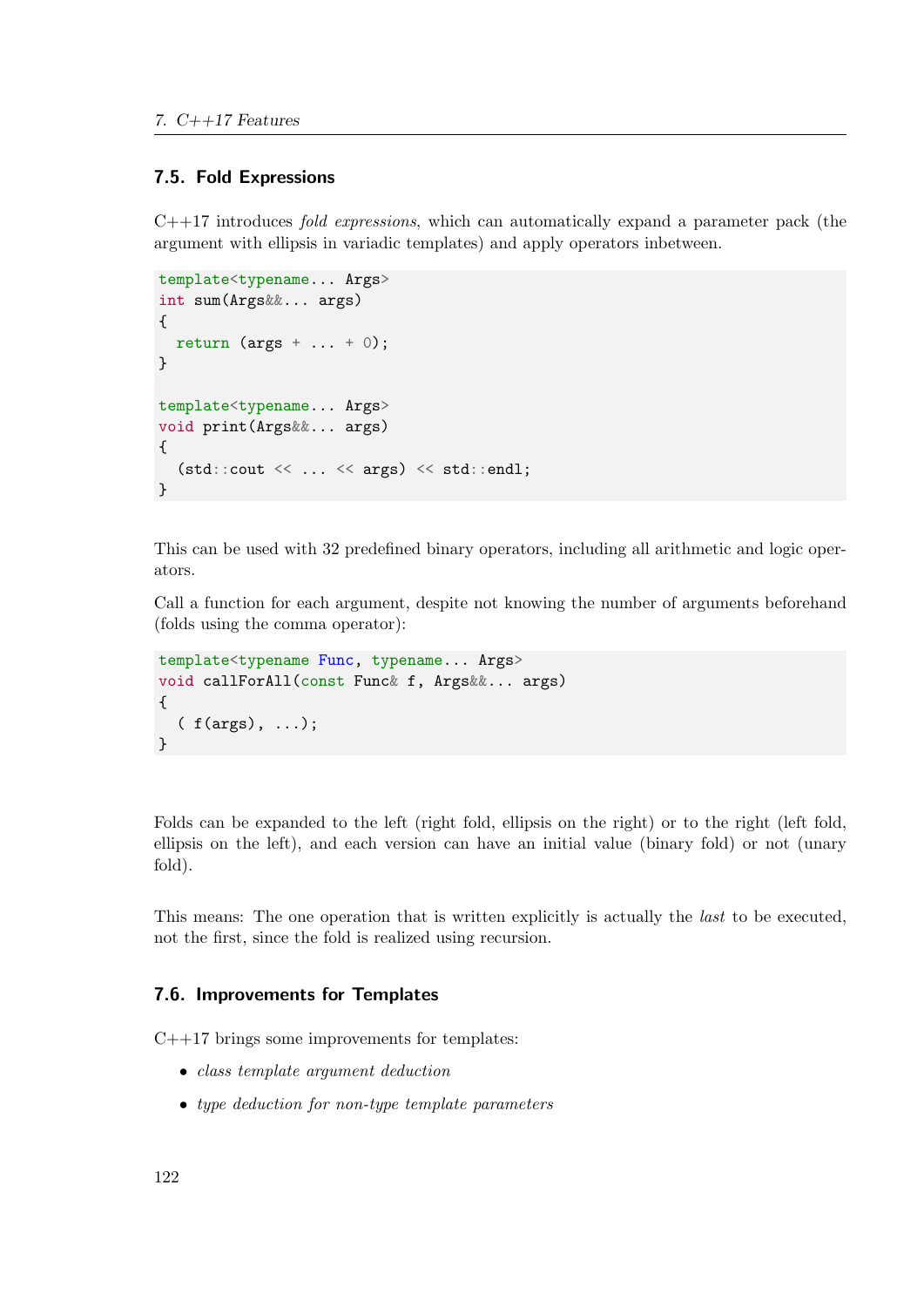Before  $C_{+17}$ , only the parameters of function templates could be deduced, those of class templates had to be written out. From  $C++17$  onwards, class template arguments can be omitted as long as they can be deduced from the constructor function call:

```
std::pair pf1,7.3; // deduces std::pair<int, double>std::tuple t{true,'c',2}; // deduces std::tuple<br/>bool, char, int>
std::vector v{1,2,3,4}; // deduces std::vector<int>
```
Quite often, templates require both a type parameter and one or more non-type parameters of that type. Examples are:

- Constants for template metaprogramming across different types
- A type as parameter, with associated default values, initial values, etc.

In C++17 and above, type deduction can be used in this context:

```
template<typename T, T t> // redundancy
  struct OldConstant {enum {value = t};};
template<auto t> // type deduction
  struct NewConstant {enum {value = t};};
```
This makes it possible to omit the redundant type information in instantiations, for example NewConstant<5> . The type of the parameter is available using decltype , should it be needed.

### 7.7. Mathematical Special Functions

C++ provides a number of mathematical functions, which are of course quite relevent in Scientific Computing:

exponential: exponential function and logarithms, e.g., ln

power: square and cubic root, arbitrary powers

trigonometric: sine, cosine, tangent, etc.

hyperbolic: hyperbolic sine (sinh) and cosine (cosh), etc.

others: e.g., gamma function (generalized factorial)

 $C++17$  added special functions for, e.g., *cylindrical and spherical harmonics*:

• Orthogonal polynomial bases (Legendre, Hermite and Laguerre)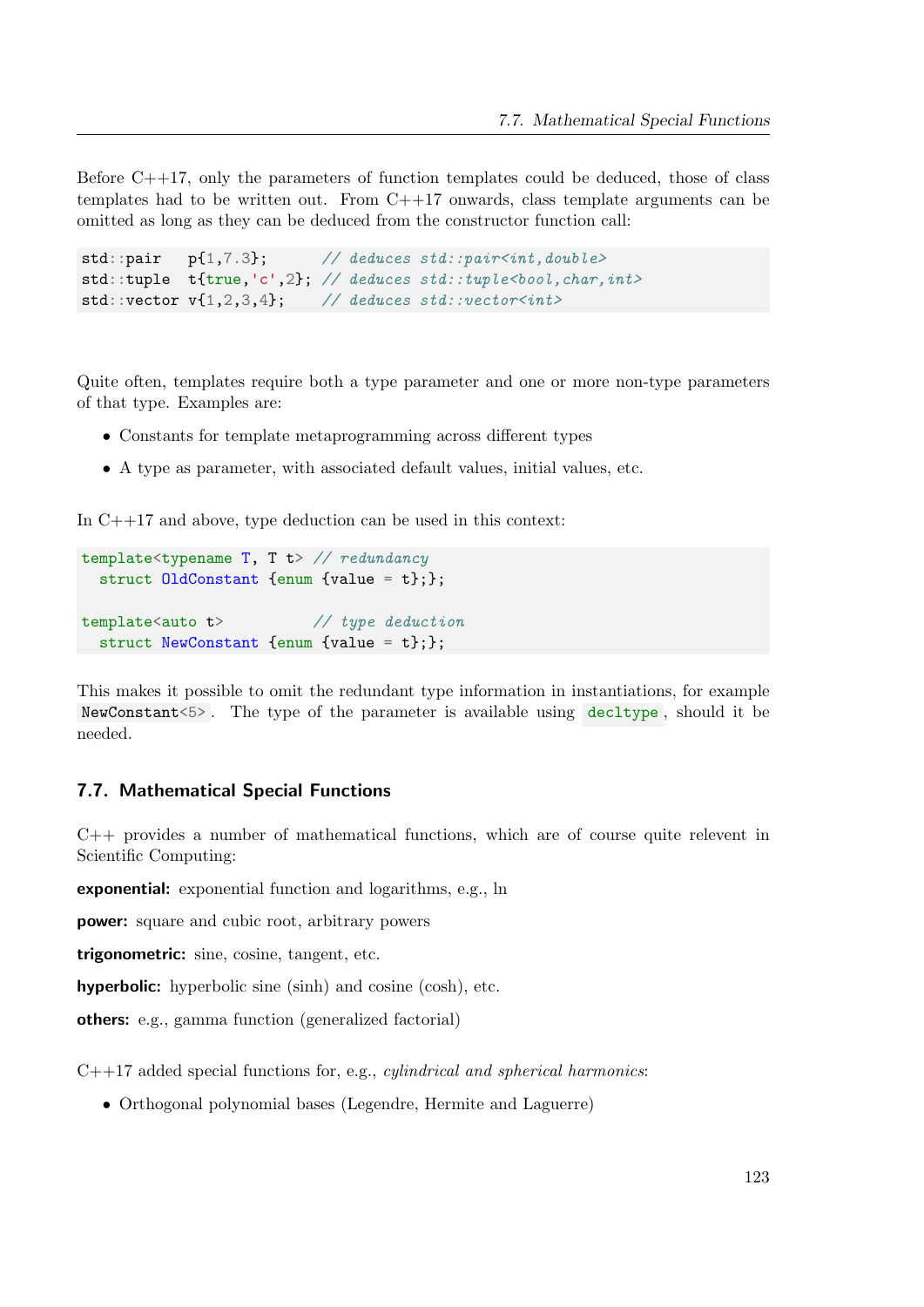- Cylindrical and spherical Bessel functions
- Cylindrical and spherical Neumann functions
- Beta function and Riemann zeta function

# 7.8. Filesystems Library

The filesystems library<sup>[31](#page-125-0)</sup> introduced capabilities that  $C++$  was sorely missing, because they were either nonexistent or non-portable:

- Representation of directory paths, files, and file types
- Queries (file existence, file size, permissions, etc.)
- Handling of directories and files
- Creation of hard links and symbolic links
- Access to current directory
- Special path for temporary files

The library provides a unified framework that is portable across operating systems. Some filesystems don't provide certain features, e.g., the old FAT system doesn't know symbolic links. In these cases appropriate exceptions are thrown.

<span id="page-125-0"></span><sup>31</sup>See <https://en.cppreference.com/w/cpp/filesystem>.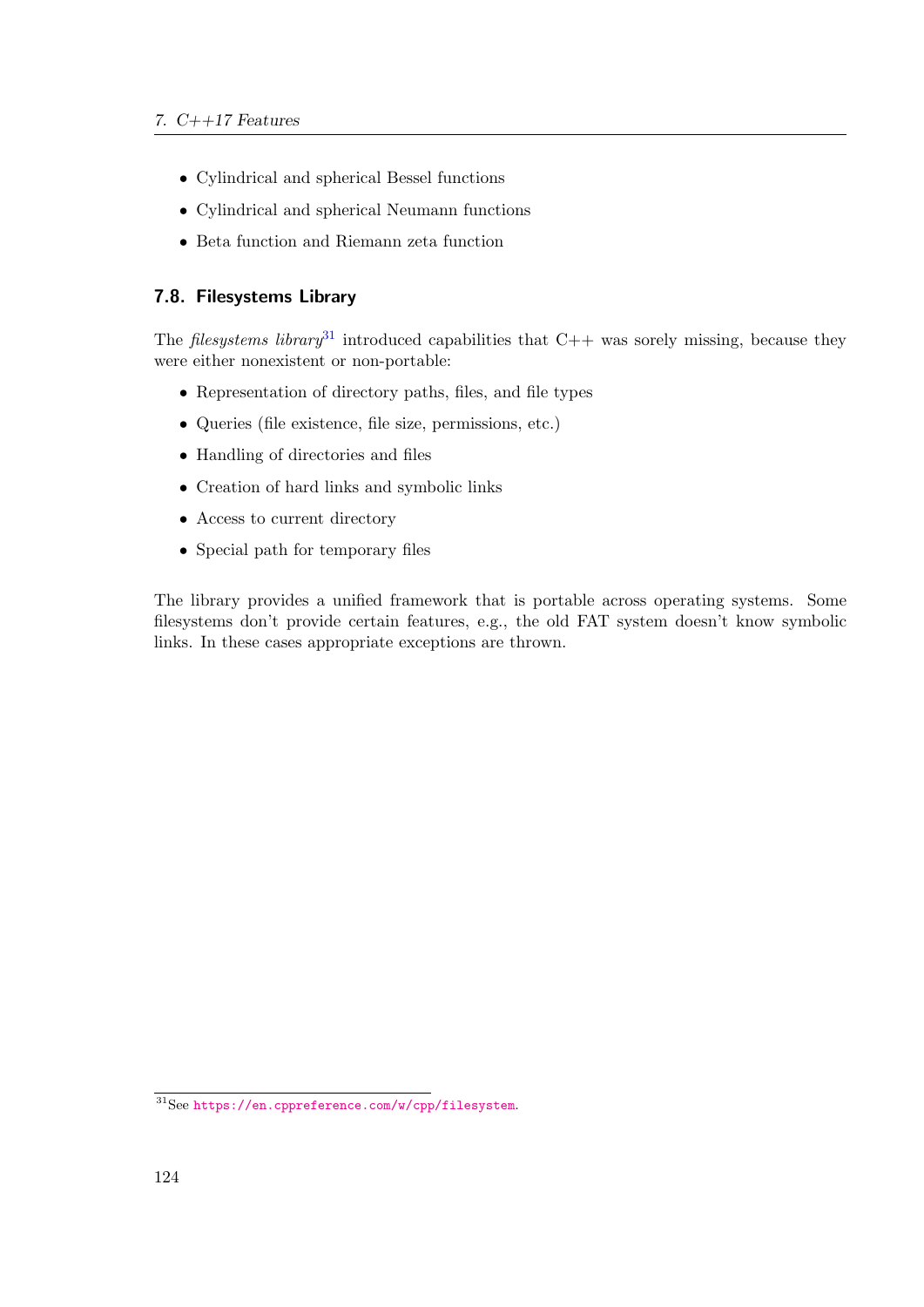# 8. C++20 Features

 $C++20$ , the upcoming new standard, is a major update similar to  $C++11$ , and *will drastically change the way modern*  $C++$  *is written.* Additions to the language include:

- Module support
- Concepts
- Ranges as entities
- Coroutines
- Mathematical constants
- A modern text formatting framework

### 8.1. Modules

The traditional  $C++$  compilation process is based on that from C, and inherits the following drawbacks:

- Header files are recursively combined into one large text document.
- Header guards are necessary to prevent redefinitions and conflicts.
- Preprocessor macros remain active across header boundaries.
- Consequently, the order of header includes may be important.

 $C++20$  introduces modules, which are separate units that can be used to divide code bases into logical parts. The result of importing such a module is well-defined, and macro definitions are kept within their module and are unable to influence the content of other modules.

A module is a source file, just like those including the main function of programs, which contains a number of export and import statements:

```
export module MyModule; // module declaration
import <iostream>; // import statements:
import <vector>; \frac{1}{2} replacement for includes
// not visible outside the module
void myInternalFunction() { ... };
// can be made available by importing the module
export void myFunction() { ... };
```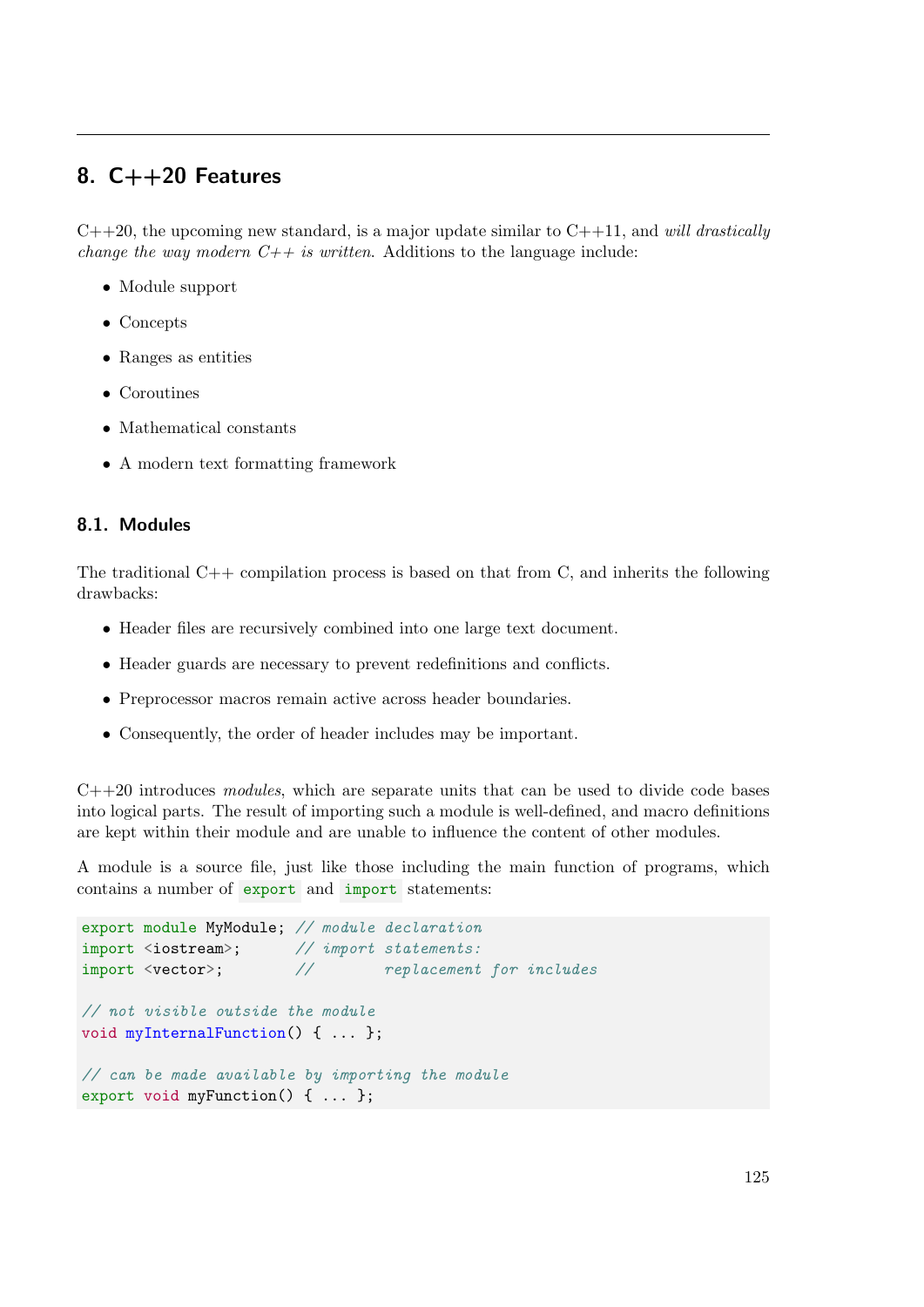Modules are a replacement for the practice of using header files to represent libraries, which then include all the headers the library requires or provides. Namespaces are orthogonal to modules, and can be used in conjunction with modules or across them.

## 8.2. Concepts

<span id="page-127-0"></span> $C++20$  introduces *concepts*, which are *named requirements for template parameters*. Their definition is very similar to that of constexpr Boolean variable templates:

```
template<typename T>
  concept Number = std::is_integral_v<T>
                   || std::is_floating_point_v<T>;
```
But in contrast to simple variable templates, one can also require that certain methods and operators exist and produce a certain type:

```
template<typename T>
  concept EqualityComparable = requires(T a, T b)
  {
    { a = b } \rightarrow std::same_as<bool>};{ a := b } \rightarrow std::same_as<bool>:};
```
The main benefit of concepts is the fact that requirements for template parameters can be checked early, instead of triggering convoluted error messages somewhere within the instantiation process.

Ideally, a  $C++$  concept should express the identity and essence of a certain category of types, e.g., the mathematical concepts of vectors and matrices, etc. Unfortunately, most such properties are hard to write down and can't be checked by the automatic compilation process:

- existence of neutral elements
- commutative, associative, and distributive properties
- $\bullet$  ...

This means that one can often only check the interface and existence of operations in practice.

Templates can specify restrictions in several ways: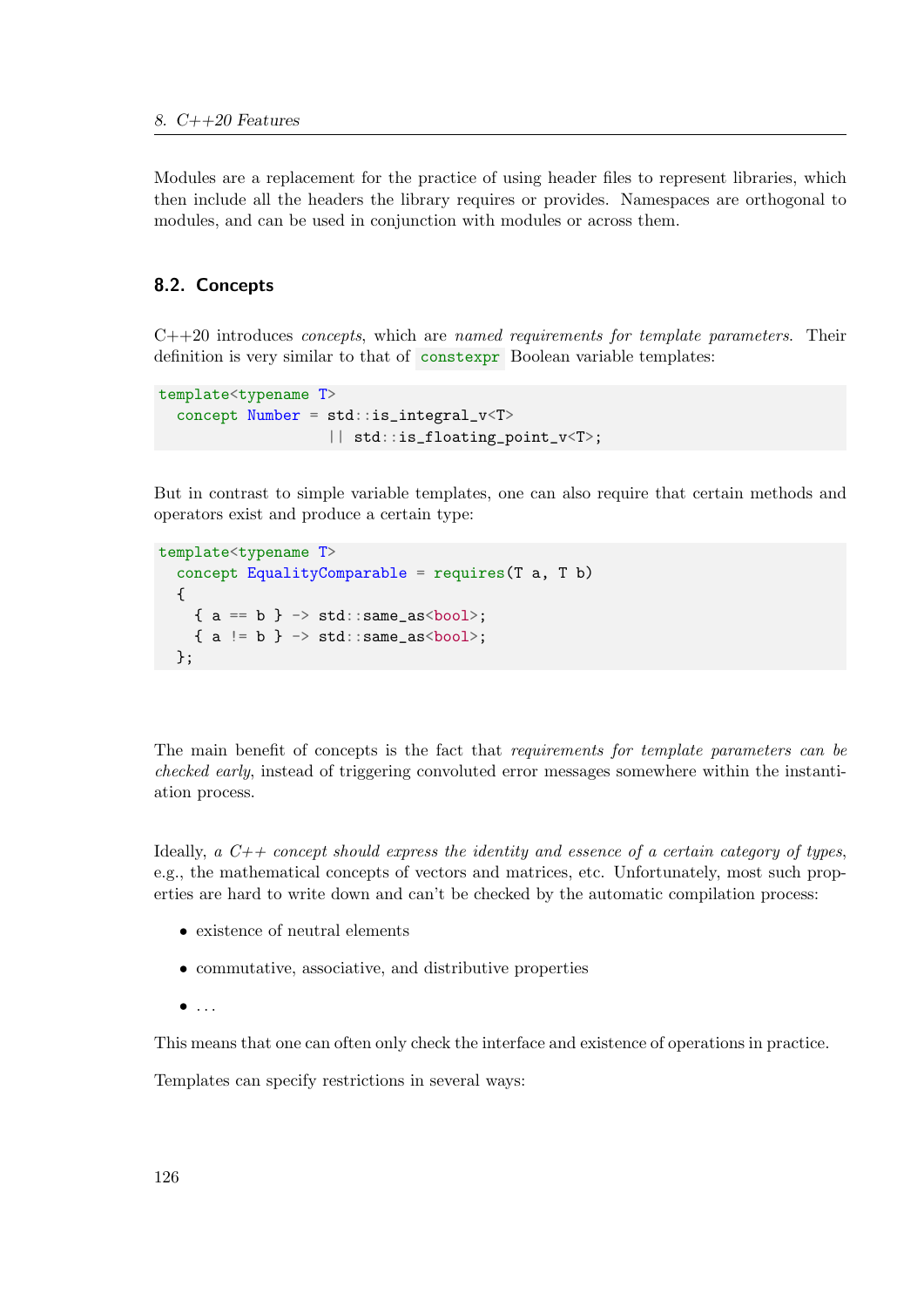```
// verbose form, can be used for ad-hoc (i.e., unnamed) concepts
template<typename T>
  auto twice(T i) requires std::integral<T>
  {return 2*i;}
// shorter version, concept has to be defined beforehand
template<std::integral T>
  auto square(T i)
  {return i*i;}
```
The type deduction for function arguments of generic lambda expressions is now also available for normal functions:

```
// usual template declaration
template<typename T1, typename T2>
  auto foo(const T1& a, const T2& b);
// equivalent declaration using auto keyword
auto bar(const auto& a, const auto& b);
```
As with generic lambdas, each use of the auto keyword introduces an independent, new template parameter. But type relationships between the arguments can also be modelled in this form: simply specify an appropriate concept based on decltype .

This new way of writing templates can be combined with concepts, and the result is an *elegant* and easy to read way of function template selection:

```
// used for types that represent integers
void foo(const std::integral auto& t)
{ ... }
// used for types that represent real numbers
void foo(const std::floating_point auto& t)
{ ... }
// default: used for any other type
void foo(const auto& t)
{ ... }
```
This is a good replacement for many SFINAE constructs.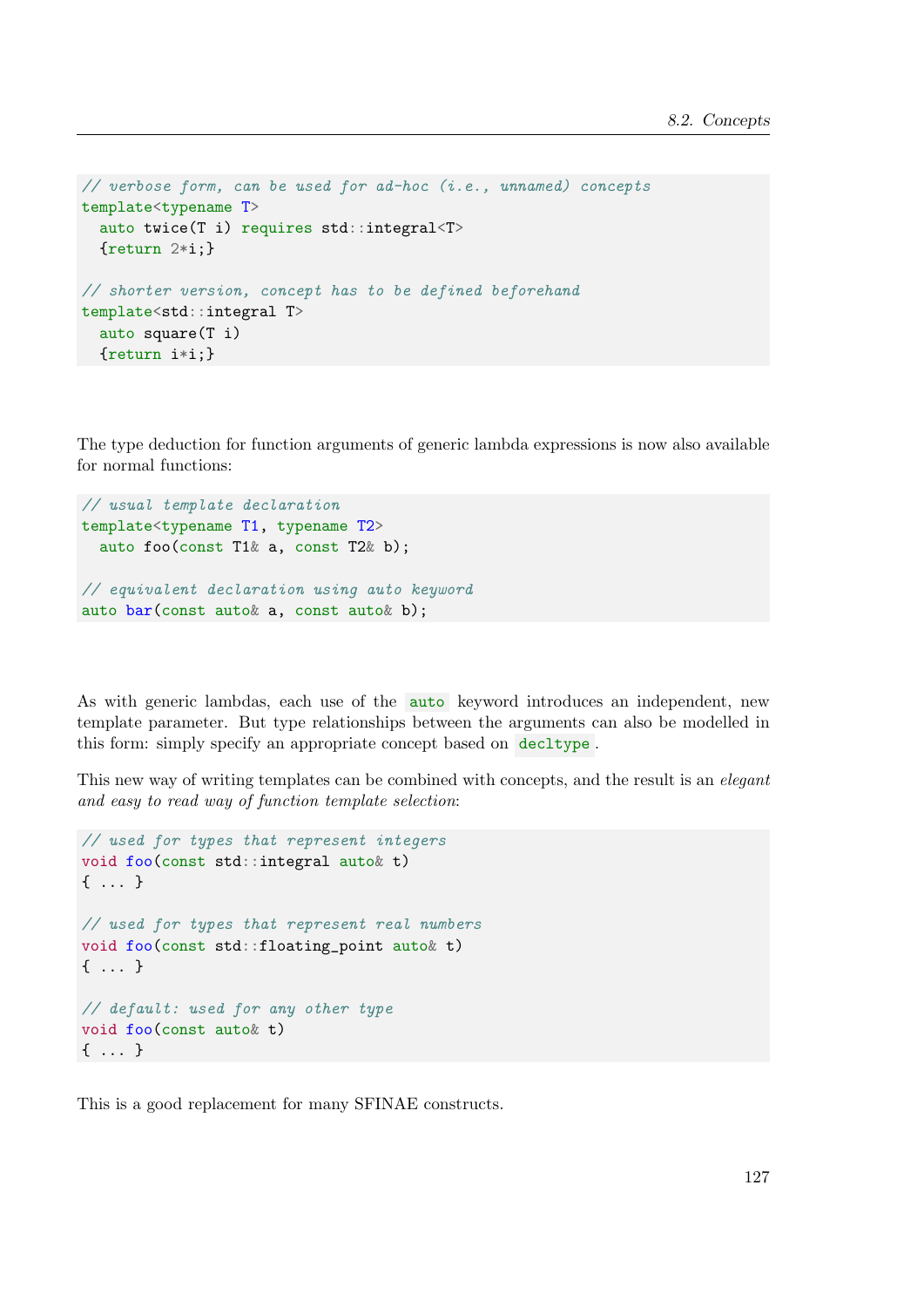### 8.3. Ranges

A direct application of  $C++20$  concepts is the *range concept*, which represents sequences. This includes the usual container classes, but also, e.g., infinite sequences based on generator functions (using lazy evaluation).

Ranges can be filtered and transformed, producing new ranges in the process:

```
for (const auto\& e : v \mid std::views::filter(even)){ ... } // do something for each element that is even
```
The STL algorithms can now operate on ranges instead of iterator pairs:

```
// old version, kept for backward compatibility
int n = std::count(v.begin(), v.end(), 7);// new version based on the range concept
int m = std::ranges::count(v, 5);
```
### 8.4. Concurrency with Coroutines

 $C++$  adds *coroutines* to the language, which are *special functions used for cooperative (non*preemptive) multitasking. Coroutines are subprograms, like normal functions and threads, but with significant differences:

- Functions are subprograms that are always executed in one go from start to finish, and that don't store any information between invocations. Exactly one function is executed at any given time, and functions waiting for other functions to finish form a call stack, with the main function at the bottom.
- Threads are subprograms that are run independently. They are also executed as a unit, but may be interrupted at any time (preemptive multitasking). Execution continues where it was interrupted, and synchronization using, e.g, mutexes and locks is necessary because there is no well-defined execution order.

Coroutines differ from functions and threads in the following ways:

- A coroutine may voluntarily yield at any time, handing the execution flow over to another coroutine.
- Coroutine instances can have internal state, similar to functors, and this state is preserved when they yield.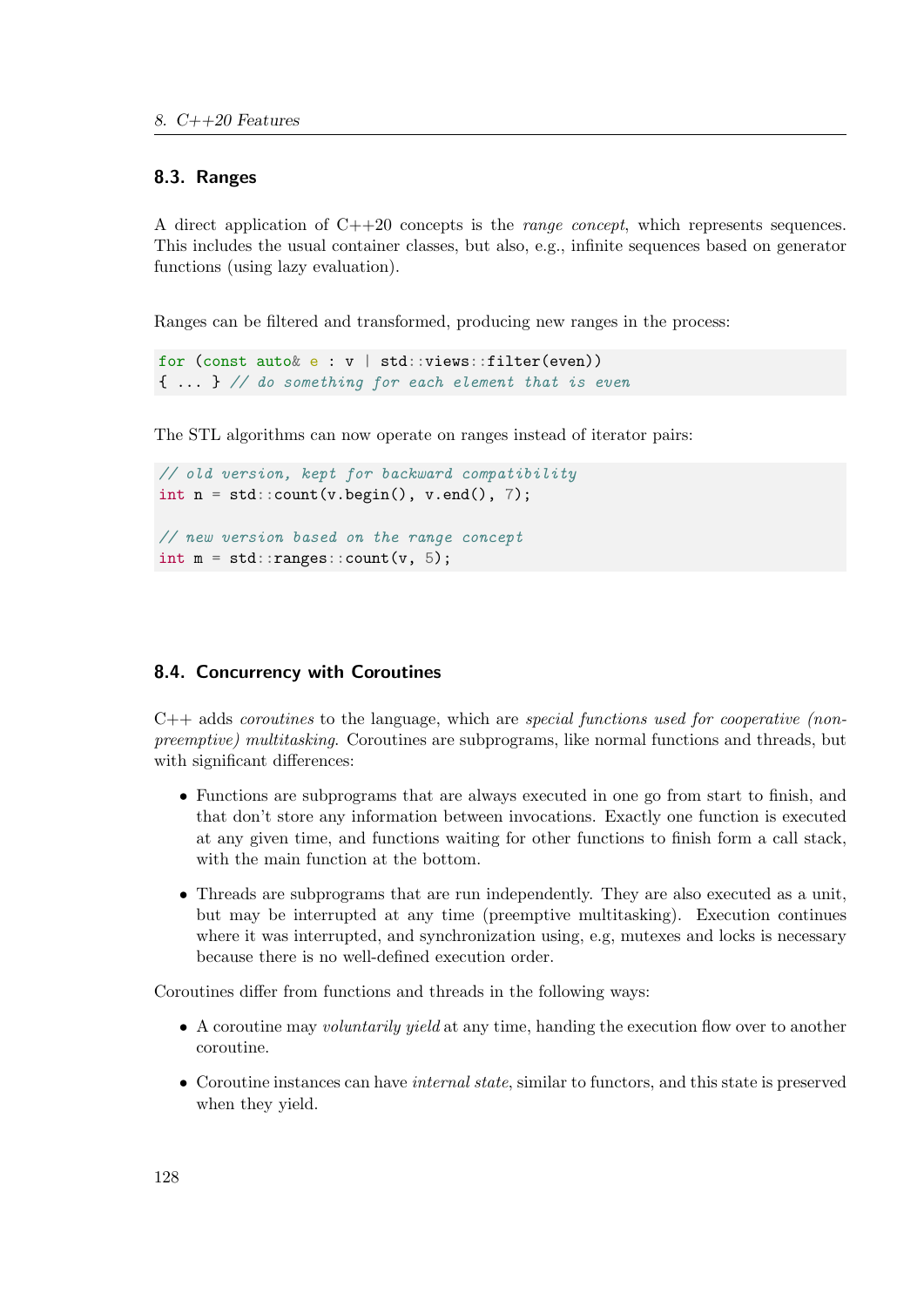- They can have *multiple reentry points*, i.e., the execution of a coroutine doesn't have to continue at the point where it was stopped.
- There is no need for synchronization, because coroutines are collaborative and only one of them runs at any given time.

The support for coroutines in  $C++20$  isn't as fleshed out as that for threads: there are no predefined coroutines yet, only the facilities that are needed for their implementation.

Implementing a coroutine is somewhat similar to writing a functor class or using tasks with their promise—future pairs, yet significantly more verbose, at least for now. Let's consider a small generator semicoroutine<sup>[32](#page-130-0)</sup>.

First, we need a promise object, similar to those we know from task-based programming, then a handle, comparable to a future object, and finally a function definition:

```
template<typename T>
  struct GeneratorPromise
  {
    using Handle = std::coroutine_handle<GeneratorPromise<T>>;
    auto initial_suspend() {return std::suspend_always{};}
    auto final_suspend() {return std::suspend_always{};}
    auto get_return_object() {return Handle::from_promise(*this);}
    auto yield_value(const T value){current_value = value; return std::suspend_always{};} void unhandled_exception() {std::abort();}
   void unhandled_exception()
    T current_value;
  \}:
```

```
template<typename T>
  struct Generator
  {
    using Handle = std::coroutine_handle<GeneratorPromise<T>>;
    using promise_type = GeneratorPromise<T>;
    // appropriate constructors and destructor
    // to forbid copies but handle moves cleanly
    ...
    T operator()() {return handle.promise().current_value;}<br>bool next() {handle.resume(); return !handle.done();
                    {\{handle.resume();\} } {\{hnode();\}}Handle handle;
  };
Generator<int> sequence(int start = 0, int step = 1) noexcept
{
  auto value = start;
  for (int i = 0;; ++i)
  {
    co_yield value;
```
<span id="page-130-0"></span> $32A$  semicoroutine is a simple coroutine that can only yield to its caller.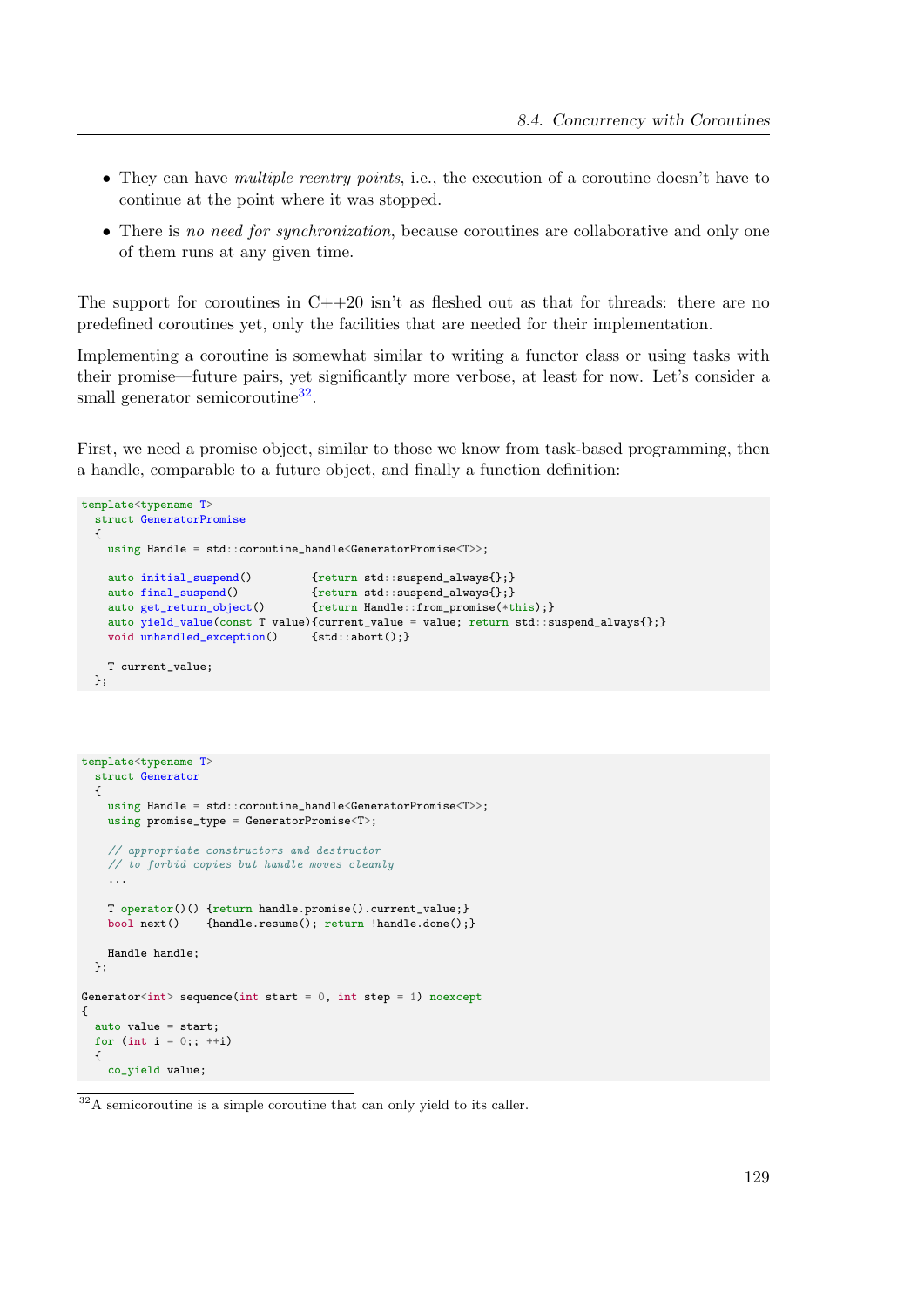```
value += step:
  }
}
```
- The generator is used by storing the return value of the function and calling its next() method to obtain numbers.
- The two structs can be reused to define other generators, simply by writing another function that also returns a generator object.

# 8.5. Mathematical Constants

While  $C_{++17}$  added special functions that are often needed in Scientific Computing,  $C_{++20}$ introduces variable templates for *mathematical constants*. Before  $C++20$ , well-known constants like, e.g.,  $\pi$  or e are usually available as C-style macros like M\_PI. The variable templates serve as a modern replacement that is part of the standard.

The predefined constants include:

e\_v<T>: Euler's number  $e \approx 2.7182918...$ 

pi\_v<T>: the circle constant  $\pi \approx 3.1415926...$ 

egamma\_v<T>: the Euler-Mascheroni constant  $\gamma \approx 0.57721566...$ 

phi\_v<T>: the golden ratio constant  $\phi \approx 1.6180339...$ 

Additionally, a small number of square roots and logarithms are available, like  $\ln(2)$  and  $\sqrt{2}$ . Specializations for float, double and long double are provided for each variable template.

# 8.6. Text Formatting

Before  $C++20$ , there are two separate ways to format text output:

- The well-known I/O streams. These provide a safe and extensible interface, but format strings and arguments are intertwined, which. . .
	- makes automatic generation / modification difficult (e.g., localization)
	- makes code with many formatting commands hard to read
- The old printf() formated output function from C. While this clearly separates format and arguments, this function is neither safe nor extensible and should be avoided.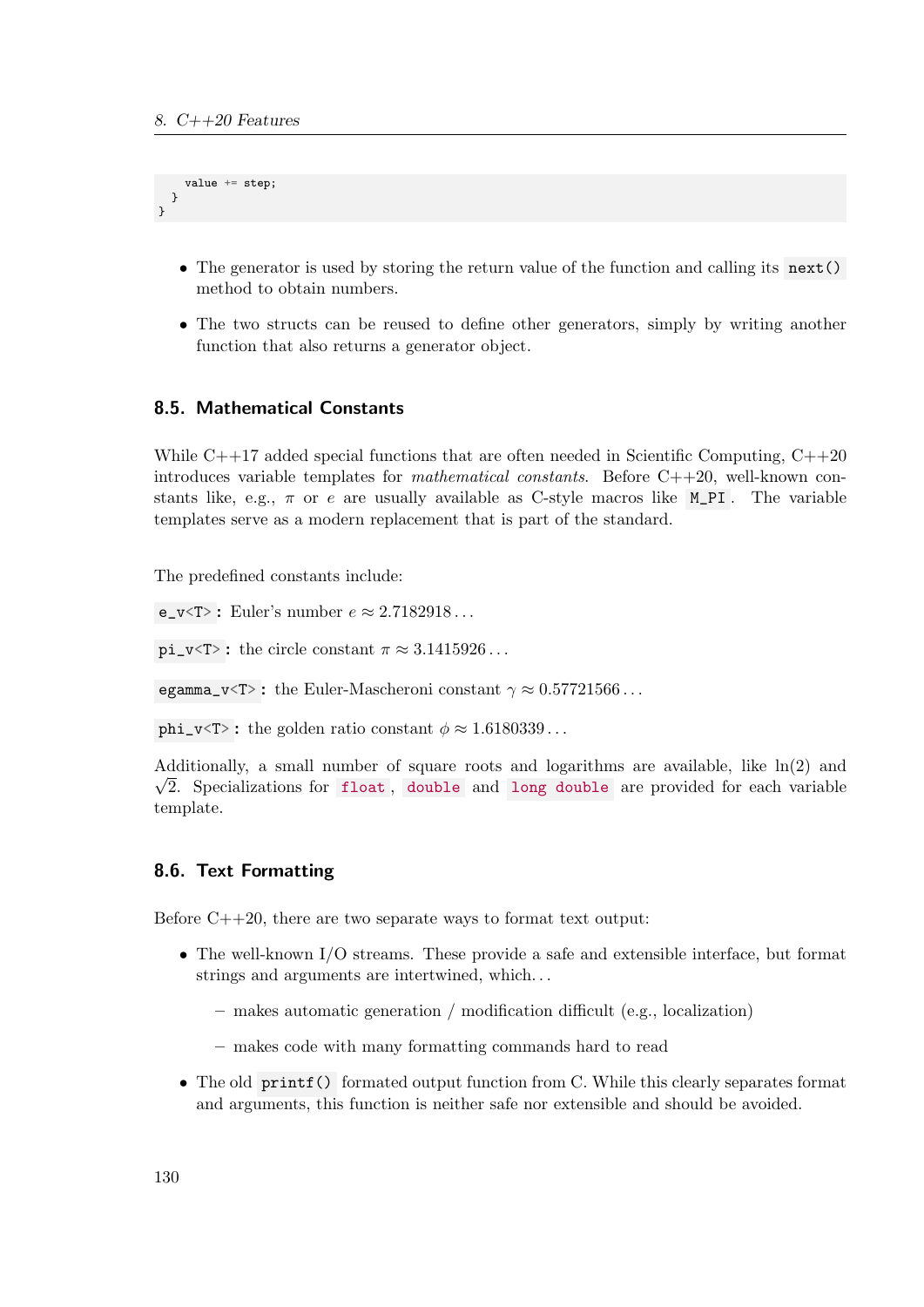$C++20$  introduces modern text formatting capabilities to  $C++$  in the from of its *format*  $\,$ library<sup>[33](#page-132-0)</sup>:

- Based on templates and therefore extensible
- Performant implementation available
- Format specifiers consistent with those from other languages

<span id="page-132-0"></span> $\overline{\text{^{33}https://en.cppreference.com/w/cpp/utility/format/formatter#Standard\_format\_specification}}$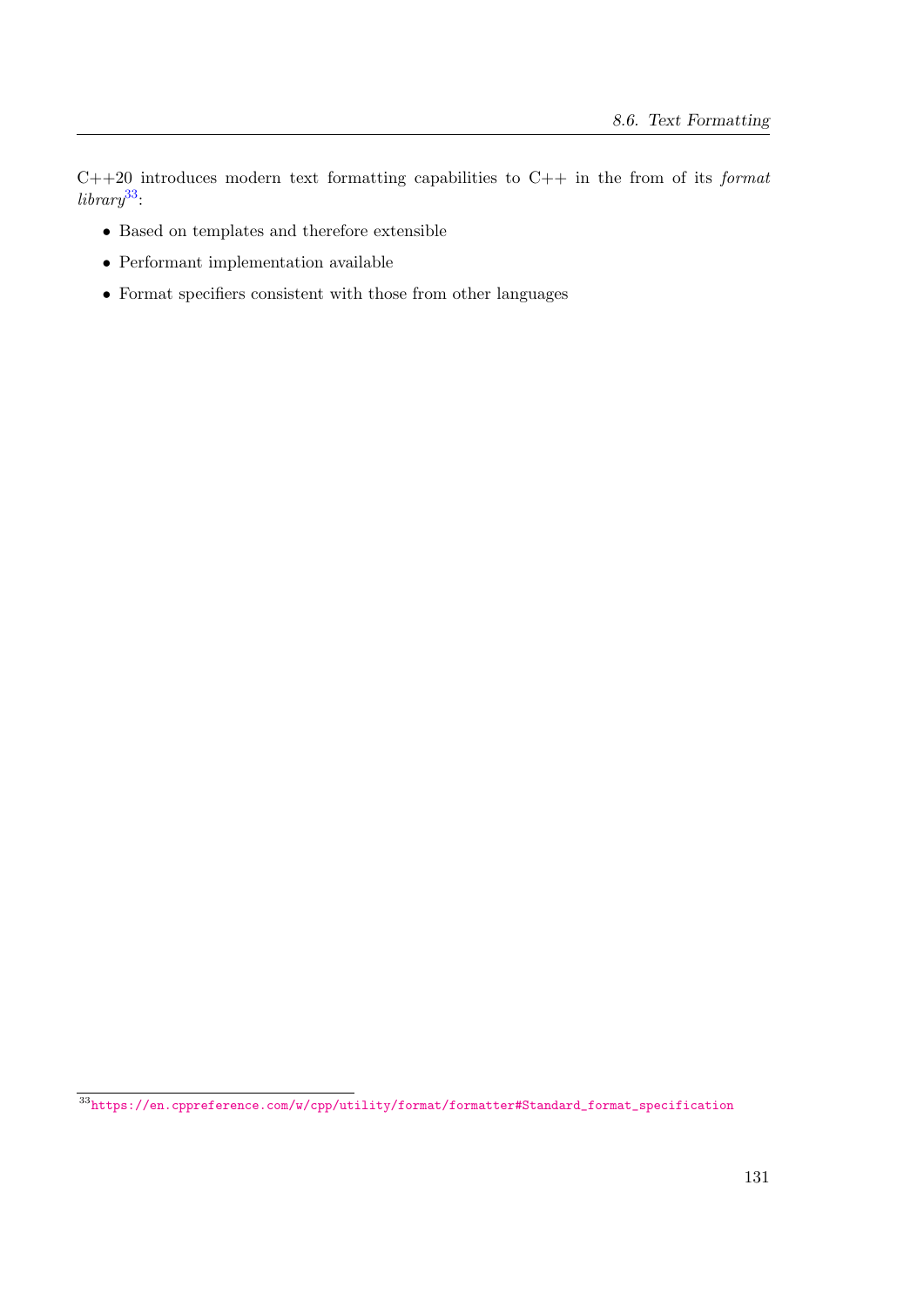# A. Exercises

This appendix contains the exercises accompanying the lecture. Some of them may reference "the lecture" or previous "sheets", but it should be clear from context which section or subsection of this document is meant by that. One of the exercises mentions "an implementation on the website". This code is not provided within this document, but is just a sample solution to one of the previous exercises anyway.

Several of the exercises (the quizzes) link to Anders Schau Knatten's website [cppquiz.org.](https://cppquiz.org) As with any other hyperlink, the referenced contents may vanish without notice, but hopefully the links will stay valid for quite some time.

# A.1. Fundamentals and Standard Library

## C++ Quiz

On <https://cppquiz.org> you can find a quiz with C++ specific questions. In this exercise, answer the following questions:

Question 1: <https://cppquiz.org/quiz/question/197> (variable lifetime)

Question 2: <https://cppquiz.org/quiz/question/161> (Duff's Device)

Question 3: <https://cppquiz.org/quiz/question/9> (reference arguments)

Question 4: <https://cppquiz.org/quiz/question/113> (overload resolution)

Question 5: <https://cppquiz.org/quiz/question/5> (initialization order)

The questions are sorted (more or less) according to the structure of the lecture. For questions 1, 3, 4, and 5, write a short statement what information the question and its solution are trying to convey. Regarding question 2: inform yourself about the construct that is used. What is its purpose? Would you suggest using this in real-world code? Why, or why not?

# Rational Numbers

Write a class for rational numbers. The number should always be represented as a *fully reduced* fraction of the form

### numerator denominator

with denominator  $> 0$ .

- 1. What is an appropriate data structure for rational numbers?
- 2. Start by writing a function int gcd(int,int) (greatest common divisor), you will need it to reduce fractions.
	- You can use the Euclidean algorithm to determine the greatest common divisor.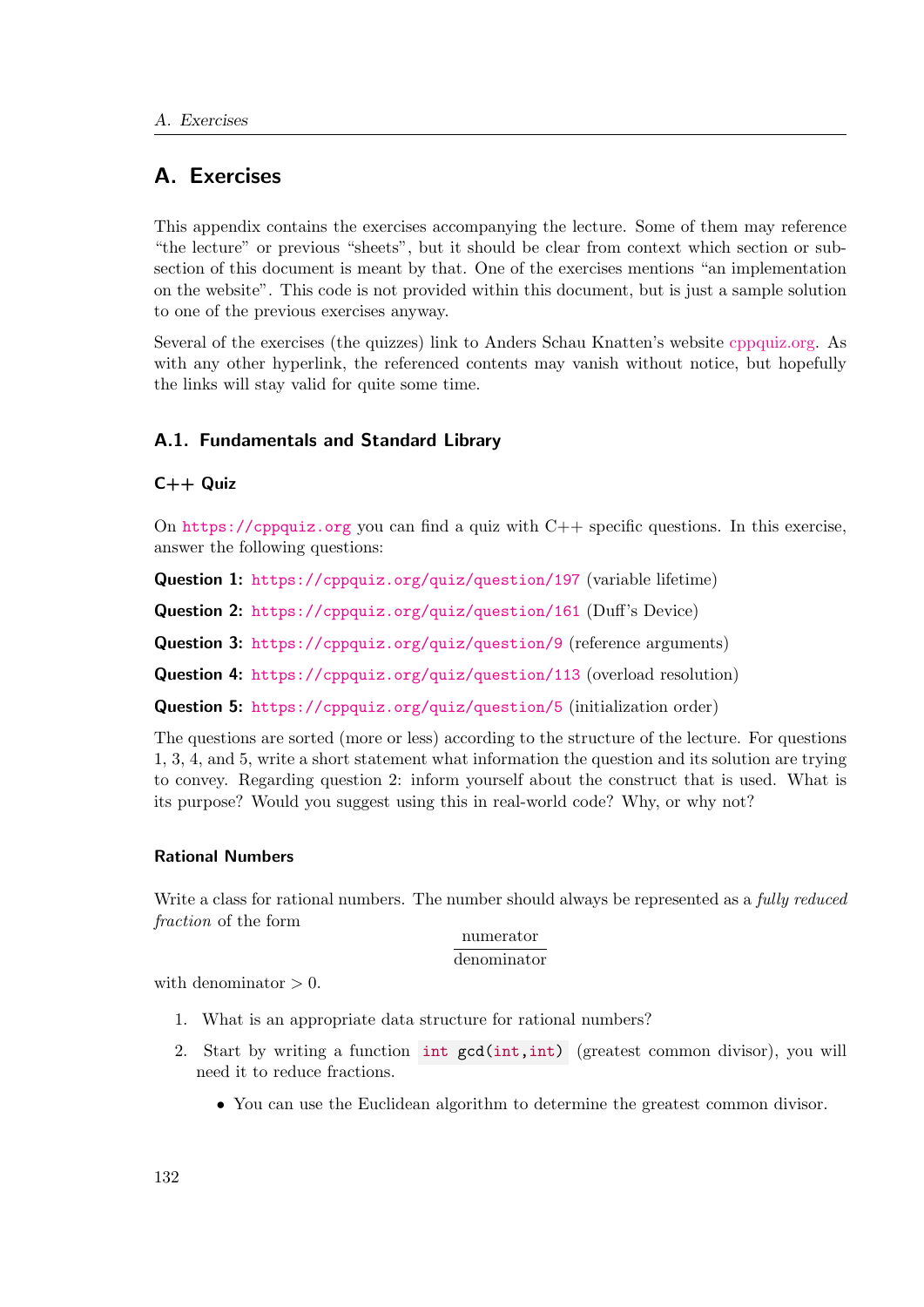- For an algorithm see [https://en.wikipedia.org/wiki/Greatest\\_common\\_divisor](https://en.wikipedia.org/wiki/Greatest_common_divisor)
- Implement this scheme as a recursive function.
- 3. Write a class Rational , which represents a rational number. The constructor should have the numerator and the denominator as arguments. Be sure to check for valid input. In addition, the class has two functions numerator() and denominator() that return the values of the numerator and denominator. The class should have three constructors:
	- a default constructor that initializes the fraction with 1,
	- a constructor that initializes the fraction with a given numerator and denominator, and
	- a constructor that initializes the fraction with a given whole number.
- 4. Supplement the class with operators for  $*= -\frac{1}{2}$  and  $==$ .
- 5. Use the newly implemented methods to implement free operators  $* + /$ .
- 6. Check your implementation using various test cases. Initialize three fractions

$$
f_1 = -\frac{3}{12}
$$
,  $f_2 = \frac{4}{3}$ ,  $f_3 = \frac{0}{1}$ .

Test the operators with the following examples:

$$
f_3 = f_1 + f_2
$$
,  $f_3 = f_1 \cdot f_2$ ,  $f_3 = 4 + f_2$ ,  $f_3 = f_2 + 5$ ,  
 $f_3 = 12 \cdot f_1$ ,  $f_3 = f_1 \cdot 6$ ,  $f_3 = \frac{f_1}{f_2}$ .

Print the result after each operation. The corresponding solutions are:

| 13 |  | ıч |  |  |
|----|--|----|--|--|
| 19 |  |    |  |  |

#### Farey Sequences

A Farey sequence  $F_N$  of degree N (or: the Farey fractions of degree N) is an ordered set of reduced fractions

$$
\frac{p_i}{q_i} \qquad \text{with} \qquad p_i \le q_i \le N \qquad \text{and} \qquad 0 \le i < |F_N|
$$

and

$$
\frac{p_i}{q_i} < \frac{p_j}{q_j} \qquad \forall \ 0 \le i < j < |F_N|.
$$

Use the class Rational from the previous exercise to write a function

void Farey(int N)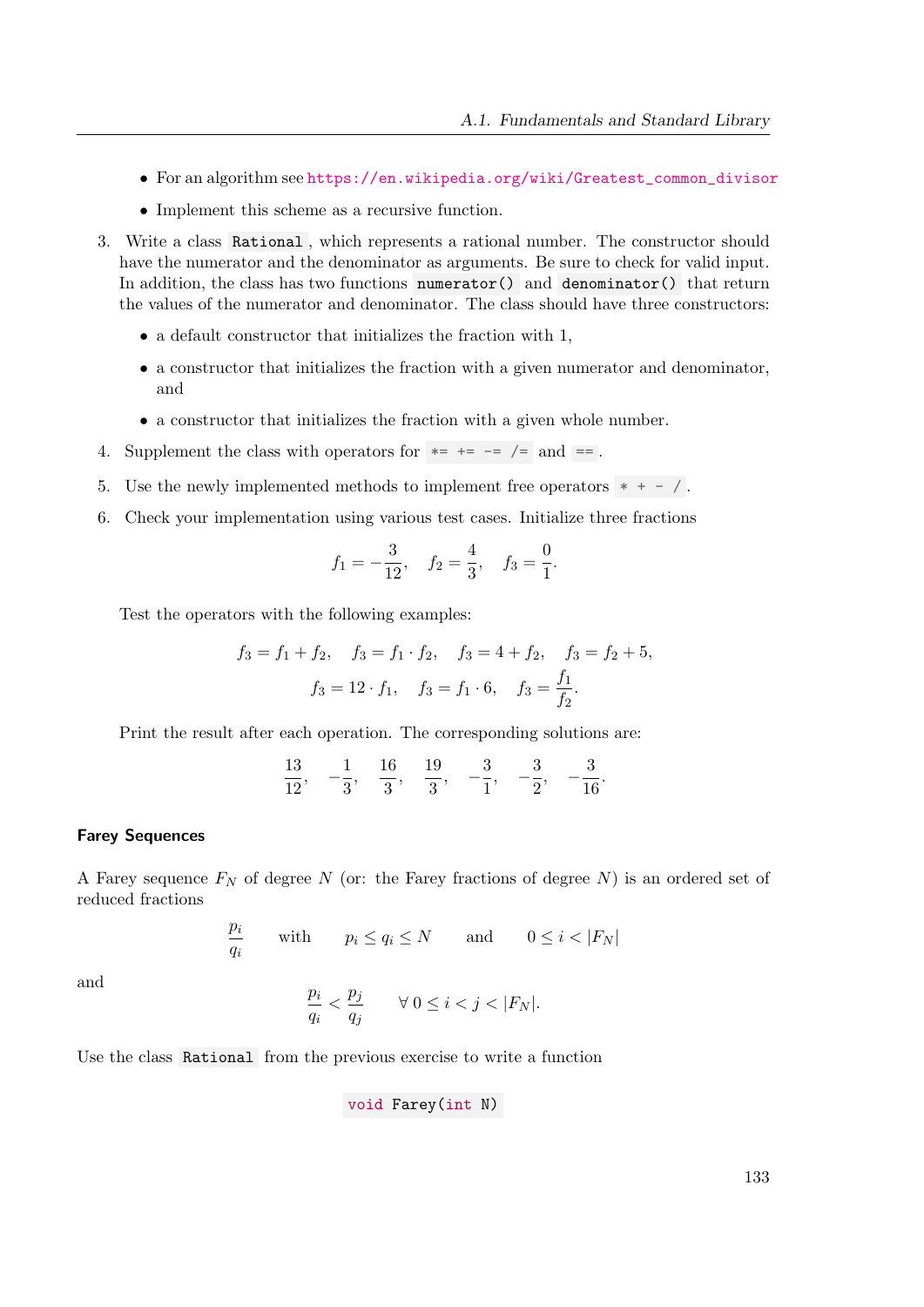which calculates the Farey fractions up to degree  $N$  and prints the resulting Farey sequences up to degree  $N$  on the screen.

Algorithm: The sequences can be computed recursively. The first sequence is given by

$$
F_1 = \left(\frac{0}{1}, \frac{1}{1}\right)
$$

For a known sequence  $F_N$  one can get  $F_{N+1}$  by inserting an additional fraction  $\frac{p_i+p_{i+1}}{q_i+q_{i+1}}$  between two consecutive entries  $\frac{p_i}{q_i}$  and  $\frac{p_{i+1}}{q_{i+1}}$  if  $q_i + q_{i+1} = N + 1$  holds for the sum of denominators. Example: Determining  $F_7$  from  $F_6$  results in the following construction:

$$
F_6 = \left(\underbrace{\frac{0}{1}, \frac{1}{6}, \frac{1}{5}, \frac{1}{4}, \frac{1}{3}}_{\frac{7}{7}}, \underbrace{\frac{2}{5}, \frac{1}{2}, \frac{3}{5}}_{\frac{3}{7} \text{ and } \frac{4}{7}} \underbrace{\frac{2}{3}, \frac{3}{4}, \frac{4}{5}, \frac{5}{6}, \frac{1}{1}}_{\frac{6}{7}}\right)
$$

The new elements are:

$$
\frac{0+1}{1+6} = \frac{1}{7} \ ; \ \frac{1+1}{4+3} = \frac{2}{7} \ ; \ \frac{2+1}{5+2} = \frac{3}{7} \ ; \ \frac{1+3}{2+5} = \frac{4}{7} \ ; \ \frac{2+3}{3+4} = \frac{5}{7} \ ; \ \frac{5+1}{6+1} = \frac{6}{7}
$$

The sorted sequence then is:

$$
F_7 = \left(\frac{0}{1}, \frac{1}{7}, \frac{1}{6}, \frac{1}{5}, \frac{1}{4}, \frac{2}{7}, \frac{1}{3}, \frac{2}{5}, \frac{3}{7}, \frac{1}{2}, \frac{4}{7}, \frac{3}{5}, \frac{2}{3}, \frac{5}{7}, \frac{3}{4}, \frac{4}{5}, \frac{5}{6}, \frac{6}{7}, \frac{1}{1}\right)
$$

For checking:

The Farey sequences up to degree 6

$$
F_1 = \begin{pmatrix} \frac{0}{1}, \frac{1}{1} \end{pmatrix}
$$
  
\n
$$
F_2 = \begin{pmatrix} \frac{0}{1}, \frac{1}{2}, \frac{1}{1} \end{pmatrix}
$$
  
\n
$$
F_3 = \begin{pmatrix} \frac{0}{1}, \frac{1}{3}, \frac{1}{2}, \frac{2}{3}, \frac{1}{1} \end{pmatrix}
$$
  
\n
$$
F_4 = \begin{pmatrix} \frac{0}{1}, \frac{1}{4}, \frac{1}{3}, \frac{1}{2}, \frac{2}{3}, \frac{3}{4}, \frac{1}{1} \end{pmatrix}
$$
  
\n
$$
F_5 = \begin{pmatrix} \frac{0}{1}, \frac{1}{5}, \frac{1}{4}, \frac{1}{3}, \frac{2}{5}, \frac{1}{2}, \frac{3}{5}, \frac{2}{3}, \frac{3}{4}, \frac{4}{5}, \frac{1}{1} \end{pmatrix}
$$
  
\n
$$
F_6 = \begin{pmatrix} \frac{0}{1}, \frac{1}{6}, \frac{1}{5}, \frac{1}{4}, \frac{1}{3}, \frac{2}{5}, \frac{1}{2}, \frac{3}{5}, \frac{2}{3}, \frac{3}{4}, \frac{4}{5}, \frac{5}{6}, \frac{1}{1} \end{pmatrix}.
$$

There is a beautiful illustration of these fractions, the Ford circles<sup>[34](#page-135-0)</sup>.

#### Matrix Class Implementation

Note: this exercise will form the foundation for several of the upcoming exercises, so if you want to work on only a subset of the sheet, it might be a good idea to start on this one.

In Scientific Computing the concept and use of matrices is crucial. Regardless of the field of expertise — if it is in optimization, statistics, artificial intelligence, or the solution of partial differential equations — we need matrices and solutions of linear systems of equations in nearly all applications.

<span id="page-135-0"></span><sup>34</sup>see [https://en.wikipedia.org/wiki/Ford\\_circle](https://en.wikipedia.org/wiki/Ford_circle)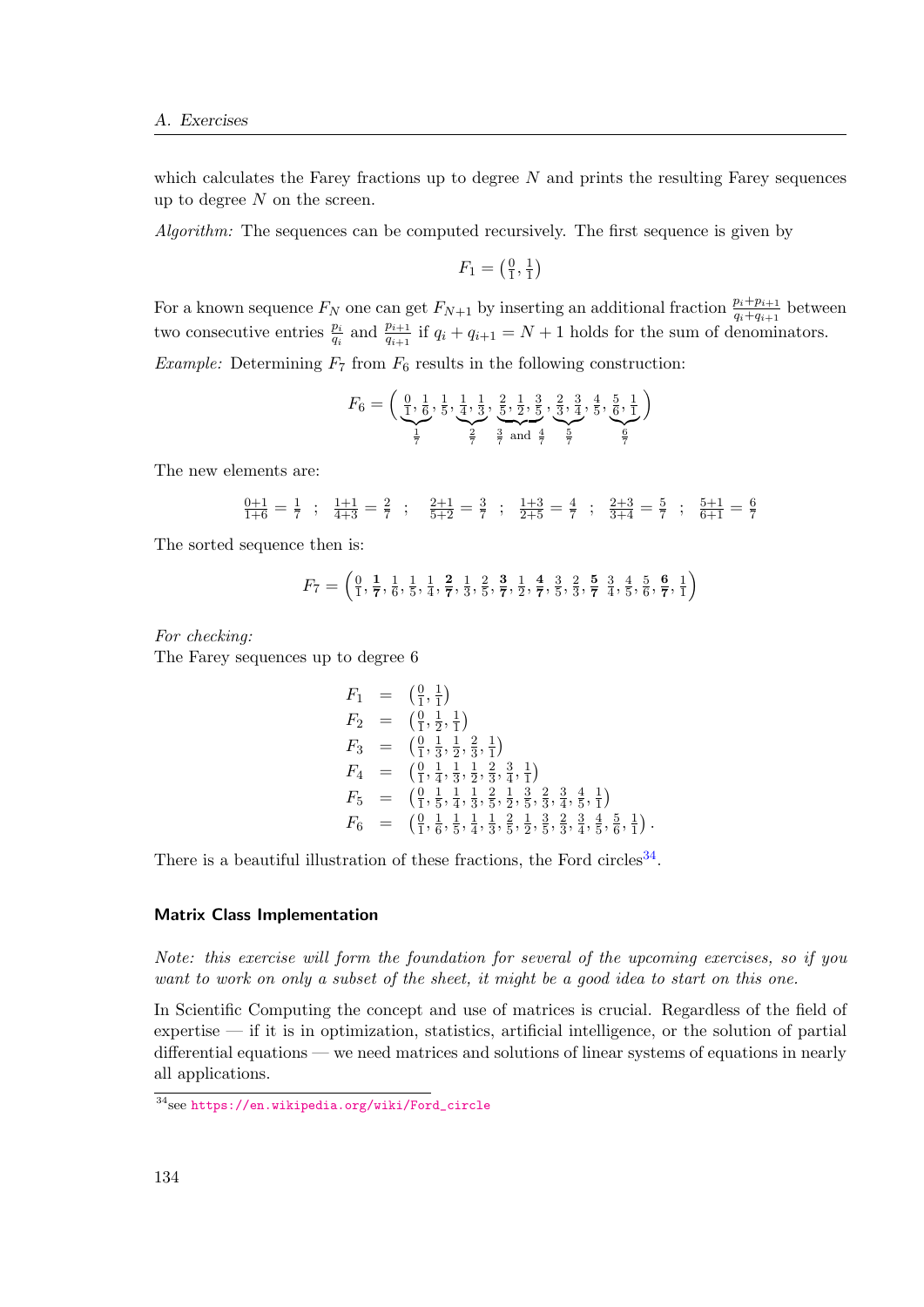In this exercise, we will implement a class Matrix in analogy to the class Vector from exercise sheet 1.

Take care of the following points:

- 1. Class Matrix should have all functionality that class Vector has (constructors, methods, etc.).
- 2. The entries should be stored in a container of type std::vector<std::vector<double>>.
- 3. Instead of the number of elements int N in class Vector , class Matrix should contain the two numbers int numRows and int numCols that represent the number of rows and the number of columns respectively. Use numRows and numCols in all places where the member functions of class Vector used N , and re-implement the functionality adapted to the use of a class that represents matrix objects.
- 4. Use the member function double  $\&$  operator()(int i, int j) for accessing the  $(i, j)$ th element of objects of class Matrix .
- 5. Use the member function std::vector<double>& operator[](int i) to return the i-th row of a matrix object.
- 6. Class Matrix should have an additional constructor that constructs square matrices.

In addition to the member functions mentioned above, implement free functions that provide

- 7. the addition of two matrices,
- 8. the multiplication of a matrix with a scalar,
- 9. the multiplication of a scalar with a matrix,
- 10. a matrix-vector multiplication, where vectors are of type std::vector<double> ,
- 11. a matrix-vector multiplication, where vectors are of type Vector .

Write a test program that tests all functionality of class Matrix (construction, the different kinds of multiplication, element access).

#### Linked List

Using the simple example of a chained list we will practice the interaction of constructors, destructors and pointers.

We want to program a linked list which can store an arbitrary number of values of type int. Such a list consists of an object of class List , which refers to a sequence of objects of class Node . The list elements are stored in a component int value within each node, and a pointer Node\* next points to the next node. The end of the list is designated by the pointer next having the value nullptr .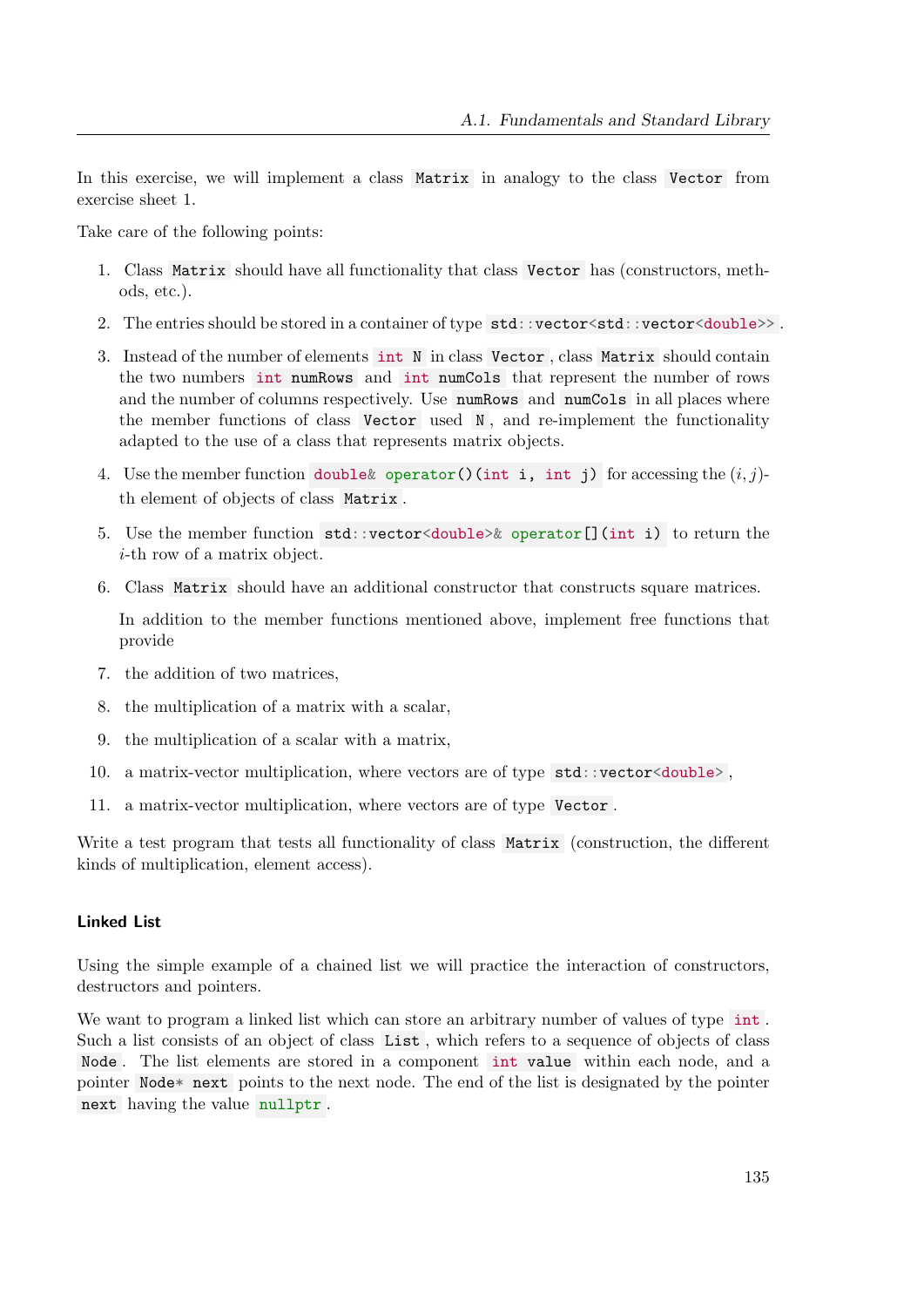- 1. What is special about a pointer having the value nullptr ?
- 2. Implement the class Node . Make sure that all member variables are always initialized, especially the next pointer.
- 3. Implement the class List with the following methods:

```
class List
{
 public:
   List (); \frac{1}{2} // create an empty list
   \tilde{L} List (); \frac{1}{2} // clean up list and all nodes
   Node* first () const; \frac{1}{2} // return pointer to first entry
   Node* next (const Node* n) const; // return pointer to node after n
   void append (int i); \frac{1}{2} append a value to the end
   void insert (Node* n, int i); // insert a value before n
   void erase (Node* n); \frac{1}{2} // remove n from the list
};
```
List must also store the beginning of the list, where would you place it in the class declaration? The next pointer of class Node should be private to ensure that the list structure isn't accidentally changed outside of class List . The member value is public to allow read and write access from outside the class. The line friend class List; has to be inserted into the declaration of the class Node to give the List class access to the next pointer. Additionally make sure that the destructor deletes all allocated Node objects.

4. Test your implementation with the following program:

```
int main ()
{
  List list;
  list.append(2);
  list.append(3);
  list.insert(list.first(), 1);
  for (Node* n = list.fit(); n != 0; n = list.next(n))
    std::cout << n->value << std::endl;
}
```
5. What happens if one copies the list? And what happens if both lists are deleted?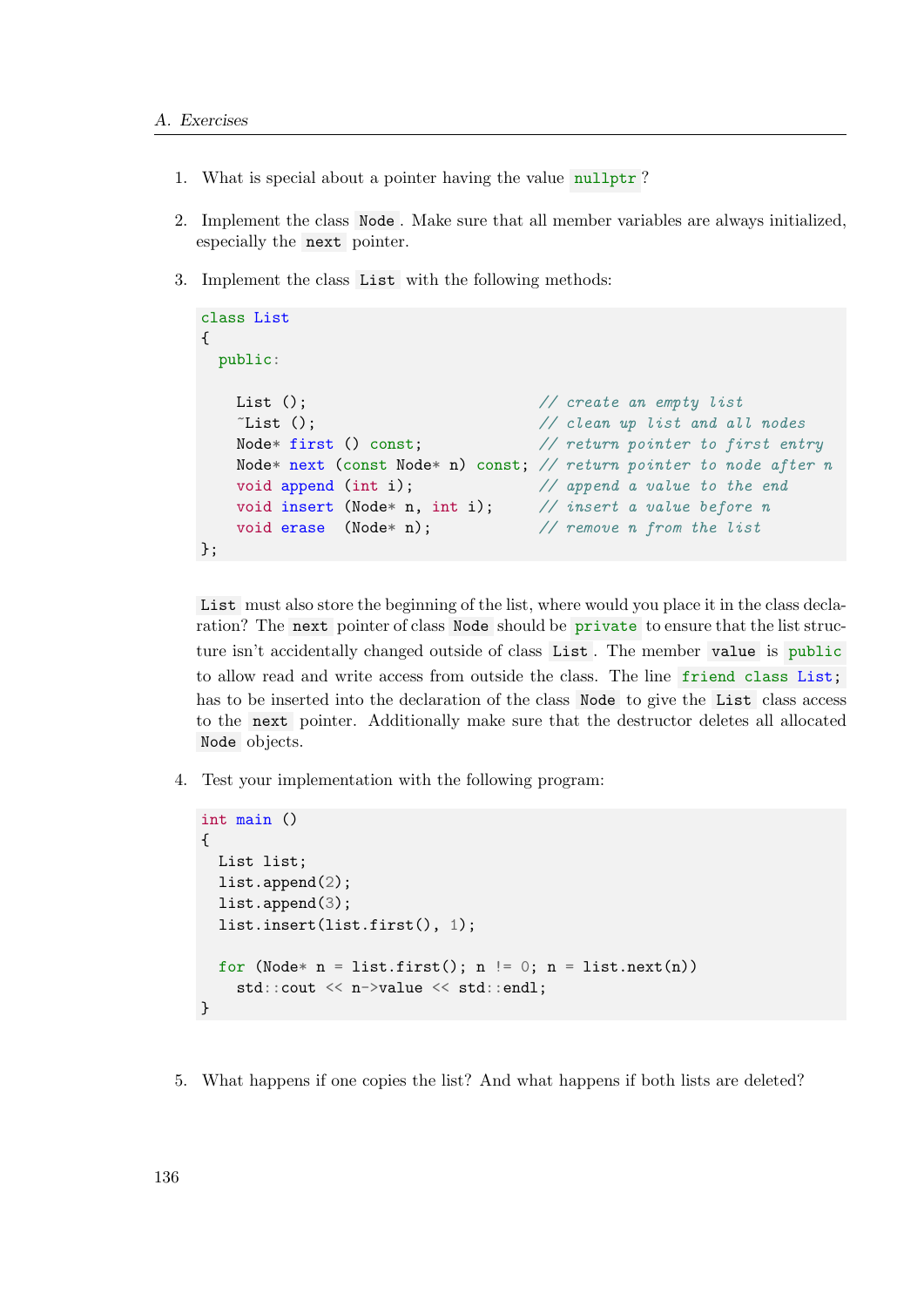```
int main ()
{
  List list;
  list.append(2);
  ...
  List list2 =list;
}
```
# $C++$  Quiz 2

Here are some additional questions from <https://cppquiz.org> for you to answer:

Question 1: <https://cppquiz.org/quiz/question/124> (template template parameters)

Question 2: <https://cppquiz.org/quiz/question/32> (constructor calls)

Question 3: <https://cppquiz.org/quiz/question/125> (static in templates)

Question 4: <https://cppquiz.org/quiz/question/17> (con-/destructors and inheritance)

Question 5: <https://cppquiz.org/quiz/question/208> (inserting elements into maps)

Questions 2 and 4 discuss important points about constructors and destructors, while questions 1 and 3 are about minor details that might be interesting. What would you say about question 5?

### Linked List (Const Correctness)

On the previous sheet you programmed a linked list to practice the interaction of constructors, destructors and pointers. We now want to extend this implementation, practicing const correctness and clean encapsulation.

- 1. The const keyword has already been added to some of the methods and their arguments. Check if these qualifiers make sense and whether some are missing elsewhere, discuss:
	- Which methods should or should not be const, and why?
	- What is a good choice for the parameters and return values?
	- What about data members of List , and what about the Node class?
- 2. Add a const method max() that returns the maximum of the stored values, as long as the list is non-empty<sup>[35](#page-138-0)</sup>. For efficiency, this value should be cached and only recomputed when it it requested and has become invalid in the meantime.

<span id="page-138-0"></span><sup>&</sup>lt;sup>35</sup>Throwing an exception for empty lists would be good style, but here you might just return zero instead.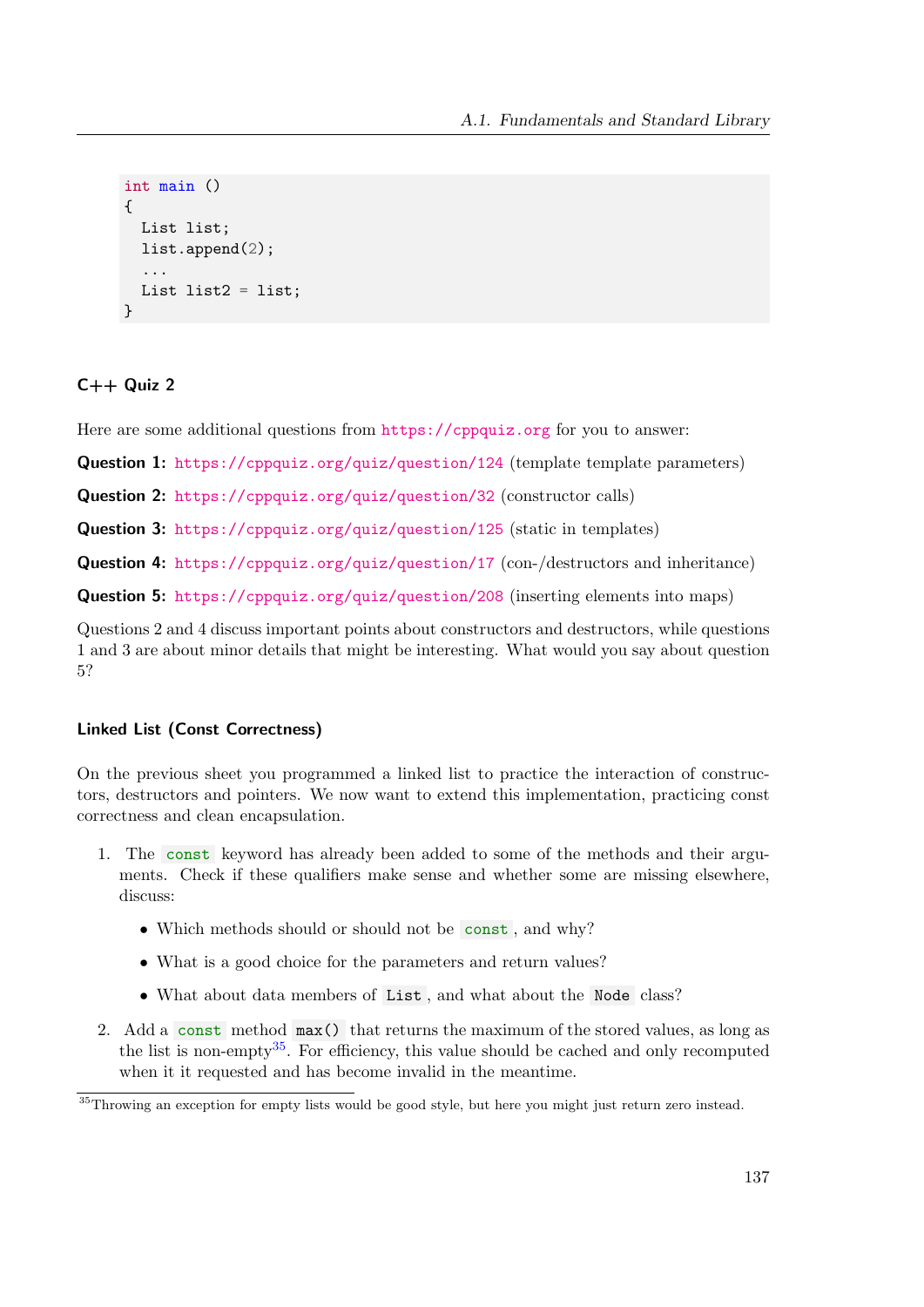- What effect does the keyword mutable have and why is it needed here?
- What would be inefficient about updating the stored value every time the list is modified in some way?
- 3. A function for printing the list could look as follows:

```
void printList (const List& list)
{
  for (const Node* n = list.first(); n != 0; n = list.next(n))
    std::cout << n->value << std::endl;
  std::cout << "max: " << list.max() << std::endl;
}
```
- What exactly do the two instances of constraints refer to, especially the second one?
- Test your implementation with this function.

#### STL Container Types

In the lecture the different types of containers of the Standard Library have been discussed. Each type offers certain guarantees and is ideally suited for specific use cases. Here is a list of scenarios, what type of container would you use and why?

1. You are writing a finite difference discretization of the Laplace equation, and you are using a structured grid. For each grid node, the solution at this point is stored. All nodes of the grid are numbered consecutively and their number is known a priori.

Which type of container is suitable for storing the node values?

2. You are writing a Quicksort sorting algorithm, and you want to store the pivot elements in a stack structure to avoid recursive function calls.

Which type of container is well suited to save the pivot elements and which to store the data itself?

3. When implementing direct solvers for sparse matrices, it is common to first minimize the bandwidth of the matrix in order to reduce the storage requirements of the resulting LU decomposition. One method for this is the Cuthill-McKee algorithm. In the course of this algorithm elements have to be buffered in a FIFO (first-in, first-out) data structure. The order of the elements in this FIFO does not change.

What type of container would you use as a FIFO?

4. In your finite difference program, the solution is defined a priori on a part of the boundary. Nodes in this part of the boundary (Dirichlet nodes) aren't real degrees of freedom and must be treated differently when assembling the finite difference matrix. The number of these nodes is small compared to the total number of nodes.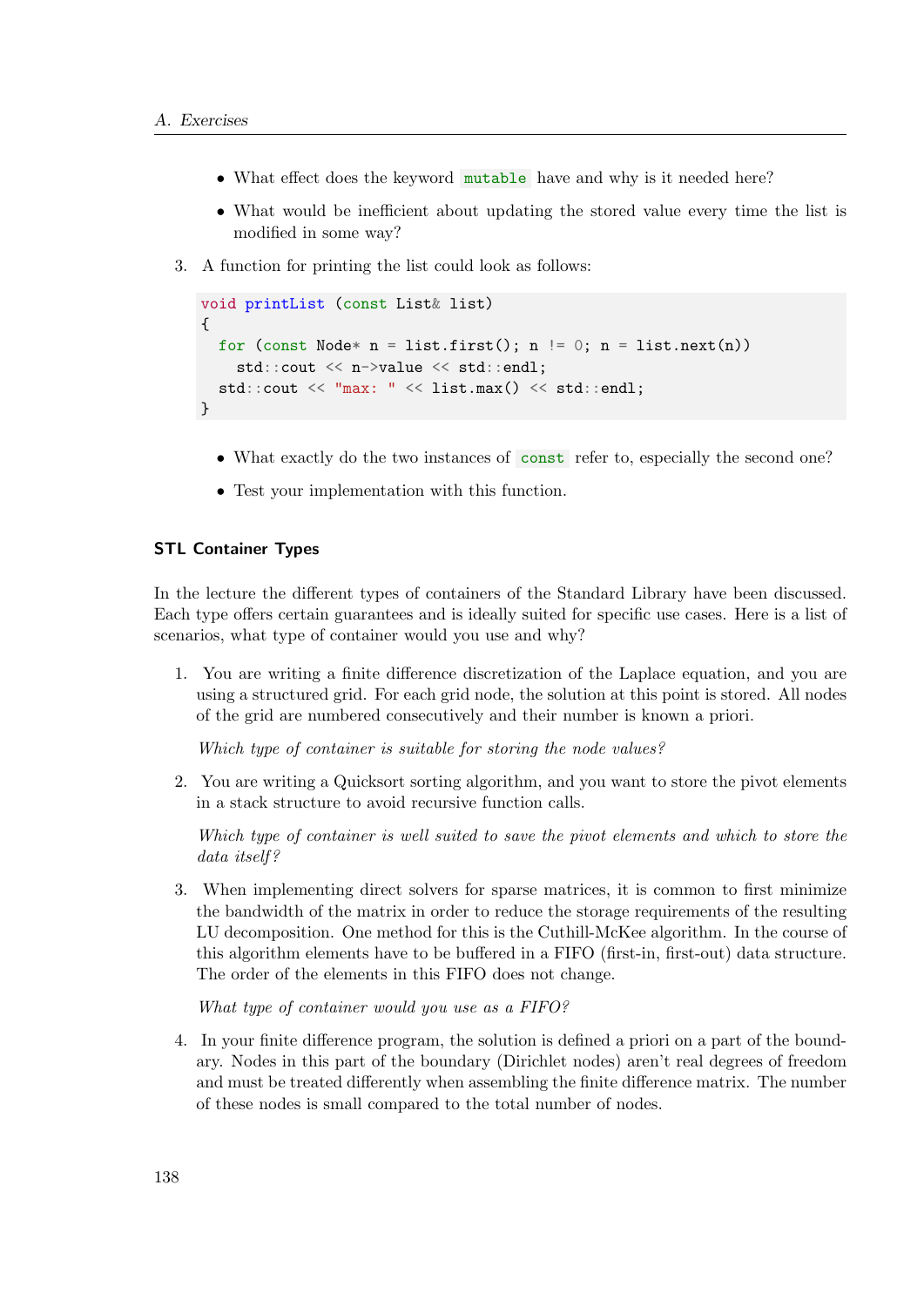You want to dynamically read the list of Dirichlet nodes and their solution values from a configuration file and make them accessable node by node. When solving linear PDEs the limiting factor is typically the memory, as you want to solve very big problems.

In what container you would store the indices of Dirichlet nodes and their values?

### Pointer Puzzle

Remark: you may actually try this with your compiler.

Look at the following program:

```
void foo ( const int** );
int main()
{
  int** v = new int* [10];
  foo(v);}
```
The compiler will exit with an error message, because you make a const int\*\* out of the int\*\*, something like this:

```
g++ test.cc -o test
test.cc: In function 'int main()':
test.cc:6: error: invalid conversion from 'int**' to 'const int**'
test.cc:6: error: initializing argument 1 of 'void foo(const int**)'
```
Actually, shouldn't it always be possible to convert from non-const to const ...? Why doesn't this apply here?

Tip: It's clear why the following program doesn't compile:

```
const int* bar ();
int main()
{
  int** v = new int* [10];
  v[0] = bar();
}
```
What is the relation between this program and the one above?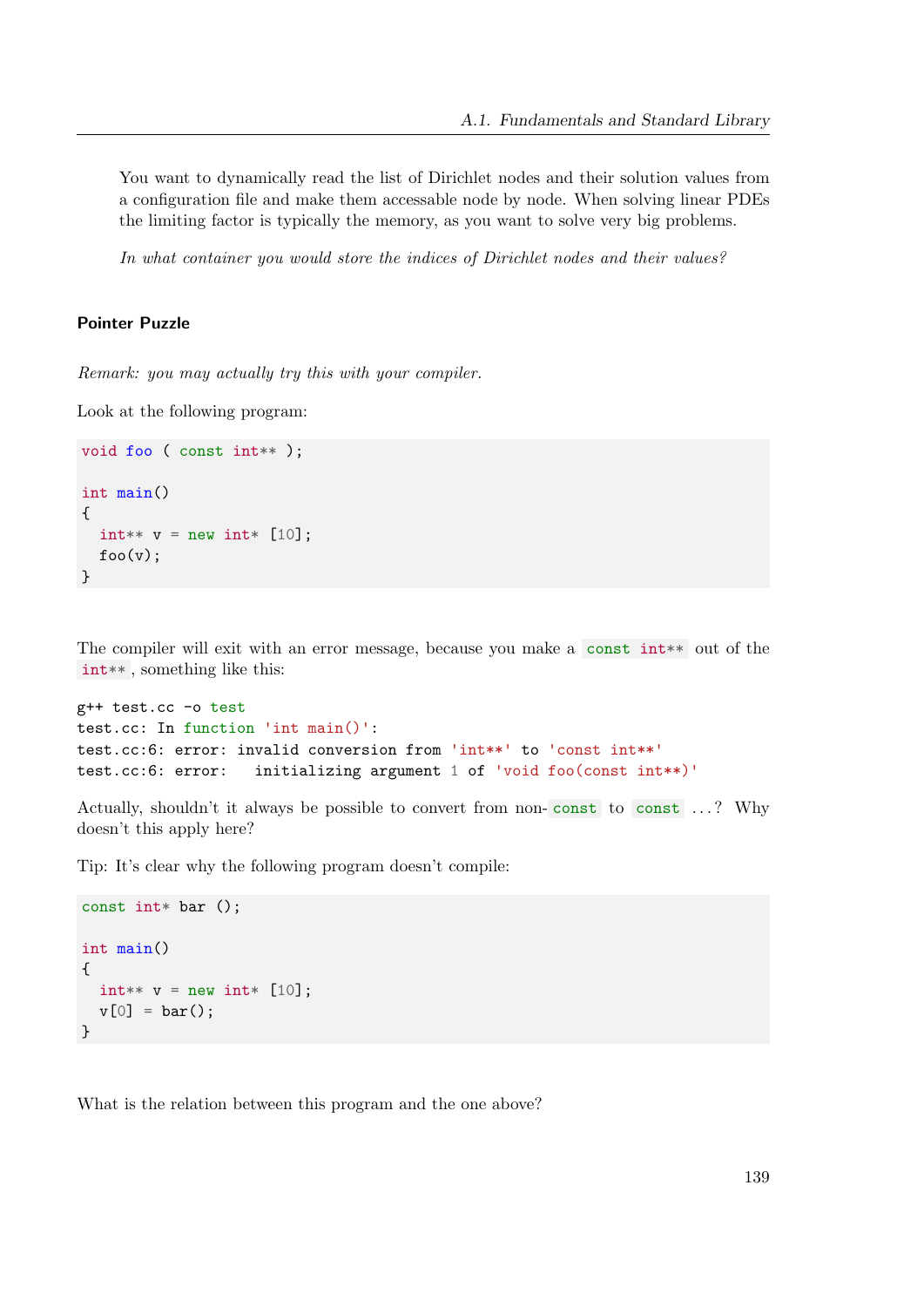### A.2. Advanced Topics

#### Matrices and Templates

In the lecture templates were presented as a technique of generic programming. They allow the development of algorithms independent of underlying data structures.

In this exercise we will extend an existing implementation of a matrix class to a template class. Such matrices are needed again and again in numerical software. On a previous sheet you had to implement matrices for double values. Depending on the application you want, however, it may be useful to have matrices based on other types of numbers, for example complex , float or int . Templates may reduce code redundancy, so that one has an implementation of Matrix that can be used for all the different types.

As a reminder, here is the functionality you had to implement:

- $\bullet$  Matrix entries are stored as a vector of vectors, i.e.,  $\texttt{std::vector}\textless\texttt{std::vector}\textless\texttt{double}\textgreater$ .
- The matrix dimension is handled by two private int values, numRows and numCols .
- The parenthesis operator allows access to individual entries, while the bracket operator gives access to a whole row:

```
double& operator()(int i, int j);
std::vector<double>& operator[](int i);
```
• Free functions provide functionality for the multiplication of matrices with vectors and scalars, and for the addition of two matrices.

For your convenience, an implementation of such a matrix class can be found on the lecture website, based on the following files:

- matrix.hh
- matrix.cc
- testmatrix.cc

The first two contain the definition and implementation of Matrix for double , while the third file contains a test program. You may compile it like this:

g++ -std=c++11 -Og -g -o testmatrix matrix.cc testmatrix.cc

In addition to the methods specified in the previous exercise, this version also provides const versions of the parenthesis and bracket operators for read-only access, implements the free functions based on assignment operators  $+=$  and  $*=$ , provides resize methods, and in turn drops the second matrix-vector multiplication method.

You are free to use either your own version or the provided one as a basis for the following tasks. Do the following: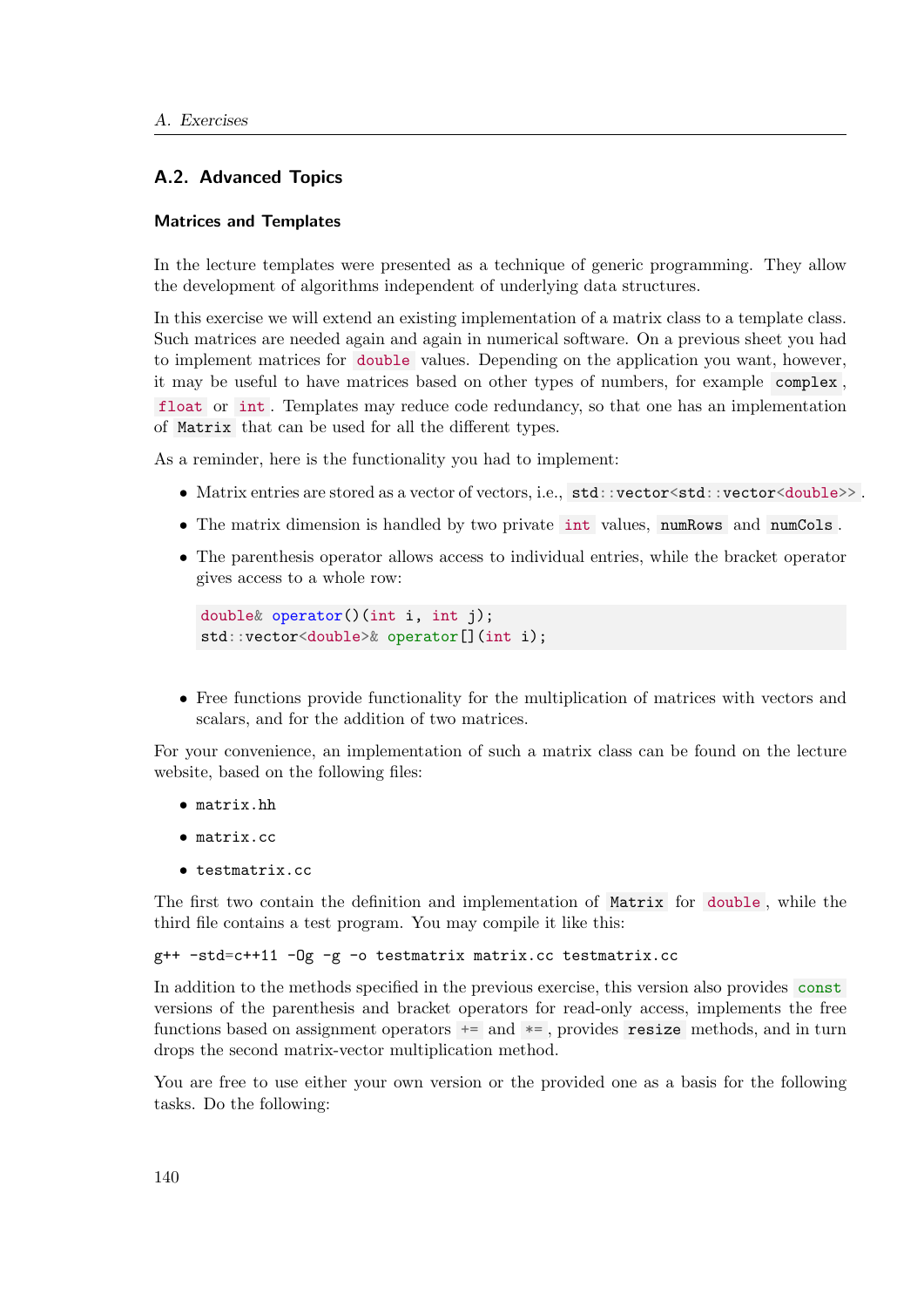- 1. Change the implementation of Matrix to that of a template class, so that it can be used for different number types.
- 2. Turn numRows and numCols into template parameters. Remove any function that doesn't make sense under this change (e.g., resize if you use the provided version), adapt the constructors accordingly, and remove any runtime bounds checks that become unneccesary.
- 3. Change the free functions into template functions that match the aforementioned template parameters. You may assume that scalars, vectors and matrices all use the same element type. Replace std::vector by a template template parameter, so that the function would also work for, e.g., std::array.
- 4. Change the main function of the test program, so that your template variants are tested. The program should use all data types mentioned above, with complex referring to std::complex<double> and the required header being <complex> . Also test the matrix with your Rational class. For the print functionality you have to define a free function

```
std::ostream& operator<< (std::ostream& str, const Rational& r)
```
that prints the rational number by first printing its numerator, then a " $/$ " and then its denominator.

### Matrices and Templates (II)

This exercise is an extension of the templatization exercise above.

- 1. Split the templated class Matrix into two classes:
	- A class SimpleMatrix , without numerical operators. This represents a matrix containing an arbitrary data type and has the following methods, all taken from Matrix :
		- some constructors
		- operator()(int i, int j) for access to individual entries
		- operator[](int i) for access to whole rows
		- a print() method
	- A numerical matrix class NumMatrix derived from SimpleMatrix . The numerical matrix class additionally provides the arithmetic operations functionality mentioned above.

Also modify the free functions accordingly.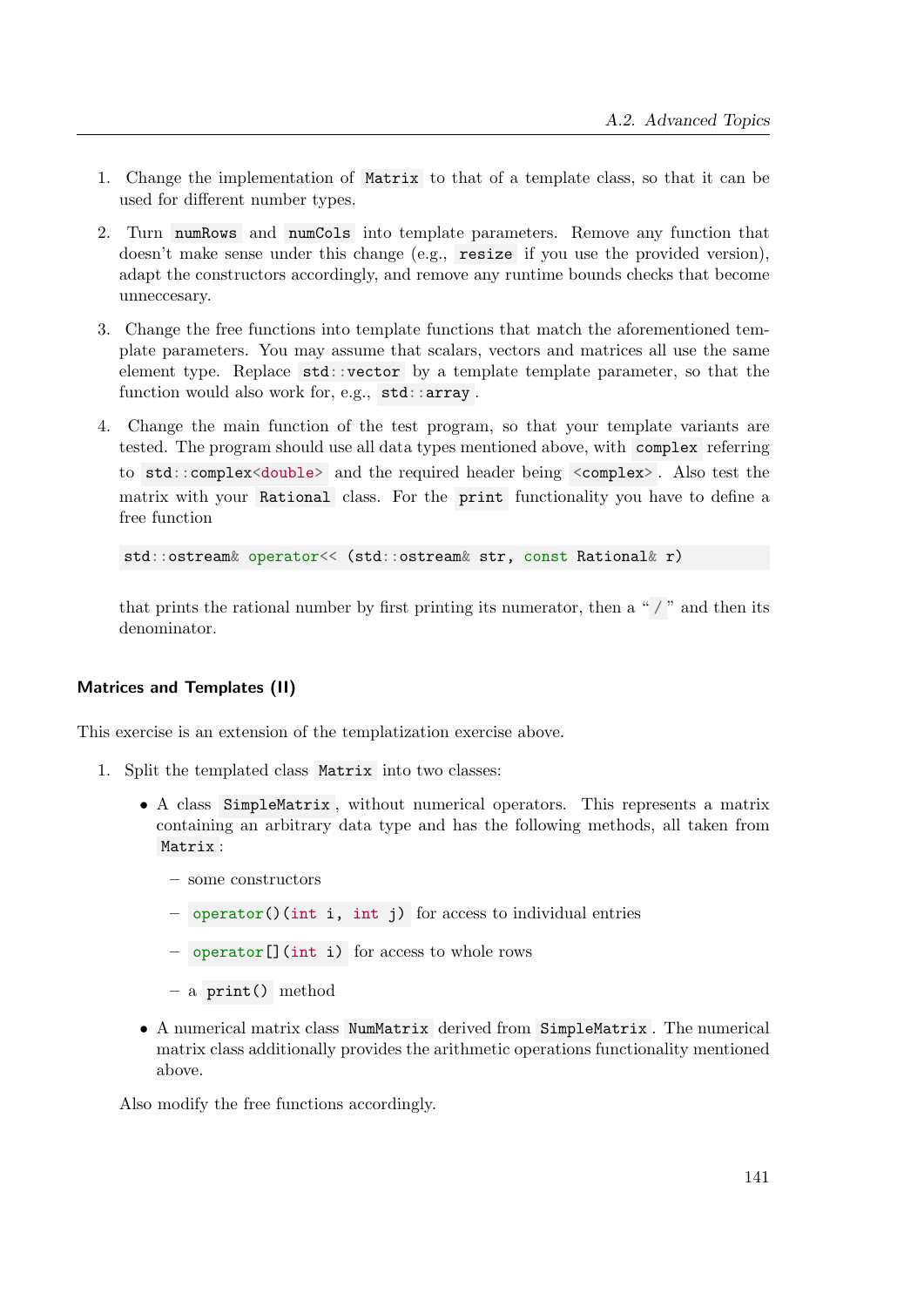2. Write a test program that covers the two classes SimpleMatrix and NumMatrix . Your test program does not need to test each number type again, an arithmetic test with double is enough. Instead, test your SimpleMatrix with string s as data, and check whether you can create and use objects of type SimpleMatrix<NumMatrix<...>,...> and NumMatrix<NumMatrix<...>,...>. Which methods are you able to use? What happens when you try to call the print method?

The latter matrix type is known as a block matrix, a type of matrix that arises in numerical discretizations and can be used to design efficient algorithms if it has additional structure.

3. Write template specializations of SimpleMatrix so that print functionality is restored for block matrices. Block matrices should be printed as one big matrix, with " | " as horizontal separators between matrix blocks and rows of "---" to separate the blocks vertically (it is okay if it isn't the most beautiful output). Note: it might be helpful to assign the dimensional template parameters to public enums, so that you have the dimensions available during printing. What do you observe when implementing this?

This would be a rather good opportunity to use SFINAE to provide two different print methods and choose the right one based on the template parameters, instead of having to provide several different base classes.

4. The provided matrix class (and most likely also your own) simply aborts the program when matrix-vector products with mismatching dimensions are attempted. Replace the relevant checks with adequate exception handling. Derive your own custom exception from std::exception , or pick a fitting one from the predefined ones if applicable. Add a try/catch block to your test that triggers an exception and prints an explanatory message.

# $C++$  Quiz 3

Here are some additional questions from <https://cppquiz.org> for you to answer:

Question 1: <https://cppquiz.org/quiz/question/162> (unqualified name lookup)

Question 2: <https://cppquiz.org/quiz/question/44> (dynamic polymorphism)

Question 3: <https://cppquiz.org/quiz/question/29> (virtual during con-/destruction)

Question 4: <https://cppquiz.org/quiz/question/224> (abstract base classes)

Question 5: <https://cppquiz.org/quiz/question/133> (diamond pattern)

Question 1 is about name lookup rules, and questions 2 to 5 have a look at dynamic polymorphism, virtual methods, and virtual inheritance. Do the results match with your expectations? Discuss.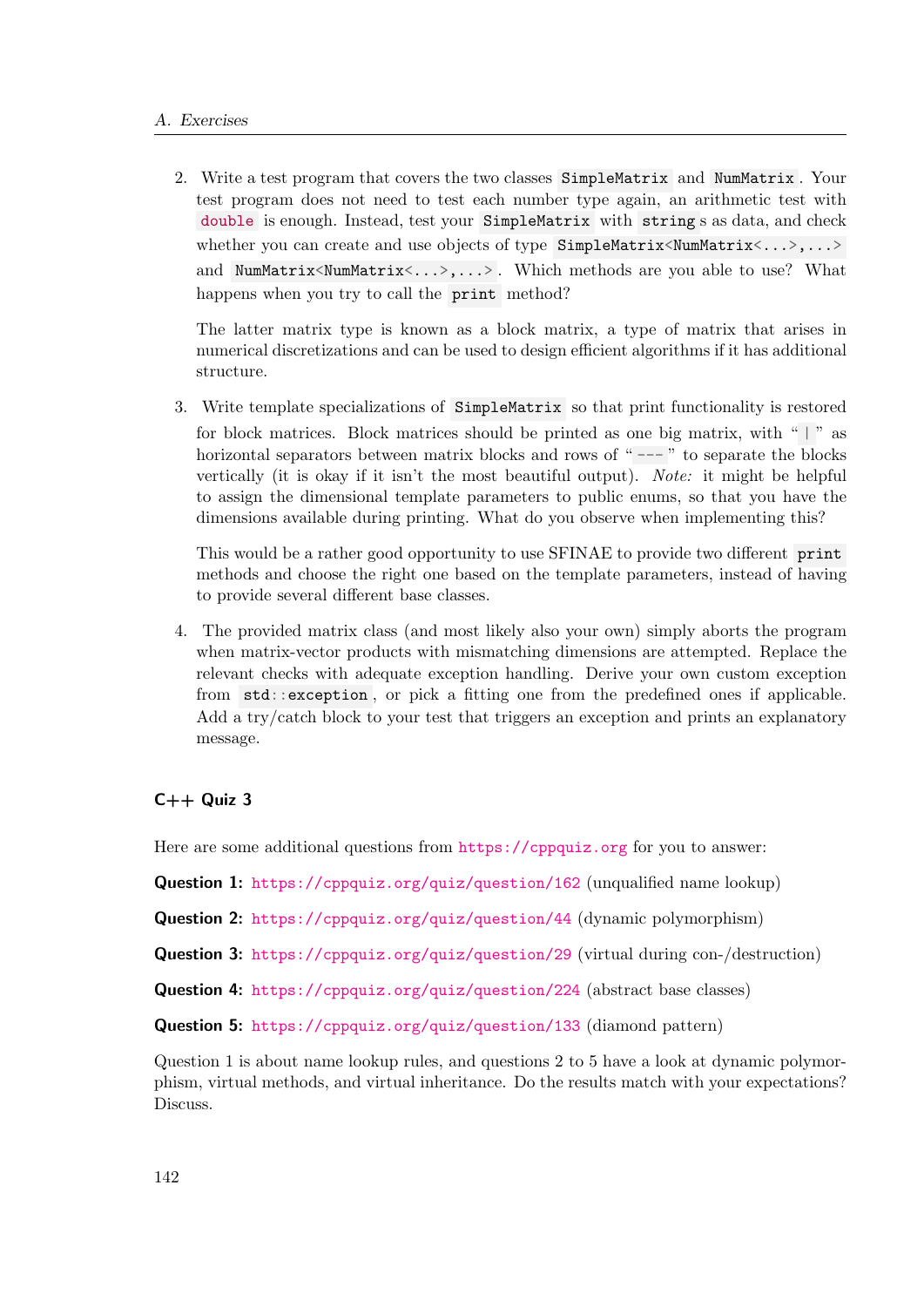### Interfaces: Integration

In the lecture the concept of interfaces was introduced, using virtual methods and abstract base classes. This exercise considers numerical integration as an example application.

The goal is to write a code library that allows, via numerical integration, to determine the integral of an arbitrary function  $f(t)$  on a given interval  $t \in [A, B]$   $(A, B \in \mathbb{R})$ . The interval  $[A, B]$  is divided into N subintervals of uniform length  $\Delta t$ .

$$
\Delta t = \frac{B-A}{N}, \quad t_i = A + \Delta t \cdot i, \quad i = 0, \dots, N
$$

On each of the subintervals the integral can be estimated using an appropriate quadrature rule. Summing up these estimates produces a composite quadrature rule:

$$
\int_{A}^{B} f(t)dt = \sum_{i=0}^{N-1} \left( Q_{t_i}^{t_{i+1}}(f) + E_{t_i}^{t_{i+1}}(f) \right)
$$

Here  $Q_a^b$  refers to the result of the quadrature rule on the interval  $[a, b]$  and  $E_a^b$  to the error. Quadrature rules are normally based on polynomial interpolation. This means it is possible to specify the maximum degree of polynomials that are integrated exactly and the order of the error in the case of functions that can't be integrated exactly.

In this exercise, we want to limit ourselves to two quadrature rules:

• The trapezoidal rule:

$$
Q_{\text{Trace}_a}(f) = \frac{b-a}{2}(f(a) + f(b))
$$

It is exact for polynomials up to first order, and the error of the resulting composite rule is  $O(\Delta t^2)$ .

• The Simpson rule:

$$
Q_{\text{Simpson}_a}(f) = \frac{b-a}{6} \cdot \left( f(a) + 4f\left(\frac{a+b}{2}\right) + f(b) \right)
$$

It is exact for polynomials up to degree two, and the error of the resulting composite rule is  $O(\Delta t^4)$ .

A good test for such a numerical integration is to study the order of convergence. For a problem with a known solution, calculate the error  $E<sub>N</sub>$  for N subintervals and for 2N subintervals. Doubling the number of subintervals cuts the interval width  $\Delta t$  in half, reducing the error. The quotient

$$
EOC = \frac{\log(E_N/E_{2N})}{\log(2)}
$$

is an indication of the order of convergence of the error (e.g., for the trapezoidal rule you should observe order 2).

1. Design interfaces for the different concepts. To this end, proceed as follows: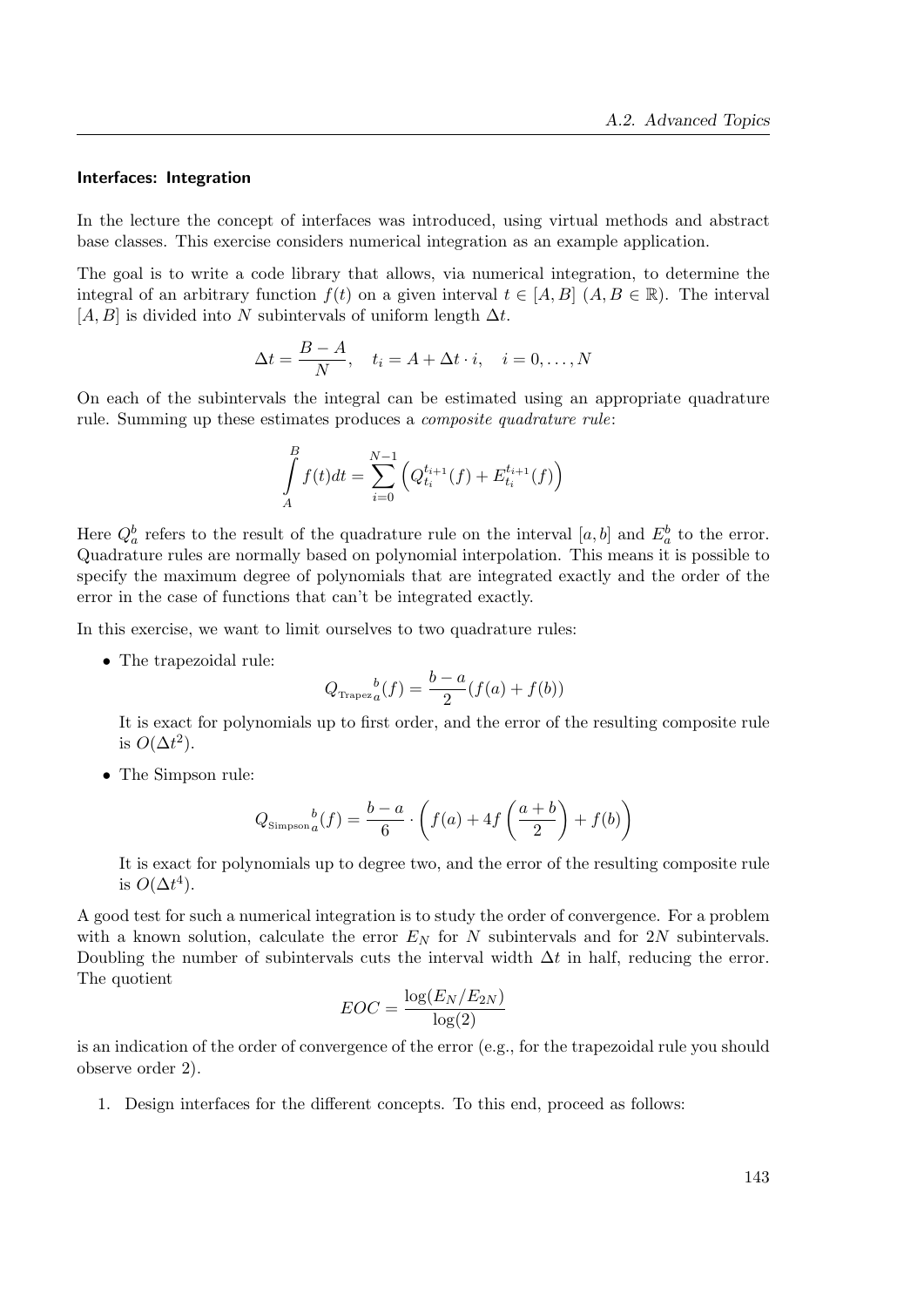- First, identify the abstract concepts in our problem.
	- We want to evaluate integrals of various functions; so we have the function as an abstract concept.
	- An integral is represented as a sum of integrals of subintervals.
	- On each subinterval a suitable quadrature formula is applied.
	- The quadrature formula evaluates the function to be integrated at certain points in order to determine an approximate solution.
	- A composite quadrature rule sums the results.
	- $-$  A suitable *test problem* would contain
		- ∗ a function to integrate
		- ∗ a choice of quadrature rule and composite rule
		- ∗ the interval bounds
		- ∗ the true resulting integral value
- How are these abstract concepts mapped to interfaces? Usually, one introduces a base class as an interface description for each concept.
	- What is a suitable interface for a function?
	- A quadrature rule evaluates a function on a given interval, how would a suitable virtual method look like?
	- Each quadrature rule can also report the degree of exactly integrable polynomials, and report the order of convergence of the integration error that results.
	- The actual integration (i.e., composite quadrature rule) is parameterized with a quadrature rule and a function. It evaluates the integral of the function on an interval that has to be specified, dividing the interval into  $N$  subintervals. In addition, the quadrature formula that is to be used must be specified.
	- Apart from the equidistant composite quadrature used here, there may be other approaches (see second exercise). In anticipation of extensions, also introduce the abstract concept of a composite quadrature rule, although right now there is only one actual implementation.
	- What would be a suitable interface for test problems?
- 2. Describe your interfaces and explain the design decisions. What are the reasons for your specific choice of interfaces?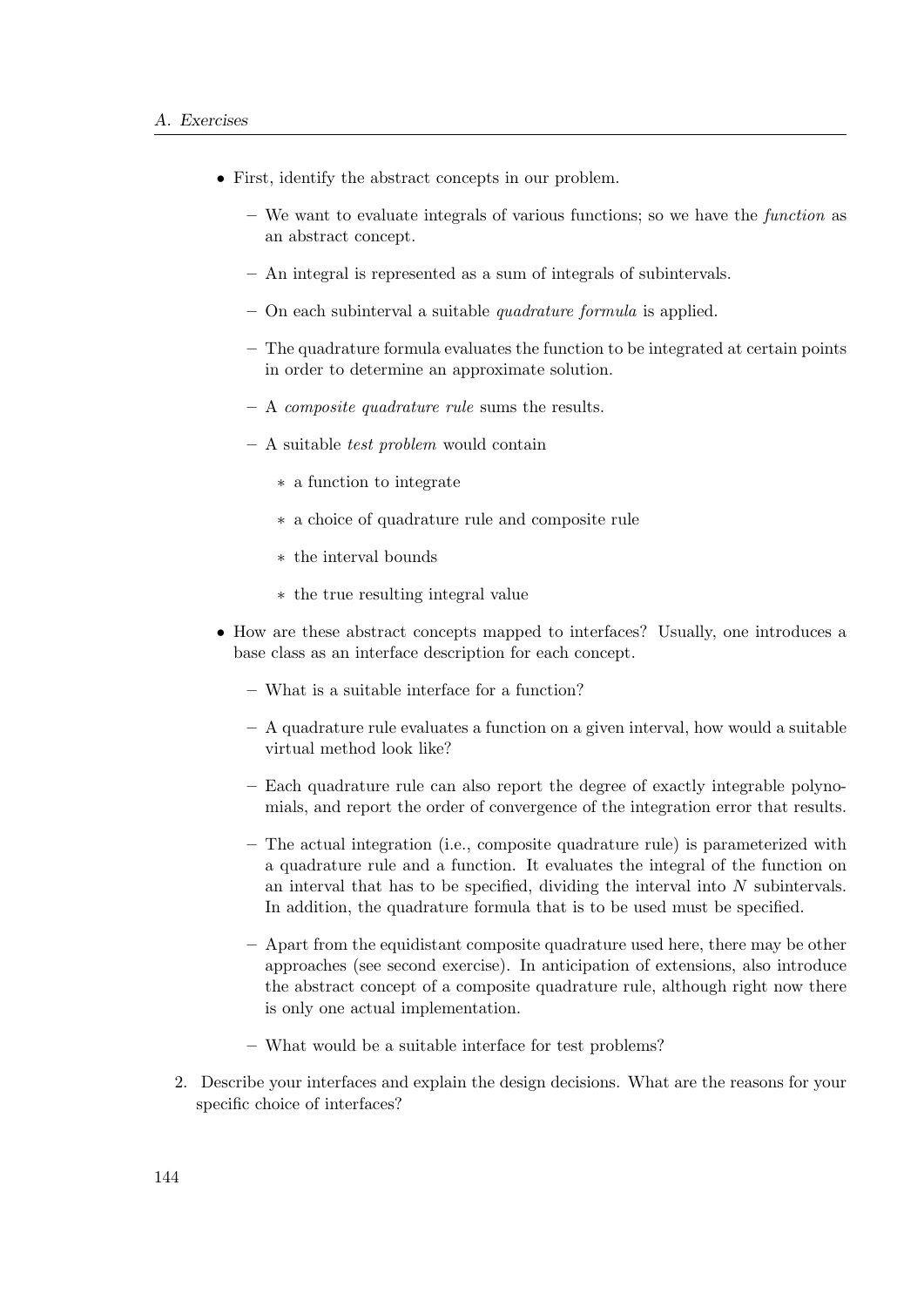- 3. Implement the interfaces using abstract base classes and dynamic polymorphism. Write implementations for all of the above variants of abstract concepts (trapezoidal rule, Simpson's rule, equidistant composite rule). Your functions and classes should be as general as possible, i.e., use interface classes for arguments and return values. Make use of the best practices introduced in the lecture.
- 4. Test your implementation with the integration of  $2t^2 + 5$  on the interval  $[-3, 13]$  and t  $\frac{t}{\pi}$  sin(t) on the interval [0,  $2\pi$ ]. To do this, implement appropriate test problems for each combination of test function and quadrature rule. Write a free function that expects a test problem and a number of steps to perform, and then
	- reports the true integral value and expected convergence order
	- starts with one big interval without subdivisions
	- doubles the number of subintervals after each step
	- applies the composite rule in each step
	- reports in each step:
		- the current estimated value
		- the resulting error
		- the estimated order of convergence  $(EOC)$
		- the deviation from the expected order

Discuss the results.

## Adaptive Integration

An improvement over the integration using equidistant intervals is adaptive integration. Here one tries to only use small intervals  $\Delta t$  where the error is actually large.

If you are in need of additional points or not challenged enough  $;-)$ , you may write a class for adaptive integration that complements the equidistant one from the previous exercise. This new version should use the same interface for functions and quadrature rules and fit into the test infrastructure you have written.

One can estimate the error in one of the subintervals by comparing the result of quadrature with the result of an interval that has been refined once, i.e., the local error is estimated through hierarchical refinement. The goal is to have the "error density", i.e., error per unit length of interval, to be about the same in all subintervals. Subintervals with large errors are divided again, iteratively or recursively. One starts with a small number of subintervals and repeats the error estimation and refinement until the desired number of subintervals is reached.

To avoid having to constantly reevaluate the integrals of the individual subintervals, it is helpful to store the subintervals, integrals and estimated errors in appropriate data structures: note that the refinement used to estimate the local error will immediately become part of the set of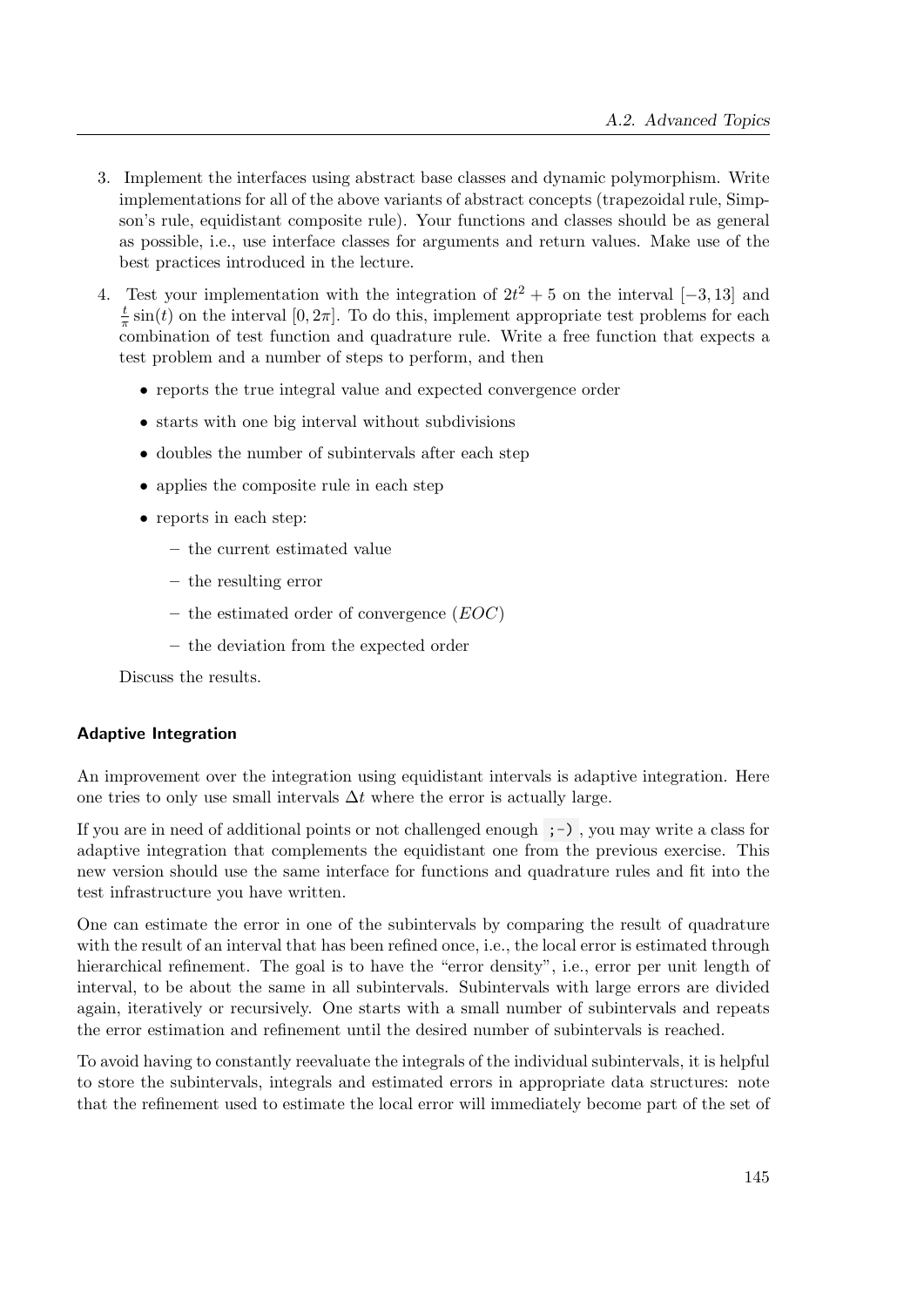subintervals if this error proves to be large. The containers of the  $C_{++}$  Standard Library, e.g., std::map and std::deque, might prove useful. The same holds for function evaluations: note that one half resp. one third of the function evaluations in the previous exercise were actually unnecessary and quite wasteful, because interval bounds were generally evaluated twice.

You are free to design more or less efficient algorithms for the local error estimation and for deciding which intervals should be bisected and in which order. Your primary concern is a program that produces good approximations w.r.t. the number of intervals used, thoughts about runtime efficiency are a good idea but not mandatory.

The points of this exercise don't count towards the total number of points that can be achieved during the semester. Consequently, you can do this exercise instead of another one later on or in addition to the other exercises to achieve a higher point percentage.

#### Template Metaprogramming: Number Sequences

Template metaprogramming might be an unusual programming technique, but it is Turing complete: this can be shown by simply implementing a Turing machine in  $C++$  templates (you can find some online if you are interested). This shows that anything you can write as a normal program could, at least in principle, be achieved using template metaprogramming (see Church-Turing conjecture<sup>[36](#page-147-0)</sup>). The main obstacles are the finite amount of recursive template levels the compiler allows, the fact that dynamic interaction with the user is impossible, the fact that floating-point numbers can't be template parameters, and of course the slightly awkward way things have to be written. The only way to provide some form of user input is through preprocessor macros, since the usual command line arguments and queries using std::cin are not known at compile time.

Solve the following two tasks with template metaprogramming:

1. Fibonacci Numbers. Write both a template metaprogram and a normal function that compute the k-th element of the Fibonacci sequence for given  $k \in \mathbb{N}$ :

$$
a_k := \begin{cases} 1 & \text{for } k = 0\\ 1 & \text{for } k = 1\\ a_{k-2} + a_{k-1} & \text{else} \end{cases}
$$

Base your two implementations on the mathematical definition above, i.e., directly implement the given recursion formula. Then write a main function that calls both versions for the argument " INDEX ", and prints the results. Here, INDEX is a preprocessor macro, which we use instead of command line arguments or user input to control which index  $k$ is used. You may define this index during the compilation process, e.g., for GCC:

g++ -D INDEX=<your value> -o main main.cc

<span id="page-147-0"></span><sup>36</sup>[https://en.wikipedia.org/wiki/Church%E2%80%93Turing\\_thesis](https://en.wikipedia.org/wiki/Church%E2%80%93Turing_thesis)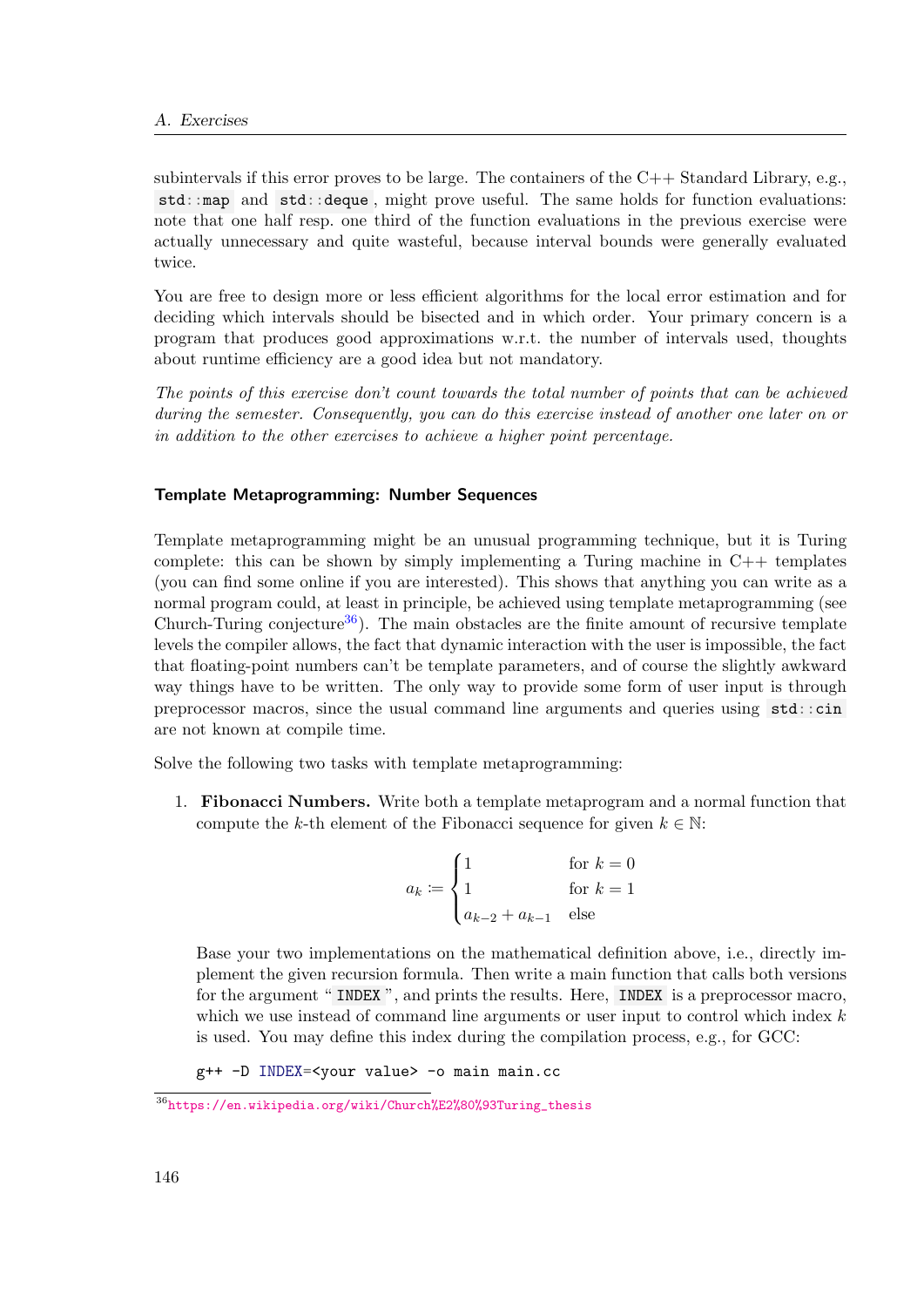Remember that you have to recompile your program if you want to change this index.

Measure both the compilation time and runtime of your program from  $k = 5$  to  $k = 50$ in steps of 5 (under Linux you can use the "time" command for this task). What do you observe? Plot both times over the index  $k$  and discuss your observations. What is the explanation for the asymptotics? There are significantly faster algorithms for the computation of Fibonacci numbers<sup>[37](#page-148-0)</sup>. Would you suggest using one of these other algorithms for the template metaprogram, the function, or both?

- 2. Prime Numbers. Write a second template metaprogram that prints the N-th prime number. Remember that a prime number is a natural number larger than one, that is only divisible by one and itself. Here are some steps that you may follow in your implementation:
	- Start with a struct is\_prime<int P> that exports a const static bool that is true for prime numbers and false for all other numbers. A simple implementation uses the signature

template<int P, int  $K = P - 1$  struct is\_prime;

that checks whether  $P$  is not divisible by any number smaller or equal to  $K$  (except for one, of course). A recursive definition of this function is straight-forward, using the modulo operator and simple Boolean algebra. The default case then provides the desired struct.

• Then write a second struct next\_prime<int  $N$ > that exports the smallest prime P with  $P > N$ . If N is prime, then this is simply N itself, else we can use recursion again by exporting the smallest prime P with  $P \geq (N+1)$ . Why is this recursion guaranteed to terminate? The recursion needs to branch on whether N itself is prime or not, but both conditionals ( $if/else$ ) and the ternary operator ( $X$  ?  $Y : Z$ ) would always instantiate the next recursion level, whether  $X$  is true or false, leading to infinite recursion. From  $C++17$  onwards one could use the constexpr if construct to only instantiate one of the two branches, thereby solving the problem, but your code should be valid  $C++98/03$ . Once again, this can be solved with a slightly extended signature:

template<int P, bool B = is\_prime<P>::value> struct next\_prime;

How can you use this second (auto-evaluated) parameter to get the desired branching behavior?

• Finally, write a struct prime $\sin \theta$  N that exports the N-th prime number, making use of the other structs you have defined. This definition is also recursive. What is the base case? How can you compute the correct prime number for all the other cases recursively?

<span id="page-148-0"></span><sup>37</sup><https://www.nayuki.io/page/fast-fibonacci-algorithms>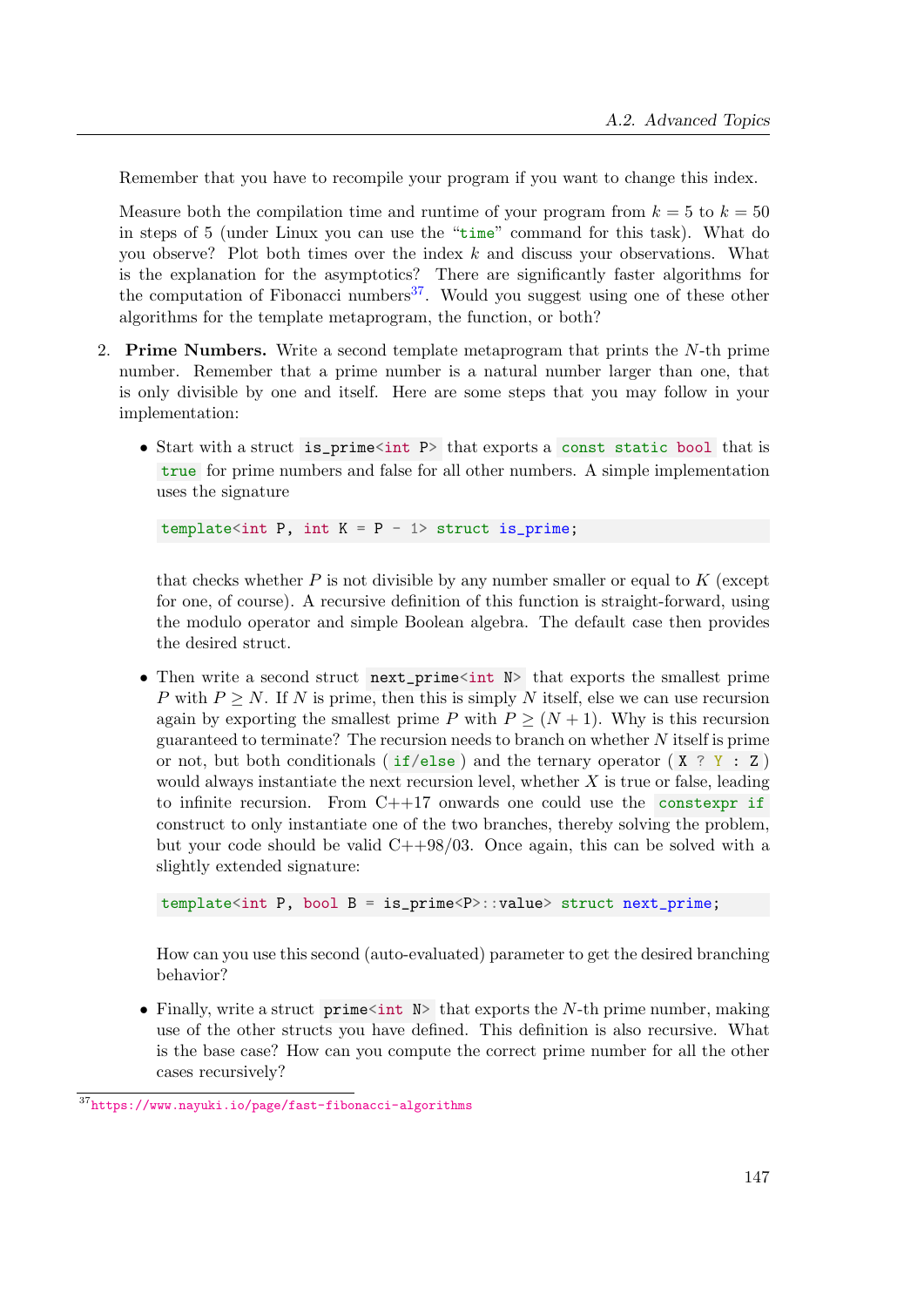Use the aforementioned preprocessor macro trick to evaluate your template metaprogram for different values of N, and check that the right sequence is created.

### Matrices: An Application of SFINAE

One of the major drawbacks of class template specializations is the need to reimplement the whole class template, even if only a single method has to be modified. This leads to significant code duplication, especially for classes that provide a large number of methods, and inconsistencies between the different specializations may occur after some time if updates aren't copied to all the different specializations.

SFINAE can be used to solve this issue: there is no explicit specialization of the class template, instead there are simply two (or more) different versions of the one method that needs to be changed, with exactly one of them being instantiable for any parameterization of the class template. This technique can be used for both normal methods and methods that are function templates themselves: if the method is a template, then it simply gains an additional template parameter for the std::enable\_if , and if it is an ordinary function it becomes a template with a single parameter instead.

1. Apply SFINAE to the print() method of your matrix implementation. As discussed in a previous exercise, the default implementation is only correct if the elements of a given matrix are actual numbers, and doesn't work anymore if the matrix is actually a block matrix, i.e., a matrix with entries that are themselves matrices. Instead of redefining the whole matrix class for such cases, introduce two versions of the **print**() method, one that is instantiated when the entries are scalars, and one that is instantiated when the entries are matrices.

You can reuse the function bodies if you have completed the previous exercise, else you will have to implement one of them. To determine whether a given matrix is a block matrix or not, check the following properties of the entries:

- Does the type of the entries export a number of rows? (You may have to introduce a public enum in your matrix class to make this available if you haven't already done so.)
- Does the type of the entries export a number of columns? (With an enum as above.)

You may assume that anything exporting these two constants is actually a matrix (and not, say, a higher-dimensional tensor or similar). Make sure that exactly one of the conditions in the std::enable\_if clauses is true for any potential entry data type.

- 2. Assume for a moment that there are both matrix classes with public enums as above, and matrices that make the number of rows / columns available via methods (which is what a matrix implementation with dynamic size would do). How would your SFINAE have to change if it should work with
	- normal entries such as numbers ( double , int , . . . )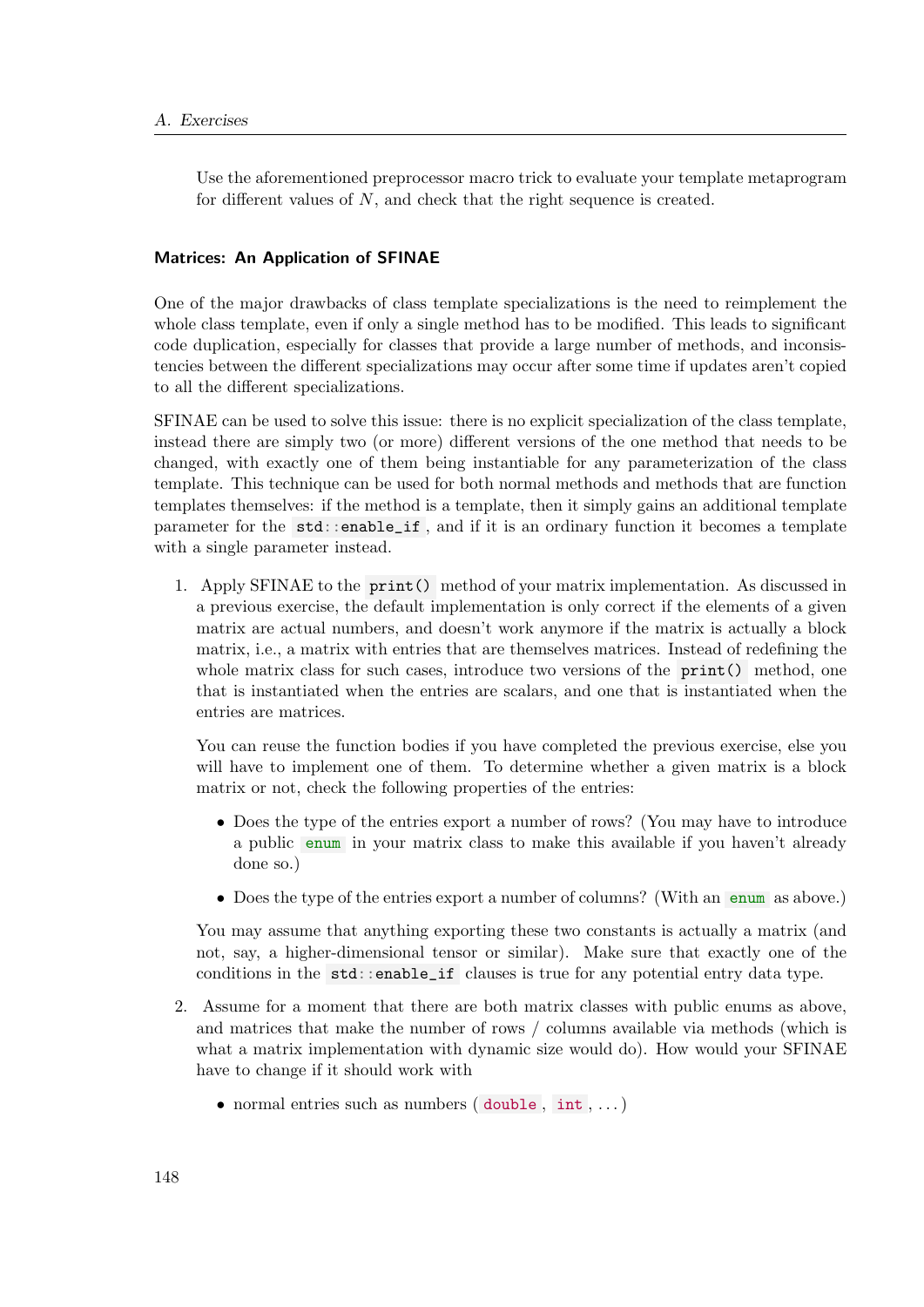- matrices that export enums as treated by your implementation
- matrices that provide this information via methods instead

You don't have to actually implement the functionality needed for the checks: assume that all required structs are already provided, and write down what the signatures of the three implementations would look like.

- 3. SFINAE can also be used to provide two or more competing (essentially non-specialized) templates, which can eliminate the need for several different function overloads. Consider the multiplication operators, there are usually three different types:
	- with a scalar
	- with a vector
	- with another matrix

The first two of these have already been implemented: for concrete types, or as templates parameterized by container types. However, the code for these three types of multiplication is usually quite generic, and would work the same way for several different types of scalars, vectors, and matrices. This makes the implementation via completely abstract function templates attractive, i.e., with the type of the second argument as template parameter. The problem: all three types of multiplication would have the same function signature.

Use SFINAE to work around this problem:

- The existence resp. nonexistence of which methods can be used to characterize scalars, vectors, and matrices?
- Provide traits classes is\_vector<T> and is\_matrix<T> that can detect whether a given type matches the vector resp. matrix interface.
- Implement all three types of multiplication as free function templates, parameterized by the type of the second argument, and use SFINAE to select the correct template version for a given type of operand.

Modify one of your existing test cases to make sure that your SFINAE construct works and picks the right template in each case.

# A.3. Modern C++ Features

## $C++$  Quiz 4

Here are some additional questions from <https://cppquiz.org> for you to answer:

Question 1: <https://cppquiz.org/quiz/question/163> (automatic type deduction)

Question 2: <https://cppquiz.org/quiz/question/236> (operator auto)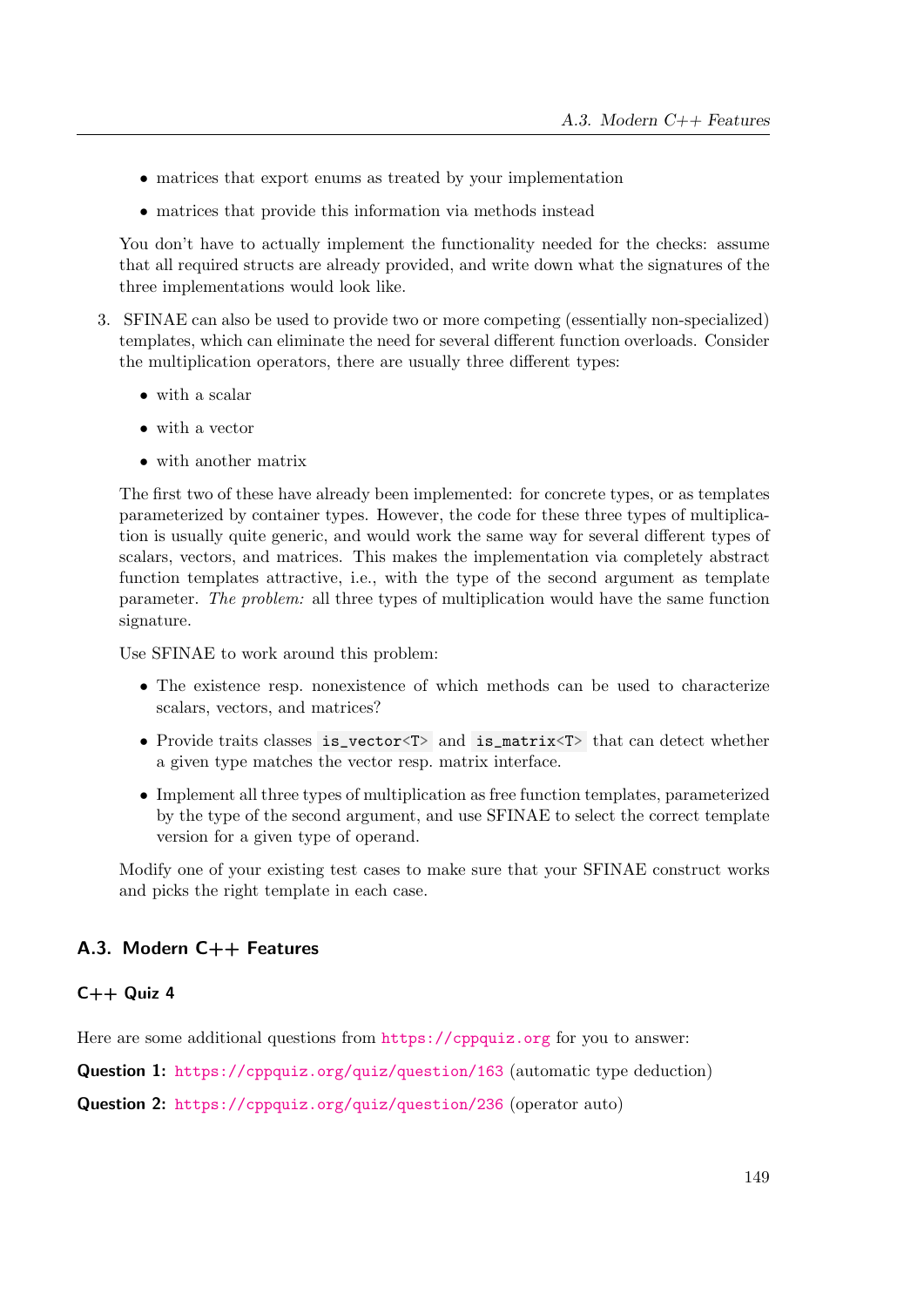Question 5: <https://cppquiz.org/quiz/question/112> (move semantics)

Question 3: <https://cppquiz.org/quiz/question/226> (move semantics II)

Question 4: <https://cppquiz.org/quiz/question/116> (perfect forwarding)

Question 1 and 2 are about automatic type deduction, with the latter being more of a peculiarity. The other three questions are about rvalue references, forwarding references, and move semantics: what one might expect to happen, and what actually happens according to the standard.

#### Automatic Type Deduction

Take your most recent matrix class implementation (it doesn't actually matter which one as long as it is templatized). We would like to make use of automatic type deduction at several points within the matrix class, resp. classes.

- 1. Replace the return type of all the methods with auto . At least one method each should be of the following form:
	- trailing return type with explicit specification of the resulting type
	- trailing return type, declaring the return type with decltype and the function arguments
	- no trailing return type, simply deduct the resulting type from the return statements (requires compiling with C++14 or above)
- 2. Check the attributes of the class: is it possible to replace some of their types with auto ? If yes, which ones? If not, why not?
- 3. Check the local variables of the methods, and replace the explicit type with auto wherever possible.
- 4. After having converted all possible locations to auto : which instances of using auto are actually a good idea, if any? Are there locations where this modification doesn't add any value, in your opinion? Discuss.

#### Constant Expressions

In a previous exercise you were tasked with writing template metaprograms to compute two number sequences, namely the Fibonacci sequence and the prime number sequence. In this exercise we will reimplement these two sequences, but with constant expressions instead of templates.

Solve the following two tasks using constexpr functions. Note that these functions should be valid in  $C++11$ , i.e., each function must consist of a single return statement. This means that if / else branches can't be used, you will have to rely on the ternary operator  $(x ? y : z)$ instead. The value of this expression is  $y$  if the condition  $x$  is true, else  $z$ .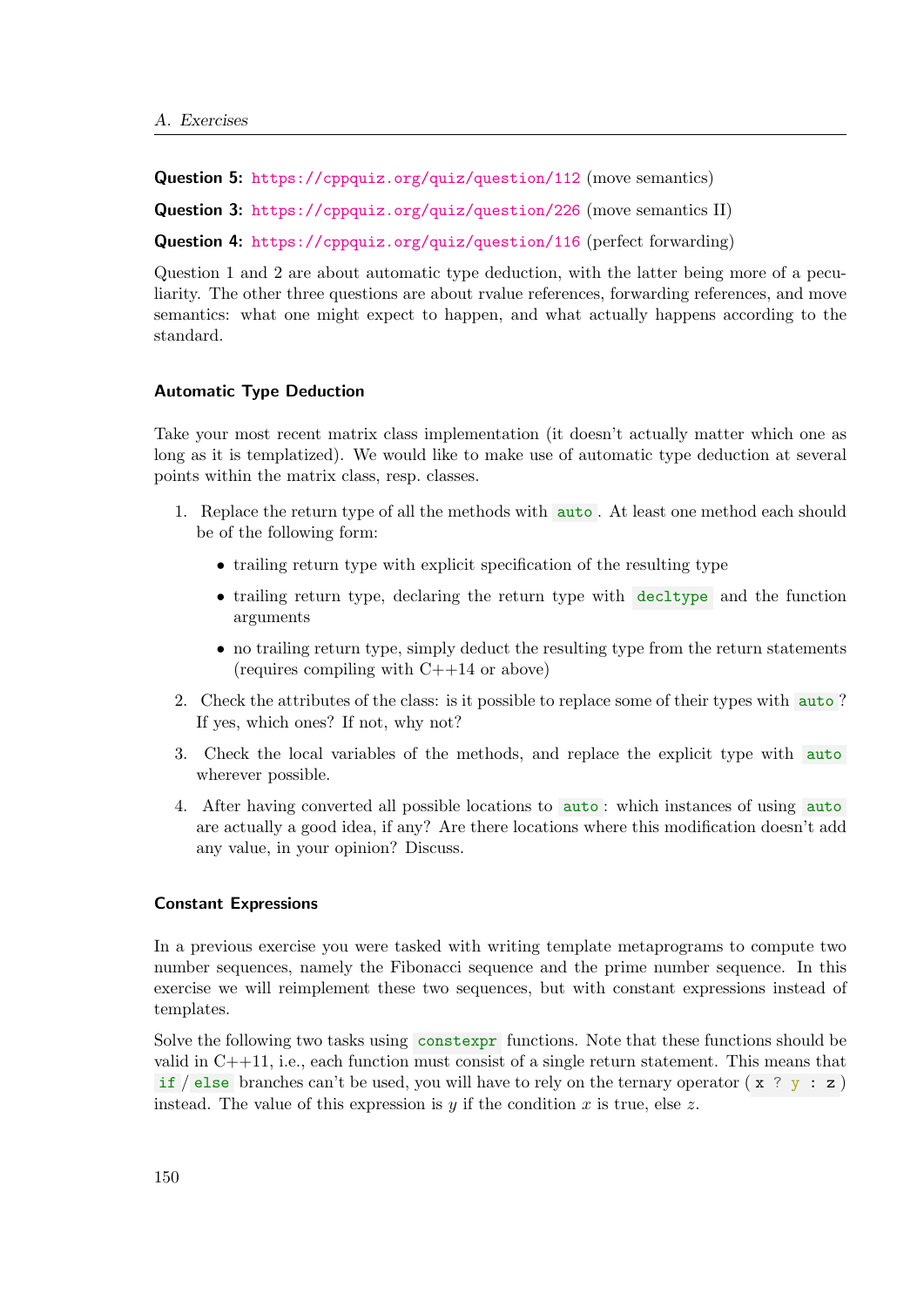1. Fibonacci Numbers. If you solved the previous exercise, you should already have a normal function that computes the Fibonacci sequence. Modify this function so that is becomes a valid  $C++11$  constexpr function (the extent of modifications depends on your chosen implementation, of course). Simply implement the function directly if you didn't do the previous exercise. Here is a quick reminder of the mathematical definition of the k-th element,  $k \in \mathbb{N}$ :

$$
a_k := \begin{cases} 1 & \text{for } k = 0\\ 1 & \text{for } k = 1\\ a_{k-2} + a_{k-1} & \text{else} \end{cases}
$$

- 2. Prime Numbers. Reimplement the prime number sequence using constexpr functions. You can follow the outline from the previous exercise, if you like:
	- Create a constexpr function is prime (int  $p$ , int  $k = p-1$ ) that checks whether  $p$  is not divisible by any number larger than one and smaller than or equal to  $k$  (recursive function).
	- Write constexpr functions next\_prime(int n) and prime(int n) that return the next prime after  $n$  and the  $n$ -th prime, respectively.
	- Note that there is a fundamental difference to the previous exercise: the ternary operator wasn't suitable for the template metaprogram, since both "branches" would be instantiated in any case (infinite recursion), but it is actually guaranteed that only one of them will be executed in the end. This means you can use the ternary operator for this version, as mentioned above.
- 3. Comparisons. Compare the implementation effort and code complexity of the template metaprogramming and constexpr versions for both sequences. Which version would you prefer? Measure the compilation times of all four codes (Fibonacci and prime numbers, template metaprogramming and constexpr ) for different inputs. What do you observe? Discuss.

### Linked List with Smart Pointers

Revisit the linked list exercise: we used raw pointers back then, but we might just as well use smart pointers instead. The behavior of the linked list class will change depending on the actual choice of smart pointer. Note that one doesn't assign nullptr to an invalid smart pointer, or compare against this value to check validity. Instead, invalid smart pointers are simply those that don't currently store a raw pointer and evaluate to false when used as a Boolean expression.

1. Try replacing the raw pointers with std::unique\_ptr<Node> . Is this straight-forward? If not, what exactly is problematic about the chosen interface of the linked list? Remember what happened when the list was copied. What happens / would happen, if unique pointers are used instead?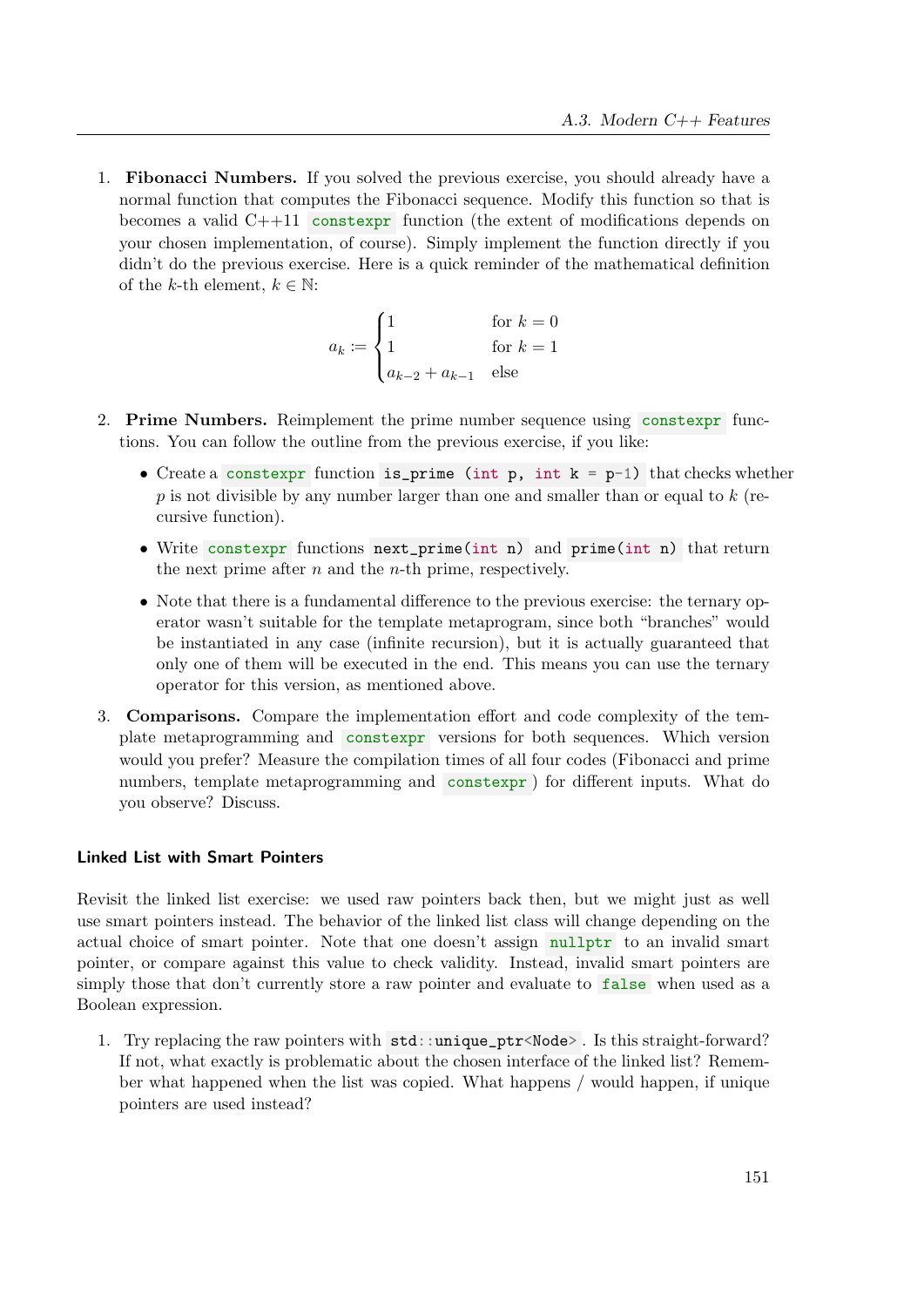- 2. Replace the raw pointers with std::shared\_ptr<Node>. What happens in this case if we copy the list, and then modify one of the copies? And what happens if one of them or both go out of scope?
- 3. Turn the shared pointer version of the linked list into a doubly linked list: introduce an additional method previous that returns the previous node instead of the next one, and modify the Node class accordingly. Note that simply using shared pointers for this would produce a silent memory leak, since the resulting loops of shared pointers would artificially keep the list alive after it goes out of scope. This means you have to use a std::weak\_ptr<Node> instead.
- 4. Discuss the benefits and drawbacks of smart pointers for this application. How would you personally implement a doubly linked list, and what would be your design decisions?

# Lambda Expressions for Integration

Introduced in C++11, lambda expressions are a very convenient way to define function objects (functors). We will have a second look at numerical integration, so that you can decide for yourself whether using lambdas makes the resulting code more readable or not.

In a previous exercise you had to implement several functors to write a program for numerical integration (quadrature):

- scalar real functions (polynomials and trigonometric functions)
- quadrature rules (trapezoidal rule and Simpson's rule)
- composite rules (only the equidistant one in our case)
- $\bullet$  ...

Each of these functors was derived from some abstract base class that defined its interface.

Your task is the modification of the program you already have, so that it uses lambda expressions instead of the classes you created (or to write the program from scratch if you skipped that exercise). Proceed as follows:

1. Remove all abstract base classes. Lambda expressions introduce anonymous auto-generated classes that are not derived from anything<sup>[38](#page-153-0)</sup>, so these base classes become irrelevant. The usual replacement for these abstract base classes would be templates, to model the polymorphism at compile-time. However, you need to pass lambdas as arguments to lambdas, i.e., these lambda expressions themselves would need to be templates. This isn't possible in  $C++11$ , since a lambda expression defines a functor class, not a functor class template, and the type of function arguments is therefore fixed.  $C++14$ introduces generic lambdas, as we will see, but for now another solution has to be used.

<span id="page-153-0"></span><sup>38</sup><https://en.cppreference.com/w/cpp/language/lambda>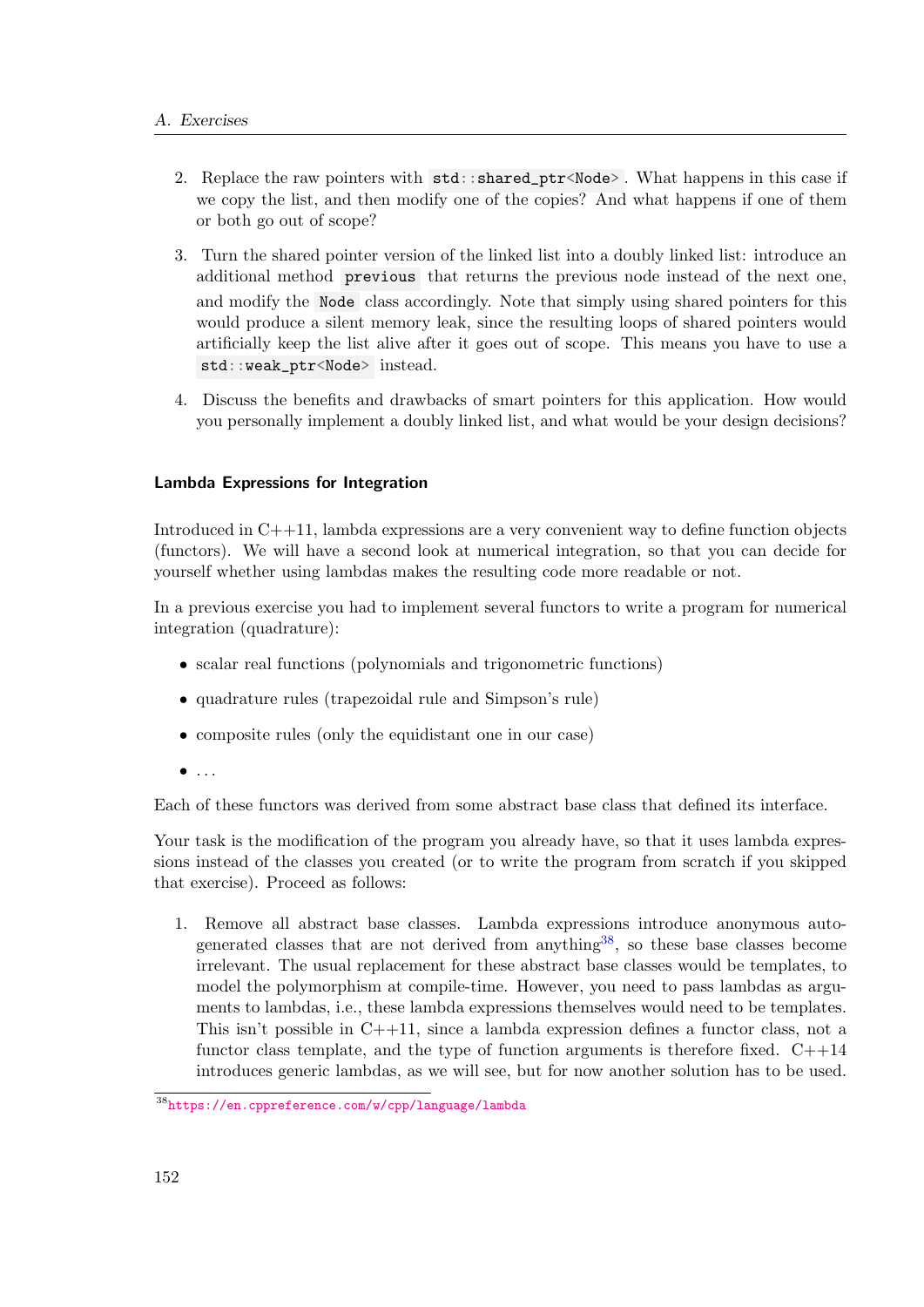- 2. C++11 provides a class template called std::function (in header <functional> ). This template is an instance of *type erasure*: you can assign any type of function or function object to it, and it will forward the function calls to it, while its type is independent of the exact type of its contents. This means you can capture lambdas in std::function objects and ignore the fact that each lambda defines its own type. Inform yourself how this class is used and what its drawbacks  $are^{39}$  $are^{39}$  $are^{39}$ .
- 3. Replace each functor object with an equivalent lambda expression, using std::function wherever you have to pass a lambda to another lambda. Note how the std::function argument serves as documentation of the expected function interface. Wherever appropriate, capture local variables instead of handing them over as arguments, and make sure that the right capture type is used (by-value vs. by-reference).
- 4. Run the test problems as described in the previous exercise, and make sure that your new version produces the same results. Use the time command to compare the compile time for the two versions, as well as the runtime for a large number of subintervals. Which version is faster, if any, and which is easier to read resp. implement? Discuss.

# Variadic Templates: Type-Safe Printing

The concept of variadic functions is nothing new: C has them as well, e.g., the printf function that creates formatted output. However, these C-style variadic functions<sup>[40](#page-154-1)</sup> have two drawbacks:

- They need special macros, like va\_start , va\_arg , va\_end , etc., which are not very intuitive to use and incur a certain runtime cost.
- They are not type-safe, since there is no way to know what data types are going to be passed as arguments.

Variadic functions based on the variadic templates introduced in  $C_{+1}$ , however, have full access to the type information of their arguments. Use this to write a flexible print() function:

- 1. Start by writing several variants of this function for a single argument, using a combination of, e.g., SFINAE and simple function overloads:
	- Any class that has a print() method should be printed by simply calling this method. Create a simple numerical vector class with such a method that prints its components as comma-separated values enclosed by brackets, e.g., [2.72,3.12,6.59] , and test your function with it. There is no need to implement any of the usual methods of vector classes, just an appropriate constructor and the print() method.

<span id="page-154-0"></span><sup>39</sup><https://en.cppreference.com/w/cpp/utility/functional/function>

<span id="page-154-1"></span><sup>40</sup><https://en.cppreference.com/w/cpp/utility/variadic>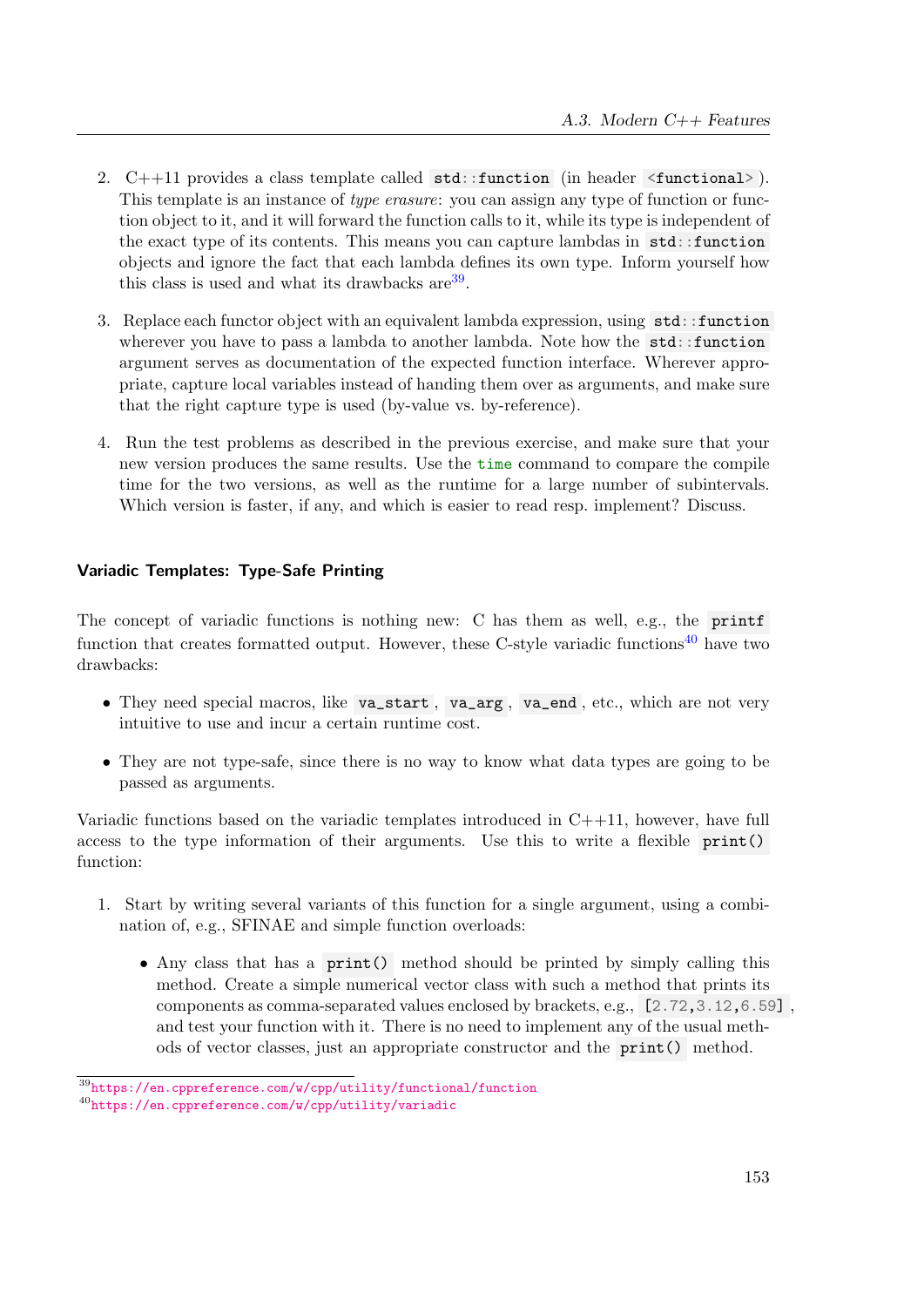- Strings ( std::string ) and string literals ( const char\* ) should be placed between quotation marks (you can ignore the fact that internal quotation marks in the strings would have to be escaped in practice).
- Floating-point numbers should be printed with six-digit precision in scientific notation. Use the appropriate  $I/O$  manipulator<sup>[41](#page-155-0)</sup> and the **precision**() method of the stream object, and don't forget to restore the original precision after printing.
- Any other single argument should simply be printed by passing it to std::cout.
- 2. Write a variadic print() function that is able to print an arbitrary number of arguments using the rules above. Base your implementation on the single-argument versions you have already produced, and note that the order of function definitions is important. Test your function with some sequences of mixed arguments. There is no need to specify any types, like you would for printf : the compiler can deduce those types from the function argument. Note that this also means that there is no way to accidentally specify the wrong type, of course.

## Variadic Templates: Tuples

The lecture discussed a custom implementation of arrays using recursive data types:

- a zero-element array is simply an empty struct
- an  $(N+1)$ -element array is an N-element array (public inheritance) storing an additional element
- the number of elements N and the type of elements T are template parameters
- a templatized entry method returns the M-th entry,  $0 \leq M < N$ , of the array

Back then we noted that tuples could also be implemented this way, but only if variadic templates are available for the arbitrarily long list of stored types. With variadic templates having been introduced in the lecture, you are tasked with implementing such a recursive variadic class template that defines tuples.

Proceed as follows:

- 1. Define a class template Tuple that accepts an arbitrary number of types, but don't provide an implementation. Every possible case is handled through a specialization, but you will see that you need this general declaration, because otherwise you will not be able to match the template parameter signatures.
- 2. A tuple containing  $N+1$  variables of up to  $N+1$  different types consists of a variable of the first type and a tuple of the remaining  $N$  variables with associated types (again via public inheritance). Create a template specialization for the case  $N > 0$ , with an appropriate data member, base class specification, and constructor.

<span id="page-155-0"></span><sup>41</sup><https://en.cppreference.com/w/cpp/io/manip>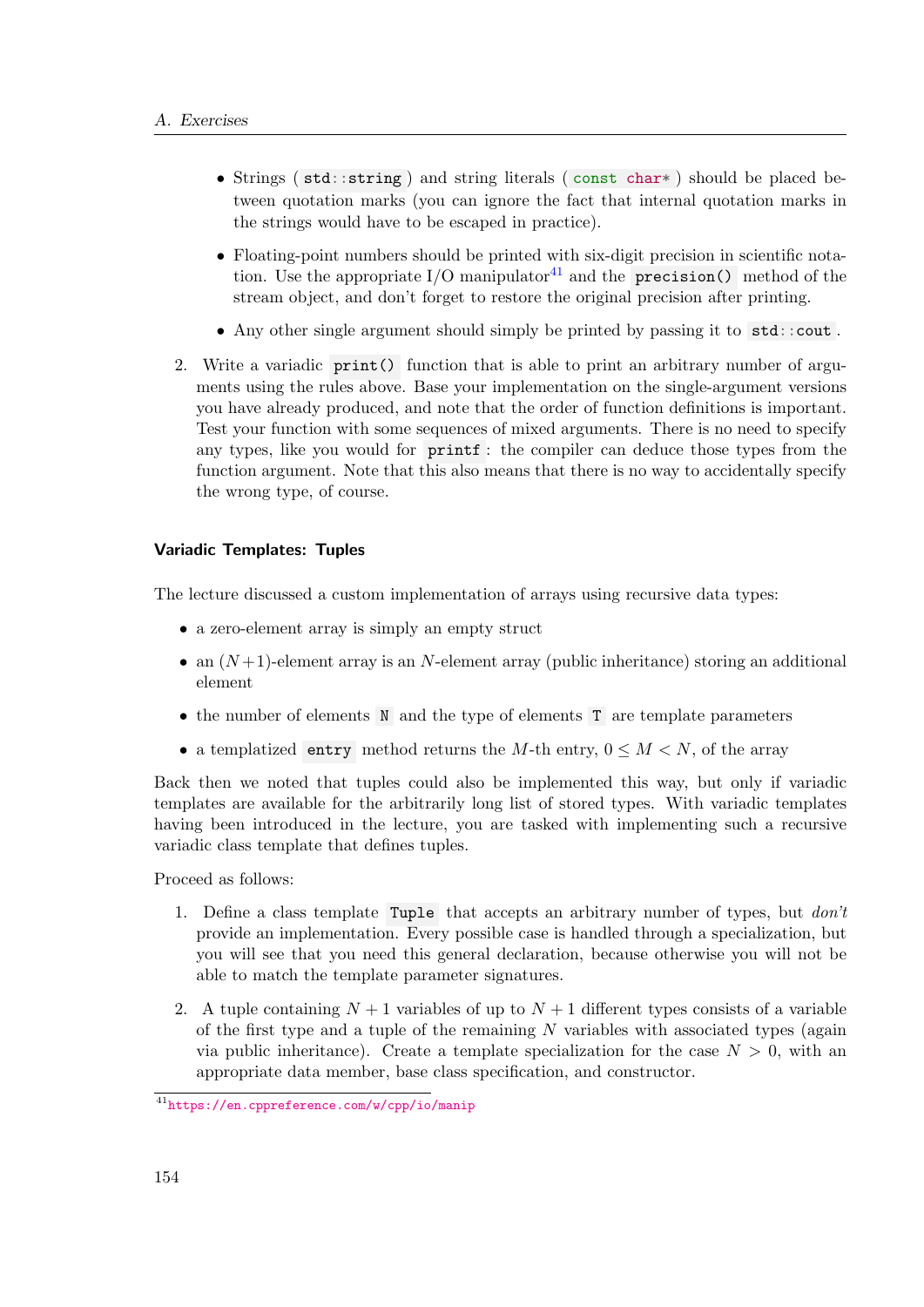- 3. Write a method function template entry<int M>() that returns the M-th entry ( $0 \le$  $M < N$ ). Two cases are possible:
	- $M = 0$ : The zeroth entry is the data member, so we can simply return that.
	- $M \neq 0$ : The requested entry is part of the base class, so we forward the call and return what the base class gives us.

Use SFINAE to differentiate between these two cases, and handle them separately. Note that we don't actually know the returned type in the second case. Even knowing the return type of the direct base class is not enough, because the actual data member might be in some base class of the base class. One possible solution would be an internal template metaprogram that extracts the correct type. Is there a simpler solution?

- 4. The class std::tuple has two different access methods: via index as above, or via requested type, if the latter is unique across the tuple. Provide this functionality for the custom tuple class, i.e., write a method function template  $\text{entry}$   $\vee$   $\vee$   $\vee$  that returns the entry of type U. There are two possibilities:
	- The data member has type U and that type doesn't appear in the base class: simply return the data member as above.
	- The data member doesn't have type  $U$ : hand the request over to the base class.

Use SFINAE to differentiate between these two cases, and handle them separately. Note that we don't cover the case where U appears more than once explicitly  $-$  it's okay if this just results in a compilation error. You will need information about contained types: write an internal class template struct contains<U> that exports true if the tuple or its base classes contain a data member of type  $U$ , else false. Use normal logic operators ( $\&\&$  and  $||\&$ ) in the SFINAE and internal struct, or the C++17 class templates std::conjunction and std::disjunction if you want.

5. Provide a base case, which is an empty tuple. Just as with the custom arrays, this is essentially an empty struct, but you will have to provide a base case for the internal contains struct.

The complete implementation contains four different entry methods, and the SFINAEs make sure that exactly one of them matches in any situation, whether an index is passed as parameter or a type. Note that in contrast to our custom implementation, the class std::tuple uses a free function template named std::get for access. The main reason is that our version becomes slightly awkward to use within templates, where one has to specify that the method is, indeed, also a template:  $t.$  template entry $\langle 2 \rangle$  () or similar.

# Concurrency with Threads

Use threads to implement a parallelized scalar product of two vectors. You may use any vector class: the numerical ones of the lecture, a std::vector , or even a plain old C-style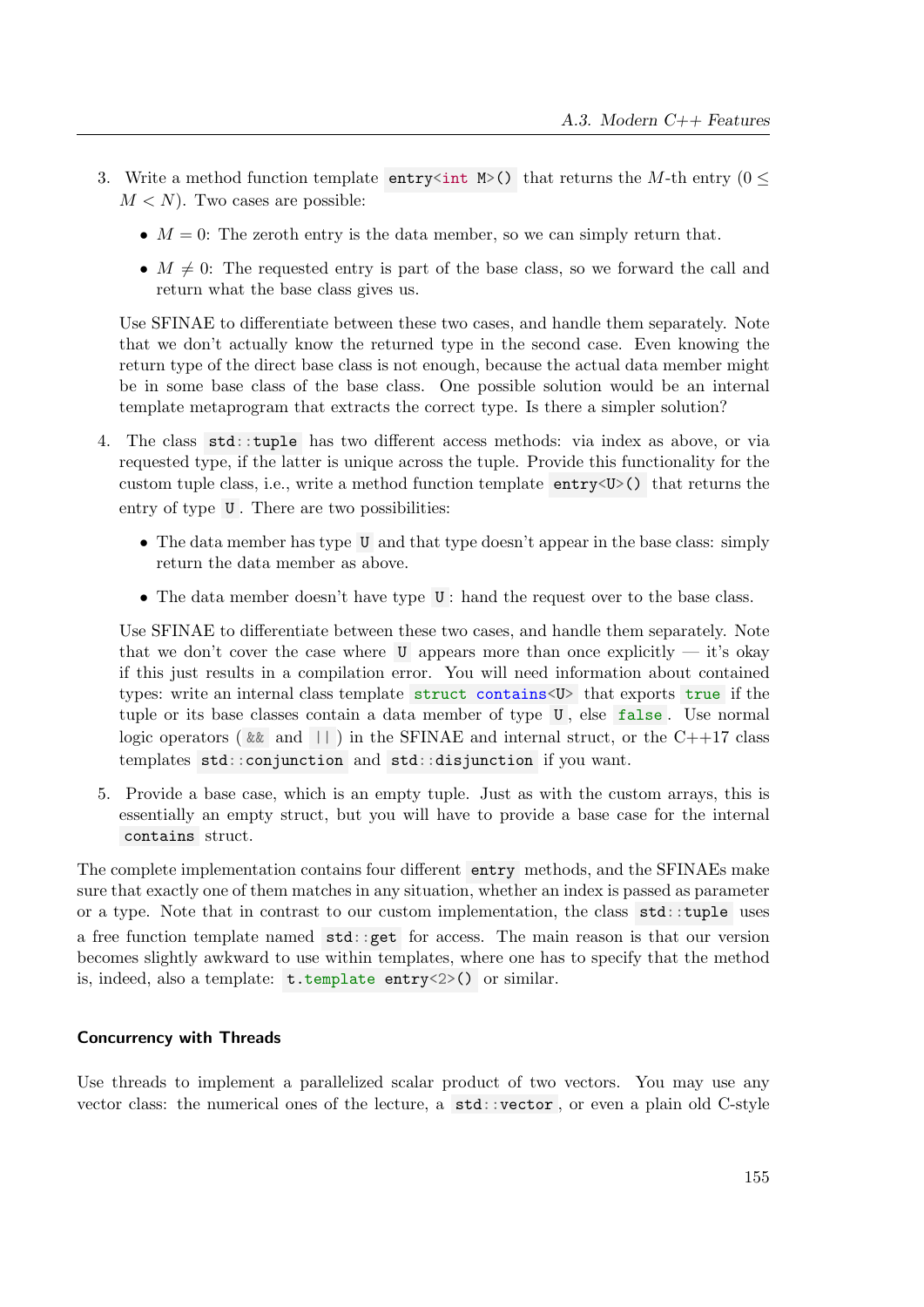array. Alternatively, you may provide a function template to handle all these separate cases simultaneously.

Create the following four versions, each operating on a subset of the vector components:

- 1. A version using mutexes and locks, directly adding the occuring products to the result.
- 2. A second version using mutexes and locks, computing the local scalar product of the indices belonging to the thread, and then adding those local products to the result.
- 3. A variant of the first version, using atomics instead of mutexes.
- 4. A variant of the second version, using atomics instead of mutexes.

The main program should divide any given pair of two vectors into segments of more or less equal size and hand them two a matching number of worker threads. Test your four versions on large vectors, and measure the required time. What happens for larger numbers of threads, or what do you expect would happen, in case the number of parallel threads you can start is very limited?

Assume for a moment that the number of threads is so large that even the second and the fourth version suffer from congestion (this is a real problem, albeit in the context of message passing on very large super clusters). What could be done to alleviate the problem? You don't need to implement the solution.

In a real numerical program, the scalar product would be used for subsequent computations. An example is the Conjugate Gradients method, where the expression for the step direction of the scheme contains a scalar product. In a parallelized version of such a program, the threads would not just compute the scalar product, but perform other operations before and after. It is obviously very important to make sure that the scalar product has been fully computed before using the result in other computations.

- 5. Create a synchronization point (barrier) for the first two versions, e.g., using counters and condition variables or something similar. After this point, have each thread print the scalar product as a stand-in for further computations, and check that all threads report the same value.
- 6. Inform yourself about memory order models and their consequences, and try to create a similar barrier for the atomics versions, e.g., using atomic counter variables and a Boolean flag that uses load and store . Print and check the results as above.

# $C++$  Quiz 5

Here are some additional questions from <https://cppquiz.org> for you to answer:

Question 1: <https://cppquiz.org/quiz/question/219> (variadic function template)

Question 2: <https://cppquiz.org/quiz/question/131> (types of initialization)

Question 3: <https://cppquiz.org/quiz/question/109> (most vexing parse)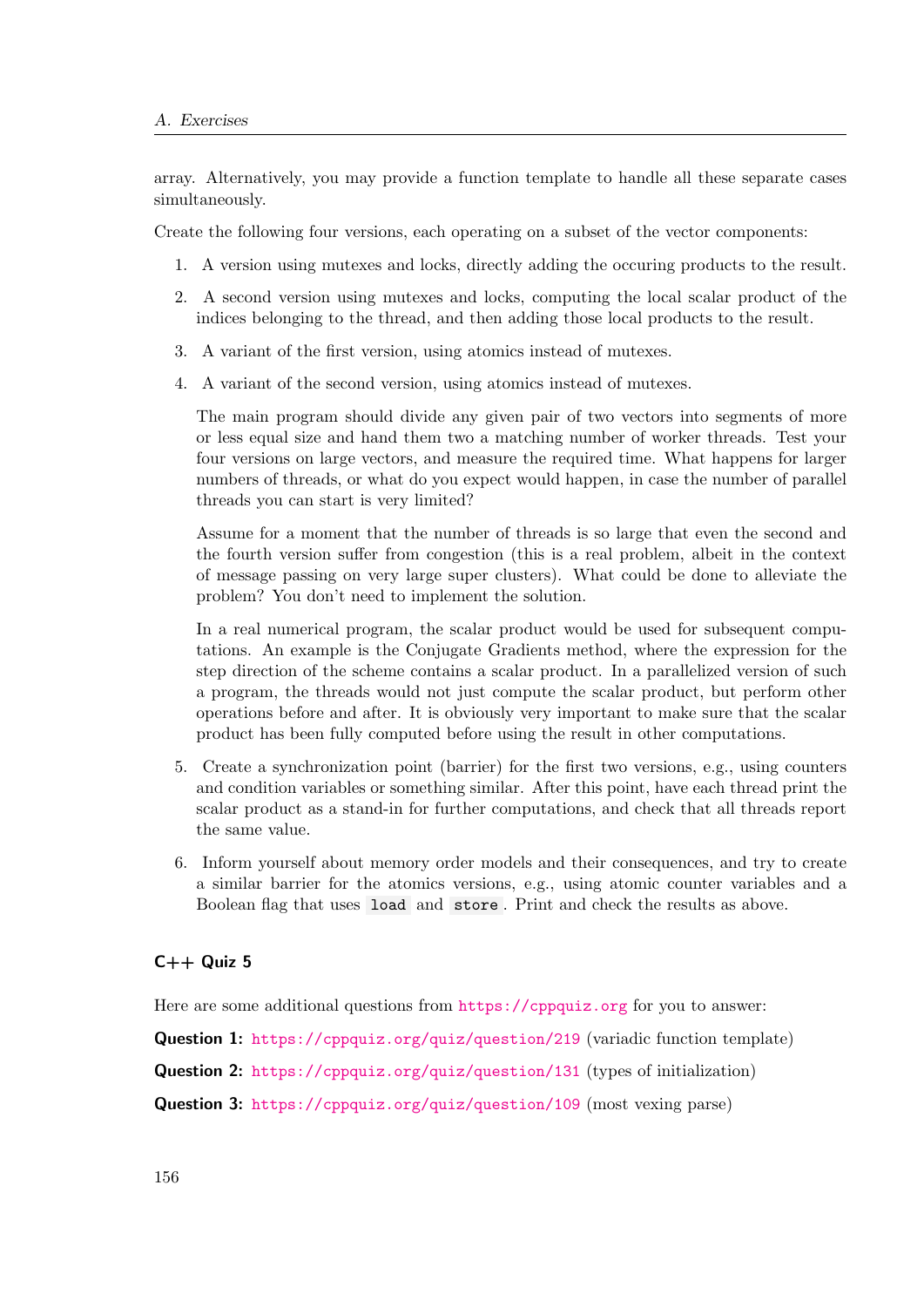Question 4: <https://cppquiz.org/quiz/question/42> (initializer list constructor)

Question 5: <https://cppquiz.org/quiz/question/48> (async and futures)

Question 1 revisits variadic function templates. Questions 2 through 4 are about the different kinds of initialization and construction, and certain details that might be surprising. Question 5 is about the futures returned by std::async , and how their behavior differs from that of other futures.

#### Message Passing Interface (MPI)

In this exercise we will train using external libraries and performing parallel computations. Use the *Message Passing Interface* (MPI)<sup>[42](#page-158-0)</sup> to calculate matrix-vector products in parallel.

We will use OpenMPI, but you are free to use any other available MPI software package you like. If you do not have MPI already installed on your machine, you can:

- install it using your package manager (it should be called openmpi or similar)
- manually download OpenMPI from [https://www.open-mpi.org/software/ompi/v4.](https://www.open-mpi.org/software/ompi/v4.1/) [1/](https://www.open-mpi.org/software/ompi/v4.1/)

In the latter case, extracting and installing is done by the commands:

```
shell$ tar -xvzf openmpi-X.Y.Z.tar.gz
shell$ cd openmpi-X.Y.Z
shell$ mkdir build
shell$ cd build
shell$ ../configure --prefix=/where/to/install
shell$ make all install
```
For more details about the installation process, you can have a look at the provided INSTALL file or online at <https://www.open-mpi.org/faq/>.

If you have never used MPI before, it might be helpful to compile and run a hello world program first, like this C-style example on <https://mpitutorial.com/tutorials/mpi-hello-world/>.

MPI-based programs have to include a header file called mpi.h . They also have to initialize the MPI framework before it can be used, and shut it down before the program finishes. The MPI interface is C code, and may therefore look unfamiliar to you. There are named constants, all uppercase, and functions, with uppercase initial letter:

- Startup/shutdown functions: MPI\_Init , MPI\_Finalize
- Communication functions: MPI\_Send , MPI\_Receive , MPI\_Alltoall , MPI\_Barrier , . . .
- Communicators: MPI\_COMM\_WORLD , MPI\_COMM\_SELF

<span id="page-158-0"></span><sup>42</sup>[https://en.wikipedia.org/wiki/Message\\_Passing\\_Interface](https://en.wikipedia.org/wiki/Message_Passing_Interface)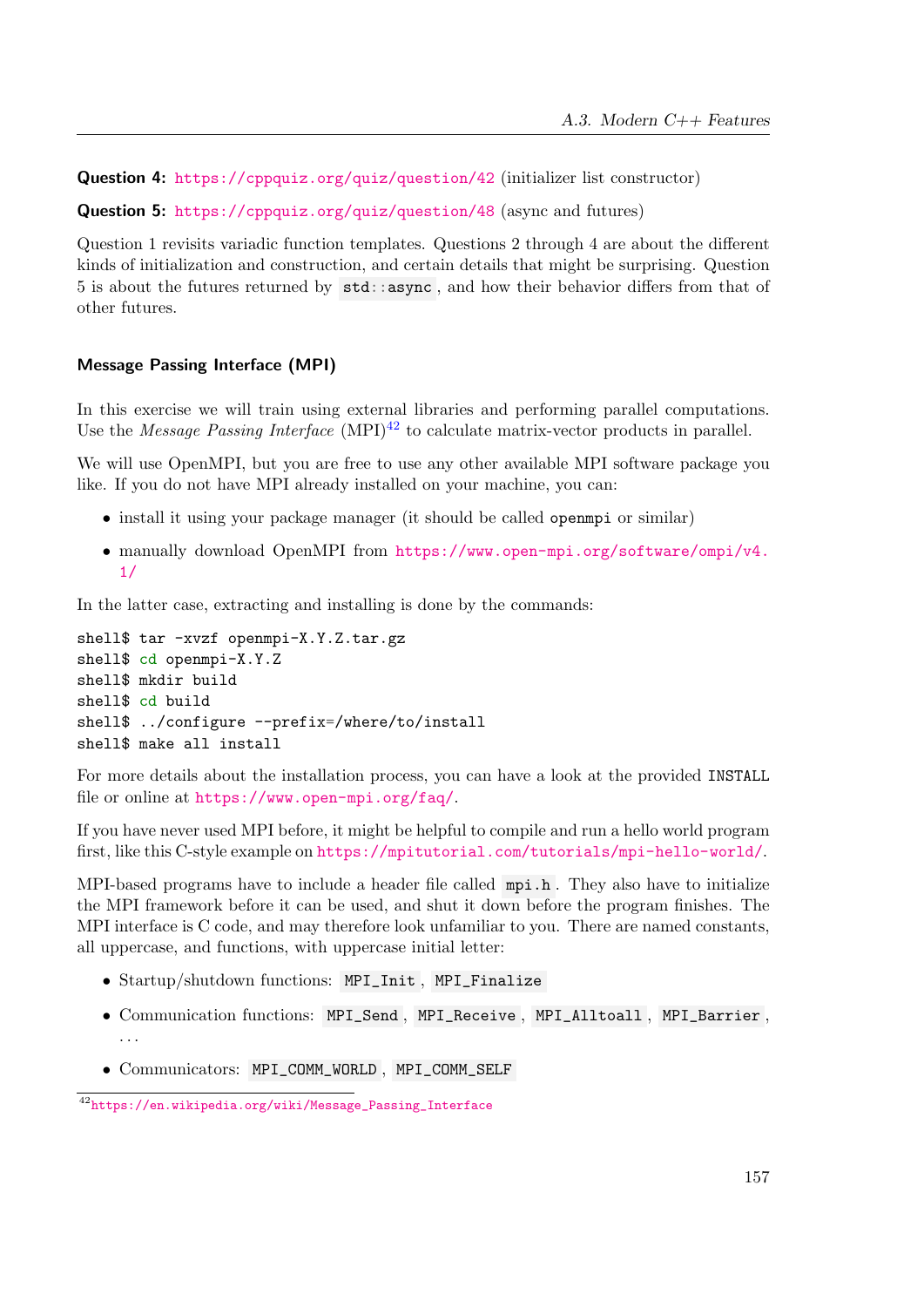- Data types: MPI\_INT , MPI\_FLOAT , MPI\_DOUBLE , . . .
- Reduction operations: MPI\_SUM , MPI\_PROD , MPI\_MAX , . . .

Here are some resources you might find helpful, an example program, a condensed overview of commands, and the documentation page:

- [https://en.wikipedia.org/wiki/Message\\_Passing\\_Interface#Example\\_program](https://en.wikipedia.org/wiki/Message_Passing_Interface#Example_program)
- [https://www.boost.org/doc/libs/1\\_75\\_0/doc/html/mpi/c\\_mapping.html](https://www.boost.org/doc/libs/1_75_0/doc/html/mpi/c_mapping.html)
- <https://www.mpi-forum.org/>

To compile your code use

mpic++ -o application application.cc

This is a wrapper around the  $C++$  compiler that takes care of MPI-related stuff. All flags you otherwise would pass to your  $C++$  compiler (like warnings or optimization), can be be passed to mpic++ as well.

To run your code use

### mpirun -n 4 ./application

where the number 4 stands for the number of processes you would like to start. Take care that you don't accidentally crash your system by invoking too many processes.

In thread-based applications, all the threads share the same memory space, and the main issue is mutual exclusion. In applications based on message passing, however, each process has its own memory space. This means values that are needed for some local computation may need to be sent by one process and received by another.

Write one of the following parallel matrix-vector products, assuming an  $n \times n$  matrix with n divisible by the number of processos, and the input and result vectors each distributed in chunks of equal size:

- 1. Horizontally distributed matrix (whole rows). The i-th entry of the result vector is on the same process as the  $i$ -th row of the matrix, so assembling the output is easy, but the required components of the input vector are mostly non-local and have to be communicated.
- 2. Vertically distributed matrix (whole columns). The j-th entry of the input vector is on the same process as the  $i$ -th column of the matrix, so local multiplication is easy, but the components of the output vector have to be accumulated from across all processes.

Which of these two versions is easier to implement? Which, do you think, is more efficient? Choose carefully. Note that there is no need to communicate individual entries when you want to send a whole subvector: the memory layout of  $\text{std}$ : vector is contiguous, and there is even a data method that provides access to the underlying raw memory. Make use of that. Receive anything you communicate in a local scope and discard it after using it: in real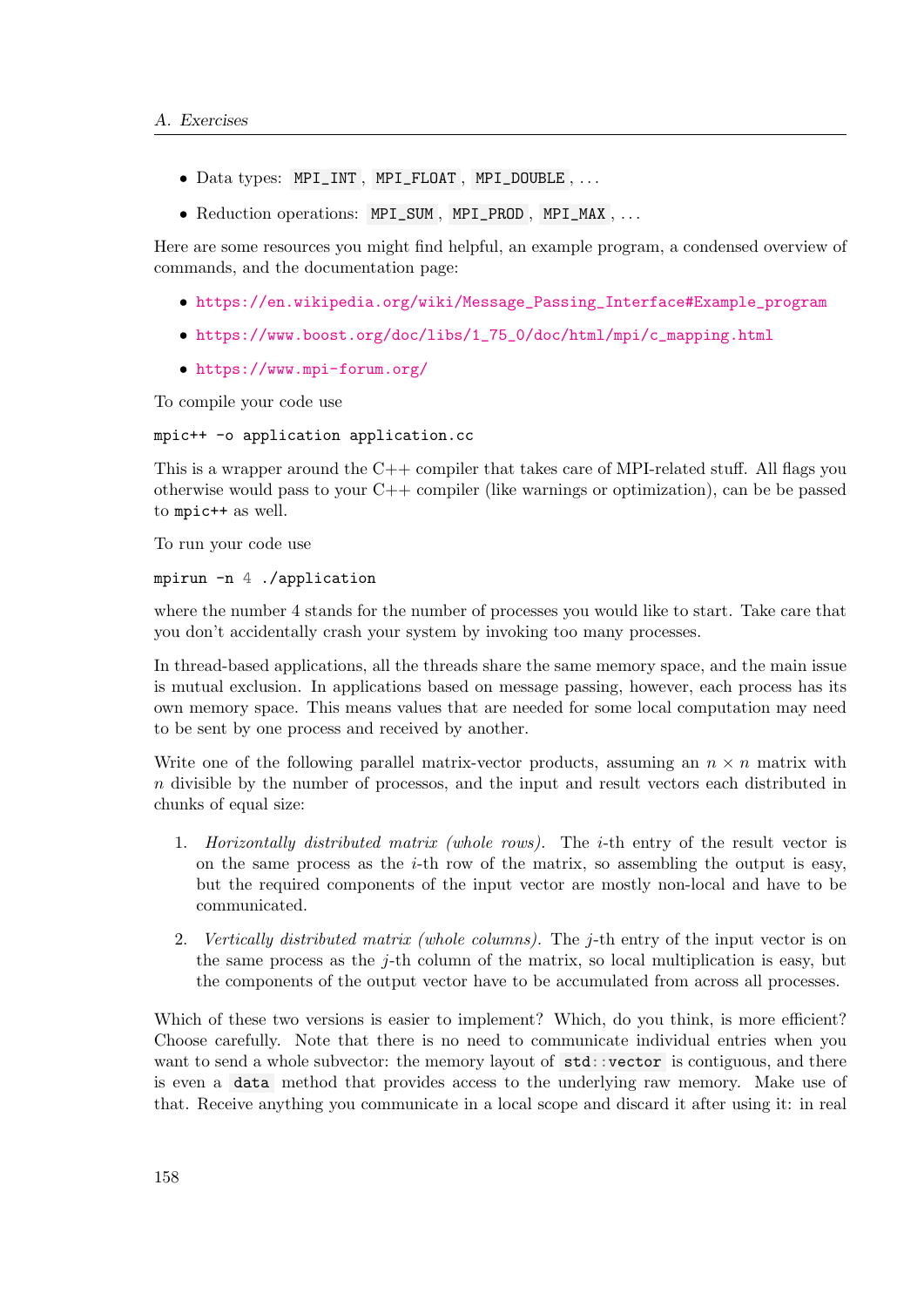applications you often don't have the space to keep all intermediate data around (that's one of the reasons to parallelize, after all).

#### Message Passing, Part II

Implement the version of parallel matrix-vector multiplication you did not choose in the previous exercise. Determine which of your implementations is faster (for large dimension  $n$ ), and how the required time scales with the dimension in each version.

### Variadic Templates: Matrix Polynomials

In the lecture we discussed the evaluation of polynomials using variadic templates. The recursive function definition allowed using a different type for each of the coefficients, but was restricted to double as the type of the variable x and the resulting function value  $p(x)$ . We would like to make this function more general step by step, until we are able to evaluate matrix polynomials and polynomial matrices.

A matrix polynomial<sup>[43](#page-160-0)</sup> is a polynomial where the scalar variable x is replaced with a square matrix A:

$$
p(A) = a_0 I + a_1 A + a_2 A^2 + a_3 A^3 + \dots
$$

Any square matrix A commutes with itself, of course, so that integer matrix powers are welldefined. The neutral element of multiplication  $I$  (the identity matrix) has to be specified explicitly in this case, while it is normally omitted in ordinary, scalar-valued polynomials.

A polynomial matrix  $44$  is a matrix with polynomials as entries, which can also be written as a (scalar) polynomial with matrices  $A_0, A_1, \ldots$  as coefficients:

$$
p(x) = A_0 + A_1x + A_2x^2 + A_3x^3 + \dots
$$

These matrices don't have to be square, but they need to be of compatible dimensions, i.e., each an  $n \times m$  matrix, with the same n and m across all the matrices.

Proceed as follows:

- 1. Take the function definition of the lecture and introduce a template parameter X for the type of the first argument x. The resulting return type is now a function of  $X$ ,  $T$ , and the remaining types Ts... , and is not known a priori: it is certainly not simply X , because a polynomial with integer argument and real coefficients has to produce real function values. How can you specify the correct return type?
- 2. The function should now be able to evaluate polynomial matrices. Test your implementation with  $n \times n$  matrices of small size, say  $n = 3$ , and make sure that the results are what you expect. Each entry of the resulting matrix is the evaluation of a separate ordinary, scalar-valued polynomial, so this should be straight-forward.

<span id="page-160-0"></span><sup>43</sup>[https://en.wikipedia.org/wiki/Matrix\\_polynomial](https://en.wikipedia.org/wiki/Matrix_polynomial)

<span id="page-160-1"></span><sup>44</sup>[https://en.wikipedia.org/wiki/Polynomial\\_matrix](https://en.wikipedia.org/wiki/Polynomial_matrix)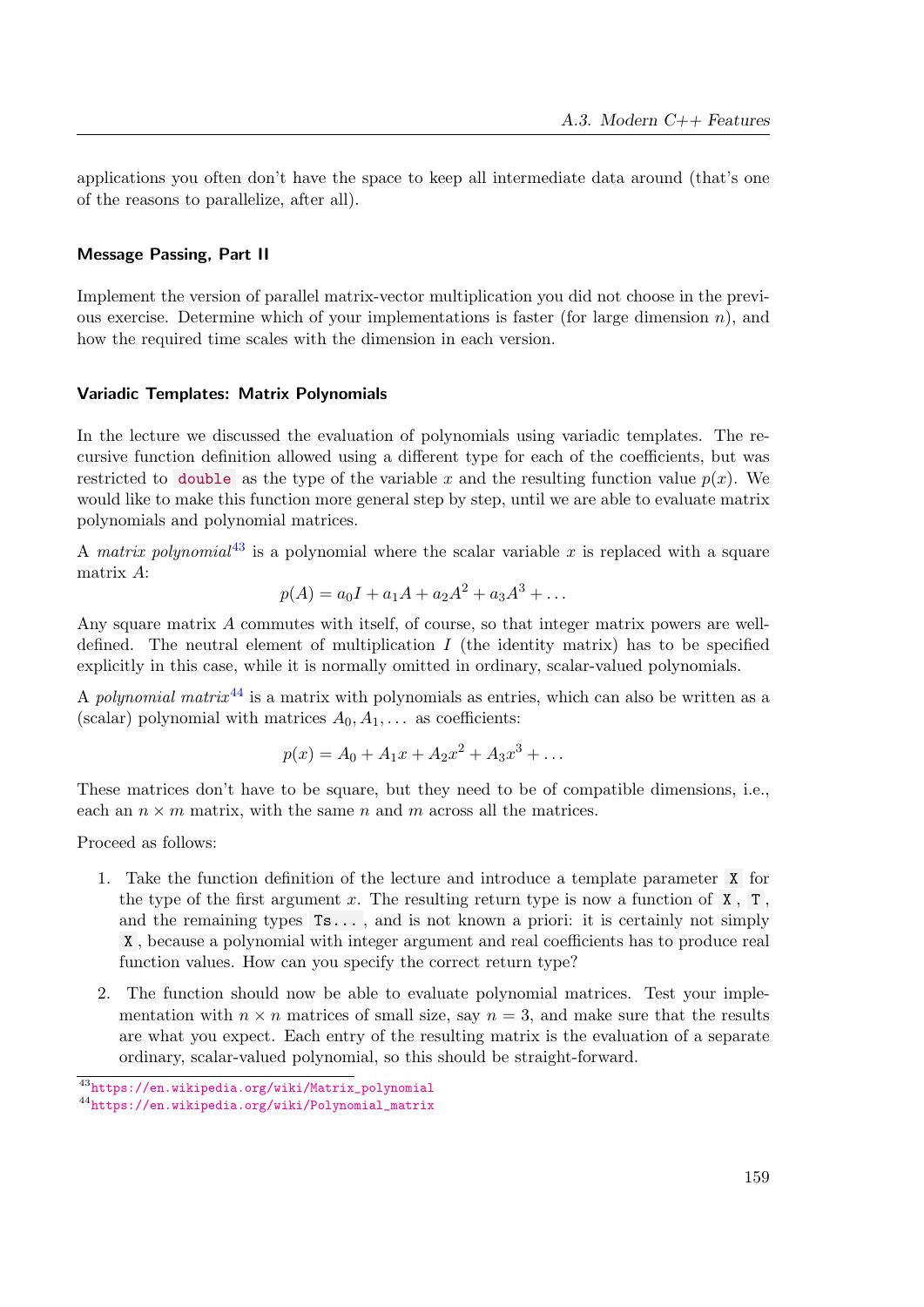# A. Exercises

- 3. Expand the implementation so that it can also handle matrix polynomials. In this case the function has to compute matrix powers, and it becomes especially important to use Horner's method. Handling matrices as arguments requires the explicit creation of identity matrices, see the definition above. How can you make sure that your function remains usable for ordinary polynomials with real  $x$ ? Use a matrix class where the dimensions are defined through template parameters, so that you don't have to consider the correct size when creating identity matrices.
- 4. Test your implementation on matrix polynomials to make sure that everything works correctly. How does the computation time depend on the size of the matrices, and how on the number of coefficients? Create a variant that uses the less efficient evaluation strategy from the lecture. How does that influence the time that is needed for the computations?

# Custom Range-Based Loops

Create your own range-based for loops for numerical vectors. Take one of our vector classes, and write code that provides the additional functionality. The vector class itself should not be modified (treat it as if it was from some external library). Instead, use the public interface of the class.

- 1. Write an iterator class with the following functionality:
	- A constructor taking a vector object. The resulting iterator belongs to this object and iterates over it.
	- Pre-increment and pre-decrement operators ( operator++ and operator--). These shift the iterator by one position.
	- A dereference operator operator  $*$ , which returns the entry the iterator refers to.
	- A not-equal-to operator operator!  $=$ , for comparison against the end of the vector.

The iterator has to store its position, the current index is a natural fit. You also need to encode iterators with invalid state, e.g., by using the length of the vector as stored index.

- 2. Provide free begin and end functions that receive a vector object and return an iterator object, pointing to the first entry for the former, and having an invalid state for the latter.
- 3. Test your implementation to make sure that it is working, e.g., by printing the vector components in order. Then, provide a const version of the class and functions, so that const vectors work as well. Use the appropriate standard version of the range-based for loop in each case.